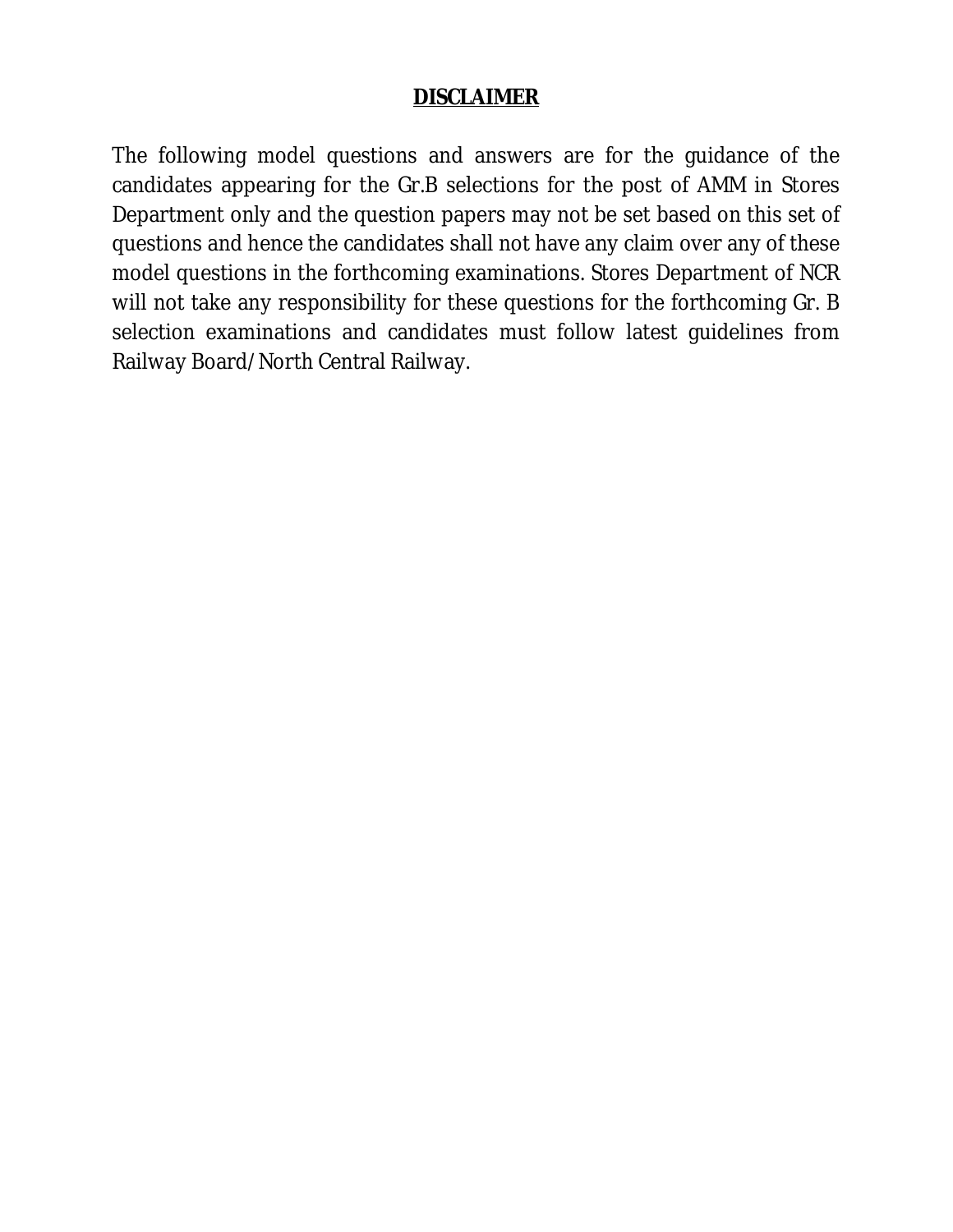## **QUESTION BANK FOR PROMOTION FROM GROUP 'C' TO GROUP 'B'**

# **PART-I**

#### **Section A- Objective Questions:**

- 1. Controller of Stores is responsible only for Numerical accountal of materials and is not required to keep any general accounts of the Stores transactions. (True/False). Ans: True
- 2. It is the job of the user departments to estimate the quantity to be procured in case of Stock items. (True/False) Ans: False
- 3. Stock items as well as non-stock items are allotted 8 digit PL numbers (True/False) Ans: False
- 4. Part supply against an order constitutes acceptance by the supplier of the terms and conditions of the purchase order, even if the terms and conditions vary from the supplier's offer.(True/False) Ans: True
- 5. Firms registered with NSIC are exempted from submission of security money against tenders for safety items.(True/False) Ans: False
- 6. Procurement as per sample is generally preferred.(True/False) Ans: False
- 7. In case of procurement from approved firms, Part-II firms approved firms become eligible for bulk order if no Part-I approved firm is available.(True/False) Ans: True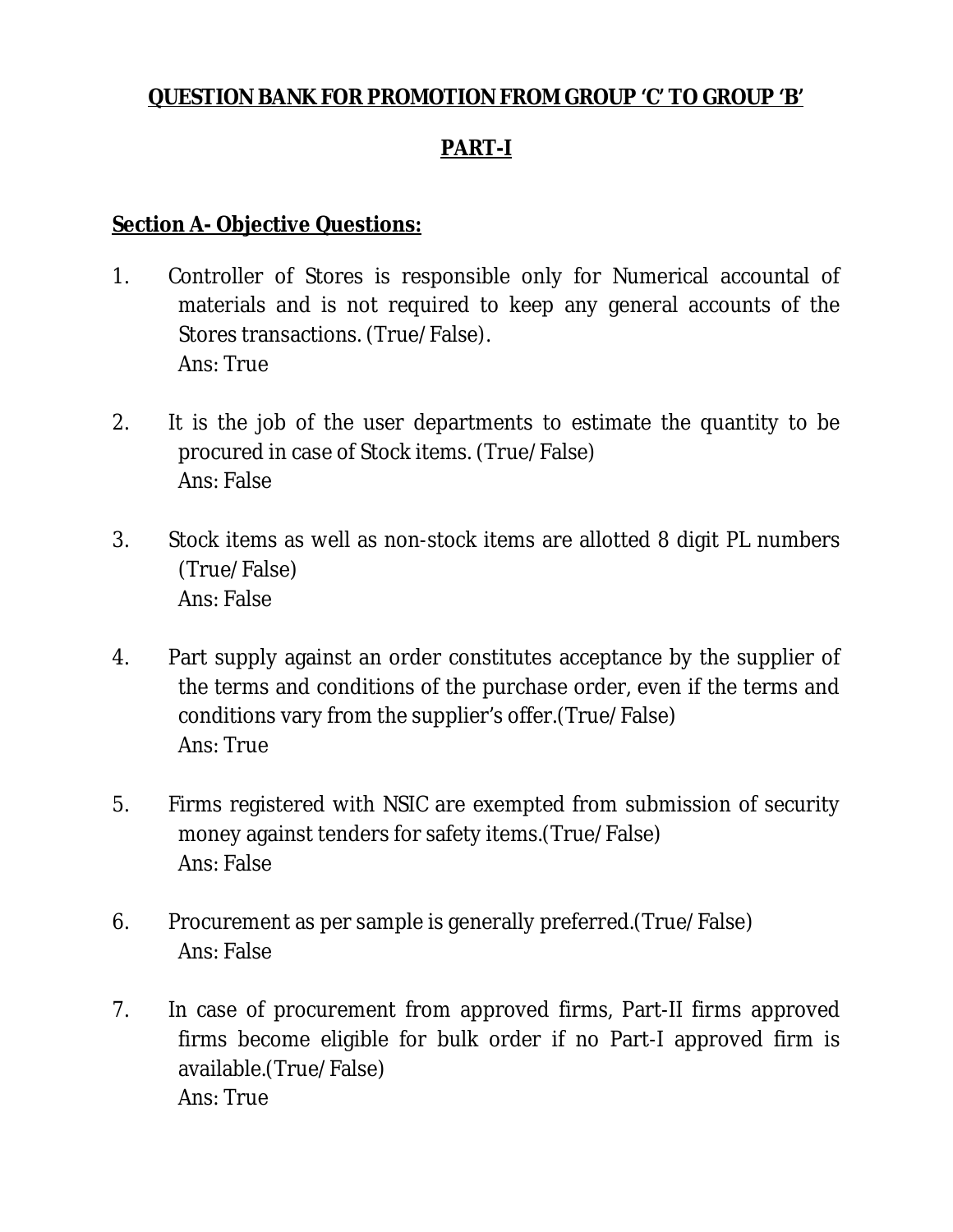- 8. In case a single offer is received against an advertised tender, the case shall normally be retendered.(True/False) Ans: False
- 9. Risk purchase tender has been dispensed with for supply contracts when 10% security money has been taken from the supplier.(True/False) Ans: True
- 10. Against a supply contract, purchaser is bound to agree to supplier's request for delivery period extension.(True/False) Ans: False
- 11. Delivery period of "200 nos. to be supplied per month" implies that it is a severable contract.(True/False) Ans: False
- 12. The purchaser can either impose Liquidated damages or initiate Risk purchase action for the quantity which the supplier has failed to supply during the stipulated delivery period.(True/False) Ans: False
- 13. The time period available for Risk purchase is 9 months for items which are not easily available.(True/False) Ans: True
- 14. India has a …….. form of government. (Quasi federal/Federal) Ans: Quasi federal
- 15. The Indian Parliament consists of …….. houses called ………. Ans: Two, LokSabha&RajyaSabha
- 16. A member of RajyaSabha has a term of … years. Ans: Six
- 17. The first President of India was …………………… Ans. Dr.Rajendra Prasad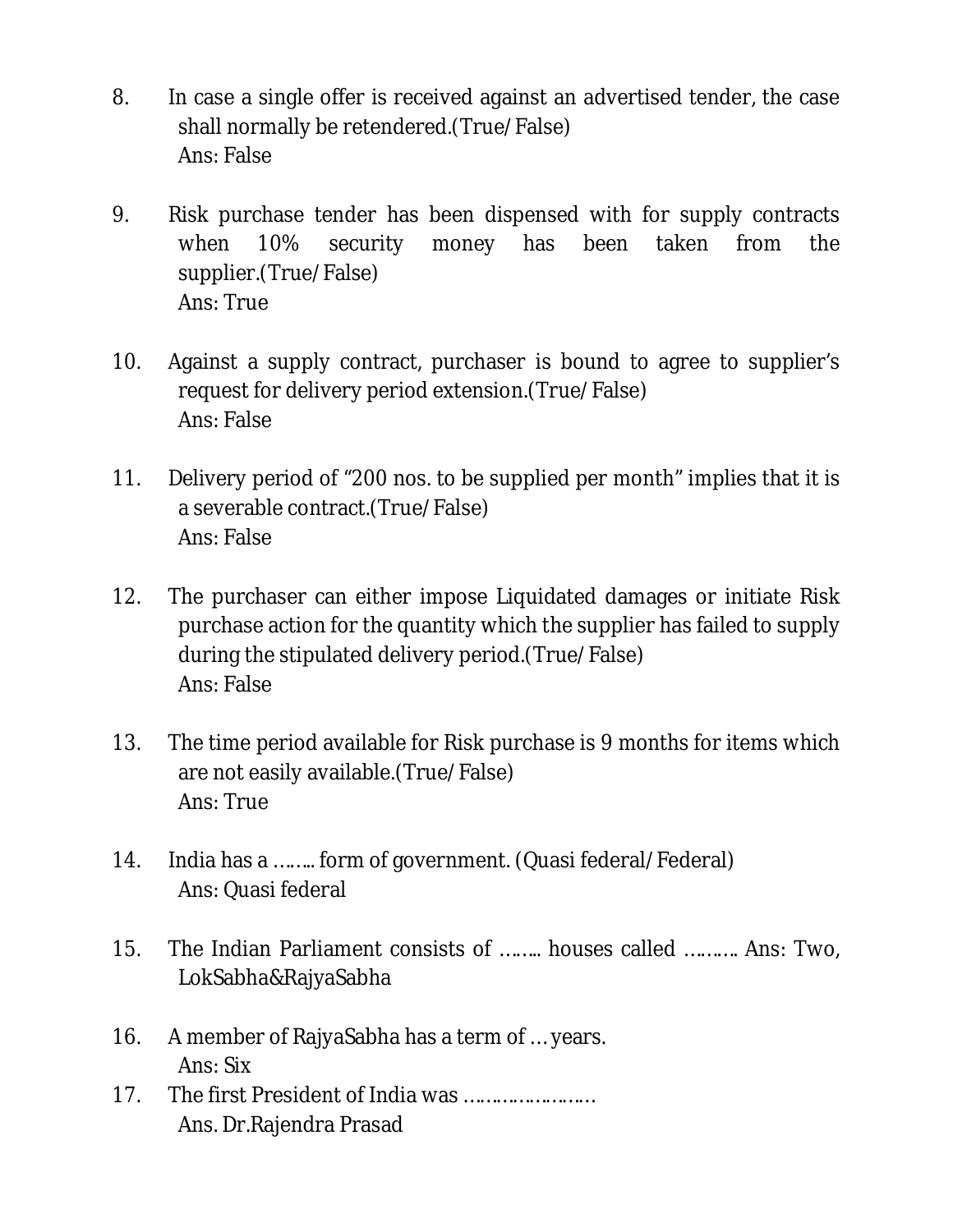- 18. Gir forest in india is located in the state of ……………. Ans: Gujarat
- 19. 'My Experiments with Truth'is a book written by …………………… Ans: Mahatma Gandhi
- 20. ………… is known as the Father of the Indian Constitution. Ans: Dr.BhimraoAmbedkar
- 21. The constitution of India came into effect on …………….. Ans: 26th Jan, 1950
- 22. …………………. is known as the "Father of the Green Revolution in India Ans: M.S. Swaminathan
- 23. National Anthem of India has been written by …………………… Ans: Rabindranath Tagore
- 24. The national song of india is ……………….., which is written by ………………. Ans: VandeMataram, Bankim Chandra Chattopadhyay
- 25. United Nations Security counsil has ….. permament and ……….. nonpermanent members. Ans: 5, 10
- 26. Dy.CMM at HQ. can accept Tender Committee recommendations for purchase of items valuing upto:
	- a. Rs. 5 Lakhs
	- b. Rs. 10 Lakhs
	- c. Rs. 8 Lakhs
	- d. Rs. 30 Lakhs

Answer : d

27**.** Finance vetting is required for all purchase orders for Safety items valuing above.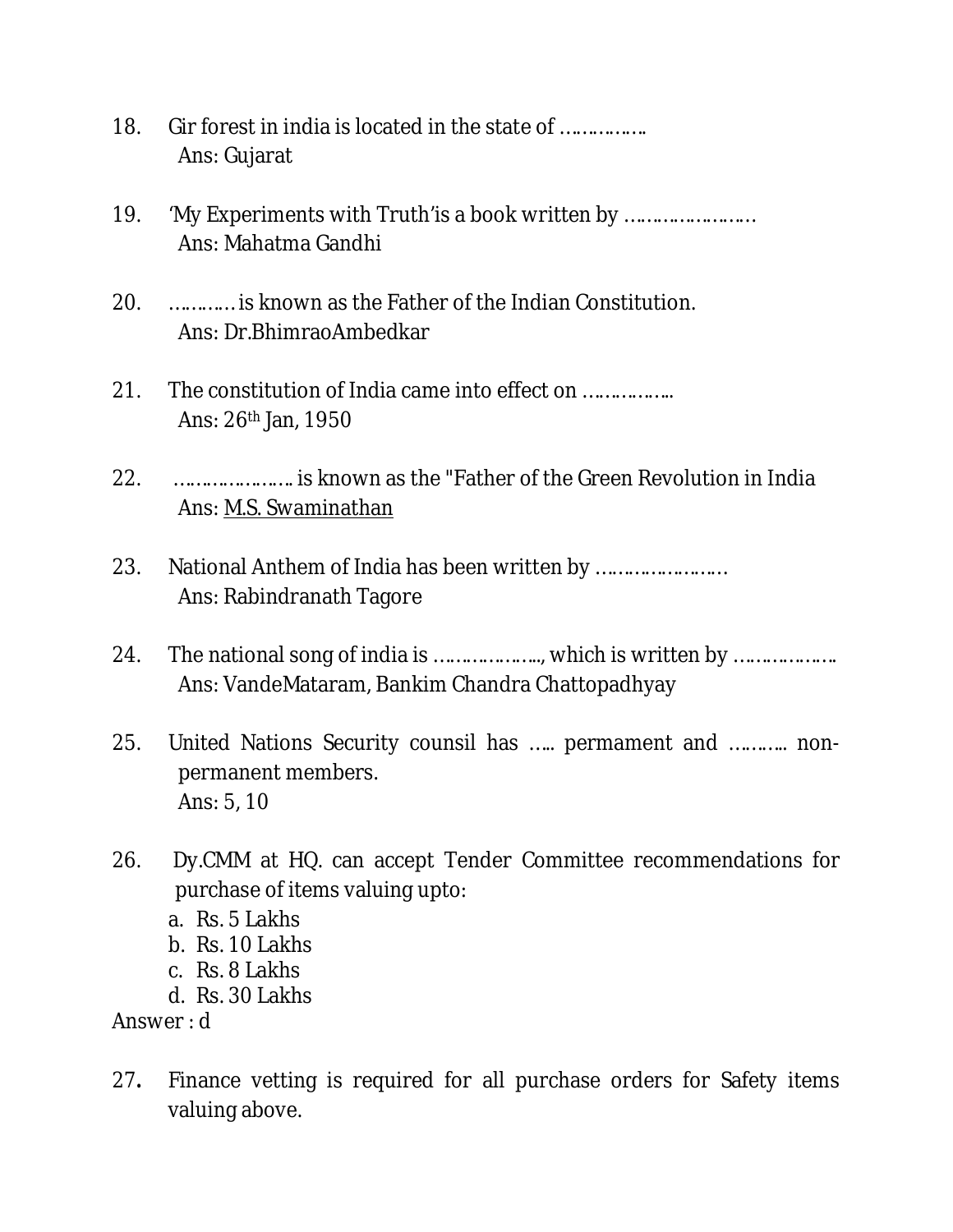- a. Rs. 40,000/-
- $h$ . Rs. 1 Lakh
- c. Rs. 8 Lakh
- d. Rs. 4 Lakh

Answer : c

- 27. Track fittings are purchased by :
	- a. Stores Department
	- b. Mechanical Department
	- c. Engineering Department
	- d. Traffic Department

Answer : c

- 28. Purchase of imported WTA items is handled by
	- a. RWF
	- b. ICF
	- c. Zonal Railways
	- d. Railway Board

Answer : d

- 29. Time elapsed from the date of realization of need of recoupment to the physical receipt of material is termed as
	- a. Buffer time
	- b. Interim period
	- c. Contract period
	- d. Lead time

Answer : d

- 30. Stock which provide for an emergency in case of default by the suppliers and also to take care of fluctuations in consumptions, is known as
	- a. Emergency stock
	- b. Buffer stock
	- c. Ordinary stores
	- d. Custody stock

Answer : b

- 31.Outstanding quantities against all live purchase orders are termed as
	- a. Covered dues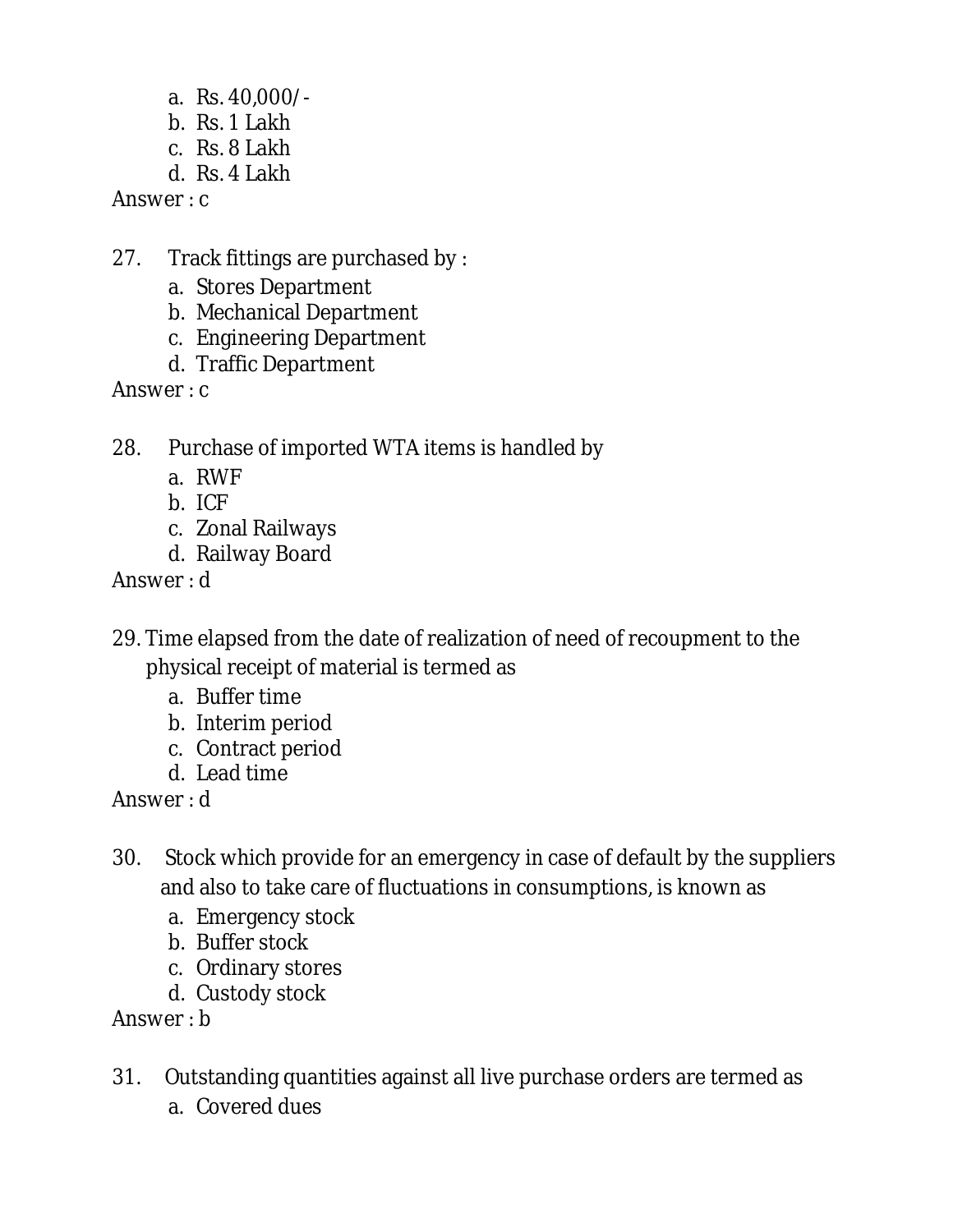- b. Uncovered dues
- c. In process dues
- d. Dead dues

Answer : a

- 32.Convener of the tender committee in stores purchases is the
	- a. Technical member
	- b. Accounts member
	- c. Mechanical member
	- d. Stores member

Answer : d

- 33.In case of imported consignments, Bill of Lading is similar to
	- a. Railway Receipt
	- b. Bill of Entry
	- c. Letter of Credit
	- d. None of the above

Answer : a

- 34. In case of tender accepted by Railway Board or GM, the competent authority for granting DP extension is
	- a. COS
	- b. CMM
	- c. GM
	- d. None of the above

Answer : a

- 35.The finance member of the tender committee in case of tender value of Rs. 1.5 crores is
	- a. FA&CAO/WST
	- b. Dy.FA&CAO
	- c. Sr.AFA
	- d. AFA

Answer : b

- 36. The tender quantity is 100 nos. The lowest acceptable offer is @ Rs. 11,000/- each + ED @ 16% + CST @ 4%. What will be the level of TC
	- a. SAG level TC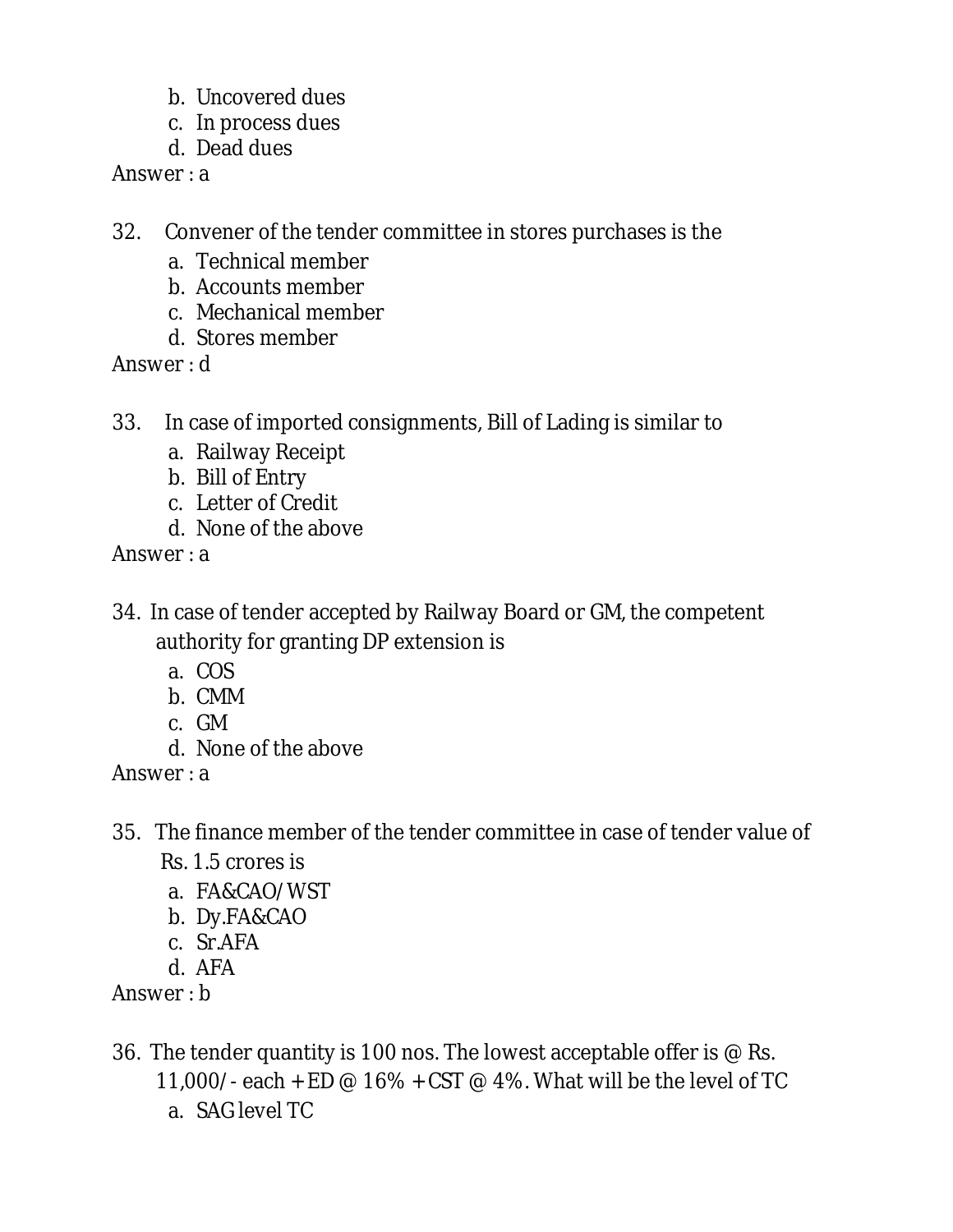- b. JAG level TC
- c. Senior Scale level TC
- d. None of these.

Answer : c

- 37.GM's power of purchase of imported stores is
	- a. Rs. 25 crores
	- b. Rs. 50 crores
	- c. Rs. 75 crores
	- d. Rs. 40 croes

Answer : b

- 38.Excise duty is calculated on
	- a. Basic cost of the material
	- b. Basic cost of the material & packing charges
	- c. Basic cost of the material
	- d. Basic cost of the material + forwarding charges + freight charges

Answer : b

- 39. Inspection of items placed in Annexure B items of RDSO vendor list for Mechanical wagon items can be done by
	- a. RITES
	- b. Consignee
	- c. RDSO
	- d. None of the above

Answer : c

- 40. As per Railway Board guidelines, provision for 30% quantity option clause has been made mandatory in tenders for fixed quantity contracts valuing above
	- a. Rs. 10 Lakhs
	- b. Rs. 75 Lakhs
	- c. Rs. 50 Lakhs
	- d. None of the above

Answer : b

41. Expand the following :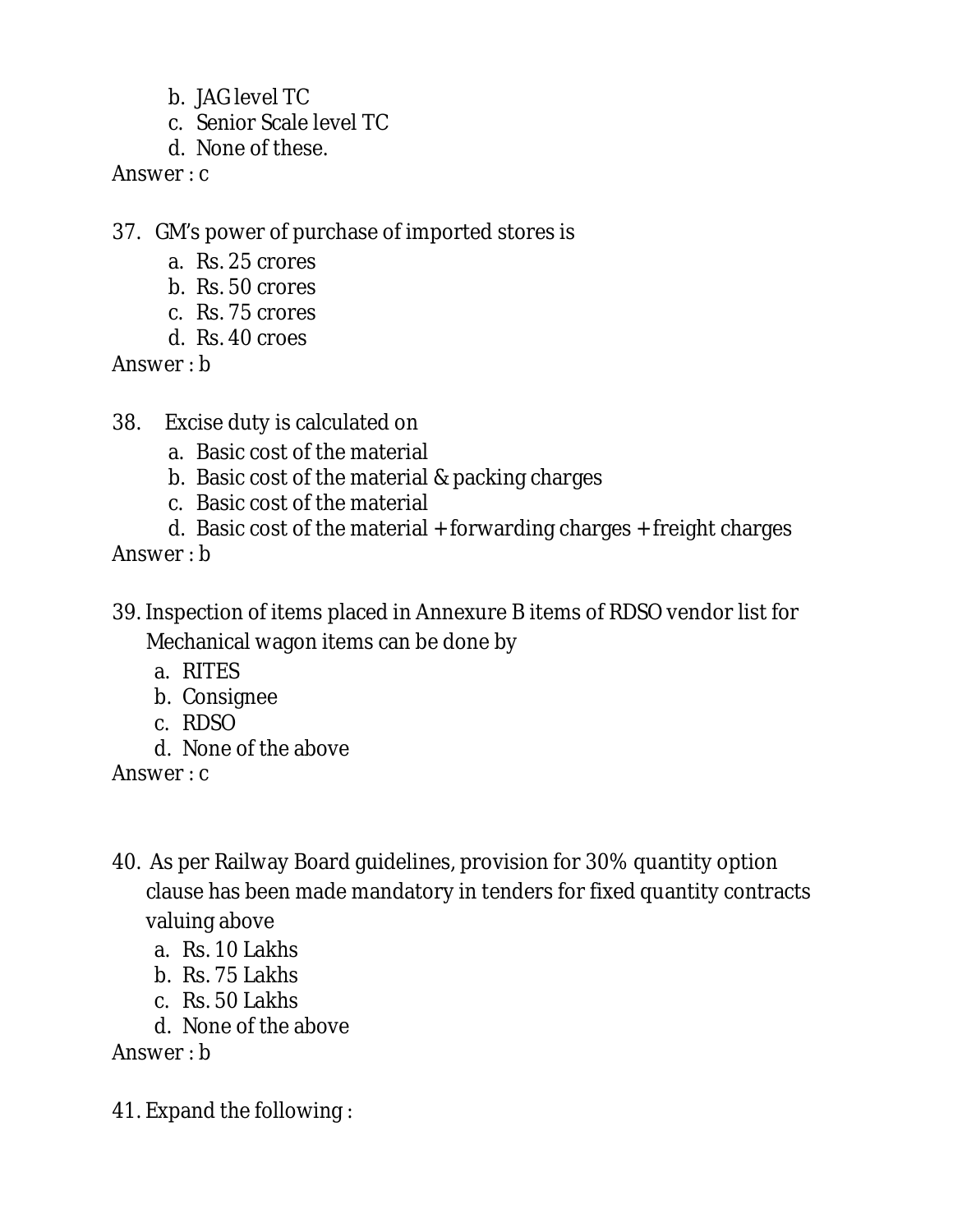- a. KVIC : Khadi & Village Industries Corporation
- b. NSIC : National Small Scale Industries Corporation
- c. MMTC: Minerals and Metals Trading Corporation
- d. IEEMA: Indian Electrical and Electronics Manufacturers Association
- e. DDO: Direct Demand Officer
- f. FOB: Free On Board
- 42. For safety items PO vetting is required for value more than

Ans: Rs. 8 lakhs.

43. The powers of COS for direct purchase of stores is limited to Rs\_\_\_\_\_

Ans: Rs. 15 crores.

44. TC recommendations above Rs. 15 cr and below Rs 25 cr are accepted by

Ans. AGM.

\_\_\_\_\_\_\_\_\_\_\_\_\_

45. Powers of COS to approve limited tender is case of emergency is restricted to Rs\_\_\_\_\_\_\_\_\_\_\_\_\_

Ans: Rs. 2 crores.

46. Powers of COS to approve single tender when PAC 'A' is certified is restricted to Rs\_\_\_\_\_\_\_

Ans: Rs. 5 lakhs.

47. Powers of COS to accept single Tender purchase from Stock Yards/buffer imports of M/s SAIL, TISCO, IISCO, RINL in respect of Steel items and to make 100% payment in advance to them is limited to\_\_\_\_\_\_\_\_\_\_\_\_\_\_\_\_.

Ans: Rs. 3 crores.

48. Powers of COS to write off the loss due to Risk Purchase, General damage, liquidated damage is limited to Rs\_\_\_\_\_\_\_\_\_\_\_\_.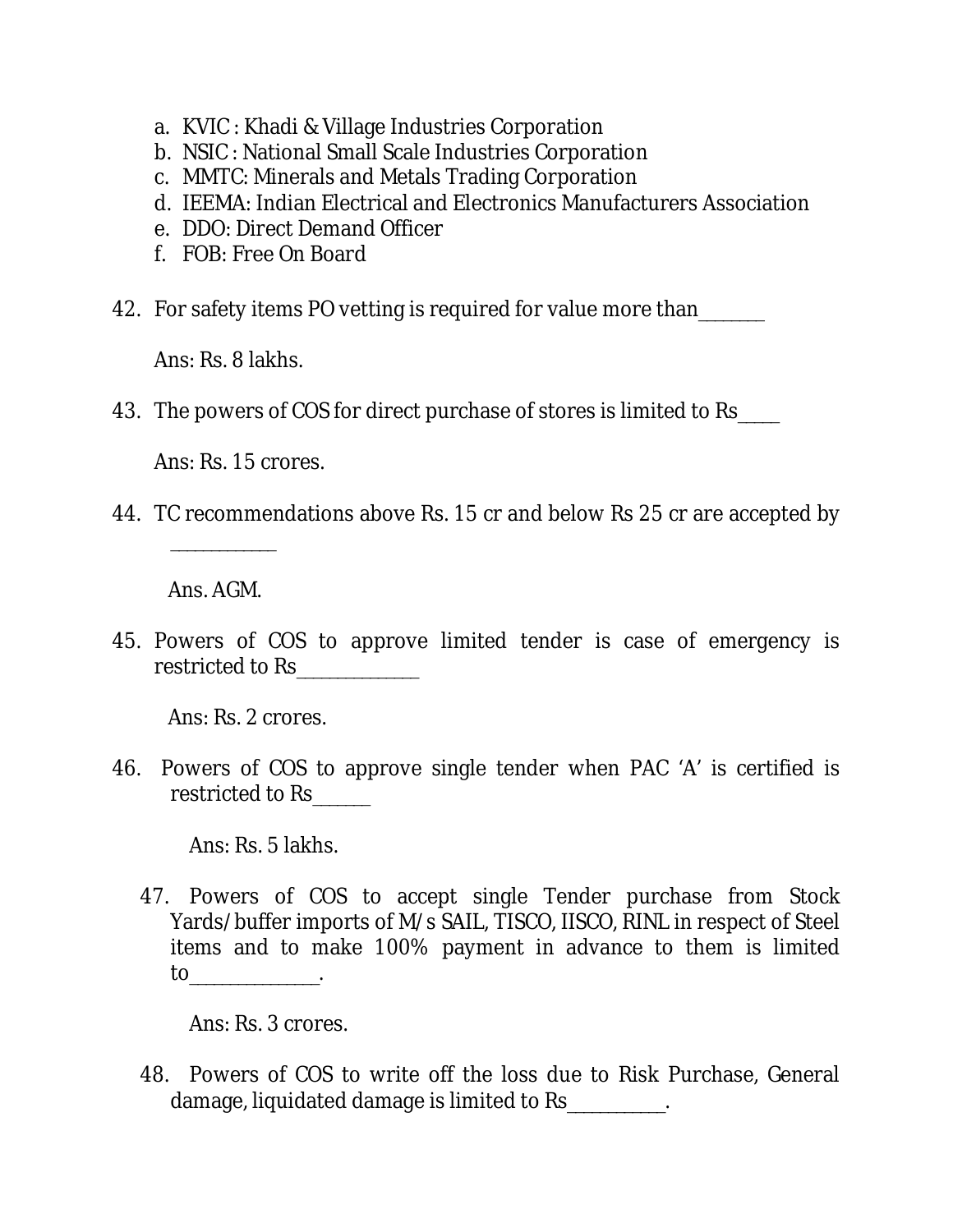Ans: Rs. 1 lakh

49. Non stock indents above Rs 10 lakhs have to be approved by

Ans: PHOD/CHOD of department.

50.Powers of Dy.CMM/Depot to sanction repair and maintenance of motor vehicles, material handling equipments, plant and machinery & office equipments etc is limited to \_\_\_\_\_\_\_\_\_

Ans: Rs. 25000 in each case.

51. Powers of Dy.CMM/depot to accept bid below reserve price is limited to \_\_\_\_\_\_\_\_\_\_\_\_\_\_%.

Ans: 10%.

52. Powers of Divisional Stores Officers and Depot Stores Officers for purchase of items through normal mode of tenders (Open, limited, Bulletin and Single Tenders) is limited to **ware and Single Tenders**) is limited to

Ans: Rs. 3 lakhs.

53. The contract to convert raw material into a finished product is called\_\_\_\_\_\_\_\_\_\_\_\_\_\_\_\_\_\_\_

Ans: Fabrication Contract.

- 54. Total stores purchase value in Indian Railway as per Annual Statistical Statement 2010-11 is approximately;
	- a) 2900 cr
	- b) 29000 cr
	- c) 1900 cr
	- d) 19000 cr

Ans: (b)

55. Average Turn over ratio w/o fuel for Indian railway as per Annual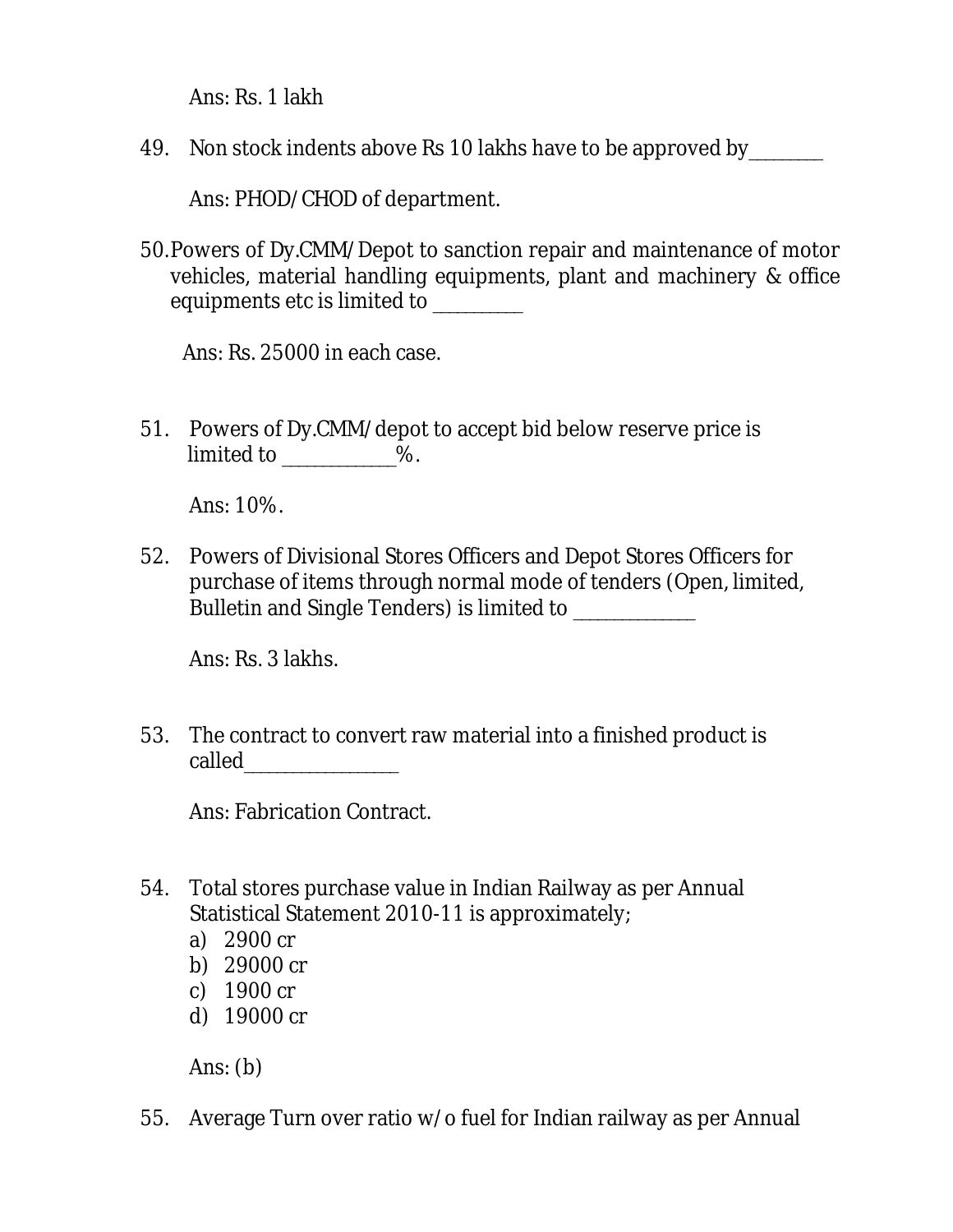Statistical Statement 2010-11 is;

Ans: 11%

56. Total value of scrap sold by Indian railway as per Annual Statistical Statement 2010-11 is approximately;

Ans: 4400 crores.

- 57. Which of the following exercise is being monitored by railway board on regular basis;
	- a) PL verification
	- b) PL allocation
	- c) PL unification
	- d) PL duplication

Ans: (c)

58. UTS and PRS stand for \_\_\_\_\_\_\_\_\_\_\_\_\_\_:

Ans: UTS: Unreserved ticketing system PRS: Passenger Reservation System

59. The source of revenue in printing of UTS and PRS tickets is:

Ans: Advertisement.

60. What are the 2 types of forms used in railway?

Ans: Standard form and local form.

61. Into how many climatic zones, Indian Railway is classified for supply of uniforms;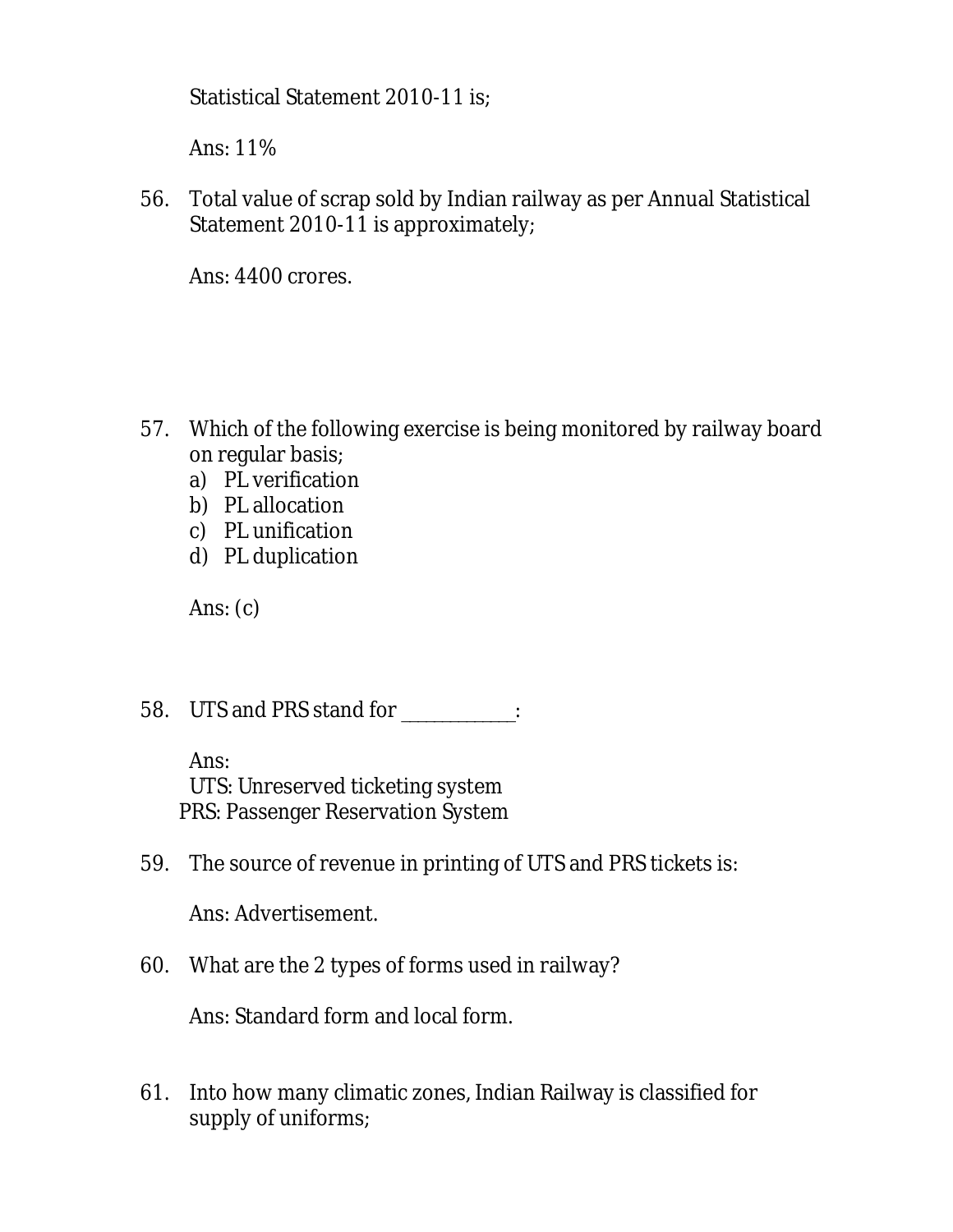Ans: 5

62. The categories of staff, eligible style and scale for each category separately for summer, winter etc. are given in  $\qquad$  ?

Ans: Dress regulation.

63. The unit functioning under SrDMM/DMM of divisions responsible for supply of proper seasonal garments is called;

Ans: Uniform Cell.

64. The proposals for the incurrence of expenditure by the railways are to be presented to the Parliament in the form of \_\_\_\_\_\_\_\_\_\_\_\_.

Ans: Demands for Grants.

65. Arrange the following budgeting stages in the increasing chronological order: Final modification, Telegraphic Modification, Revised Estimate, August review

Ans: August review, Revised Estimate, Final modification, Telegraphic Modification.

66. Revised estimates must reach Railway Board before \_\_\_\_\_\_\_\_\_\_\_

Ans: 23rd December.

67. The plan head for stores suspense is \_\_\_\_\_\_\_\_

Ans: PH-71

68. Stores budget is part of demand no \_\_\_\_\_\_\_\_\_\_.

Ans: 16.

69. Suspense balance includes \_\_\_\_\_\_\_\_\_\_\_\_\_\_\_\_;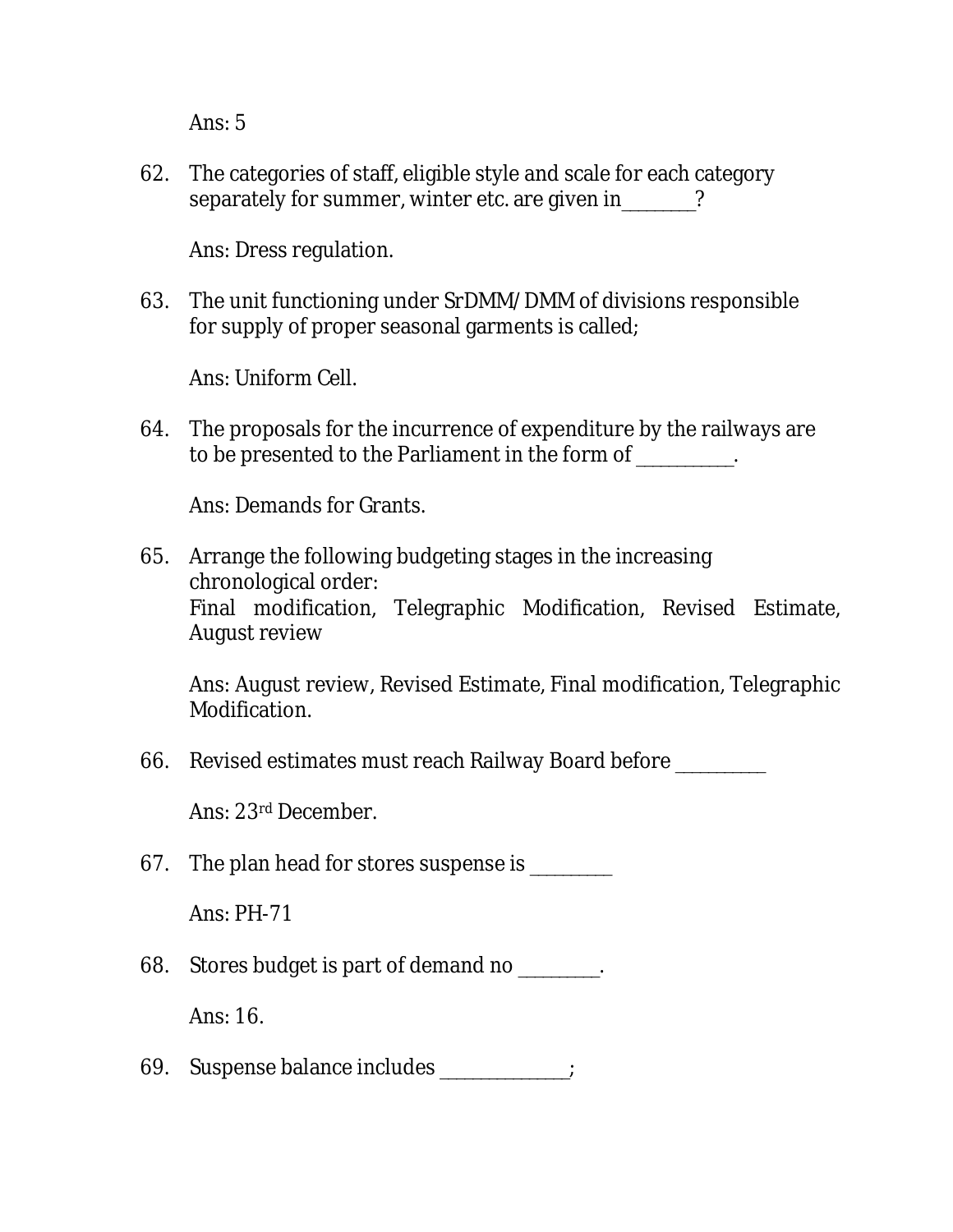Ans: Purchase suspense, Sale suspense, stock adjustment account and SINT.

- 70. Money allotted for purchase of stock items is called
	- a) Purchase money
	- b) Purchase balance
	- c) Purchase suspense
	- d) Purchase grant

Ans: (d)

71. The register maintained by store accounts for stores budget control is called  $\qquad$ :

Ans: Liability register

72. On which committee's recommendations; Railway budget was separated from general budget?

Ans. Acworth Committee.

73. When were Railway finances separated from general govt budget?

Ans: 1924.

74. The main objective of ZERO BASED BUDGETING is;

Ans: Management by Objective

- 75. The detailed distribution of budget allotment made to railway administrations is contained in ;
	- a) Yellow book
	- b) Green book
	- c) Pink Book
	- d) White Paper

\_\_\_\_\_\_\_\_\_\_\_\_\_\_\_\_\_\_.

Ans: (c)

76. Transfer of funds originally assigned for expenditure on a specific object to supplement the funds sanctioned for another object is called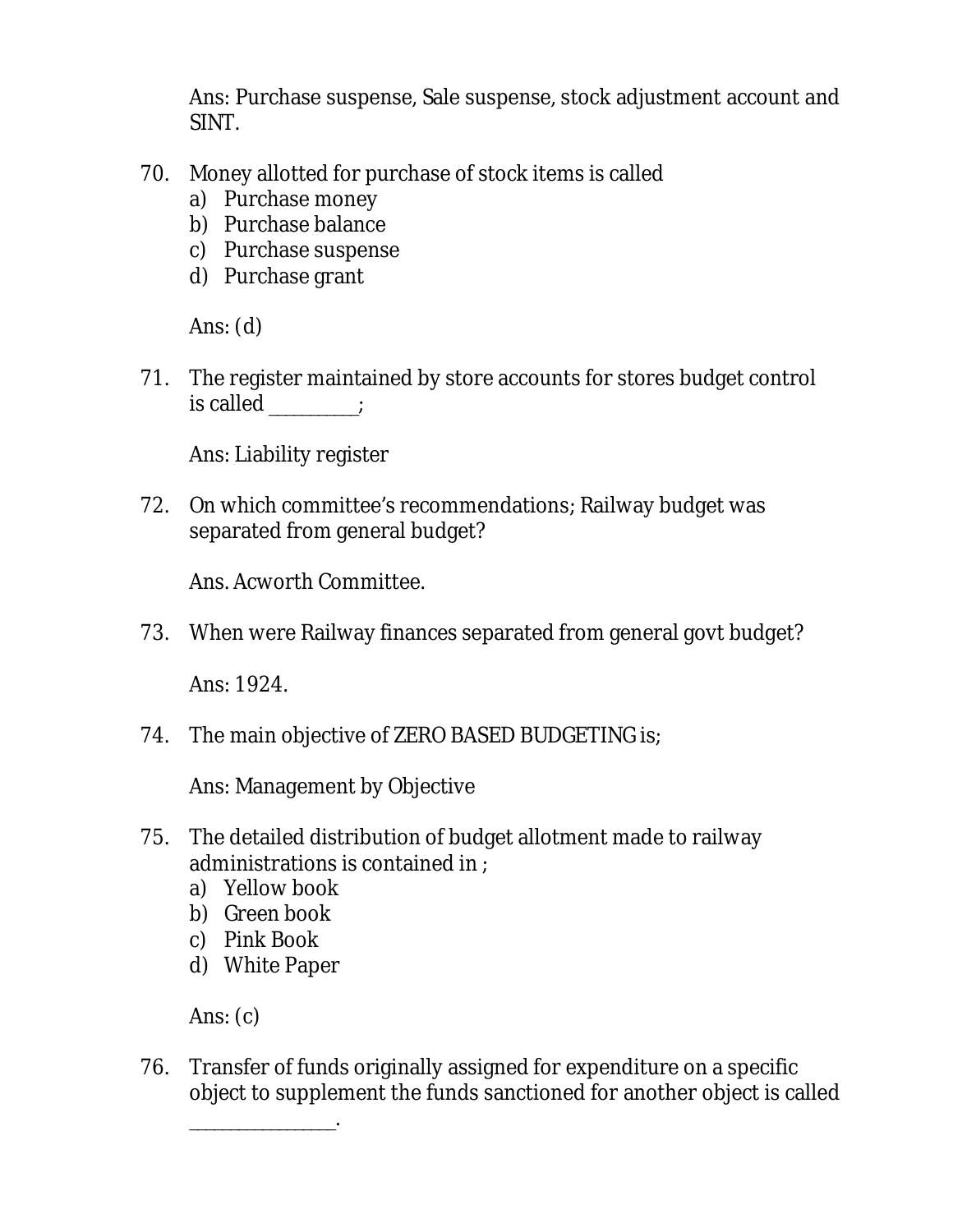# Ans: Re-appropriation.

| 77.  | For PO values of Rs.1,68,75,700/- and Rs. 16,87,70,000/-, firm should deposit      |
|------|------------------------------------------------------------------------------------|
|      | Security Deposit of -----------and ---------- respectively.                        |
| Ans. | A)Rs.16,87,570/- and Rs.1,68,77,000/-                                              |
|      | B)Rs. 10,00,000/- and Rs.20,00,000/-                                               |
|      | C) Rs.16,87,570/- and Rs.20,00,000/-                                               |
|      | D) Rs. 10,00,000/- and Rs.16,00,000/-                                              |
|      | Ans.B)                                                                             |
| 78.  | As soon as the offer of the tenderer is accepted, the contractor has to deposit SD |
| Ans. | A) Within 30 days of the posting of written notice of acceptance                   |
|      | B) Within 25 days of receipt of the communication                                  |
|      | Within 21 days of receipt of the communication<br>C)                               |
|      | D) Within 14 days of the posting of written notice of acceptance<br>Ans.D)         |
|      |                                                                                    |
| 79.  | Offers received after closing of tender box, but before opening of tenders, are    |
|      | called                                                                             |
| Ans. | A) Late Tenders                                                                    |
|      | <b>B) Delayed Tenders</b>                                                          |
|      | C) Limited Tenders                                                                 |
|      | D) Open Tenders                                                                    |
|      | Ans.B)                                                                             |
| 80.  | IRS Terms and conditions Para-2900 deals with                                      |
| Ans. | A) Consignee's right of rejection                                                  |
|      | B) Book Examination Clause                                                         |
|      | C) Arbitration in case of dispute                                                  |
|      | D) Force Majeure Clause                                                            |
|      | Ans.C)                                                                             |
| 81.  | A firm has entered into a contract with Railway to supply an item free off any     |
|      | cost. In the eye of Law                                                            |
| Ans. | A) Penalty can be imposed on firm in case of failure in supply                     |
|      | B) Contract is not enforceable.                                                    |
|      | C) Contract is enforceable but penalty cannot be imposed                           |
|      | D) Firm should be considered in future based on supply contract                    |
|      | Ans.B)                                                                             |
| 82.  | As per IRS Terms & Conditions Arbitration Clause, who should appoint               |
|      | arbitrator in case of dispute in contracts entered into by Production Units        |
| Ans. | A) Member of the Railway Board                                                     |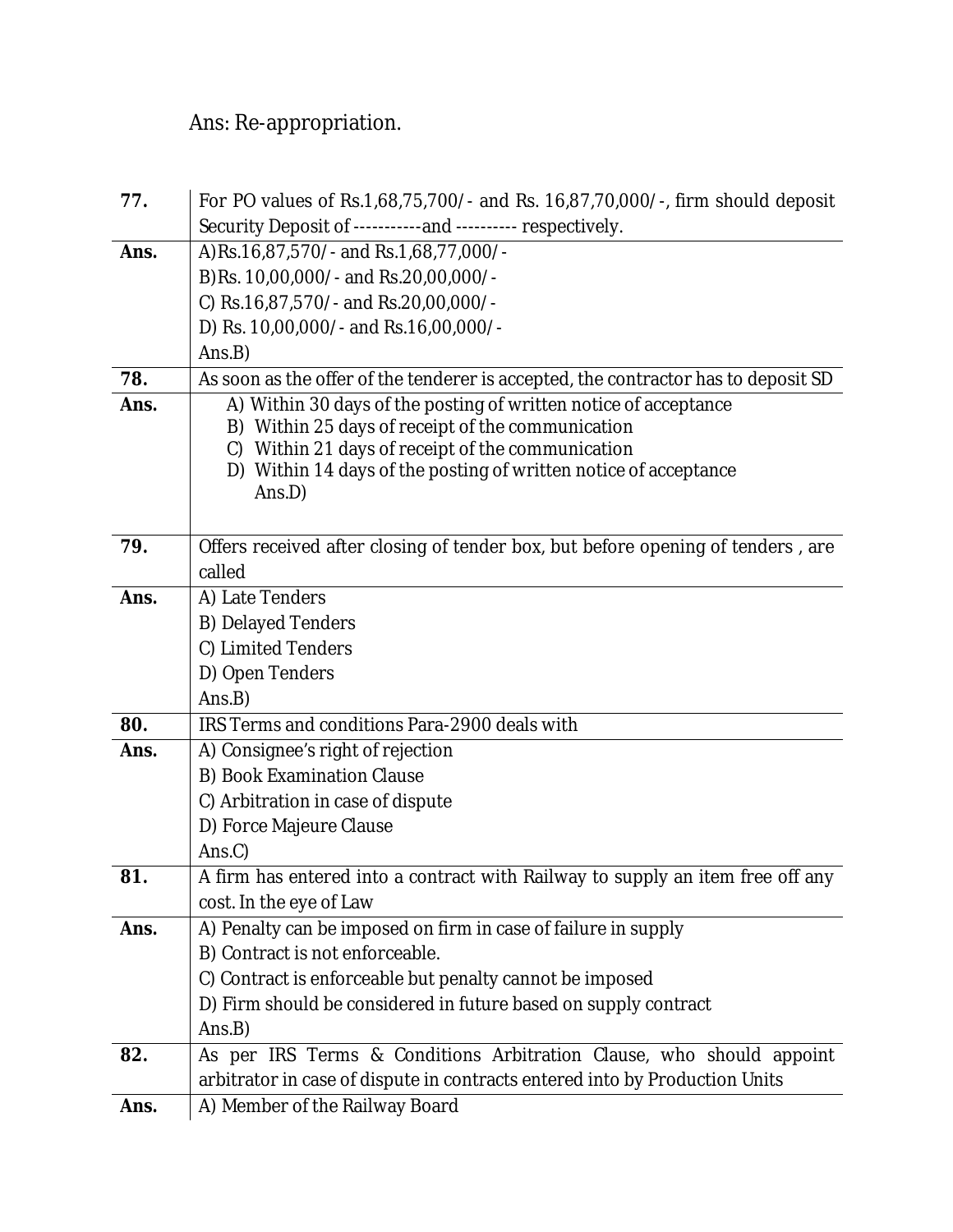|      | B) High Court                                                                   |
|------|---------------------------------------------------------------------------------|
|      | C) COS                                                                          |
|      | D) GM                                                                           |
|      | Ans.D)                                                                          |
| 83.  | As per Arbitration & Reconciliation Act 1996, annual rate of interest on award  |
|      | amount after the date of award is--------.                                      |
| Ans. | A) 12%                                                                          |
|      | B) 8%                                                                           |
|      | C) 18%                                                                          |
|      | D) Dependent on prevailing bank rate.                                           |
|      | Ans.C)                                                                          |
| 84.  | As per Sales of Goods Act 1930, in contracts of Sale, amount increased owing to |
|      | increase in Tax should be paid to seller                                        |
| Ans. | A) Always.                                                                      |
|      | B) Only if SVC is in the contract                                               |
|      | C) Unless a different intention appears from the terms of contract.             |
|      | D) Never                                                                        |
|      | Ans. $C$ )                                                                      |
| 85.  | In case of Rate Contract                                                        |
| Ans. | A) Quantity, rate and consignee are stipulated                                  |
|      | B) Only rate is stipulated                                                      |
|      | C) Quantity and Rate is stipulated                                              |
|      | D) Quantity, rate and Delivery Period is stipulated.                            |
|      | Ans.B)                                                                          |

#### **Section B- Descriptive Questions:**

#### **86. Write a short note on Canons of Financial Propriety.**

Ans Canons of Financial Propriety are general rules which have been framed for the guidance of the Government officials who are entrusted with financial powers and who are authorized to incur, or sanction expenditure from Public Moneys. These are stated below:

(i) The expenditure should not prima facie be more than the occasion demands, and that every government servant should exercise the same vigilance in respect of expenditure incurred from public moneys as a person of ordinary prudence would exercise in respect of the expenditure of his own money.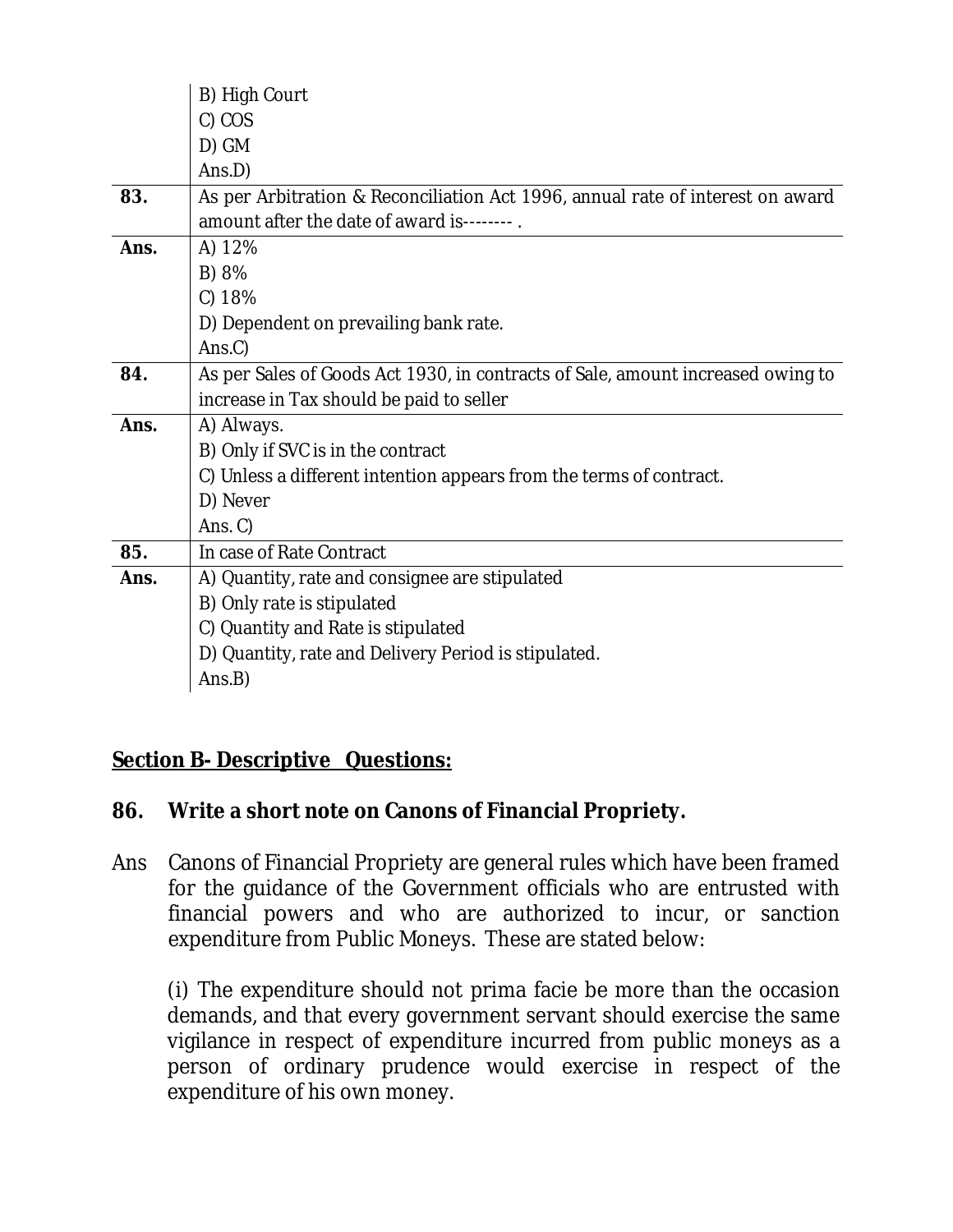(ii) No authority should exercise its powers of sanctioning expenditure to pass an order which will be directly or indirectly to its own advantage.

(iii) Public money should not be utilized for the benefit of aparticular person or section of the community, unless:

(a) the amount or expenditure involved is insignificant, or

(b) a claim for the amount could be enforced in a court of law,

or

(c) the expenditure is in pursuance of a recognized policy or custom.

(iv) The amount of allowances, such as travelling allowances, granted to meet expenditure of a particular type, should be so regulated that the allowances are not on the whole sources of profit to the recipients.

Note: All proposals involving financial implications except those which have been specifically exempted for this purpose should be referred to finance branch for advice before these are sanctioned.

#### **87. What is the relevance of Canons of Financial Propriety in the day to day working of Stores department?**

Ans Stores department is entrusted with the Material Management functions of the Railways. Large expenditure is incurred by Stores department for acquisition of assets, and their stocking, preservation and issue to the user departments.

In keeping with the principles elucidated in Para (i) of Canons of Financial Propriety, the purchase officers should follow the 5 essential principles of purchasing i.e. procurement of Right Quality, RightQuantity, Right Price, Right Place/Time and Right Source. This will ensure that there is no wasteful expenditure on account of obsolescence, deterioration, unnecessary handling and movement, blockage of funds in excess inventory, blockage of space etc.

Stores department enters into contracts with various agencies for supply and transportation of materials, and for disposal of scrap. To comply with the Para (ii) of Canons of Financial Propriety the officials entrusted with the powers to enter into such contracts should ensure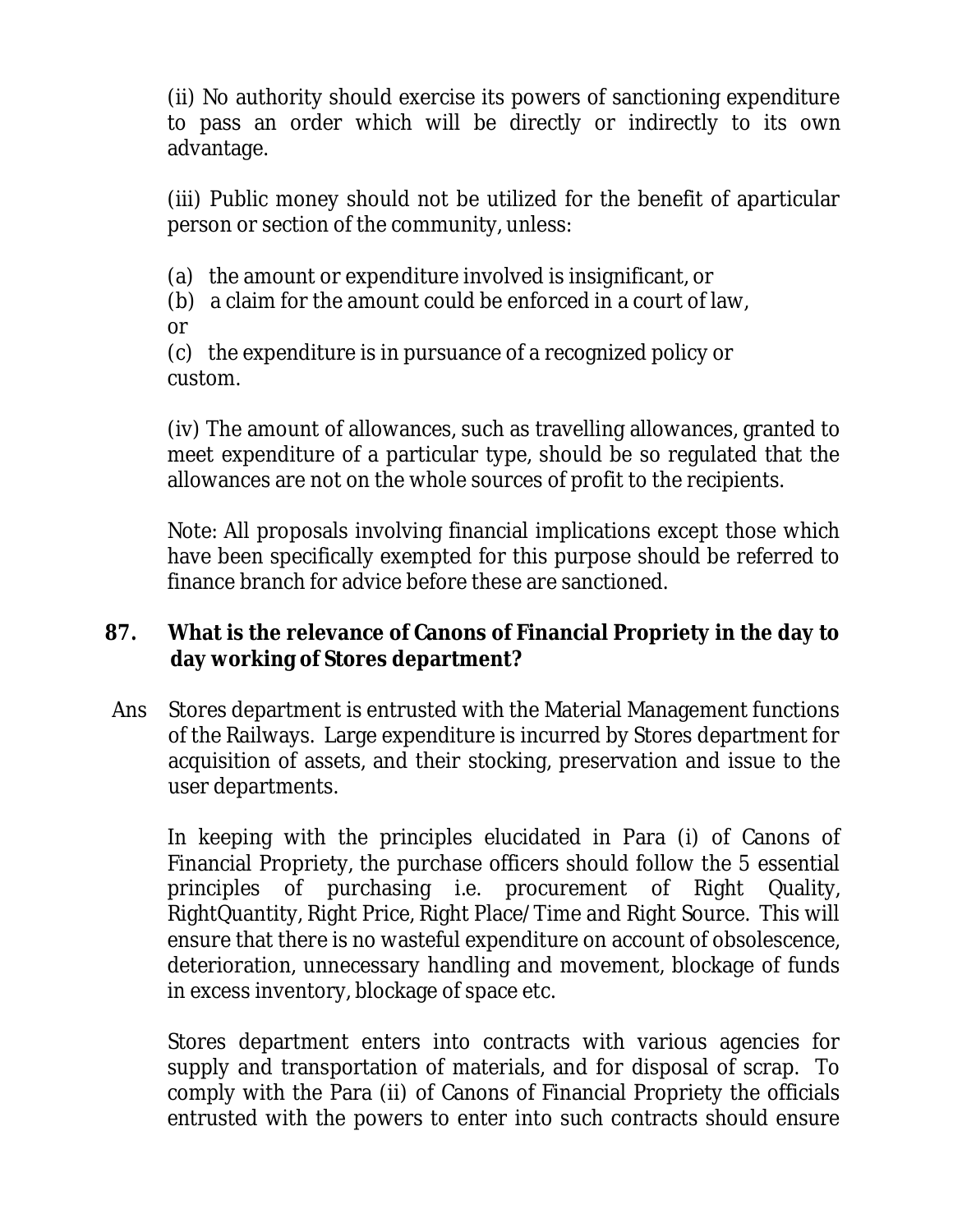that they do not have any financial interest in the agencies to whom such contracts are awarded so that they do not, directly or indirectly get benefited by such transactions.

Para iii.of Canons of Financial Propriety warrants that the conditions incorporated in the tenders for procurement of materials are fair and transparent, and do not favour any of the prospective bidders.

To meet the requirement of Para iv of Canons of Financial Propriety it has to be ensured that officials are deputed for jobs after properly assessing the requirement so that the expenditure on allowances are kept at bare minimum and wasteful expenditure is avoided.

#### **88. State the objectives of Stores department?**

Ans The objectives of Stores department are as under:

- To Procure materials at lowest price, consistent with desired quality
- To assess the needs of various departments in respect of materials in a scientific manner based on the past consumption pattern, and interaction with the user departments etc.
- To maintain continuity of supply, preventing interruption of the flow of materials to the users
- To develop reliable alternate sources of supply to promote a competitive atmosphere in performance and pricing and to maintain satisfactory "buyer-vendor" relationship
- To ensure proper receipt, inspection, stocking, issue and accountal of stock items
- To maintain a high inventory turnover, by reducing excess storage, inventory carrying costs and inventory losses occurring due to deteriorations, obsolescence and pilferage
- To dispose of the scrap generated in the process of production, maintenance and repair works, and other obsolete and unserviceable materials after proper survey and valuation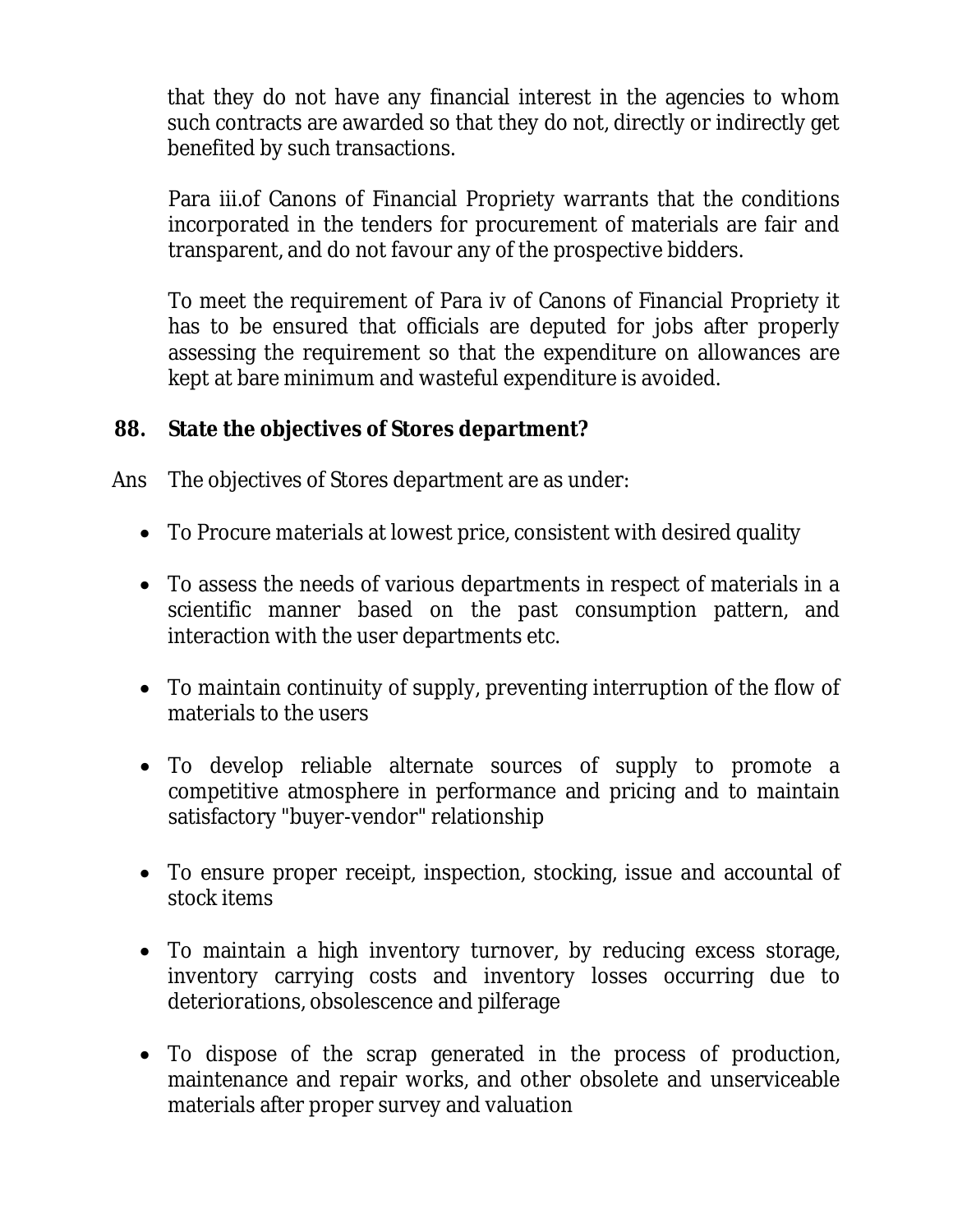- To promote standardization and variety reduction with a view to ensure consistent quality at optimum cost
- To implement such programmes like value analysis, cost analysis and make or buy decisions, with a view to reduce costs

#### **89. Describe the functions of Controller of Stores**

- Ans The functions of Controller of Stores are as following:
	- i. It is his responsibility to administer and control the working of stores department.
	- ii. It is his duty to ascertain the needs of a railway in the matter of materials and stores and of arranging for the supply of such materials and stores in the most efficient, economical and expeditious manner possible
	- iii. All Stocks of stores on hand, whether with the Stores Department or other departments of the Railway, represent funds that are not productive. Controller of Stores is responsible for ensuring that while stocks should be such that stores required by the railway are readily available, they should be as small as possible, and losses due to obsolescence or deterioration should be the minimum practicable.
	- iv. He is responsible for receipt, inspection and distribution of materials to the various stores depots, for their custody while in-charge of the stores department and finally for their issue on requisitions received from authorised officials of the railway.
	- v. It is his responsibility to issue and maintain upto-date a Nomenclaturecum-Price List including all items of stores in stock in the Stores Depots.
	- vi. His duties include maintenance of numerical records of stores in stock and to the preparation of the initial documents of receipt and issue.
	- vii. The Controller of Stores should arrange for submission to him of such statements and returns as may be necessary to keep him informed of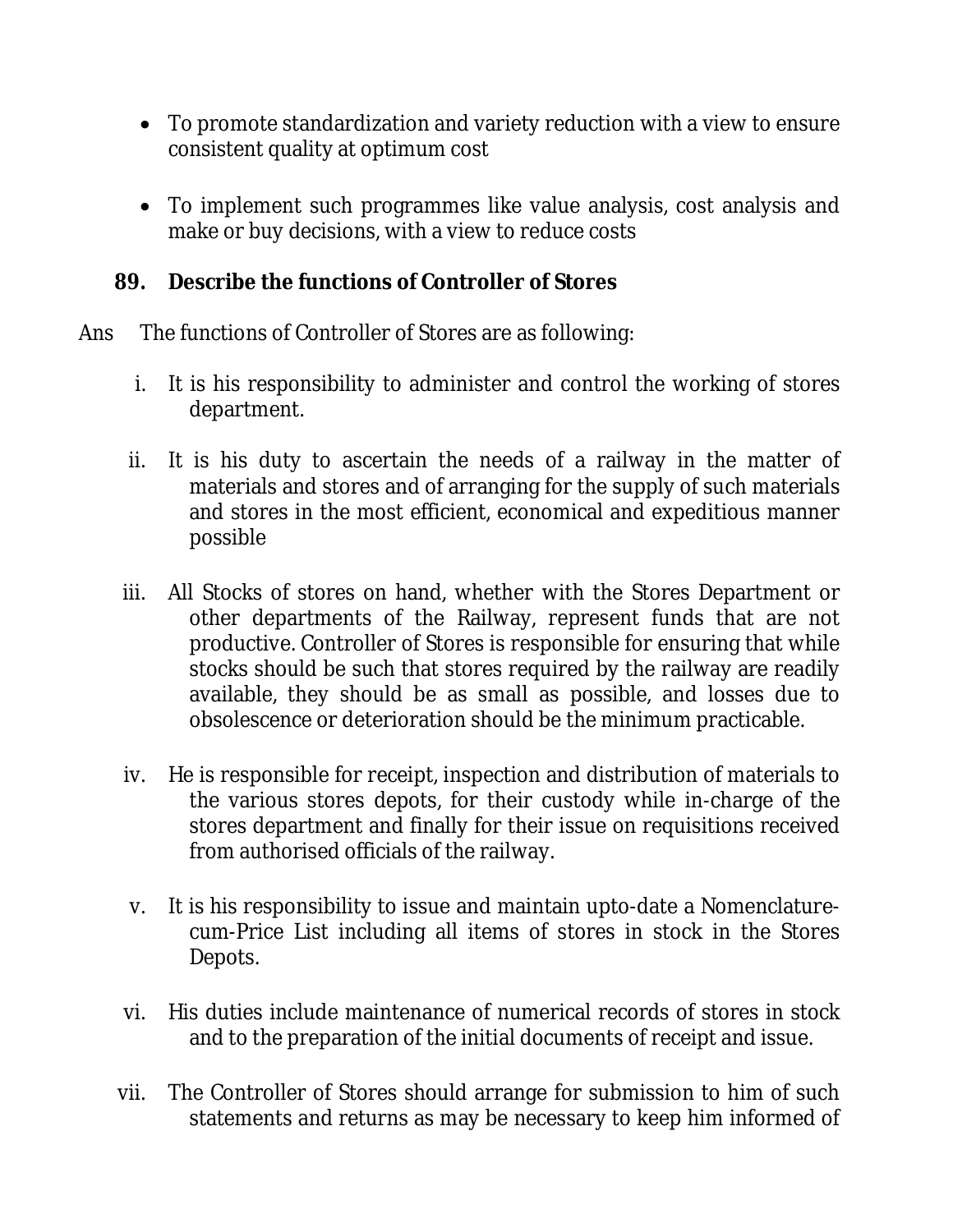the stocks available in his depots, the manner in which the requisitions of the departments are being complied with, the inflow of materials not required by departments and the steps taken to dispose of surplus and unserviceable stores.

- viii. He is in-charge of inventory control.
	- ix. All materials and stores for which the consuming departments have no immediate use should be returned to the Stores Depots, the Controller of Stores being responsible for their survey and valuation, and for disposal by sale or otherwise. He has also to deal with all the surplus, and unserviceable material of the railway.

#### **90. Describe the organizational structure of Stores department at Rly. Boardlevel, and the activities that are undertaken at this level.**

- **Ans** Rly. Board Store department is headed by Additional Member (Railway Stores), who directly reports to Member Mechanical, Railway Board.
- AM(RS) is responsible for policy making as well as procurement of those items which are reserved for procurement at Rly. Board. He is assisted by various Executive directors (EDs) for the following Purchase/other activities.
	- $-$  EDRS  $(G)$

Policy matters related to Procurement and stocking of Stores, Inventory Management, Budget allocation under suspense head, Co-ordination with DGS&D in conclusion of Rate Contracts and other related Railway Matters. MMIS, E-Procurement etc., All Policy Matters related to printing & printing presses.

- EDRS (S)

Procurement of Wagons and Procurement of Steel (for wagon building & Rlys.).

- EDRS(P)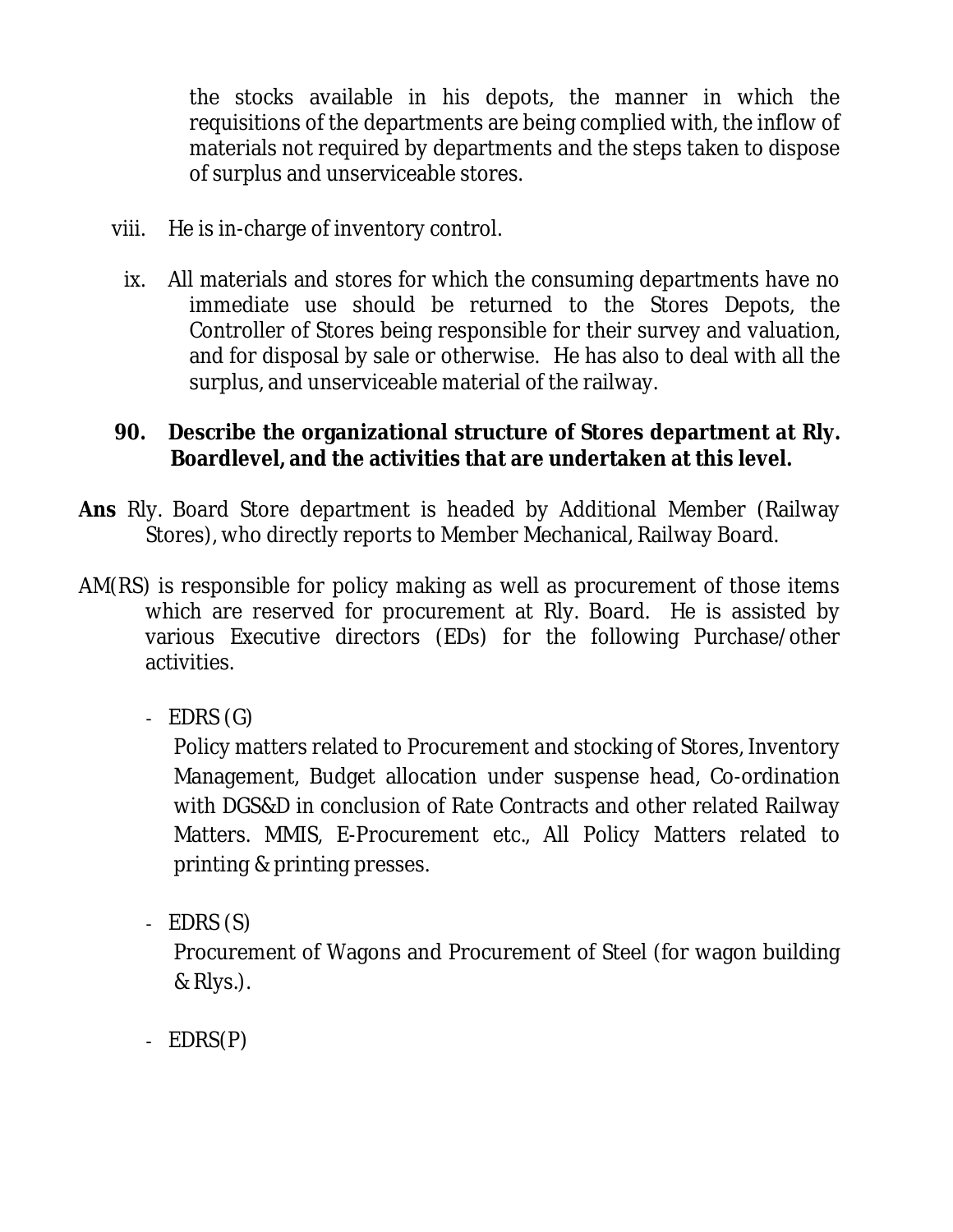Import of complete rolling stock, Accident Relief Cranes and R/C for spares of stock, Indigenous procurement of Wheels, Tyres & Axles and Man Power Planning.

 $-$  EDRS  $(C)$ 

Procurement of Petroleum, Oils& Lubricants, Procurement Policies of Textiles, Disposal of Scrap, e-auction.

EDRSs are in turn assisted by Directors, Deputy Directors, Assistant Directors and relevant sections' staff.

#### **91. Describe the organizational structure of Stores department at Zonal Railway level, and the activities that are undertaken at this level.**

Ans Stores department of the zonal railway is headed by Controller of Stores, who directly reports to the General Manager of Railway. Controller of Stores is responsible for planning and purchase, receipt, stocking, accountal (numerical) and issue of stores, Inventory control, Vendor registration/ development, Survey/Valuation/Disposal of scrap and other unserviceable materials etc.

Controller of Stores is assisted by CMM's, who are entrusted with the responsibilities of different purchase sections and general sections.

The purchase sections as well as general sections (vendor registration, inventory control, budget, computer, tender opening, e-procurement etc.) are headed by Section in-charges, who report to Controller of Stores through the respective AMMs, SMMs, Dy.CMMs and CMMs.

There areGeneral Stores depots located all over the railways which are also under the administrative control of Controller of Stores. These Stores depots are normally headed by a Dy.CMM, who is assisted by SMMs and AMMs. These depots are responsible for Receipt, Stocking, Accountal and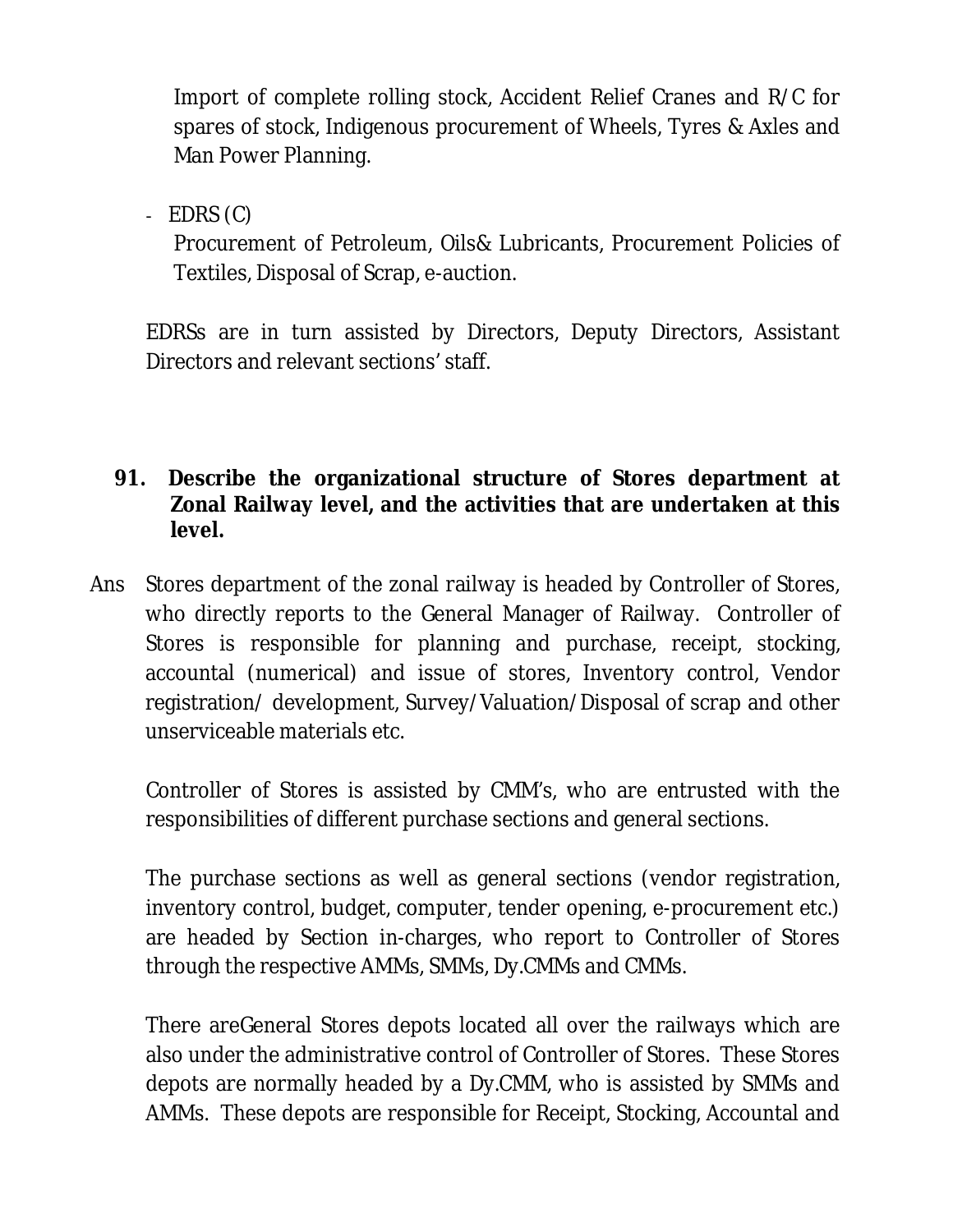Issue of materials, Scrap sale etc. and have various sections/wards like Receipt Section, Inspection Ward, Stocking Wards, Despatch Sections, Ledger Section, Progress Section, Scrap Yard etc. which are all headed by a Section in-charge, who report to the depot in-charge. The depot inchargereports to the Controller of Stores through the respective CMMs in the Headquarters.

In addition to the General Stores depots, there are depots attached with the Railway workshops and Diesel/Electric sheds, which are under the administrative control of the heads of the respective Workshops/Sheds. These cater to the needs of the Workshops/Sheds in respect of materials. These depots are normally headed by a SMM/AMM.

Similarly, the each Division has a Stores organization, normally headed by a Dy.CMM who is under the administrative control of the DRM. The divisional stores officer is in-charge of the divisional stores depot (available is some divisions only), and is responsible for coordination with the Headquarters' Stores office for items in short supply, for local purchase of urgent/small value items, for disposal of low value scrap, and for drawl of uniforms from the nominated General Stores depot and distribution of the same to the various branches of the division.

92. Describe in brief role of the following organizations in regard to purchases of material by NC Railway.

(1) RITES, (ii) DGS&D, (iii) NSIC, (iv) CRIS, (v) COFMOW

# **Answer:**

**(i) RITES**: Quality Assurance Division of RITES provides services for third party inspection of materials & equipments against purchase orders placed by NC Railway. The inspection services of RITES are backed by in house laboratory facilities providing technical support. As per the existing instructions of Railway Board, RITES carry out third part inspection of materials & equipment against purchase orders having value more than Rs. One lakh. The QA division of RITES has been divided in five regions i.e.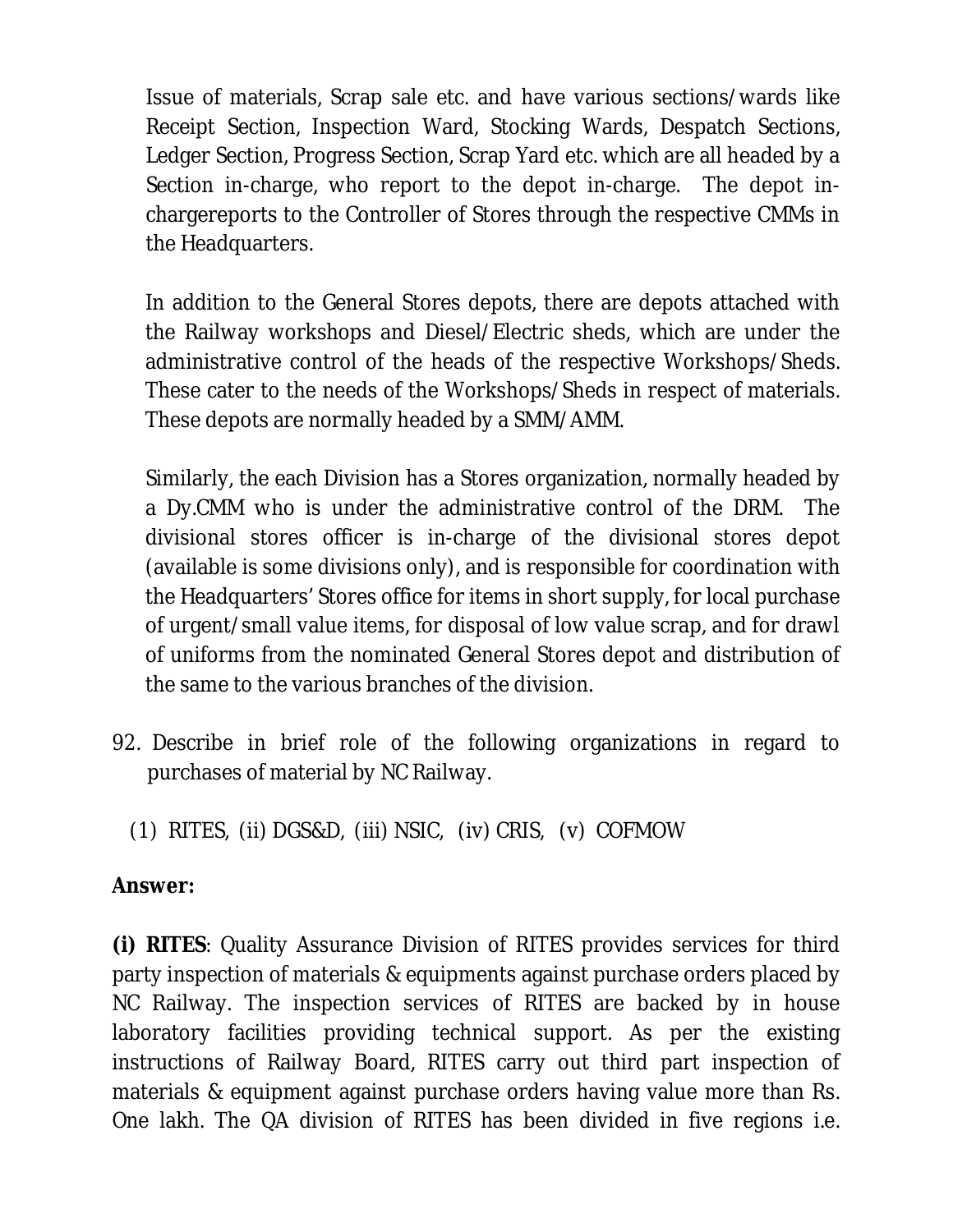Central, Northern, Southern, Western & Eastern region with clearly defined jurisdiction. After placement of purchase order by the railway, the vendor is required to submit inspection call in the regional office of RITES, in the jurisdiction of which the firm is located. The inspection is carried out by RITES inspecting engineer at firm's premises. After the material is passed and inspection certificate is issued by RITES, the vendor can dispatch the material. In case the consignee rejects the material which was pre inspected by RITES, a representative of RITES associates in the joint inspection with consignee and the firm's representative.

- (ii) **DGS&D**: Directorate General of Supplies & Disposal is a central purchase & Quality Assurance organization of Govt. of India, department of supply, ministry of commerce. It renders procurement services to central & state governments by placing rate contracts for common use items. Items which are required to be procured through DGS&D have been given in Appendix VI of Stores Code vol-I. These items have been categorized under various groups such as building materials, pipe fittings, hardware, furniture, crockery, cutlery, lubricating oils & grease, distribution & transmission line materials, electrical fittings, cables, insulating material, miscellaneous stores etc. In respect of items for which DGS&D has entered into rate contracts, COS may, at his discretion, make direct purchases upto a limit of Rs. 1 lakh in each case subject to ceiling limit of Rs. 5 lakhs in each case per annum. As per the existing instructions, all the supply orders placed against DGS&D rate contracts are placed on line through DGS&D website. The materials purchased through DGS&D are inspected & tested by inspection wing of DGS&D at firm's premises prior to despatch. Whenever a valid rate contract is not available or the available rate contracts do not meet the requirements of the Railways in respect of the specification, delivery requirement and quality considerations, Railways can go ahead with the direct procurement of materials after recording adequate justification.
- (iii) **NSIC** : National Small Industries Corporation Ltd. is a Government of India enterprise under ministry of Micro, Small & Medium Enterprises (MSME). It promotes the growth of small industries & industry related micro, small and medium enterprises in the country. NSIC operates a single point registration scheme under the government purchase programme, where the registered SSI units get several benefits in procurement by railways such as (a) Issue of tender documents free of cost, (b) Exemption from payment of Earnest Money deposit, (c) Waiver of Security Deposit upto the monetary limit for which the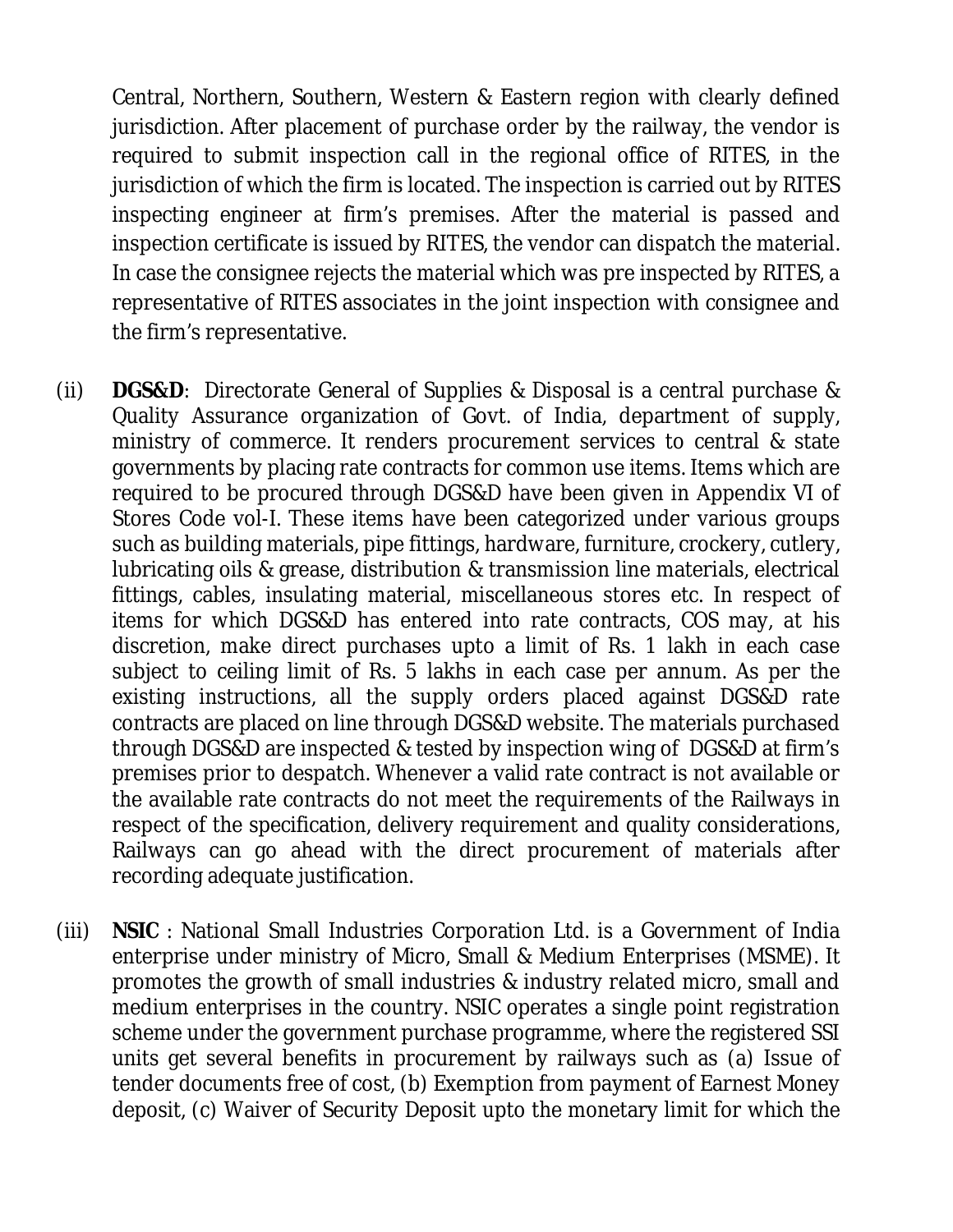unit is registered. Some items are reserved to be procured from firms registered with NSIC such as different sizes of nuts, bolts & rivets, varnish & paint brushes, leather hand gloves etc. In addition to the above, the SSI units get automatic registration with the Railways based on NSIC registration certificate and no fee or cost of application form for seeking registration in Railways is charged from such firms.

- (iv) **CRIS** : Centre for Railway Information System (CRIS) provides consultancy and IT services to Indian Railways. CRIS has developed Indian Railway E-Procurement System for IR. Complete activity of procurement of material by NC Railway is being done on IREPS. Tenders for procurement of material are first uploaded on the IREPS website, which are opened at the due date & time of tender opening. Then tabulation statement is printed and signed by the tender opening officials. After finalization of the tenders, the details of the purchase orders placed are uploaded on the website. With the introduction of e-tendering system, the procurement process has got expedited and it has also become more transparent. The CRIS is in the process of developing e-auction module on IREPS website for on line sale of scrap materials by Indian Railways.
- (v) **COFMOW** : It is an organization under ministry of railways for procurement & induction of modern workshop technologies and M&P. It prepare detailed technical specification for procurement of M&P. As per the existing instructions, all M&P items having value more than Rs. 10 Lakhs are required to be procured through COFMOW only. Railways can go for direct procurement of such M&P only after getting dispensation from COFMOW.
- **93.** What are the various modes of tendering issued for procurement of materials by IR ? Discuss the need for adopting particular mode of tendering and also specify financial limits for issuing these tenders in normal circumstances.
- **Ans.** The various modes of tendering issued for procurement of materials by IR are :
	- (a) Open Tender
	- (b) Limited Tender
	- (c) Single Tender
	- (d) Special Limited Tenders
	- (e) Global Tender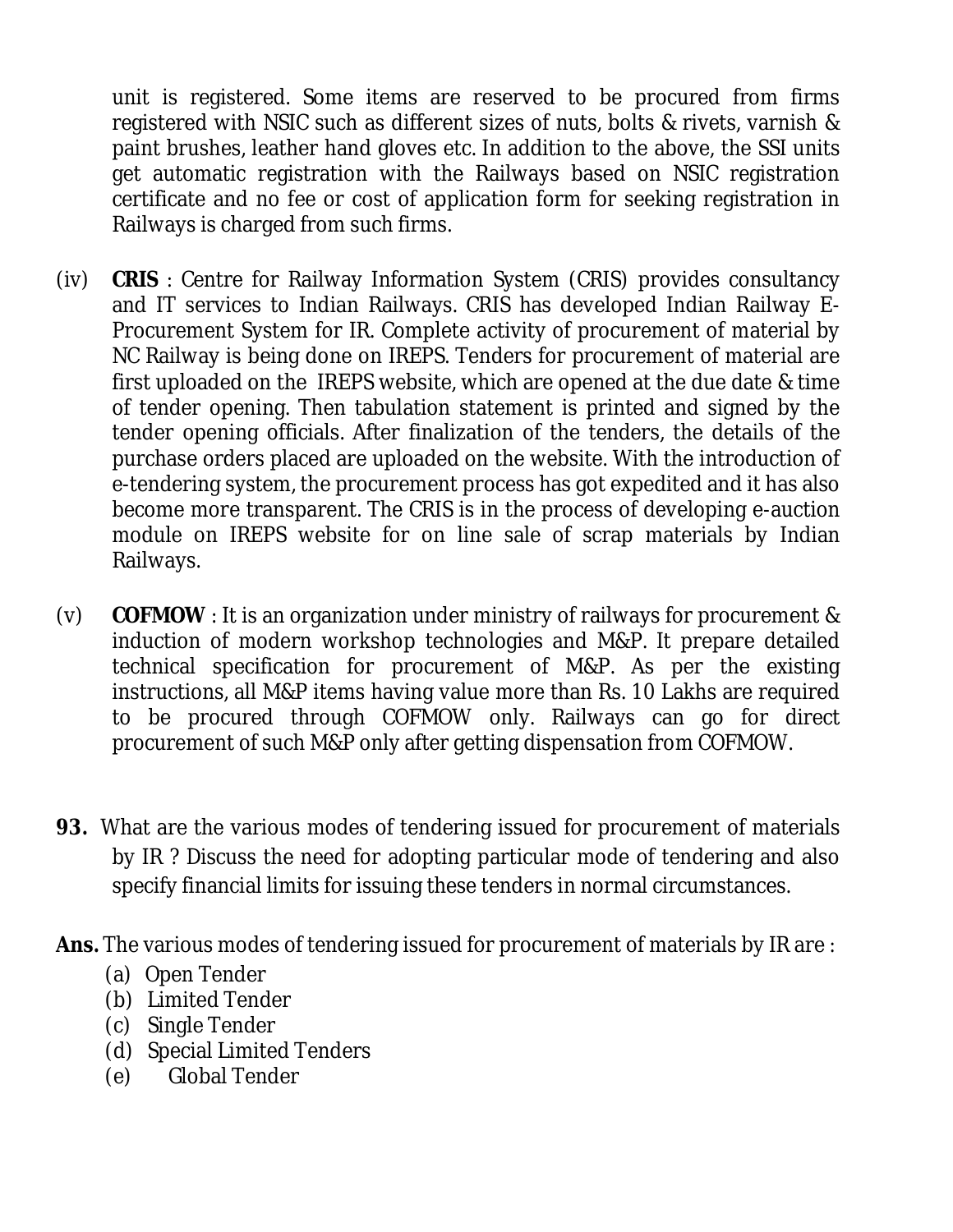- **(a) Open Tender:** This system of invitation of tender by public advertisement in the most open and public manner possible is called open tender. This is generally adopted in all cases in which the estimated value of purchase is over Rs. 10 lakh in normal circumstances.
- **(b) Limited Tender:** This system may ordinarily be adopted in the cases of the estimated tender value of which does not exceed Rs. 10 lakh. In case of items whose approved list of vendors is issued by centralized agency i.e. RDSO/Production Units (PUs)/CORE etc., this system may be adopted in the case of purchases, the estimated value of which does not exceed Rs. 2 crore.

Under this system enquiries are to be issued only to the firms who are borne on the approved list of suppliers for the particular item. While issuing such enquiries, it should be ensured that the last successful supplier is invariably included. The enquiries may be issued to a minimum number of three firms and a maximum of 7 or 8 against each other. Whenever a large number of firms are registered for a group/items, it may be ensured that enquiries are sent to all of them by rotation. However, the minimum/maximum number of enquiries to be sent against each tender be varied at the discretion of the competent authority as circumstances warrant.

There is also no objection to the issue of limited tender enquiries to the firms not on approved list, provided justification for the same is recorded. In respect of cases falling within the purchase powers of officers below the rank of Dy.CMM, the approval of Dy.CMM should be obtained. In respect of cases falling within the purchase powers of Dy.CMM, the approval CMM and cases in any falling within the purchases powers of CMM the approval of COS should be obtained.

- **(c)Single Tender:** This system may be adopted in case of purchase of items in following cases.
	- **1.** Proprietary articles where it has been possible to certify that a similar article, which could be used in lieu is not manufactured /sold by any other firm (PAC 'C' certified), Purchase powers are of different officers Are upto their level of acceptance.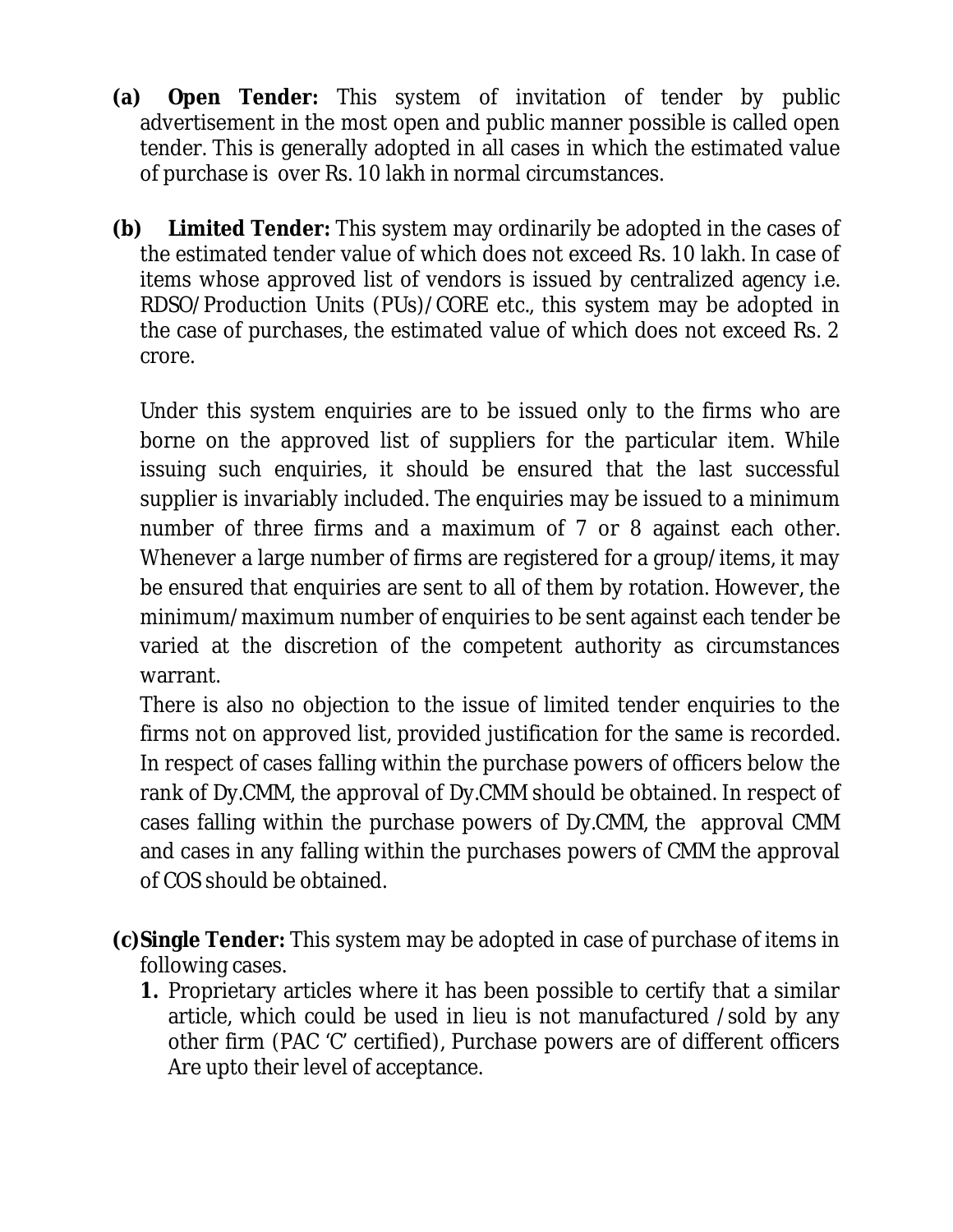- **2.** For Non-Proprietary articles in normal circumstances. COS/CMM : Upto Rs. 3 lakhs, Invitation of single tender and purchase require personal approval of COS/CMM.
- **3.** For Non-Proprietary articles in emergencies affecting maintenance, out turn, operation etc.. COS/CMM : Upto Rs. 5 lakhs, Invitation of single tender and purchase require personal approval of COS/CMM.
- **(d) Special Limited Tender:** Except in respect of emergency purchases and safety items, this system may be applied to orders, in estimated value of which is Rs. 10 lakhs and above, with the sanction of the General Manager, subject to the following condtions:-
	- (a)That sufficient reasons exist which indicate that it is not in the public interest to call for tenders by advertisements.
	- (b) That the demand is so urgent that any additional expenditure involved by the elimination of open competition must be incurred.
	- (c)That in the case of proprietary articles, the sanction of the General Manager is necessary only if it is not possible to certify that a similar articles is not manufactured or sold by any other firm which could be used in lieu.
- **(e) Global Tender:** This system is adopted in case of import purchase. The proposed import procurement should be approved from the essentially aspect by the Head of User Department and concurred in by the associate finance.
- **94.** Can the tendered item be split to place purchase orders on two or more firms ? What consideration will you keep in mind while deciding multi sourcing ?
- **Answer**: Where warranted, for reasons to be recorded, the tender quantity may be split and tender decided In favour of one or more firms depending on merit of each case, in consultation with FA&CAO and approved by the authority competent to accept the tender, having regard to the following factors:-
	- (a)Vital and critical nature of items.
	- (b) Quantity to be procured.
	- (c)Delivery requirements.
	- (d) Capacity of firms in the zone of consideration.
	- (e)Past performance of the firms.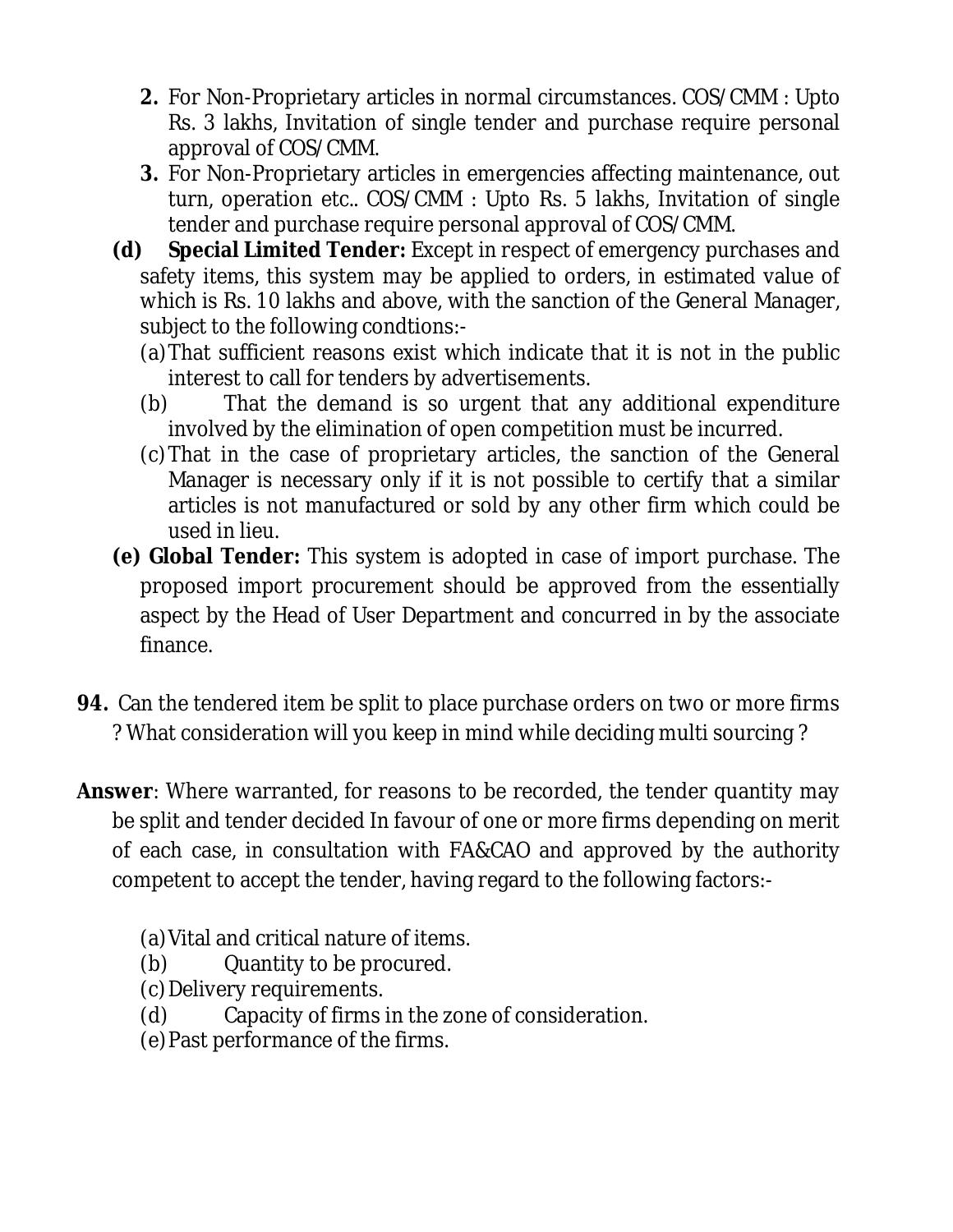- **95.** What are Railway Boards guidelines to deal with situations of suspected Cartel Formation?
- **Answer** : Railway Boards guidelines to deal with situations of suspected Cartel Formation are summarized as below.
	- (a)Wherever all or most of the approved firms quote equal rates and cartel formation is suspected, Railways reserve the right to place order on one or more firms with exclusion of the rest without assigning any reasons whatsoever.
	- (b) Firms are expected to quote for a quantity not less than 50% of tendered quantity. Offers for quantity less than 50% of quantity will be considered unresponsive and shall become liable to be rejected. This however will be without any prejudice to Railway's right to distribute the tendered quantity & place order on one or more firms.
	- (c)The firms who quote in cartel be warned that their names are likely to be deleted from list of approved sources.
- **96.** Calculate the total unit rate (Excluding freight) of an offer in which basic rate is Rs. 755/- each with 5% discount, ED is 12%, Cess on ED is 3%, VAT is 5%. If the quantity is 19750 units and freight charges is Rs. 8,60,000/- (Lump Sum), Calculate total value of purchase and indicate constitution of the tender committee.

**Answer**: Unit Rate (excluding freight) = [{(Basic Rate – discount) + (ED + Cess on  $ED$ } + VAT].

Unit rate (excluding freight) =  $[{(755 - 5\%) + (12\% + 3\% \text{ of } 13\%)} + [{(755 5\%) + (12.36\%) + 5\% = Rs. 846.19.$ 

Qty: 19750

So, total value (excluding freight) = Rs.  $846.19 \times 19750$ 

$$
= Rs. 16712252.50
$$

Lump sum freight charge is Rs. 860000,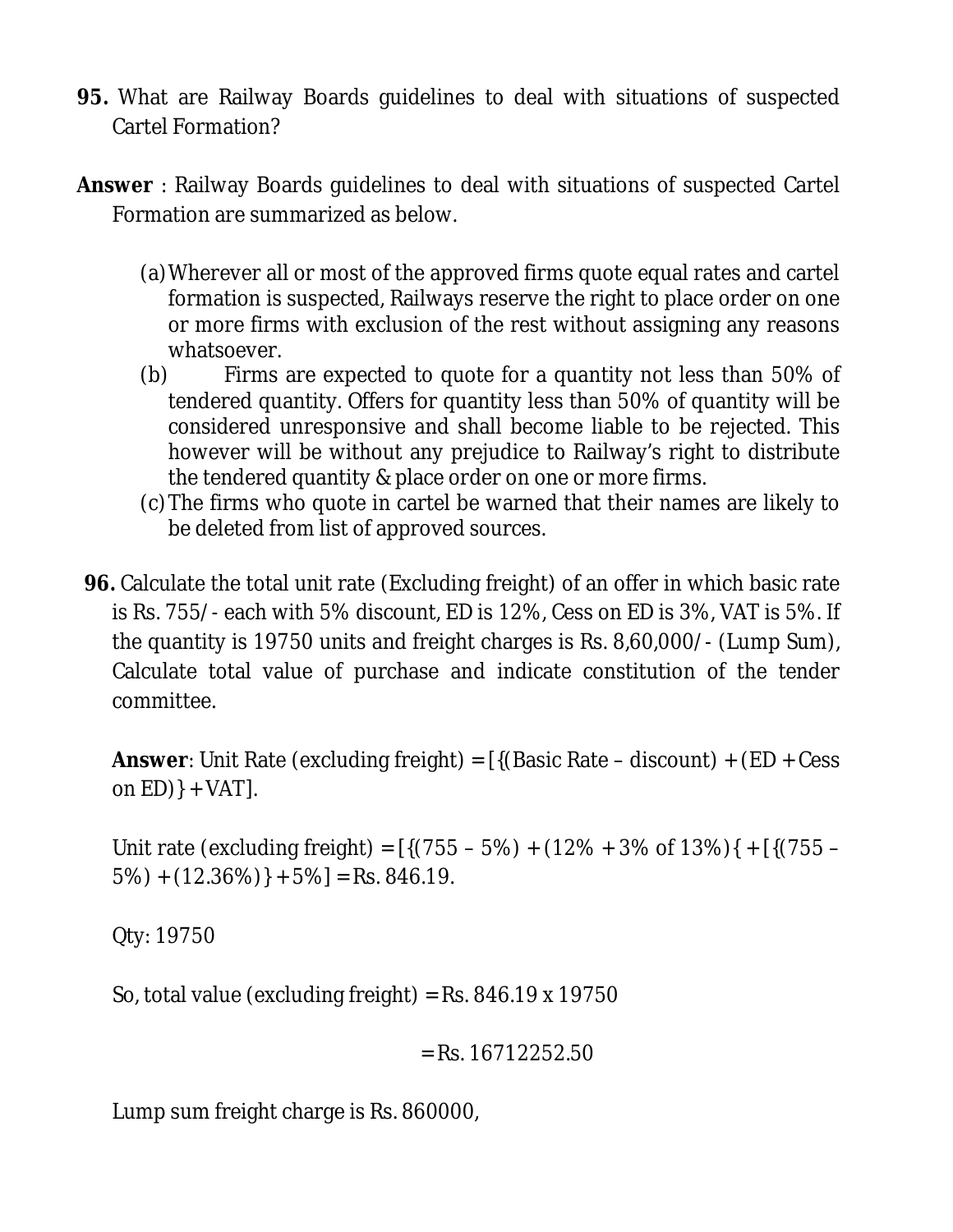So, Total Value of purchase = 16712252.50 + 860000 = Rs. 17572252.50

For this case constitution of tender committee will be

Stores member (convener) - JAG

User department - JAG

Accounts member - JAG

**97.** What is the normal eligibility of a part-II approved vendor for ordering quantity ? What are the situations where they can be considered for bulk orders ?

**Answer**: Railway procure some of the items from approved sources:

Ordering on firms approved by RSDO/CORE/Pus as Part II vendors is to be limited upto 15% quantity normally.

Ordering on Part-II approved sources can be beyond 15% or highest quantity of a past order for the tendered item successfully executed in the preceding 3 years in the same Railway unit or other Railway Units/Pus, whichever is higher, subject to (i) maximum of 25% of the net procurable quantity in the given procurement case and (ii) the tender committee/accepting authority being satisfied about the financial capacity., performance aspects, etc.

When more than one Part-II sources are within the zone of consideration on the basis of competitive price ranking with satisfactory past performance on that Railway, each Part-II sources may be considered for ordering in the same manner as indicated above. Aggregate quantity to be ordered on all Part-II approved vendors taken together, however, will not exceed 25% of the net procurable quantity, in a given procurement case.

If there is no approved source in Part-I list and approved source exist in Part-II only, such Part-II firms will be considered for placement of Bulk quantity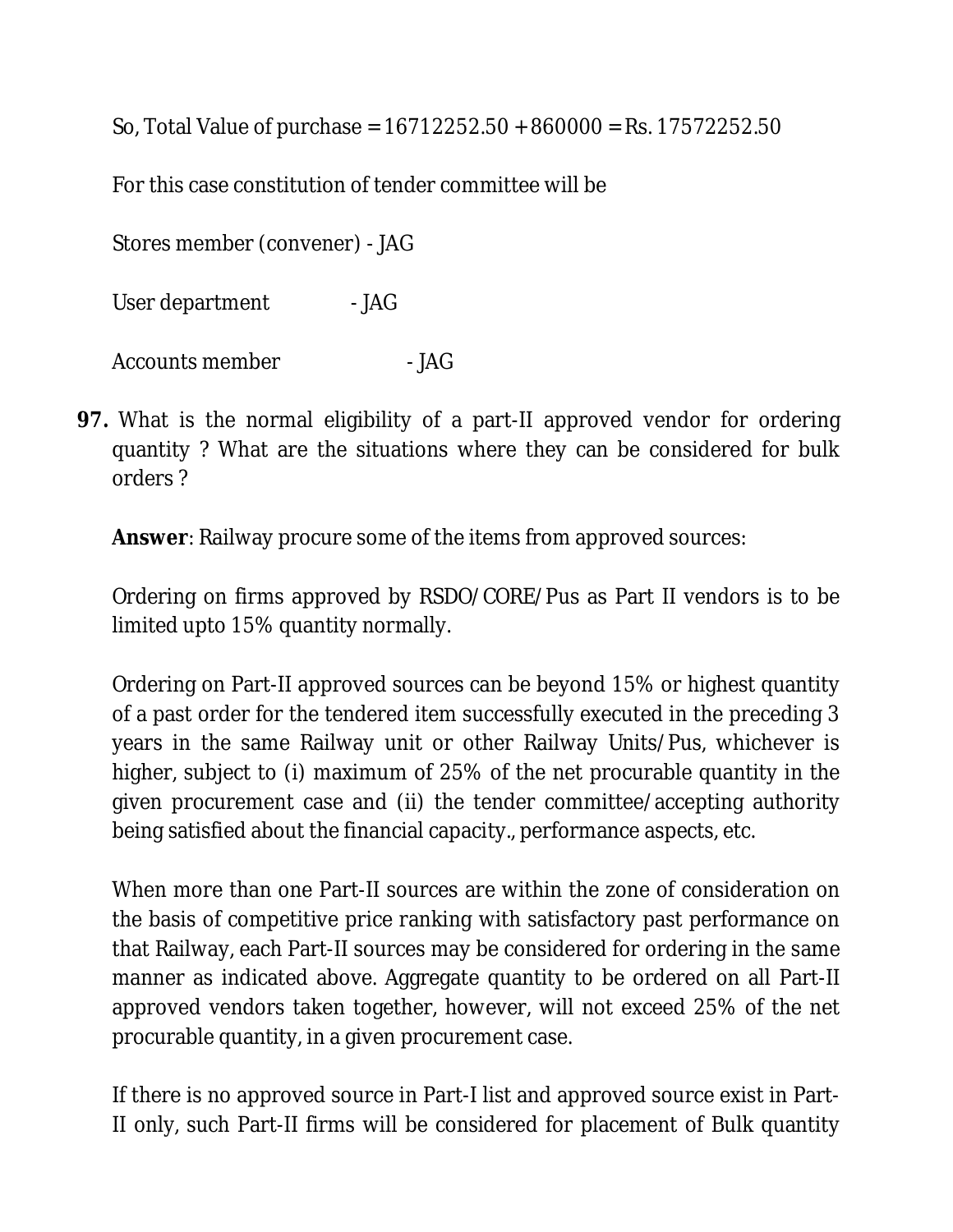orders as well as without any quantity restrictions, otherwise applicable to Part-II firms.

**98.** Elaborate on the Railway Board instructions on Negotiations.

**Answer**: Railway Boards instructions on Negotiations are summarized as below:

There should normally be no negotiations. Negotiations will strictly be an exception rather than rule and only where rates received are unjustifiably higher and also in situation of cartel formation with unreasonable rates.

Before resorting to negotiations, adequate care should be taken to scrutinize the rates received to avoid in fructuous instances of negotiations as such negotiations may cause unnecessary delay in procurement without any appreciable reduction in rates.

Negotiations, wherever held, should only be with the L-1 tenderer. In the cases where rates of part-II approved vendors were lower than the original rate of the L-1 part-1 approved source, eligible and suitable for bulk ordering with whom a price negotiation is held and if after price negotiation with the L-1 part-1 approved tenderer, their rate becomes lower than that of the lowest part-II approved tenderer, then another price negotiation should be held with the lowest part-II approved tenderer subject to the condition that the firms offer is otherwise suitable and eligible for placement of an order as per extant procedure.

- **99.** What is e-procurement and What are its benefits ? Briefly describe how the tender opening task is performed in this system.
- **Answer** : E-procurement is the system, wherein the processes of procurement such as issue of tenders by the purchasers, comparison of offers and communications regarding the purchase process are done online through internet, maintaining adequate date security.

Benefits of e-procurement:

(i) Transparency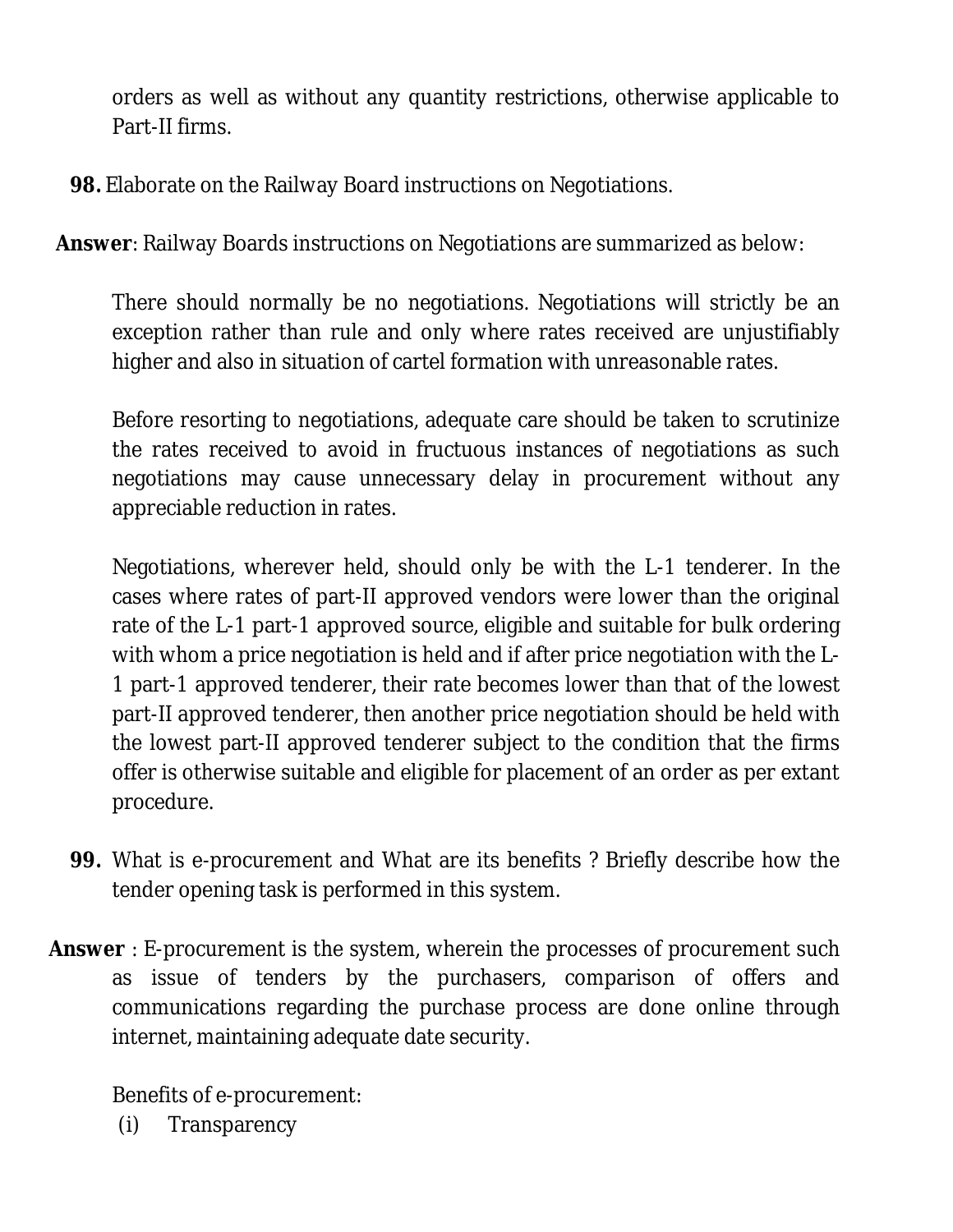- (ii) Wide publicity
- (iii) Saving in procurement lead time
- (iv) Tender opening is temper proof compared to manual tenders
- (v) All the data is secured & temper proof
- (vi) Delivery of tender enquiry, offers, etc. is fully ensured.

Tender opening task in e-procurement systems: Officials deputed for tender opening (Stores & accounts, both) to login in the e-procurement system using their ID and digital signature after pre-decided opening time for the tenders. As soon as both the officials give command for tender opening the system (through program utilities) first authenticates the digital signatures and their authority and after authentication the virtual tender box is opened. Comparative statements and summaries of offers etc. can now be printed.

**100.** Differentiate between the following .

#### **1. Single offer and single tender**

Ans: Single offer: Single offer is the only one offer received against Limited, Special limited, Bulletin and Open tenders.

Single Tender: When tender is issued to only one firm in special circumstances e.g. purchase against PAC, availability of only one supplier or urgent need necessitating purchase from a selected source.

# 2. **Excise duty and Custom duty**

Ans: Excise duty: Imposed by Govt. of India on manufacturers. It is imposed on goods being manufactured in India.

Custom Duty: Imposed by Govt. of India on items being imported. It is imposed on goods manufactured outside India. It is imposed to protect indigenous indigenous industries.

3. **Price Preference and Purchase Preference**.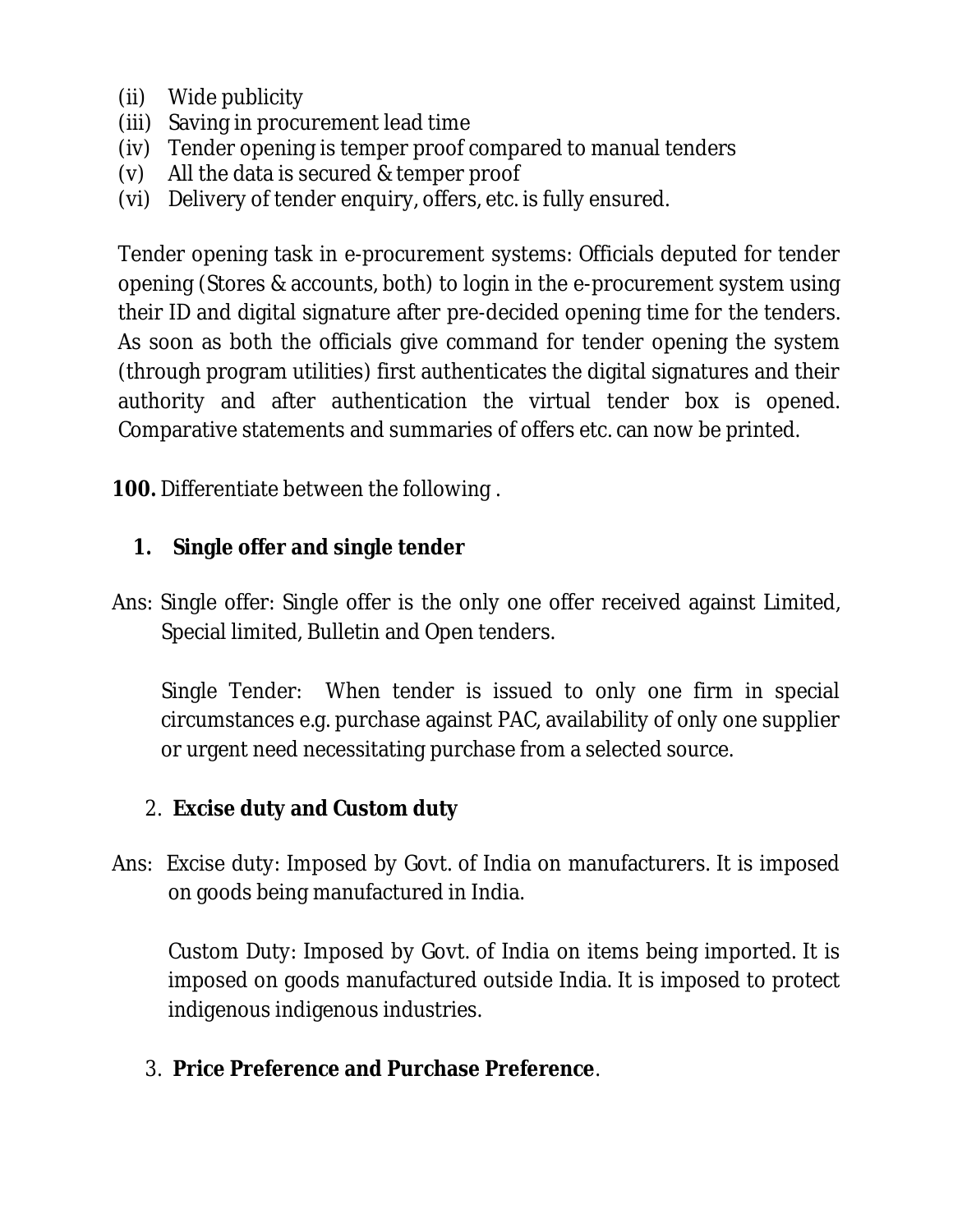Ans: Price preference: It is a policy under which a firm belonging to certain category quoting higher rate as compared to the lowest technically suitable bidder becomes eligible for placement of order at its quoted rate.

Purchase preference: It is a policy under which a firm belonging to certain category quoting higher rate as compared to the lowest technically suitable bidder becomes eligible for placement of order but at the rate quoted by the lowest suitable bidder.

# 4. **Bill of Lading and Bill of Entry**.

Answer : Bill of Lading : It is a document giving title to the goods, signed by the shipping company or his agent, containing the declaration regarding receipt of goods (cargo), the goods at the conditions on which transportation is made and the engagement to deliver the goods at the prescribed port of destination to the lawfull holder of the Bill of Lading.

Bill of Entry : It is an application to the Customs authorities for permitting the release of goods landed or expected to be landed at port/Air port after the collection of Customs duty.

**101.** Write short notes on.

- 1. Letter of Credit.
- 2. Tender Committee.
- 3. Local Purchase.
- 4. Payment clause in purchase of M&P items.

# **Answer**:

1. Letter of credit : It is a bank instrument frequently issued between banks in different countries for the payment of import contracts. It may be defined as an instrument authorizing the (issuing) bank on behalf of the purchaser (Applicant) to pay a certain sum of money to specified seller(s) (Beneficiary) provided the seller(s) submit the documents as prescribed in the Letter of Credit.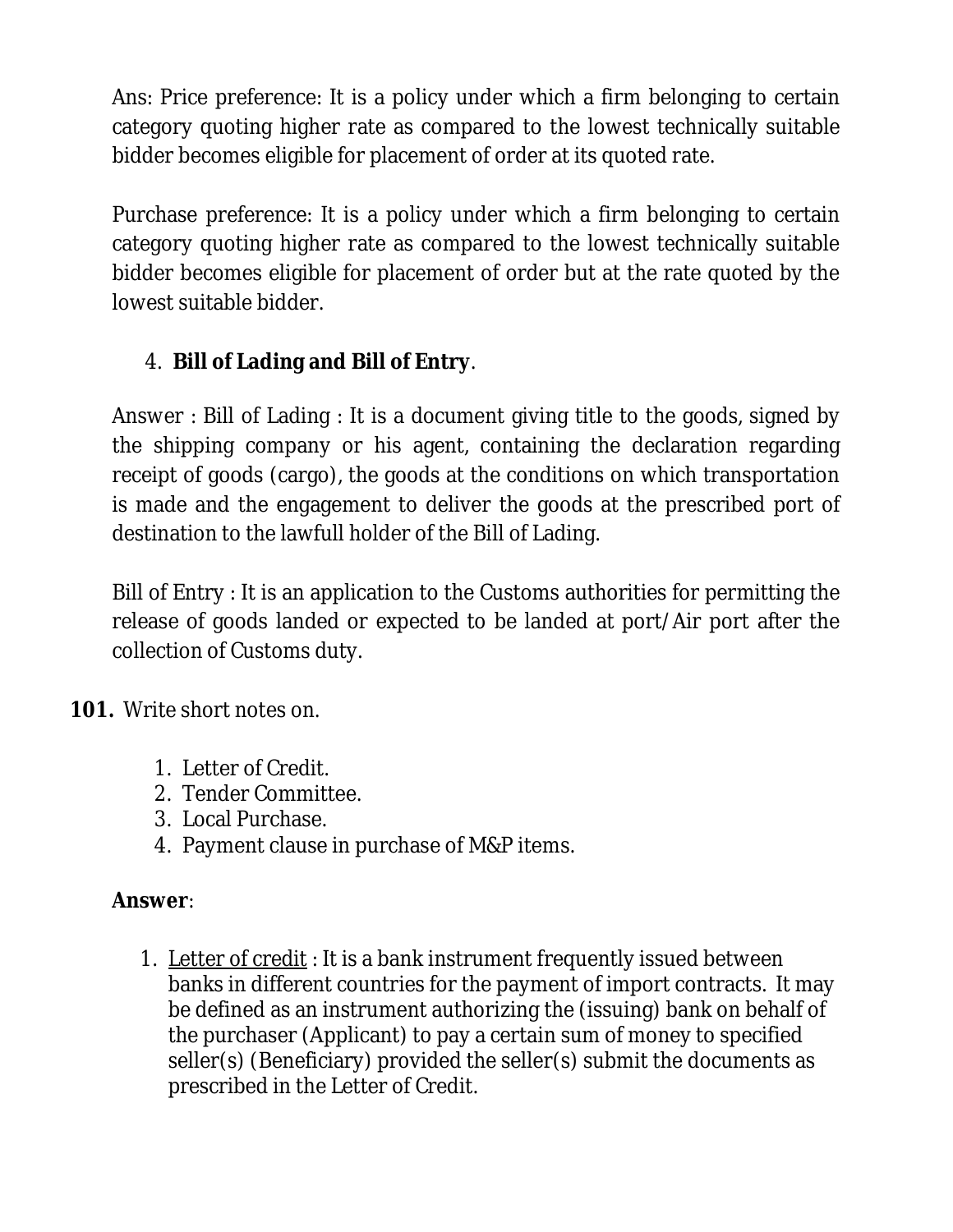- 2. Tender Committee- In case of tender valued above Rs. 10 lac, the purchase is recommended by tender committee. The committee should be constituted by the authority competent to accept the tender. In tender committee case convening member will be put up recommendations to the next higher authority for acceptance. Total value of the case as on date of tender opening shall be the criteria for deciding the level of TC. TC of stores department consists of stores member who also acts as convener, technical member and finance member.
- 3. Local Purchase-The Controller of Stores may also make local purchases of items of small value, both stock and non-stock, up to Rs.1 lac in each case, subject to the condition that in the case of stock items, the purchases are made only where-
- a. The normal annual recoupment quantity does not exceed Rs.1 lac in value, or
- b. The stock of the item is precariously low and the item is urgently required,
- c. And that the quantity is not deliberately reduced with a view to bring the purchase within the scope of this provision.

d. He will make no purchase without satisfying himself that the price paid is reasonable.

The powers referred to above or other power of local purchases of stores delegated to the COS may be redelegated to the depot officers, in consultation with the FA&CAO to the extent considered necessary in each case.

4. Payment clause in purchase of M&P items. The standard payment terms in purchase of M&P items are as under:-

- 80% on proof of inspection certificate and dispatch documents.
- Balance 20% after satisfactory installation, commissioning and proving test of M&P subject to submission of bank guarantee for an amount of 10% of contract value, as warranty security.

**102.** Differentiate between F.O.B and F.A.S. :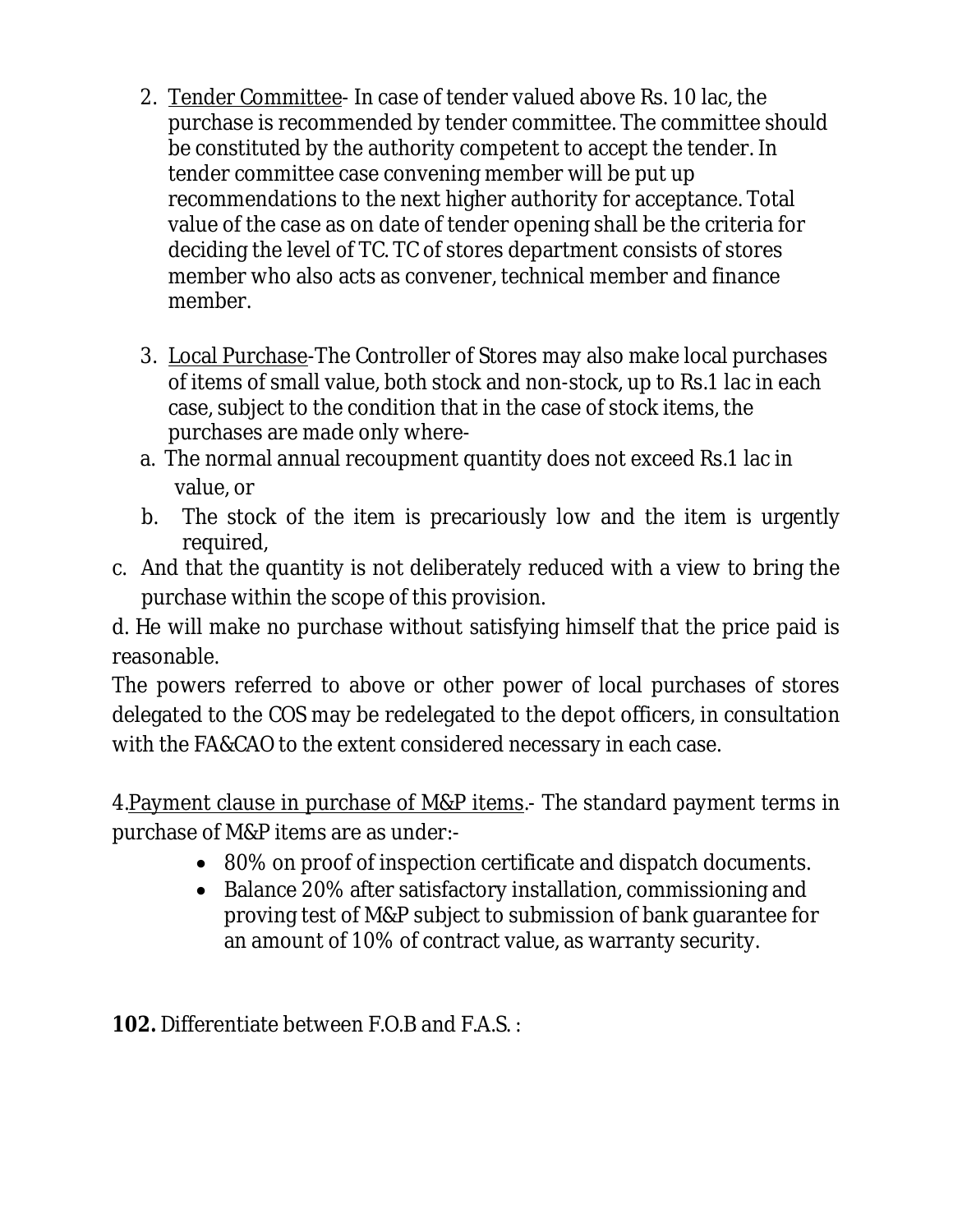**Answer :** F.A.S. : Free Along Shore : When a contract is arranged on FAS basis, the contractor is understood to undertake to deliver the goods along shore the ship at his own expenses.

F.O.B. : Free on Board : When goods are purchased on FOB basis, the duty of the contractor is to deliver the goods on board ship at his own expenses for carriage to the purchaser. The purchaser is liable for freight and other subsequent charges..

103. (a)What is SOP, its need and importance?

# **Ans**

The Schedule of Powers represents inter-alia delegation of powers to the General Managers as received from Railway Board. The objectives of the Schedule of Powers is to detail the powers delegated to the Officers by the General Managers for quick decision making and decentralization. The powers delegated are to be exercised only by the authority indicated and to the extent specified. The powers are subject to existing codal procedures, rules and other extant orders issued by Railway Board from time to time. The powers are also subject to availability of funds. No redelegation is permissible unless specifically authorized by the General Managers.

The delegation is grouped mainly under 3 headings

A. PHODs/HODs

B. DRM/ ADRM/ SAG Officers in field units.

C. Divisional / Extra Divisional Officers and Officers in H.Qrs.

The schedule of power is divided into 7 parts relating to works matters, miscellaneous matters, Establishment matters, Commercial matters, Stores matters and Medical matters. The latest introduction to the Schedule of Powers is the financial powers delegated to officers in Disaster Management.

There are certain powers, which cannot be delegated even by the General Managers to the officers down the line. There is an attached annexure to the Schedule of Powers on every Railway which outlines the list of items requiring the personal approval/sanction of the General Manager. The General Manager's powers are termed as negative powers because the powers outline what the General Managers can not do which implies the approval/ previous sanction of higher authority is necessary.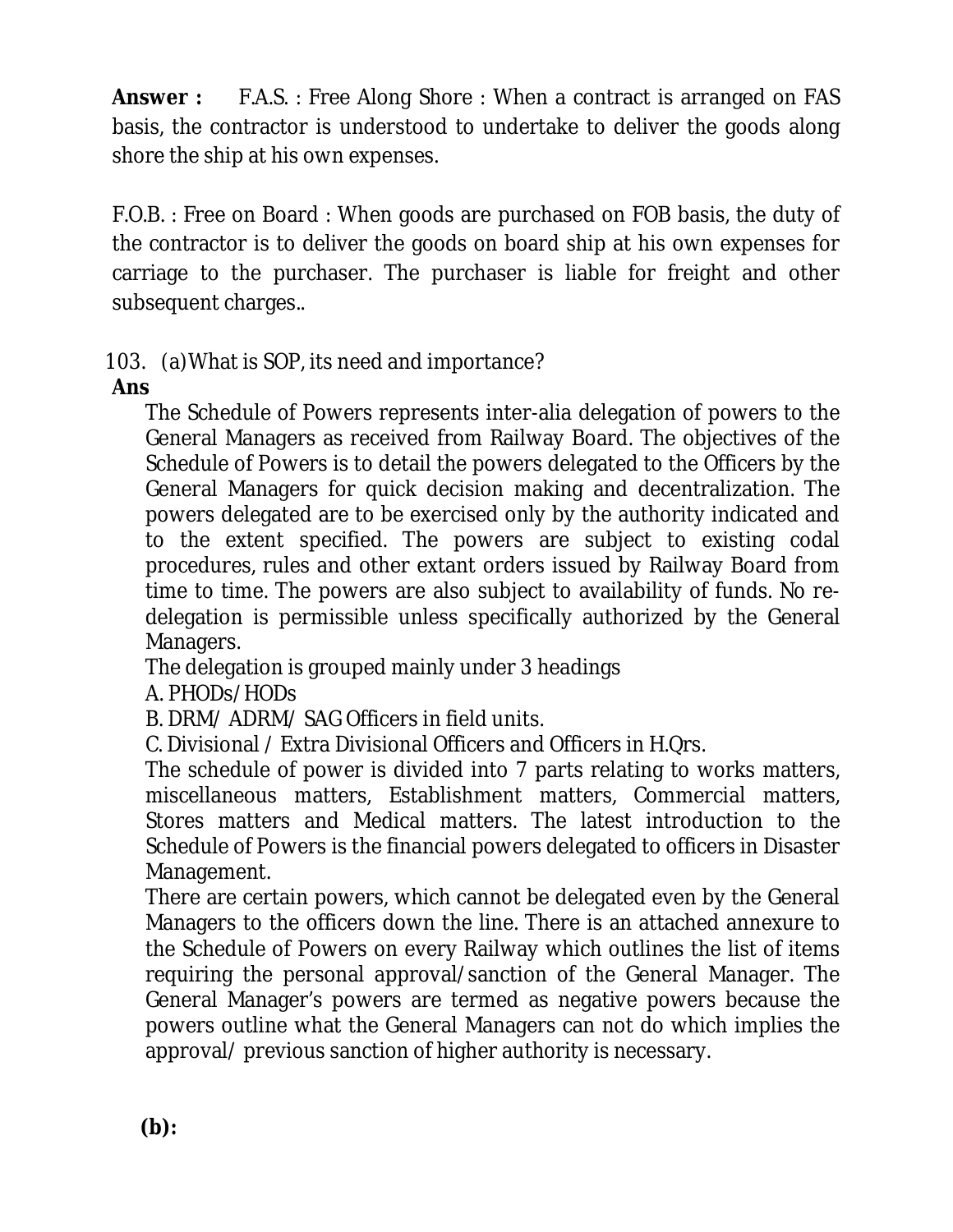Estimated value of purchase proposal for mechanical item was Rs. 29 lakhs. Advertised tender was floated. Lowest offer was Rs. 29.5 lakhs but technically unsuitable. Next higher offer was Rs. 32 lakhs and technically suitable. On basis of Tender committee recommendations as accepted by accepting authority, PO was placed on firm for amount Rs. 32 lakhs.

Please find out following;

- a) Authority who approved the purchase proposal;
- b) Grades of Tender committee members who passed over the lowest technically unsuitable offer;
- c) Accepting authority who finally accepted the offer.
- d) PO signing authority.

# **Ans:**

- a) Dy.CMM
- b) SMM, AFA, SME
- c) CMM
- d) Dy.CMM
- **104.** What are the types of fabrication contracts generally entered into by railways? What factors are considered while deciding to go for fabrication contracts?
- Ans. A contract to convert raw material into a finished product is called fabrication contract. Railways are entering into following types of fabrication contracts;
	- a) Fabrication of raw cloth into different styles of uniform;
	- b) Fabrication of N.F. scrap into finished item, such as bronze ingot from bronze scrap etc.
	- c) Fabrication of steel billets into finished materials i.e. MS rounds, track fittings etc.
	- d) Fabrication of paper into books and forms

Factors considered while deciding to go for fabrication contracts are;

a) Whether the conversion of raw material into finished product is cheaper than the sale value that may be realised from the sale of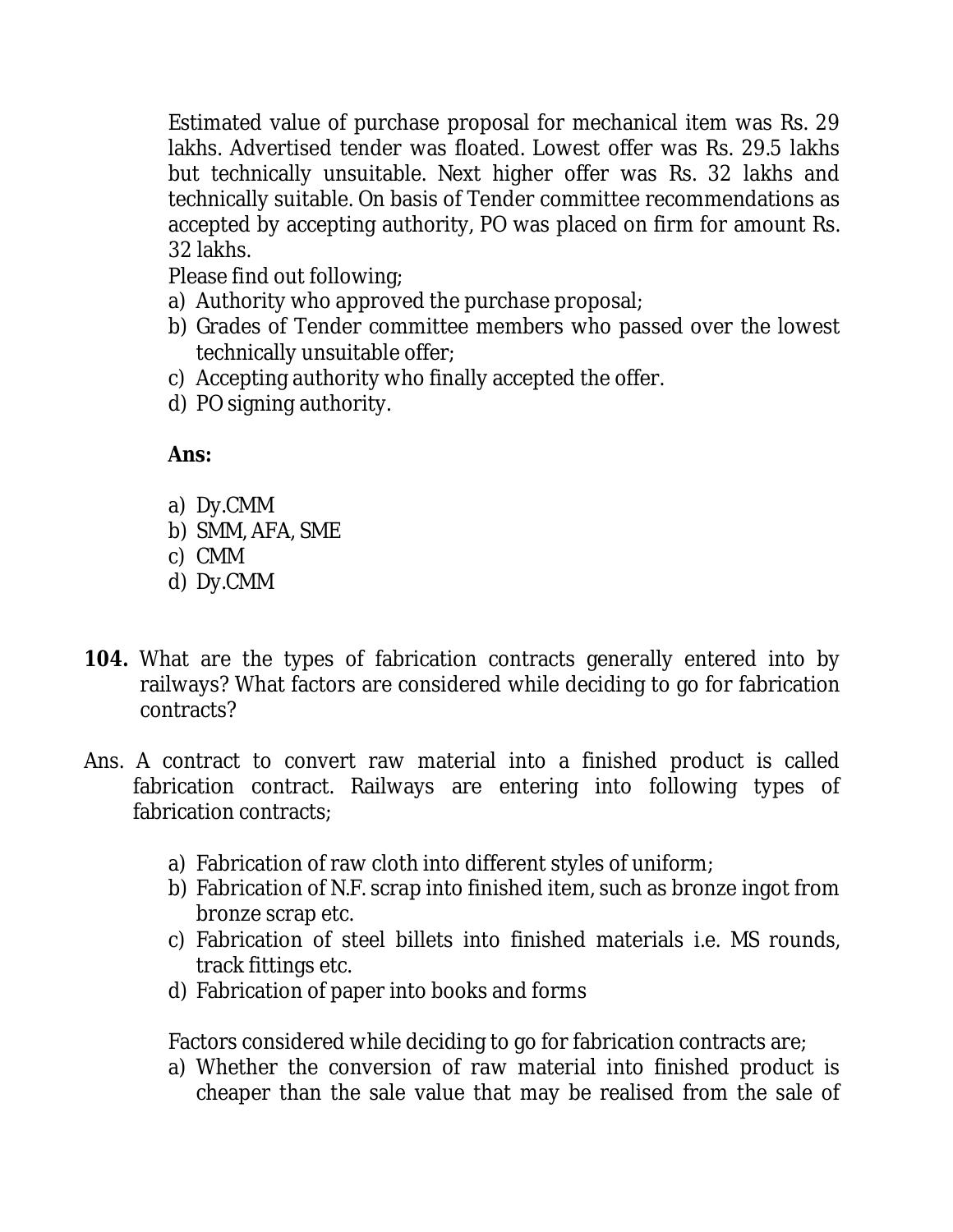scrap plus the cost of fabrication when compared to the cost of the finished material available in the market.

- b) Whether railways themselves have the facility to fabricate.
- **105.** What are various preferences applied for purchase of Printing and stationary stores in India?

#### **Ans:**

Preferences in making purchases should be given in the following order:-

**Firstly**, to articles produced in India in the form of raw materials or manufactured in India from raw materials produced in India, provided that the quality is sufficiently good for the purpose;

**Secondly**, to articles wholly or partially manufactured in India from imported materials, provided that the quality is sufficiently good for the purpose;

**Thirdly,** to articles manufactured abroad and held in stock in India, provided that they are of suitable type and requisite quality;

**Fourthly,** to articles manufactured abroad which need to be specially imported.

- **106.** What are the types of forms, their schedule and standardisation in Indian Raiways ?
- **Ans:** The forms in use on railways fall under two main categories:
	- (a) Standard and
	- (b) Local.

Standard forms and registers are those prescribed by Code Rules, orders of the Railway Board and which are common for all railways. Local forms and registers are those introduced under the orders of the General Manager or Chief Accounts Officer to meet local requirements.

**Schedule of Forms** - Each railway should maintain a complete schedule of standard and local forms and printed registers in use on the railway. The numbers, if any, assigned by the prescribing authority to Standard Form, etc. should be adopted, without change, for use in this schedule and the forms themselves. If for any reason different numbers are assigned by the railway to such forms, the original numbers should also be exhibited alongwith for easy identification of the forms. The authority for the standard and local forms i.e., reference to the relevant paragraph of the Codes or other, should be quoted in the schedule.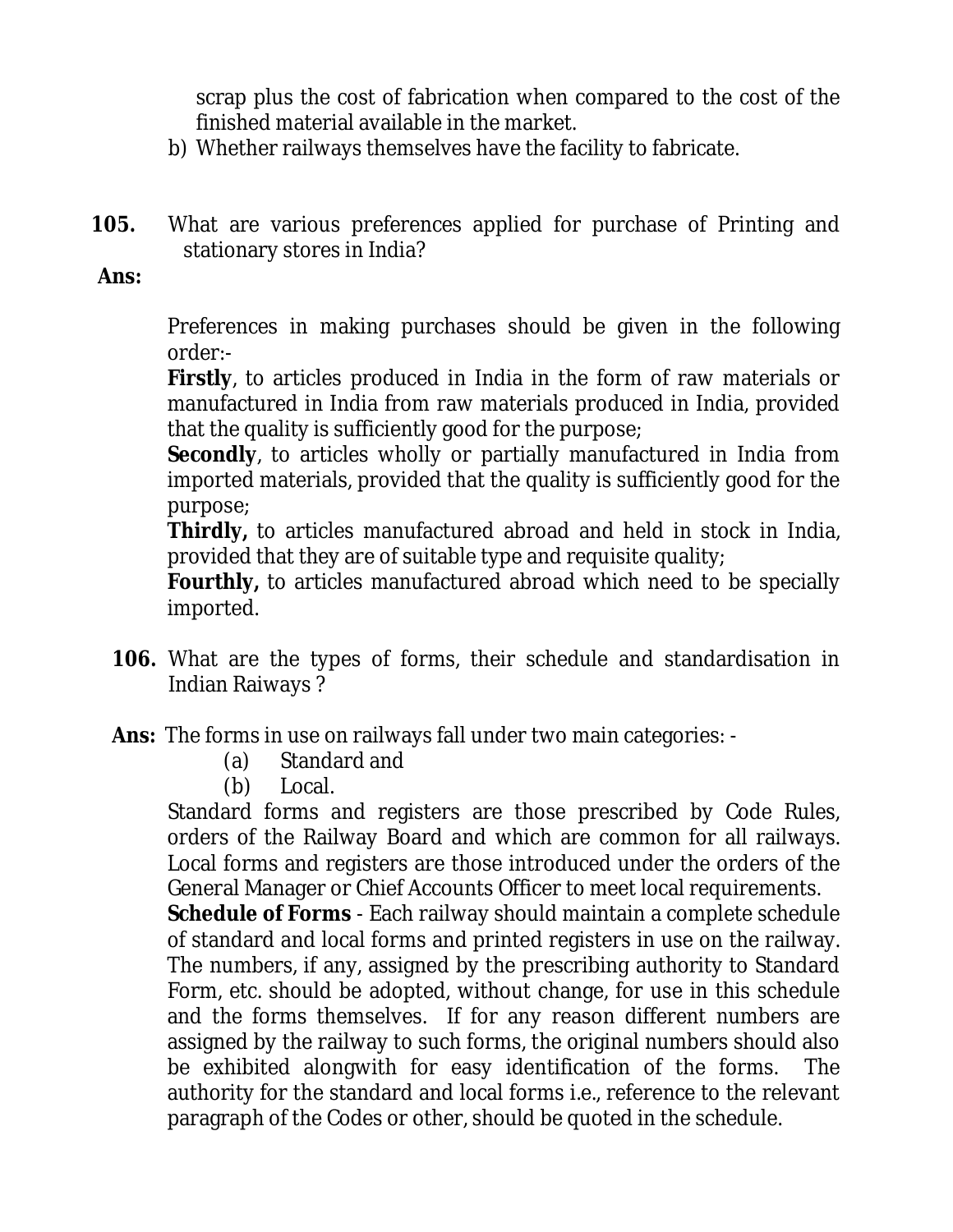**Alteration or Modification of Standard Forms-** No alteration or modification in respect of the title, the distinguishing number and the information prescribed in a standard form should be made without the sanction of the Railway Board. The size and substance of paper for the forms should be as per schedule of standard forms issued by the Railway Board. Subject to this restriction, any addition or modification which may be found necessary to suit conditions purely local to a railway may be made in a standard form at the discretion of railway administration. When the revision of a standard form is undertaken by the Railway Board the railway administration will be informed in time, so that they may not print or order for, another supply without first referring to authority revising the form. The railway administration should ordinarily print and issue the revised form, after all existing stock of the old has been exhausted, but if for special reasons, it is necessary to bring the revised form into use at once, they will be advised accordingly. They should then print the new form, but any remaining stock of the old forms should not be destroyed without the orders of the General Manager.

**Introduction of Local Forms**-No new local forms may be introduced without the approval of the General Manager or the Chief Accounts Officer.

- **107.** Write briefly on printing of forms and registers.
- **Ans: Printing of Forms-** Standard and local forms and printed registers should be printed in the Railway Press wherever one exists. Departments should advise the Supdt. of Ptg. and Sty. annually or half yearly, as may be arranged, of their requirements of the standard and local forms and Printed Registers. Such indents should be carefully scrutinised by the Heads of offices with relation to the statistics of work in each office and unnecessary items or quantities deleted before submission. The Printing Supdt. should make the necessary arrangements for printing, stocking a working supply and issue of the forms and registers.

**Printing in Outside Presses**-If a railway press is unable to undertake a work on account of pressure of work or lack of suitable facilities, or the railway has no press of its own, the work may be got executed in outside presses, with the sanction of the General Manager, or that of the Heads of Departments or, other lower authorities, if power in this respect has been delegated to them by the General Manager. In arranging for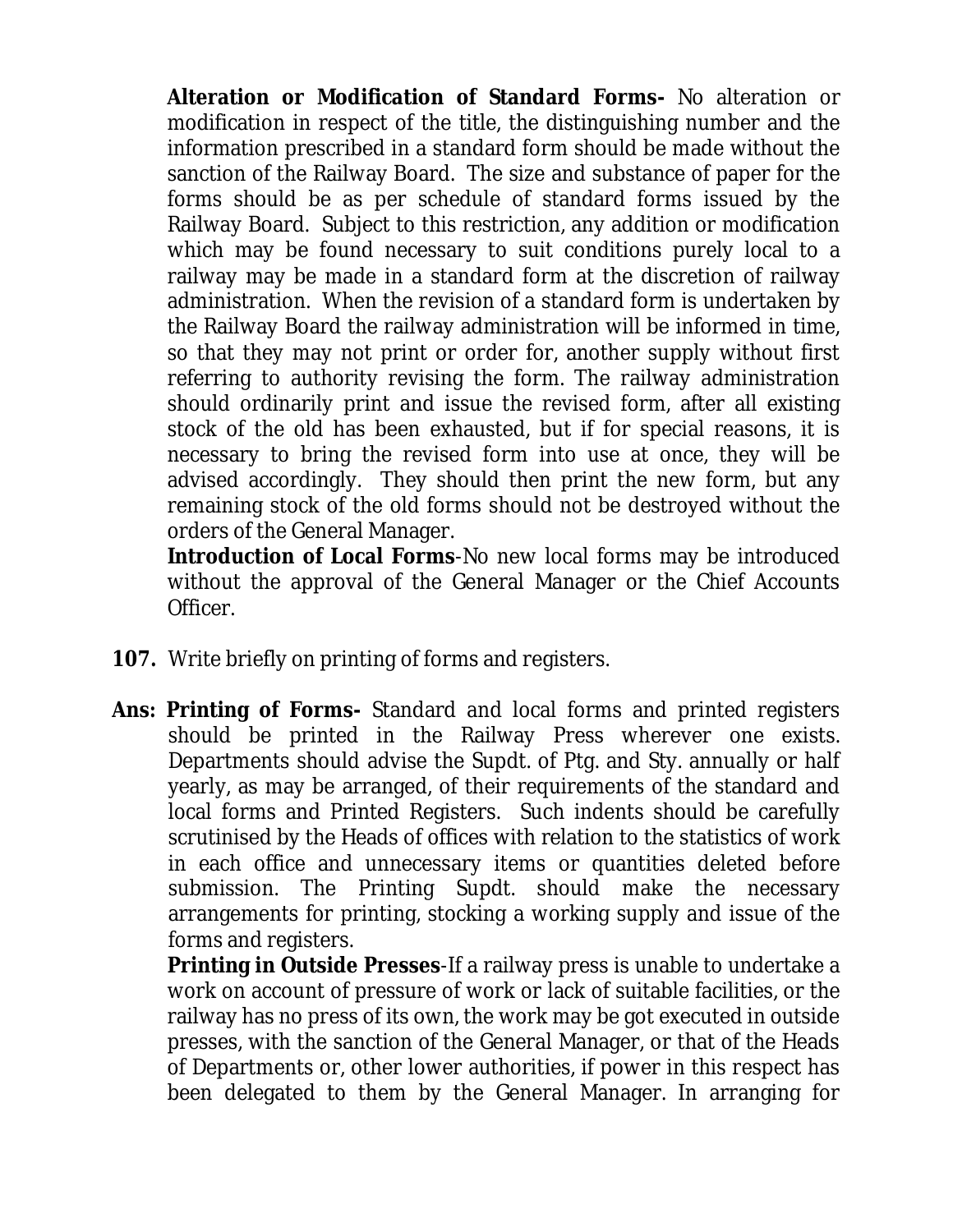printing work in outside presses, the General purchase policy should be followed.

**108.** Write briefly on accountal of forms and their verification.

# **Ans.**

**Accountal of Forms-** Numerical ledgers, only need to be maintained for forms. The receipts should be posted from the challans of the Supdt. of the Railway press and the Receipt Notes for local purchase in the case of orders on outside presses. Balances in the ledgers should be struck at the end of each month.

**Verification of Balances of Stationery, Forms and Printed Registers-**Departmental stock verification should be carried out as prescribed for other general stores in paragraph1339-S. Accounts Stock verification should be carried out once in three years as provided in paragraph 3327-S.

**109.** Discuss the necessity for prescribing uniforms.

## **Ans:**

a) The need for easy identification of certain categories of staff by the public during their duty hours.

b) The need of protecting the staff who are exposed to extremes of weather like severe cold or heavy rain during their duty hours.

c) The need to fulfill the requirements of various Acts/Laws connected with the safety of staff during their working hours.

**110.** What is the scale of supply of uniforms.

# **Ans:**

- (a)The staff who are supplied with cotton garments for summer should be supplied with Three sets of uniforms every year.
- (b) The staff who are supplied with terene cotton uniforms for summer should be supplied with 2 sets of uniforms every alternative years.
- (c)The female employees who are supplied with cotton uniforms for summer should be supplied with 4 sets of cotton sarees-blouse pieces/ shalwar kameez cloth every year.
- (d) 3 sets of terene cotton sarees- blouse pieces/ shalwar kameez cloth every alternative year.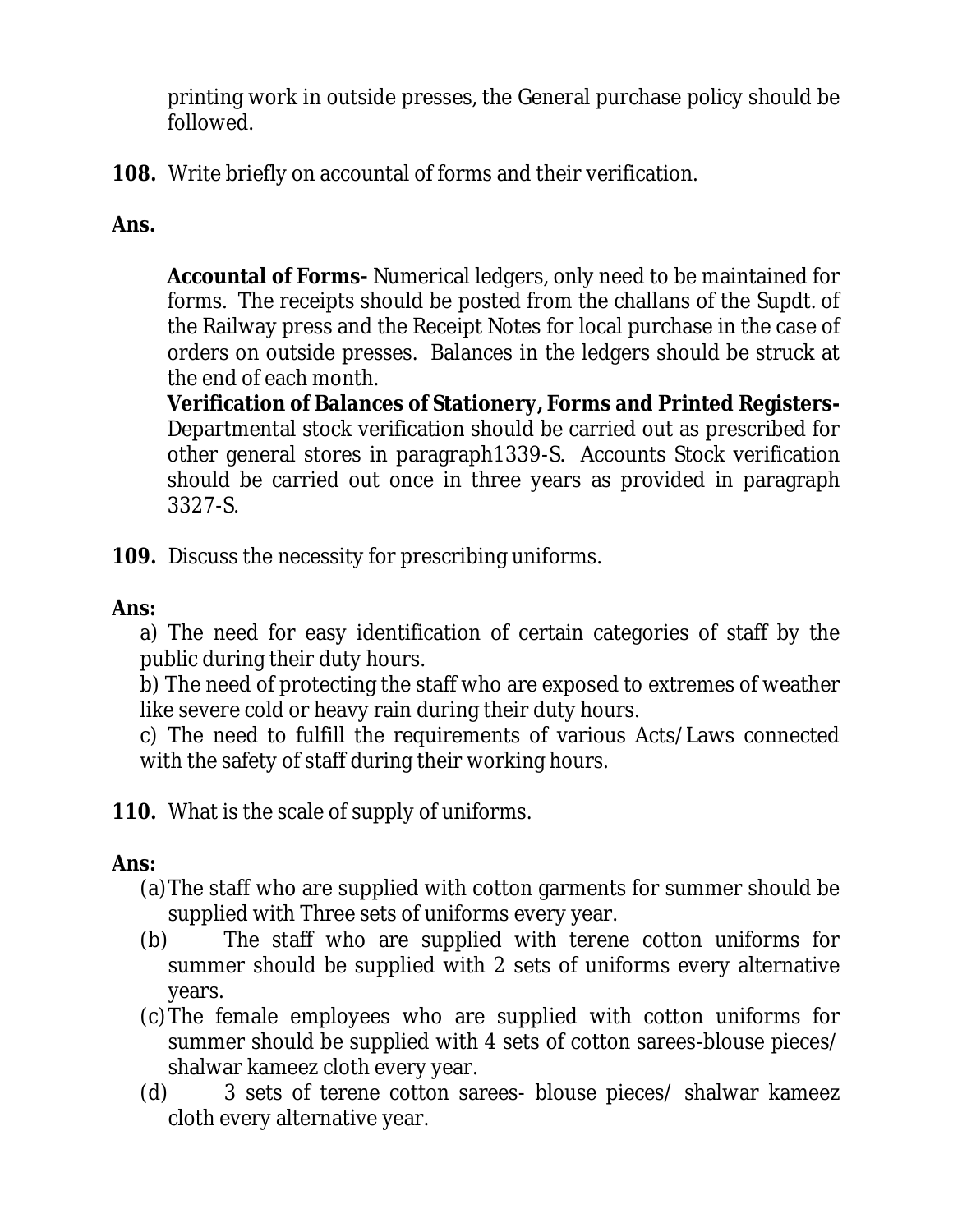For woolen uniforms.

- (a)Winter only: 2 sets in 3 years.
- (b) Summer & mild winter 1 set in 4 years.
- (c)Summer and winter- 1 set in 2 years.
- **111.** What are the various climatic zones of Indian Railway for uniform supply?

# **Ans:**

Indian Railways have been classified into '5' climatic Zones.

- 1. Summer only: where the average daily min. temp. during the coldest month of the year is above 16.7<sup>0</sup> C
- 2. Summer and mild winter: where the avg. daily min. temp. during the coldest month of the year is neither above 16.7<sup>0</sup> C nor below 11.70C.
- 3. Summer and Winter: where the avg. daily min. temp. during the coldest month of the year is below 11.70C
- 4. Winter only: where the Avg. daily min. temp. during the whole year is below 11.7<sup>0</sup> C
- 5. Very Cold: where the avg. daily min. temp. during the whole year is below  $7.2 \degree$  C.
- **112.** What is the timetable for submission of demands to stores depot for supply of uniforms?

**Ans:** Time table for submission of demands for Uniforms to store depot is as follows-

| SEASON |                  |  |  | Last date by which the demand should reach the |  |  |
|--------|------------------|--|--|------------------------------------------------|--|--|
|        | supplying depot. |  |  |                                                |  |  |

| <b>SUMMER</b>  | 1 <sup>st</sup> April of previous year    |
|----------------|-------------------------------------------|
| <b>WINTER</b>  | 1 <sup>st</sup> October of previous year  |
| <b>MONSOON</b> | 1 <sup>st</sup> November of previous year |

- **113.** What is budget? What are various budgeting stages? What is stores budget?
- **Ans:** Budget is a monetary plan for a time period. It is an estimate of future cost on revenues. It sets the targets, assigns responsibility and evaluates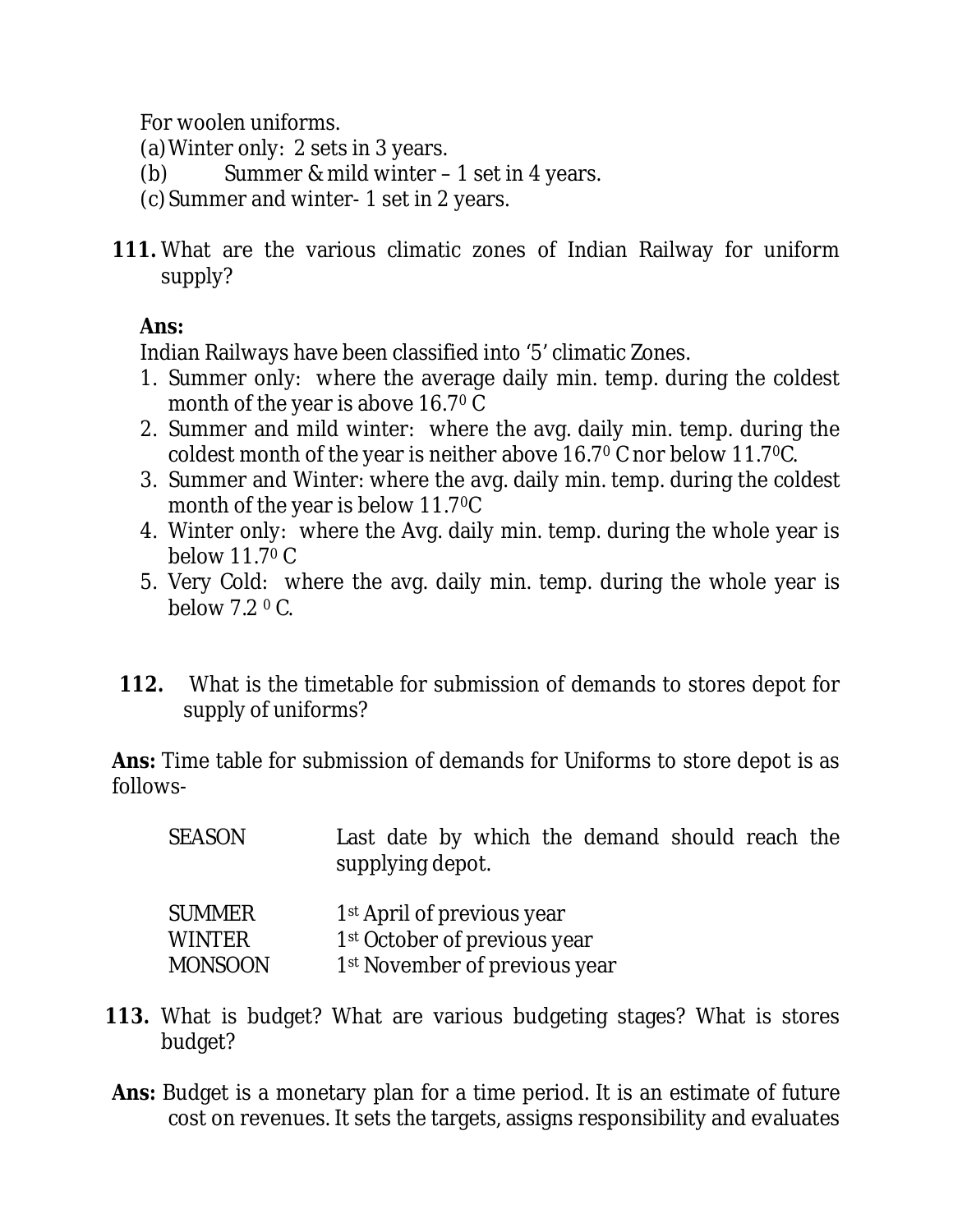performance. It has several stages. Budget estimate is submitted in month of November. The budget is presented to Parliament in month of February. Budget grants are approved in month of March. This is followed by August review, revised estimates, final modification and telegraphic modification. Stores budget is part of demand no. 16 (capital). Money allotted for purchase is called purchase grant. Main budget based control for expenditure on stores budget is Liability register maintained by store accounts.

**114.** What is ZBB? How it is different from traditional budgeting

**Ans:**

ZBB is zero based budgeting. Budgeting under this system for each year is done taking the base as zero. In other words the budgeting for each year is to be done from scratch. Its main objective is Management by objective. In traditional budgeting, AAC's of individual items do not match with budgetary provisions. Since procurement process is distributed over the year, items processed with inflated AAC consume and block funds. PO can't be released for all items due to fund shortage. ZBB aims at restricting AAC as per budgetary provisions. ABC analysis is used for fund allocations. About 65% funds are allocated for A category items. AAC's are adjusted as per budgetary provisions. Thus better and efficient fund utilisation occurs along with improved material availability. Inactive and surplus items can be controlled.

- **115.** Why should the expenditure incurred in the purchase of stores be treated as suspense? How the said suspense is cleared?
	- **Ans:** Materials are purchased for use by railway departments e.g. maintainance of coach, wagons, locos, electric installations S&T etc. For each use, a head of account is allotted, so that the expenditure and budgeting can be done correctly. However, stock items kept in store depot have to wait till indentor draws it for use. This account is known as stores suspense. When the material is drawn by the consumer, the cost of stores is charged to the final expenditure account of the consumer, by crediting the stores suspense.

# **116. Explain a) Misc. Advance Capital**

 **b) SINT c) Stock adjustment account**

**Ans:**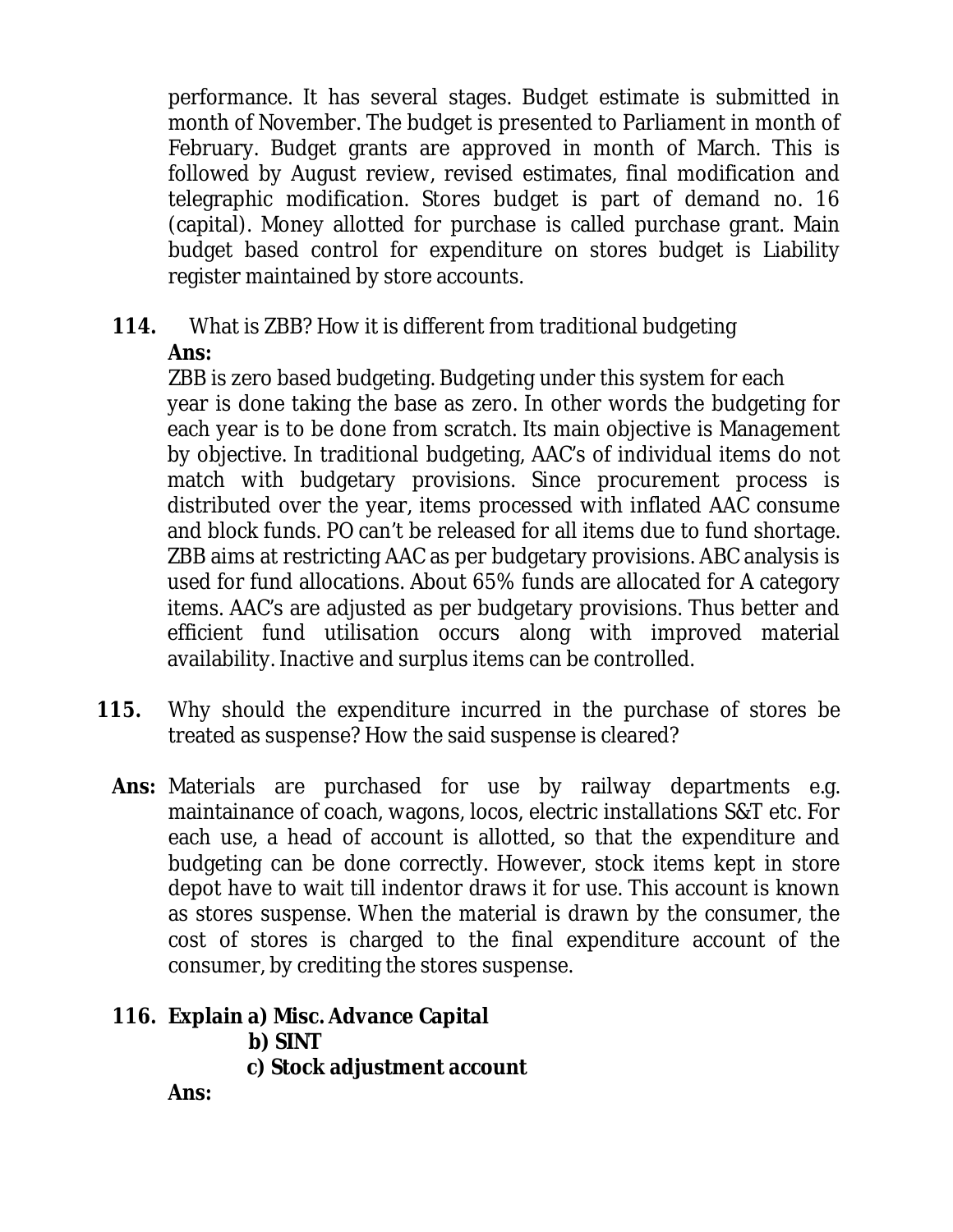- a) Misc. Advance Capital: It is operated to watch issues of stores for manufacture given to outsiders for fabrication etc.
- b) SINT stands for stores in transit. Whenever stores are transferred from one depot to other, this head is operated separately for each depot.
- c) Stock adjustment account: Knowing the practical difficulty involved in the receipt and issue of stores, involving thousands of items and numerous transactions, this head is provided for. It speaks about the efficiency of store keeping of a depot. It includes difference in book balance and ground balance; errors due to erroneous pricing/mistakes and other miscellaneous errors.

| प्रश्न 117         | भारत सरकार की राजभाषा नीति का मुख्य आधार क्या है ?                                                                                                                                                                                                                                                                                                                                                                                                                                                                                                                                                                                                                                                                                                                                                                                                                                                                                                                                                                                                                                                                                                                                                                                                                                                                                                                                                                                                                                                                                                                                                                                                                                                                                                                                                                                                                                                                                                                                                                                                                                                                                                                                                                                                                                                                                                                                                     |
|--------------------|--------------------------------------------------------------------------------------------------------------------------------------------------------------------------------------------------------------------------------------------------------------------------------------------------------------------------------------------------------------------------------------------------------------------------------------------------------------------------------------------------------------------------------------------------------------------------------------------------------------------------------------------------------------------------------------------------------------------------------------------------------------------------------------------------------------------------------------------------------------------------------------------------------------------------------------------------------------------------------------------------------------------------------------------------------------------------------------------------------------------------------------------------------------------------------------------------------------------------------------------------------------------------------------------------------------------------------------------------------------------------------------------------------------------------------------------------------------------------------------------------------------------------------------------------------------------------------------------------------------------------------------------------------------------------------------------------------------------------------------------------------------------------------------------------------------------------------------------------------------------------------------------------------------------------------------------------------------------------------------------------------------------------------------------------------------------------------------------------------------------------------------------------------------------------------------------------------------------------------------------------------------------------------------------------------------------------------------------------------------------------------------------------------|
| उत्तर              | भारत सरकार की राजभाषा नीति <b>का</b> मुख्य आधार प्रेरणा एवं प्रोत्साहन है ।                                                                                                                                                                                                                                                                                                                                                                                                                                                                                                                                                                                                                                                                                                                                                                                                                                                                                                                                                                                                                                                                                                                                                                                                                                                                                                                                                                                                                                                                                                                                                                                                                                                                                                                                                                                                                                                                                                                                                                                                                                                                                                                                                                                                                                                                                                                            |
| ٠                  | $\bullet$                                                                                                                                                                                                                                                                                                                                                                                                                                                                                                                                                                                                                                                                                                                                                                                                                                                                                                                                                                                                                                                                                                                                                                                                                                                                                                                                                                                                                                                                                                                                                                                                                                                                                                                                                                                                                                                                                                                                                                                                                                                                                                                                                                                                                                                                                                                                                                                              |
| $\P$ .118          | राजभाषा नीति संबंधी प्रमुख निदेश क्या हैं ?                                                                                                                                                                                                                                                                                                                                                                                                                                                                                                                                                                                                                                                                                                                                                                                                                                                                                                                                                                                                                                                                                                                                                                                                                                                                                                                                                                                                                                                                                                                                                                                                                                                                                                                                                                                                                                                                                                                                                                                                                                                                                                                                                                                                                                                                                                                                                            |
| $\bullet$          | $\bullet$                                                                                                                                                                                                                                                                                                                                                                                                                                                                                                                                                                                                                                                                                                                                                                                                                                                                                                                                                                                                                                                                                                                                                                                                                                                                                                                                                                                                                                                                                                                                                                                                                                                                                                                                                                                                                                                                                                                                                                                                                                                                                                                                                                                                                                                                                                                                                                                              |
| उत्तर<br>$\bullet$ | राजभाषा नीति संबंधी प्रमुख निदेश में राजभाषा अधिनियम की धारा 3(3) के अंतर्गत<br>$\bullet$<br>उल्लिखित प्रलेखों को द्विभाषी रूप में जारी करने तथा इसके अनुपालन के लिए<br>निर्धारित प्रलेखों पर हस्ताक्षर करने वाले अधिकारी को उत्तरदायी बनाने के निदेश<br>शामिल हैं । अन्य निदेश यह है कि भर्ती परीक्षाओं में अंग्रेजी के अनिवार्य प्रश्न पत्र को<br>छोड़कर शेष विषयों के प्रश्न पत्रों के उत्तर हिंदी में देने की छूट, प्रश्न पत्र अंग्रेजी तथा<br>हिंदी दोनों भाषाओं में उपलब्ध कराने, साक्षात्कार में भी हिंदी माध्यम की अनिवार्य<br>रूप से उपलब्धता, सभी प्रकार की वैज्ञानिक/तकनीकी संगोष्ठियों तथा परिचर्चाओं<br>आदि में राजभाषा हिंदी में शोध पत्र पढ़ने के लिए प्रेरित और प्रोत्साहित करने, "क"<br>"ख" क्षेत्रों के प्रशिक्षण संस्थानों में सामान्यत: हिंदी माध्यम से प्रशिक्षण देने तथा "ग'<br>क्षेत्र में हिंदी-अंग्रेजी दोनों भाषाओं में प्रशिक्षण देने/ सामग्री तैयार कर परीक्षार्थियों की<br>मांग के अनुसार हिंदी या अंग्रेजी में उपलब्ध कराने, निर्धारित लक्ष्य के अनुसार हिंदी<br>टंकक, हिंदी आशुलिपिक के पद भरने, नियम, कोड, मैनुअल, मानक फार्म इत्यादि का<br>अनुवाद कराने के लिए केंद्रीय अनुवाद ब्यूरो भेजे जाने, वरिष्ठ अधिकारियों द्वारा<br>संवैधानिक दायित्वों का अनुपालन करते हुए सरकारी कामकाज में अधिक से अधिक<br>हिंदी का प्रयोग करने, विभिन्न प्रोत्साहन योजनाओं के व्यापक प्रचार-प्रसार,<br>राजभाषा हिंदी संबंधी कार्य कर रहे अधिकारियों/कर्मचारियों को कार्यालय में बैठने के<br>लिए अच्छा और समुचित स्थान उपलब्ध कराने, विभिन्न प्रशिक्षण कार्यक्रमों में<br>कर्मचारियों को नामित/भारमुक्त करने, हिंदी में मौलिक पुस्तक लेखन को प्रोत्साहित<br>करने, हिंदी पत्रिकाओं का प्रकाशन करने, कार्यालय के प्रशासनिक प्रमुख की नराकास<br>की प्रमुख बैठकों में अनिवार्य रूप से उपस्थिति तथा कार्यालयों के प्रशासनिक प्रधान<br>द्वारा ली जाने वाली प्रत्येक बैठक की कार्यसूची में राजभाषा हिंदी को एक स्थायी मद<br>के रूप में शामिल कर विस्तृत रूप से चर्चा करना शामिल है । राजभाषा नियम, 1976<br>10(4) के अंतर्गत नामित कार्यालयों के प्रवीणता<br>नियम<br>के<br>प्राप्त<br>अधिकारियों/कर्मचारियों द्वारा नियम 8(4) के तहत निर्धारित सभी मदों में पूरा<br>कार्यनिष्पादन राजभाषा में किया जाएगा। इसके लिए कार्यालय प्रधान द्वारा प्रत्येक<br>ऐसे अधिकारी/कर्मचारी को व्यक्तिशः आदेश जारी किए जाएंगे। संघ की राजभाषा<br>नीति के तहत प्रत्येक वर्ष गृह मंत्रालय के राजभाषा विभाग द्वारा वार्षिक कार्यक्रम<br>जारी किया जाता है, जिसके अनुसार पत्राचार, हिन्दी नोटिंग, टंकक/आशुलिपिक भर्ती, |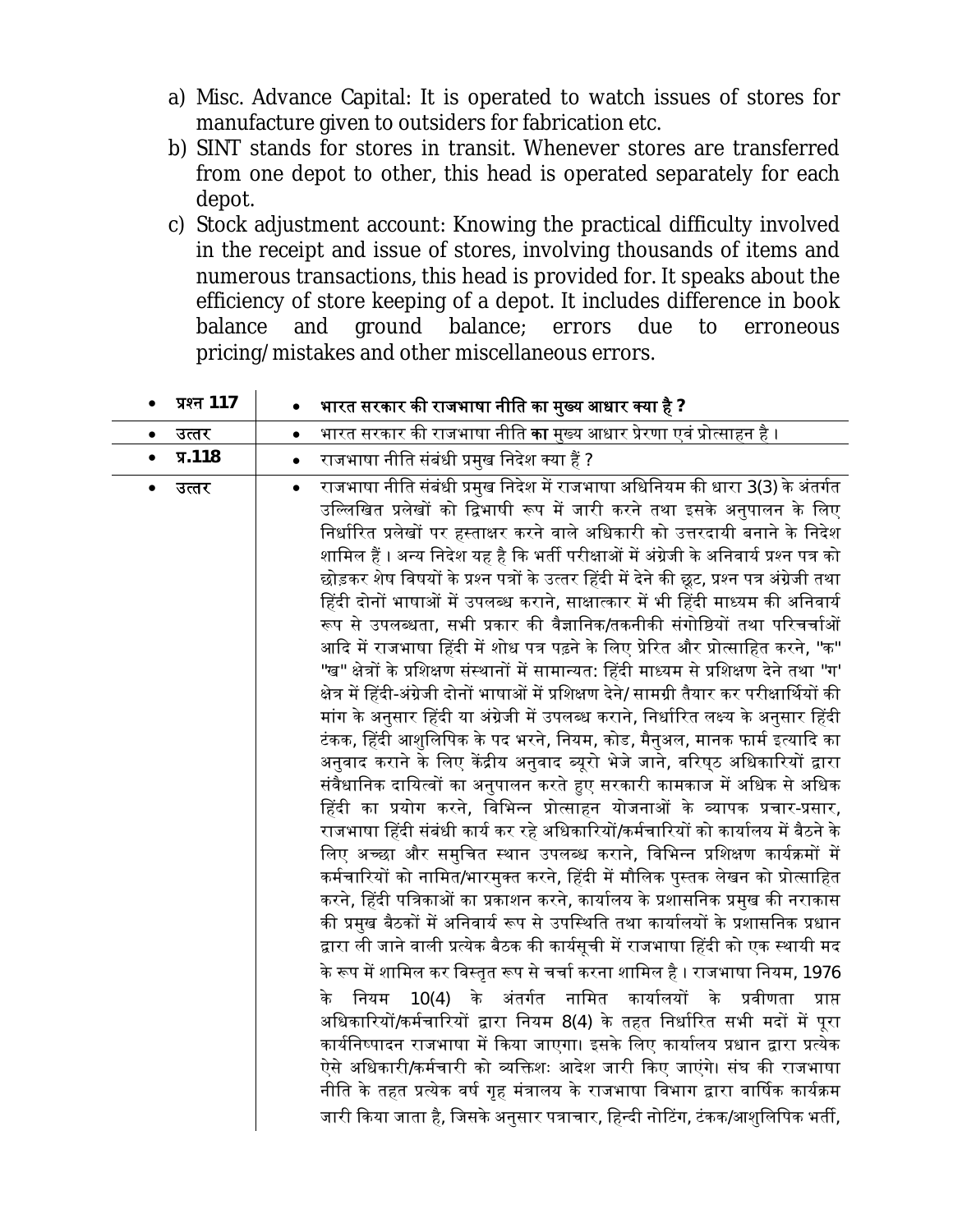|            | हिन्दी डिक्टेशन जैसे महत्वपूर्ण मदों के वार्षिक लक्ष्य निर्धारित किए जाते हैं।                                                                      |
|------------|-----------------------------------------------------------------------------------------------------------------------------------------------------|
| प्रश्न.119 | राजभाषा अधिनियम किस वर्ष बना ?                                                                                                                      |
| उत्तर      | राजभाषा अधिनियम 1963 में बना ।                                                                                                                      |
| $\P$ .120  | राजभाषा अधिनियम किस वर्ष संशोधित किया गया ?                                                                                                         |
| उत्तर      | राजभाषा अधिनियम 1967 में संशोधित किया गया ।                                                                                                         |
| $\P$ .121  | राजभाषा अधिनियम 1963 धारा 3 कब प्रभावी हुई ।                                                                                                        |
| उत्तर      | राजभाषा अधिनियम 1963 की धारा 3, 26 जनवरी 1965 को प्रभावी हुई ।                                                                                      |
| $\P$ .122  | राजभाषा अधिनियम 1963 यथा संशोधित 1967 की धारा 3 (1) में क्या प्रावधान है ?                                                                          |
| उत्तर      | इस धारा में संविधान के प्रांरभ से पंद्रह वर्ष की कालाविध की समाप्ति हो जाने पर भी हिंदी के                                                          |
|            | अतिरिक्त अंग्रेजी भाषा, नियत दिन से ही:                                                                                                             |
|            | (क) संघ के राजकीय प्रयोजनों के लिए जिनके लिए वह उस दिन से ठीक प्रयोग में लायी जाती                                                                  |
|            | थी , तथा                                                                                                                                            |
|            | (ख) ससंद में कार्य के संव्यवहार के लिए प्रयोग में लायी जाती रह सकेगी,                                                                               |
|            | परन्तु संघ और किसी ऐसे राज्य के बीच, जिसने हिंदी को अपनी राजभाषा के रूप में नहीं                                                                    |
|            | अपनाया है, पत्रादि के प्रयोजनों के लिए अंग्रेजी भाषा प्रयोग में लायी जाएगी :                                                                        |
|            |                                                                                                                                                     |
|            | परन्तु यह और कि जहां किसी ऐसे राज्य के जिसने हिंदी को अपनी राजभाषा के रूप में                                                                       |
|            | अपनाया है और किसी अन्य राज्य के,जिसने हिंदी को अपनी राजभाषा के रूप में नहीं अपनाया                                                                  |
|            | है, के बीच पत्रादि के प्रयोजनो के लिए हिंदी को प्रयोग में लाया जाता है, वहां हिंदी में ऐसे                                                          |
|            | पत्रादि के साथ-साथ उसका अनुवाद अंग्रेजी भाषा में भेजा जाएगा :                                                                                       |
|            | परन्तु यह और भी कि इस उप धारा की किसी भी बात का यह अर्थ नहीं लगाया जाएगा, कि                                                                        |
|            | वह किसी ऐसे राज् <b>य को, जिसने हिंदी को अपनी राजभाषा के रूप</b> में नहीं अपनाया है, संघ या                                                         |
|            | किसी ऐसे राज्य के साथ, जिसने हिंदी को अपनी राजभाषा के रूप में अपनाया है, संघ या किसी                                                                |
|            | अन्य राज्य के साथ उसकी सहमति से, पत्रादि के प्रयोजनो के लिए अंग्रेजी भाषा का प्रयोग                                                                 |
|            | बाध्यकर न होगा ।                                                                                                                                    |
| $\P$ .123  | राजभाषा अधिनियम 1963 यथा संशोधित 1967 की धारा 3(2) में क्या प्रावधान है ?                                                                           |
| उत्तर      | इस धारा में यह प्रावधान है कि उपधारा (1) में अंतर्विष्ट किसी बात के होते हुए भी, जहां                                                               |
|            | पत्रादि के प्रयोजनों के लिए अंग्रेजी भाषा -                                                                                                         |
|            | (1) केंद्र सरकार के एक मंत्रालय या विभाग या कार्यालय के और दूसरे मंत्रालय या विभाग या                                                               |
|            | कार्यालय के बीच,     (2) केंद्रीय सरकार के एक मंत्रालय या विभाग या कार्यालय के और केंदीय                                                            |
|            | सरकार के स्वामित्व में के या नियंत्रण में के किसी निगम या कंपनी या उसके किसी कार्यालय के                                                            |
|            | (3) केंद्रीय सरकार के स्वामित्व में के या नियंत्रण में के किसी निगम या कंपनी या<br>बीच.                                                             |
|            | उसके किसी कार्यालय के और अन्य किसी निगम या कंपनी या कार्यालय के बीच, प्रयोग में लायी                                                                |
|            | जाती है, वहां उस तारीख तक जब तक पूर्वोक्त संबंधित मंत्रालय, विभाग, कार्यालय का निगम                                                                 |
|            | या कंपनी का कर्मचारी हिंदी का कार्यसाधक ज्ञान प्राप्त नहीं कर लेता, ऐसे पत्रादि का अनुवाद,<br>यथास्थिति, अंग्रेजी भाषा या हिंदी में भी दिया जाएगा । |
|            |                                                                                                                                                     |
| $\P$ .124  | राजभाषा अधिनियम 1963 यथा संशोधित 1967 की धारा 3(3) में क्या प्रावधान है ?                                                                           |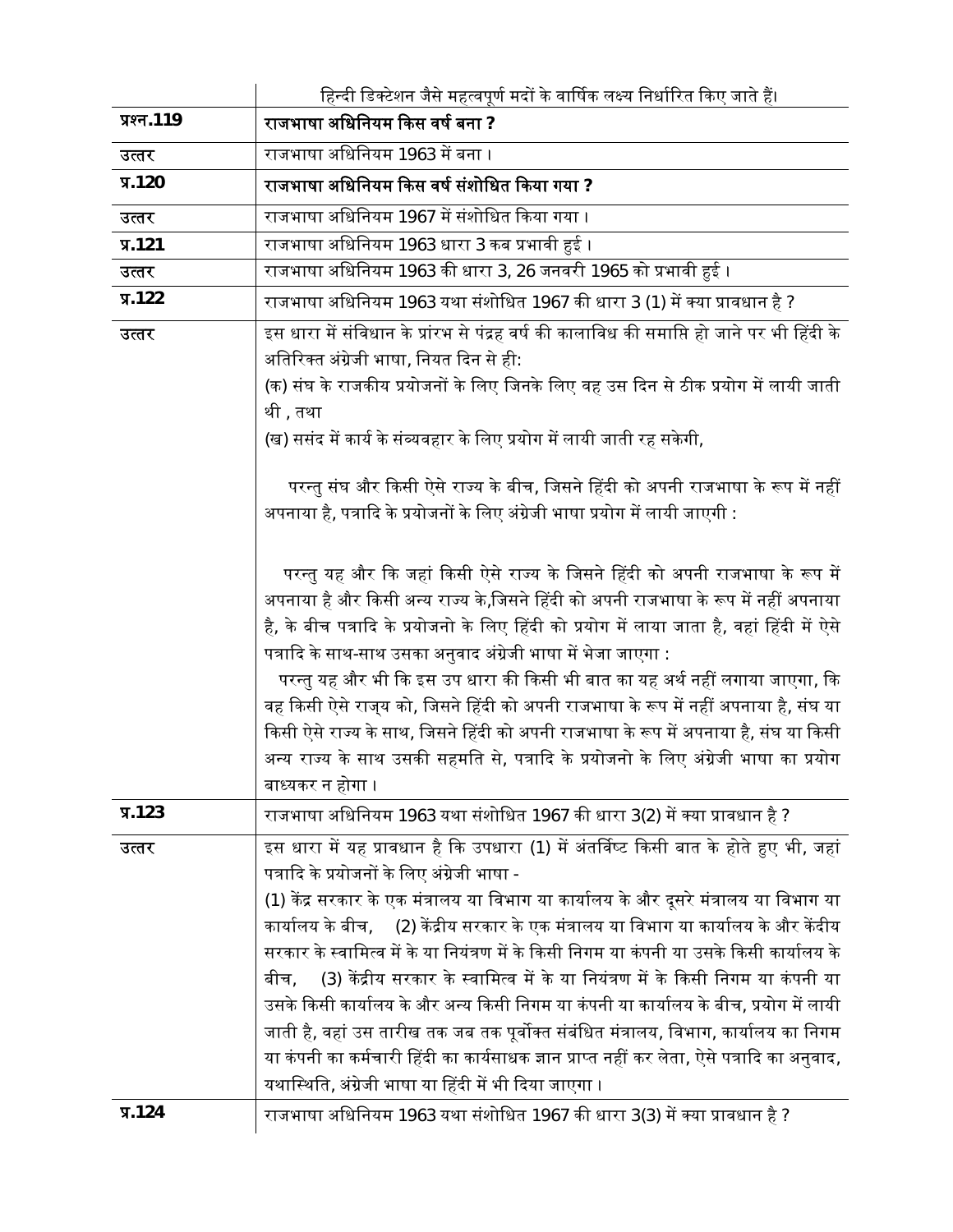| उत्तर      | इस धारा के अंतर्गत उप धारा (1) में अंतर्विष्ट किसी बात के होते हुए हिंदी और अंग्रेजी भाषा<br>दोनों ही :-<br>(1) संकल्पों,साधारण आदेशों,नियमों,अधिसूचनओं,प्रशासनिक या अन्य प्रतिवेदनों या प्रेस<br>विज्ञप्तियों के लिए, जो केन्द्रीय सरकार या प्रेस विज्ञप्तियों के लिए, जो केंद्रीय सरकार या<br>उसके किसी मंत्रालय, विभाग या कार्यालय द्वारा या केंद्रीय सरकार के स्वामित्व में के या<br>नियंत्रण में के किसी निगम या कंपनी द्वारा या ऐसे निगम या कंपनी के किसी कार्यालय द्वारा<br>निकाले जाते हैं या किये जाते हैं ।<br>(2) संसद के किसी सदन या सदनों के समक्ष रखे गए प्रशासनिक तथा अन्य प्रतिवेदनों और<br>राजकीय कागज-पत्रों के लिए, |
|------------|----------------------------------------------------------------------------------------------------------------------------------------------------------------------------------------------------------------------------------------------------------------------------------------------------------------------------------------------------------------------------------------------------------------------------------------------------------------------------------------------------------------------------------------------------------------------------------------------------------------------------------------|
|            | (3) केंद्रीय सरकार या उसके किसी मंत्रालय, विभाग या कार्यालय द्वारा या उसकी ओर से या<br>केंद्रीय सरकार के स्वामित्व में के या नियंत्रण में के किसी निगम या कंपनी द्वारा या ऐसे निगम<br>या कंपनी के किसी कार्यालय द्वारा निष्पादित संविदाओं और करारों के लिए तथा निकाली गई<br>अनुज्ञप्तियों, अनुज्ञापत्रों, सूचनाओं और निविदा-प्ररूपों के लिए, प्रयोग में लायी जाएगी ।                                                                                                                                                                                                                                                                   |
| $\P$ .125  | राजभाषा अधिनियम 1963 यथा संशोधित 1967 की धारा 3(3) के अंतर्गत ऐसे कौन-कौन से<br>प्रलेख केंद्र सरकार/उसके किसी मंत्रालय/विभाग/कार्यालय इत्यादि द्वारा हिंदी और अंग्रेजी भाषा<br>में निकालना अनिवार्य है ?                                                                                                                                                                                                                                                                                                                                                                                                                               |
| उत्तर      | इस धारा के अंतर्गत 1.सामान्य आदेश  2.संकल्प 3.नियम 4.प्रेस विज्ञप्ति 5.अधिसूचना 6.<br>प्रशासनिक एवं अन्य रिपोर्ट 7. सूचना 8. निविदा प्रारूप 9. संविदा 10. करार 11.अनुज्ञप्ति<br>12.अनुज्ञापत्र 13.संसद में प्रस्तुति हेतु प्रशासनिक एवं अन्य रिपोर्ट एवं 14.संसद में प्रस्तुति हेतु<br>शासकीय कागजात को हिंदी और अंग्रेजी भाषा में निकालना अनिवार्य है ।                                                                                                                                                                                                                                                                               |
| $\P$ .126  | राजभाषा अधिनियम 1963 यथा संशोधित 1967 की कौन-सी दो धाराओं के उपबंध जम्मू<br>कश्मीर राज्य को लागू नहीं होती ?                                                                                                                                                                                                                                                                                                                                                                                                                                                                                                                           |
| उत्तर      | धारा 6 और 7                                                                                                                                                                                                                                                                                                                                                                                                                                                                                                                                                                                                                            |
| (घ)        | राजभाषा नियम 1976 यथा संशोधित 1987 से प्रश्न-                                                                                                                                                                                                                                                                                                                                                                                                                                                                                                                                                                                          |
| $\Pi. 127$ | राजभाषा नियम 1976 यथा संशोधित 1987 में केंद्रीय सरकार के कार्यालयों की क्या परिभाषा<br>दी गई है ?                                                                                                                                                                                                                                                                                                                                                                                                                                                                                                                                      |
| उत्तर      | केंद्रीय सरकार के कार्यालय से तात्पर्य - (1) केंद्रीय सरकार का कोई मंत्रालय, विभाग या<br>कार्यालय, (2) केंद्रीय सरकार द्वारा नियुक्त किसी आयोग, समिति या अधिकरण का कोई<br>कार्यालय और (3) केंद्रीय सरकार के स्वामित्व में, या नियंत्रण के अधीन किसी निगम या  कंपनी<br>का कोई कार्यालय ।                                                                                                                                                                                                                                                                                                                                                |
| $\P$ .128  | राजभाषा नियम 1976 यथा संशोधित 1987 के अनुसार केंद्रीय सरकार के कर्मचारी से क्या<br>अभिप्रेत है?                                                                                                                                                                                                                                                                                                                                                                                                                                                                                                                                        |
| उत्तर      | कर्मचारी से केंद्रीय सरकार के कार्यालय में नियोजित व्यक्ति अभिप्रेत है ।                                                                                                                                                                                                                                                                                                                                                                                                                                                                                                                                                               |
| $\P$ .129  | राजभाषा नियम 1976 यथा संशोधित 1987 के अनुसार अधिसूचित कार्यालय से क्या अभिप्रेत<br>है ?                                                                                                                                                                                                                                                                                                                                                                                                                                                                                                                                                |
| उत्तर      | अधिसूचित कार्यालय से नियम 10 के उप नियम 4 के अधीन अधिसूचित कार्यालय अभिप्रेत है ।                                                                                                                                                                                                                                                                                                                                                                                                                                                                                                                                                      |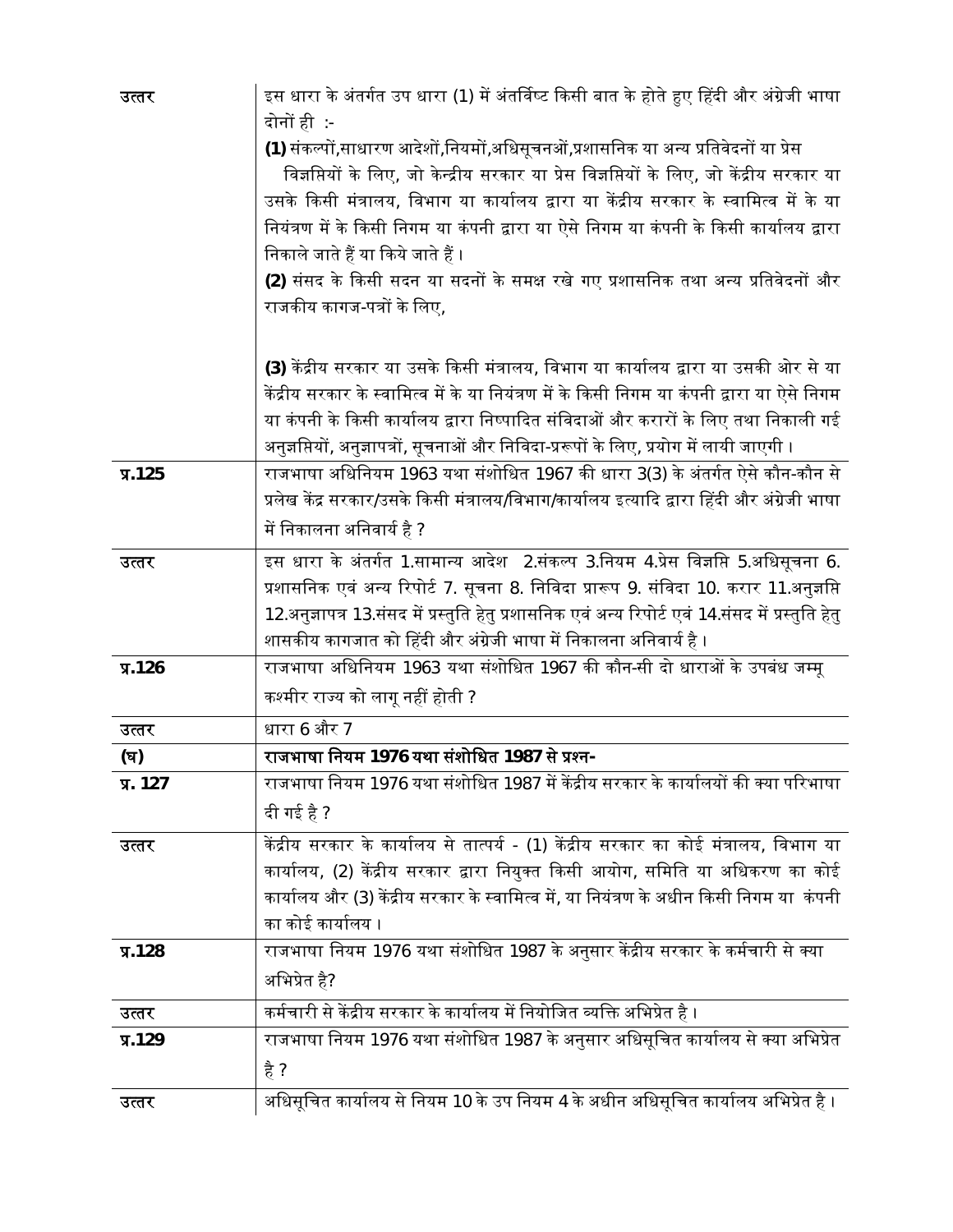| $\P$ .130 | राजभाषा नियम 1976 यथा संशोधित 1987 के अनुसार क्षेत्र "क" के अंतर्गत कौन-कौन से                                         |
|-----------|------------------------------------------------------------------------------------------------------------------------|
|           | राज्य, संघ राज्य शामिल हैं ?                                                                                           |
| उत्तर     | "क" क्षेत्र के अंतर्गत- बिहार, हरियाणा, हिमाचल प्रदेश, मध्य प्रदेश, राजस्थान, उत्तर प्रदेश,                            |
|           | छत्तीसगढ़, उत्तराखंड, झारखंड राज्य और अंडमान और निकोबार द्वीप समूह, दिल्ली संघ                                         |
|           | राज्य क्षेत्र आते हैं ।                                                                                                |
| $\P$ .131 | राजभाषा नियम 1976 यथा संशोधित 1987 के अनुसार क्षेत्र "ख" के अंतर्गत कौन-कौन से                                         |
|           | राज्य , संघ राज्य शामिल हैं ?                                                                                          |
| उत्तर     | " ख" क्षेत्र के अंतर्गत-गुजरात, महाराष्ट्र, पंजाब राज्य और चंडीगढ़, दमनदीव और दादर एवं                                 |
|           | नगर हवेली संघ राज्य आते हैं ।                                                                                          |
| $\P$ .132 | राजभाषा नियम 1976 यथा संशोधित 1987 के अनुसार क्षेत्र "ग" के अंतर्गत कौन-कौन से                                         |
|           | राज्य, संघ राज्य शामिल हैं ?                                                                                           |
| उत्तर     | "ग" क्षेत्र के अतंर्गत - "क" और "ख" क्षेत्र में शामिल राज्यों एवं संघ राज्यों को छोड़कर अन्य                           |
|           | राज्य एवं संघ क्षेत्र आते हैं ।                                                                                        |
| $\P$ .133 | राजभाषा नियम 1976 यथा संशोधित 1987 के अंतर्गत शामिल "क" ''ख" एवं ''ग" क्षेत्रों के दो                                  |
|           | -दो राज्यों/ संघ राज्य क्षेत्रों के नाम बतायें ।                                                                       |
| उत्तर     | (1) ''क'' क्षेत्र में - बिहार, हरियाणा (2)''ख'' क्षेत्र में - गुजरात, महाराष्ट्र तथा (3) ''ग'' क्षेत्र में-            |
|           | पश्चिम बंगाल, केरल आते हैं ।                                                                                           |
| $\P$ .134 | राजभाषा नियम 1976 यथा संशोधित 1987 के नियम 3 में राज्यों आदि और केंद्रीय सरकार                                         |
|           |                                                                                                                        |
|           | के कार्यालयों से भिन्न कार्यालयों के साथ पत्रादि के संबंध में क्या प्रावधान है ?                                       |
| उत्तर     | (1) <b>केन्द्रीय सरकार के कार्यालय से-</b> 'क' क्षेत्र में स्थित राज्य या संघ राज्य के कार्यालयों (केन्द्र             |
|           | सरकार का कार्यालय न हो) या व्यक्ति के साथ पत्राचार असाधारण दशाओं को छोड़कर हिंदी में                                   |
|           | होंगे । यदि कोई पत्रादि अंग्रेजी में भेजे जाते हैं तो उसके साथ उसका हिंदी अनुवाद भेजा                                  |
|           | जायेगा।                                                                                                                |
|           | (2) (क) केन्द्रीय सरकार के कार्यालय से- 'ख' क्षेत्र में स्थित राज्य या संघ राज्य के कार्यालय या                        |
|           | व्यक्ति के साथ पत्राचार मामूली तौर पर हिंदी में होंगे। यदि कोई पत्रादि अंग्रेजी में भेजे जाते हैं                      |
|           | तो उसके साथ उसका हिंदी अनुवाद भी भेजा जाएगा।                                                                           |
|           |                                                                                                                        |
|           | परन्तु यदि कोई ऐसा राज्य या संघ राज्यक्षेत्र यह चाहता है कि किसी विशिष्ट वर्ग के पत्रादि या                            |
|           | उसके किसी कार्यालय के लिए आशयित पत्रादि संबद्ध राज्य या संघ राज्यक्षेत्र की सरकार द्वारा                               |
|           | विनिर्दिष्ट अवधि तक अंग्रेजी या हिंदी मे भेजा जाए और उसके साथ दूसरी भाषा में उसका                                      |
|           | अनुवाद भी भेजा जाए तो ऐसे पत्रादि उसी रीति से भेजे जायेंगे।                                                            |
|           | 2 (ख) 'ख' क्षेत्र के किसी राज्य या संघ क्षेत्र में किसी व्यक्ति को पत्रादि हिंदी या अंग्रेजी में भेजे<br>जा सकते हैं । |
|           | (3) केन्द्रीय सरकार के कार्यालय से 'ग' क्षेत्र में किसी राज्य  या संघ राज्य क्षेत्र को या ऐसे राज्य                    |
|           | में किसी कार्यालय (जो केन्द्रीय सरकार का कार्यालय न हो) को या व्यक्ति को पत्रादि अंग्रेजी में                          |
|           | होंगे ।<br>(4) उप नियम,(1) और (2) में किसी बात के होते हुए भी, क्षेत्र "ग" में केंद्रीय सरकार के                       |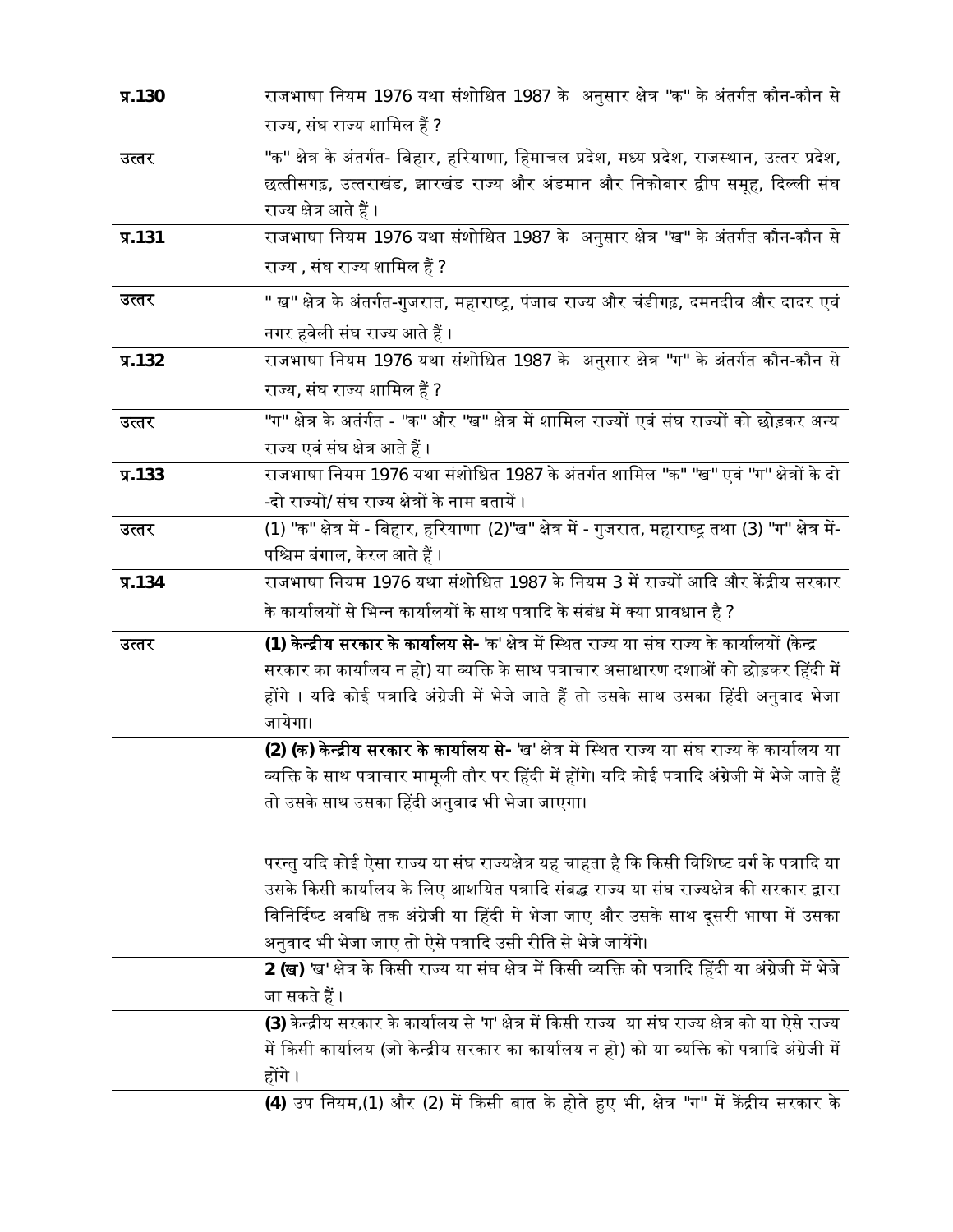|            | कार्यालय से  क्षेत्र "क" या "ख" में किसी राज्य या संघ राज्यक्षेत्र को या ऐसे राज्यक्षेत्र को या ऐसे           |
|------------|---------------------------------------------------------------------------------------------------------------|
|            | राज्य में किसी कार्यालय (जो केंद्रीय सरकार का कार्यालय न हो) या व्यक्ति को पत्रादि हिंदी या                   |
|            | अंग्रेजी में हो सकते हैं ।                                                                                    |
| $\P$ .135  | राजभाषा नियम 1976 यथा संशोधित 1987 के नियम 4 में केंद्रीय सरकार के कार्यालयों के                              |
|            | बीच पत्रादि के संबंध में क्या प्रावधान है ?                                                                   |
| उत्तर      | <b>(क)</b> केन्द्रीय सरकार के किसी एक मंत्रालय या विभाग और किसी दूसरे मंत्रालय या विभाग                       |
|            | के बीच पत्रादि हिंदी या अंग्रेजी में हो सकते हैं।                                                             |
|            | <b>(ख)</b> केन्द्रीय सरकार के एक मंत्रालय या विभाग और 'क' क्षेत्र में स्थित संलग्न या अधीनस्थ                 |
|            | कार्यालयों के बीच पत्रादि हिंदी में होंगे । यह पत्राचार कार्यसाधक ज्ञान प्राप्त कर्मचारियों के                |
|            | अनुपात में होंगे।                                                                                             |
|            | <b>(ग)</b> 'क' क्षेत्र में स्थित केन्द्रीय सरकार के ऐसे कार्यालयों जो खण्ड 'क' और खण्ड <sup>'</sup> ख' में    |
|            | विर्निदिष्ट कार्यालयों से भिन्न हैं] के बीच पत्राचार हिंदी में होंगे ।                                        |
|            | <b>(घ)</b> 'क' क्षेत्र में स्थित केन्द्रीय सरकार के कार्यालयों और क्षेत्र 'ख' एवं 'ग' में स्थित केन्द्र सरकार |
|            | के कार्यालयों के बीच पत्राचार हिंदी या अंग्रेजी में हो सकतें हैं।                                             |
|            | (ड) 'ख' क्षेत्र या 'ग' क्षेत्र में स्थित केन्द्रीय सरकार के कार्यालयों के बीच पत्रादि हिंदी या अंग्रेजी       |
|            | में हो सकते हैं।                                                                                              |
|            | परन्तु जहां ऐसे पत्रादि:-                                                                                     |
| (1)        | जहां 'क' या 'ख' क्षेत्र के किसी कार्यालय को संबोधित है वहां यदि आवश्यक हो तो,उसका दूसरी                       |
|            | भाषा में अनुवाद पत्रादि प्राप्त करने के स्थान पर (कार्यालय पर) किया जाएगा।                                    |
|            |                                                                                                               |
| (2)        | जहां 'ग' क्षेत्र में किसी कार्यालय को संबोधित है वहाँ, उनका दूसरी भाषा में अनुवाद उसके साथ                    |
|            | भेजा जाएगा । परन्तु जहां कोई पत्र अधिसूचित कार्यालय को संबोधित है वहाँ दूसरी भाषा में                         |
|            | ऐसा अनुवाद उपलब्ध कराने की अपेक्षा नहीं की जाएगी।                                                             |
| $\Pi$ .136 | राजभाषा नियम 1976 यथा संशोधित 1987 के नियम 5 में हिंदी में प्राप्त पत्रादि के उत्तर देने                      |
|            | का क्या उल्लेख है ?                                                                                           |
| उत्तर      | नियम 3 एवं नियम 4 में किसी बात के होते हुए भी हिंदी में प्राप्त पत्रादि के उत्तर केंद्रीय                     |
|            | सरकार कार्यालय से हिंदी में दिये जाएंगे ।                                                                     |
| $\P$ .137  | राजभाषा नियम 1976 यथा संशोधित 1987 के नियम 7 के अनुसार कोई केंद्रीय कर्मचारी                                  |
|            | अपना आवेदन, अभ्यावेदन, अपील किस भाषा में कर सकता है ?                                                         |
| उत्तर      | (2) यदि कोई आवेदन, अपील या अभ्यावेदन हिंदी में किया गया हो या उस पर हिंदी में                                 |
|            | हस्ताक्षर किये गये हों तो उसका उत्तर हिंदी में दिया जायेगा ।                                                  |
|            | (3) यदि कोई कर्मचारी चाहता है कि सेवा संबंधी कोई आदेश या सूचना जिसका कर्मचारी पर                              |
|            | तामील किया जाना है, वह हिंदी या अंग्रेजी में होना चाहिए तो उसे विलंब किये बगैर उसी                            |
|            | भाषा में दी जाएगी ।                                                                                           |
| $\P$ .138  | राजभाषा नियम 1976 यथा संशोधित 1987 के नियम 8 में नोटिंग या कार्यवृत के संबंध में                              |
|            | क्या प्रावधान है  ?                                                                                           |
| उत्तर      | (1) कोई कर्मचारी किसी फाइल पर टिप्पणी या मसौदा हिंदी या अंग्रेजी में लिख सकता है और                           |
|            | उससे यह अपेक्षा नहीं की जाएगी कि वह उसका अनुवाद दूसरी भाषा में प्रस्तुत करे ।                                 |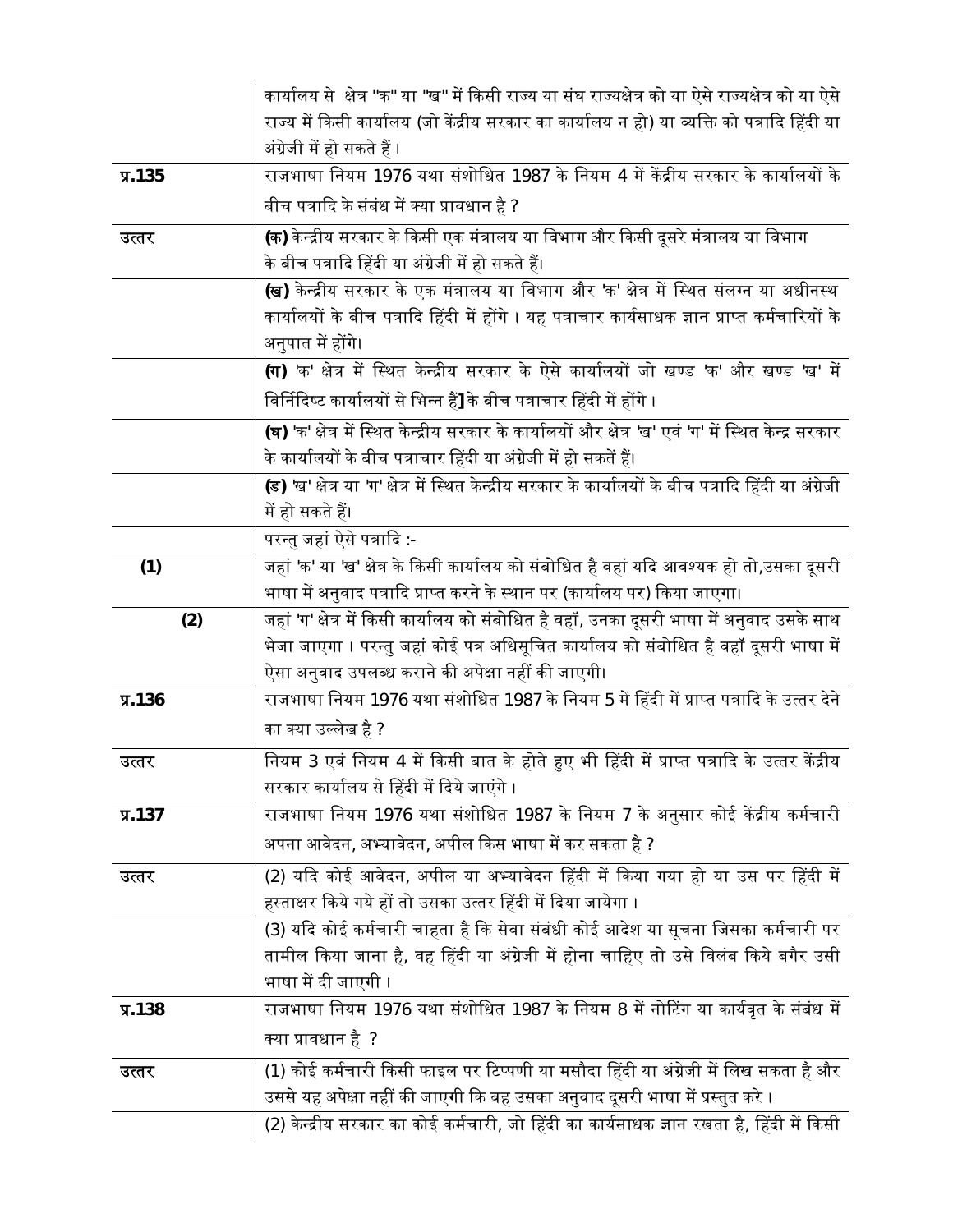|           | दस्तावेज के अंग्रेजी की मांग तभी कर सकता है, जब वह दस्तावेज विधिक या तकनीकी प्रकृति             |
|-----------|-------------------------------------------------------------------------------------------------|
|           | का है अन्यथा नहीं ।                                                                             |
|           | (3) यदि वह प्रश्न उठता है कि कोई विशिष्ट दस्तावेज विधिक या तकनीकी प्रकृति का है या              |
|           | नहीं तो विभाग या कार्यालय का प्रधान उसका विनिश्चय करेगा ।                                       |
|           | (4) उप नियम (1) में किसी बात के होते हुए भी, केन्द्रीय सरकार, आदेश द्वारा ऐसे अधिसूचित          |
|           | कार्यालय को विनिर्दिष्ट कर सकती है। जहाँ ऐसे कर्मचारियों द्वारा जिन्हें हिंदी प्रवीणता है,      |
|           | टिप्पण, प्रारूपण और ऐसे अन्य शासकीय प्रयोजनों के लिए जो आदेश में विनिर्दिष्ट किए जाए,           |
|           | केवल हिंदी में प्रयोग किया जाएगा।                                                               |
| $\P$ .139 | राजभाषा नियम 1976 यथा संशोधित 1987 के नियम 9 के अनुसार हिंदी में प्रवीणता प्राप्त               |
|           | कर्मचारी किसे समझा जाता  है ?                                                                   |
| उत्तर     | हिंदी में प्रवीणता प्राप्त कर्मचारी से तात्पर्य है -(क) मैट्रिक परीक्षा या उसकी समतुल्य या उससे |
|           | उच्चतर कोई भी परीक्षा हिंदी के माध्यम से उत्तीर्ण कर ली है या-                                  |
|           | <b>(ख)</b> स्नातक परीक्षा में अथवा स्नातक परीक्षा के समतुल्य या उससे उच्चतर अन्य परीक्षा में    |
|           | हिंदी को एक वैकल्पिक विषय के रूप में लिया था <b>। या</b>                                        |
|           | <b>(ग)</b> यदि वह इन नियमों से उपाबद्ध प्रारूप में यह घोषणा करता है कि उसने हिंदी में प्रवीणता  |
|           | प्राप्त कर ली है तो उसे समझा जाएगा कि वह प्रवीण है।                                             |
| $\P$ .140 | राजभाषा नियम 1976 यथा संशोधित 1987 के नियम 10 के अनुसार हिंदी में कार्यसाधक                     |
|           | ज्ञान प्राप्त कर्मचारी किसे समझा जाता  है ?                                                     |
| उत्तर     | हिंदी में कार्यसाधक ज्ञान प्राप्त कर्मचारी उन्हें समझा जाएगा जो                                 |
|           | (1) मैट्रिक या उसकी समतुल्य या उससे उच्चतर परीक्षा हिंदी के साथ उत्तीर्ण कर ली है या            |
|           | (2) केन्द्रीय सरकार की हिंदी प्रशिक्षण योजना के अंतर्गत आयोजित प्राज्ञ परीक्षा उत्तीर्ण कर      |
|           | ली है या                                                                                        |
|           | (3) केन्द्रीय सरकार द्वारा उस निमित विनिर्दिष्ट कोई अन्य परीक्षा उत्तीर्ण कर ली है या           |
|           | (4) यदि वह इन नियमों से उपाबद्ध प्ररूप में घोषणा करता है कि उसने ऐसा ज्ञान प्राप्त कर           |
|           | लिया है, तो उसके बारे में यह समझा जाएगा कि उसने हिंदी का कार्यसाधक ज्ञान प्राप्त कर             |
|           | लिया है।                                                                                        |
| $\P$ .141 | राजभाषा नियम 1976 यथा संशोधित 1987 के नियम 11 में राजभाषा प्रयोग के बारे में क्या               |
|           | प्रावधान है ?                                                                                   |
| उत्तर     | इस नियम  में राजभाषा प्रयोग के बारे में निम्न प्रावधान है -                                     |
|           | 11 (1) केन्द्रीय सरकार के कार्यालय से संबंधित सभी मैन्युअल, संहिताएं और प्रक्रिया संबंधी        |
|           | अन्य साहित्य हिंदी और अंग्रेजी द्विभाषी रूप में यथास्थिति मुद्रित या साइक्लोस्टाइल किया         |
|           | जाएगा और प्रकाशित किया जाएगा ।                                                                  |
|           | 11 (2) केन्द्रीय सरकार के किसी कार्यालय में प्रयोग किए जाने वाले रजिस्टरो के प्रारूप और         |
|           |                                                                                                 |
|           | र्षक हिंदी और अंग्रेजी में होंगे।<br>शी                                                         |
|           | 11 (3) केन्द्रीय सरकार के किसी कार्यालय में प्रयोग के लिए सभी नाम पट्ट, सूचना पट्ट, पत्र        |
|           | शीर्ष और लिफाफों पर उत्कीर्ण लेख तथा लेखन सामग्री की अन्य मदें हिंदी और अंग्रेजी में लिखी       |
|           | जाएगी, मुद्रित या उत्कीर्ण होंगी] परन्तु केन्द्रीय सरकार साधारण या विशेष आदेश द्वारा किसी       |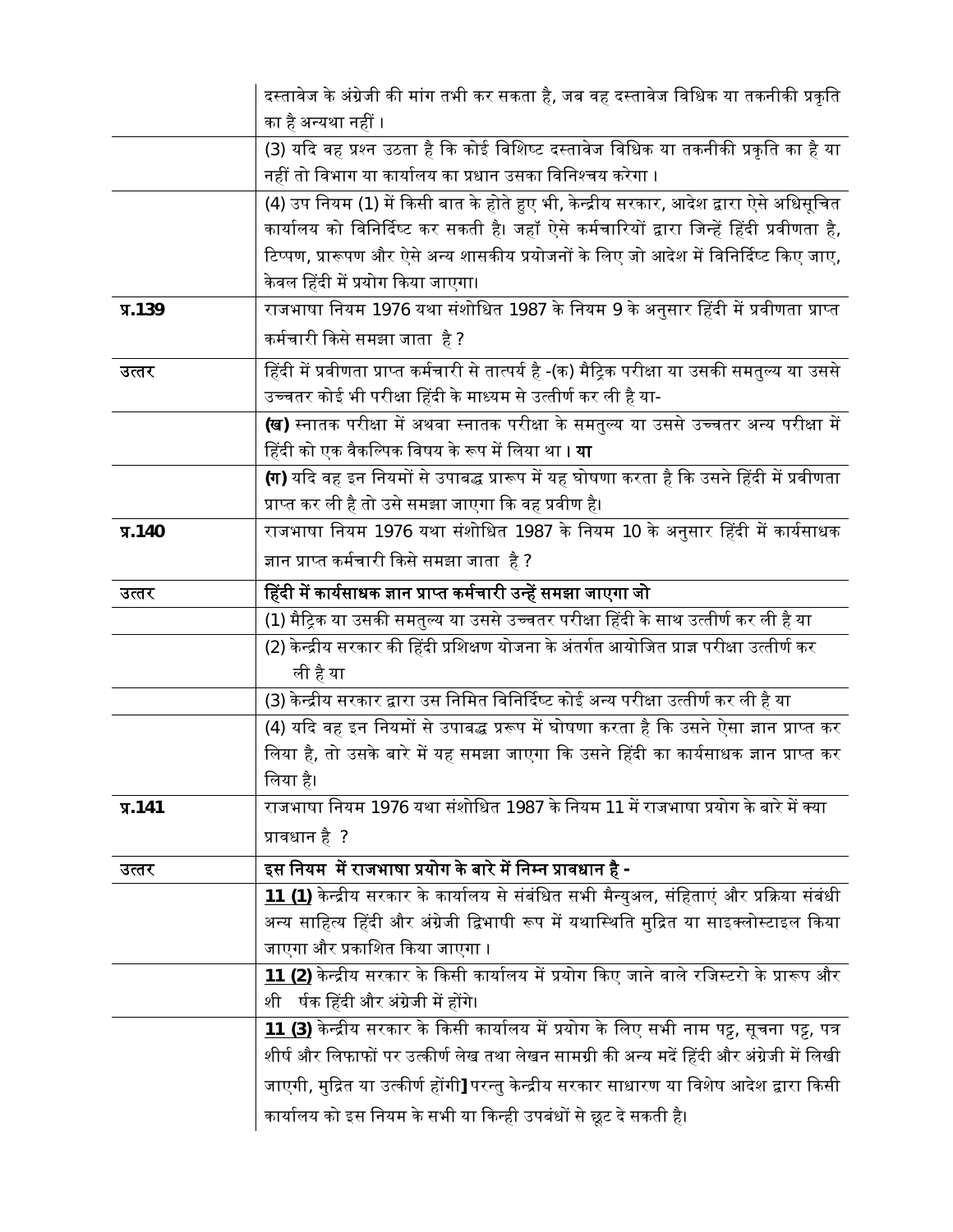| $\P$ .142  | राजभाषा अधिनियम एवं नियमों के उपबंधों का समुचित अनुपालन का उत्तरदायित्व किस पर                |
|------------|-----------------------------------------------------------------------------------------------|
|            | होता है ?                                                                                     |
| उत्तर      | केद्रीय सरकार के प्रत्येक कार्यालय के प्रशासनिक प्रधान का यह उत्तरदायित्व है कि अधिनियम       |
|            | और नियमों के उपबंधों के समुचित अनुपालन करवाएं ।                                               |
| $\P$ .143  | राजभाषा का वार्षिक कार्यक्रम किस मंत्रालय द्वारा जारी किया जाता है ?                          |
| उत्तर      | प्रति वर्ष भारत सरकार गृह मंत्रालय द्वारा जारी किया जाता है ।                                 |
| $\P$ .144  | सरकारी कामाकाज मूलरूप से हिंदी में करने के लिए 20 हजार शब्द लेखन योजना के अंतर्गत             |
|            | कितने-कितने की राशि के कितने पुरस्कार दिये जाते हैं ?                                         |
| उत्तर      | सरकारी कामकाज मूलरूप से हिंदी में करने के लिए 20 हजार शब्द लेखन योजना के अंतर्गत -            |
|            | प्रथम पुरस्कार के रूप में 1600/- रूपये के ( दो), द्वितीय पुरस्कार के रूप में 800/- के (तीन)   |
|            | तथा तृतीय पुरस्कार के रूप में 600/- के (पांच) पुरस्कार "एक यूनिट" के लिए दिये जाते हैं ।      |
| $\P$ .145  | केंद्रीय कार्यालय में कार्यरत अधिकारियों एवं कर्मचारियों के लिये हिंदी शिक्षण योजना के        |
|            | अंतर्गत कौन-कौन सी परीक्षाएं संचालित होती हैं ?                                               |
| उत्तर      | प्रबोध, प्रवीण एवं प्राज्ञ ।                                                                  |
| $\P$ .146  | प्रबोध, प्रवीण एवं प्राज्ञ की परीक्षाएं किन अधिकारियों एवं कर्मचारियों के लिए आवश्यक होता     |
|            | है ?                                                                                          |
| उत्तर      | जिन अधिकारियों एवं कर्मचारियों को हिंदी का कार्यसाधक ज्ञान नहीं है उन्हें उपर्युक्त परीक्षाओं |
|            | में से उनके लिए निर्धारित परीक्षा उत्तीर्ण करना आवश्यक है ।                                   |
| प्र. 147   | "प्रबोध " परीक्षा अच्छे अंकों से पास करने पर नकद पुरस्कार स्वरूप कितनी राशि प्रदान की         |
|            | जाती है ?                                                                                     |
| उत्तर      | 70 प्रतिशत या इससे अधिक अंक प्राप्त करने पर 1600/- रूपये, 60 प्रतिशत या इससे अधिक             |
|            | किन्तु 70 प्रतिशत से कम अंक प्राप्त करने पर 800/- रूपये तथा 55 प्रतिशत या इससे अधिक           |
|            | किन्तु 60 प्रतिशत से कम अंक प्राप्त करने पर 400/- रूपये का नकद पुरस्कार प्रदान किया           |
|            | जाता है ।                                                                                     |
| प्र. 148   | "प्रवीण" परीक्षा अच्छे अंकों से पास करने पर नकद पुरस्कार स्वरूप कितनी राशि प्रदान की          |
|            | जाती है ?                                                                                     |
| उत्तर      | 70 प्रतिशत या इससे अधिक अंक प्राप्त करने पर 1800/- रूपये, 60 प्रतिशत या इससे अधिक             |
|            | किन्तु 70 प्रतिशत से कम अंक प्राप्त करने पर 1200/- रूपये तथा 55 प्रतिशत या इससे अधिक          |
|            | किन्तु 60 प्रतिशत से कम अंक प्राप्त करने पर 600/- रूपये का नकद पुरस्कार प्रदान किया           |
|            | जाता है ।                                                                                     |
| $\P$ . 149 | "प्राज्ञ" परीक्षा अच्छे अंकों से पास करने पर नकद पुरस्कार स्वरूप कितनी राशि प्रदान की जाती    |
|            | है ?                                                                                          |
|            | 70 प्रतिशत या इससे अधिक अंक प्राप्त करने पर 2400/- रूपये, 60 प्रतिशत या इससे अधिक             |
|            | किन्तु 70 प्रतिशत से कम अंक प्राप्त करने पर 1600/- रूपये तथा 55 प्रतिशत या इससे अधिक          |
|            | किन्तु 60 प्रतिशत से कम अंक प्राप्त करने पर 800/- रूपये का नकद पुरस्कार प्रदान किया           |
|            | जाता है ।                                                                                     |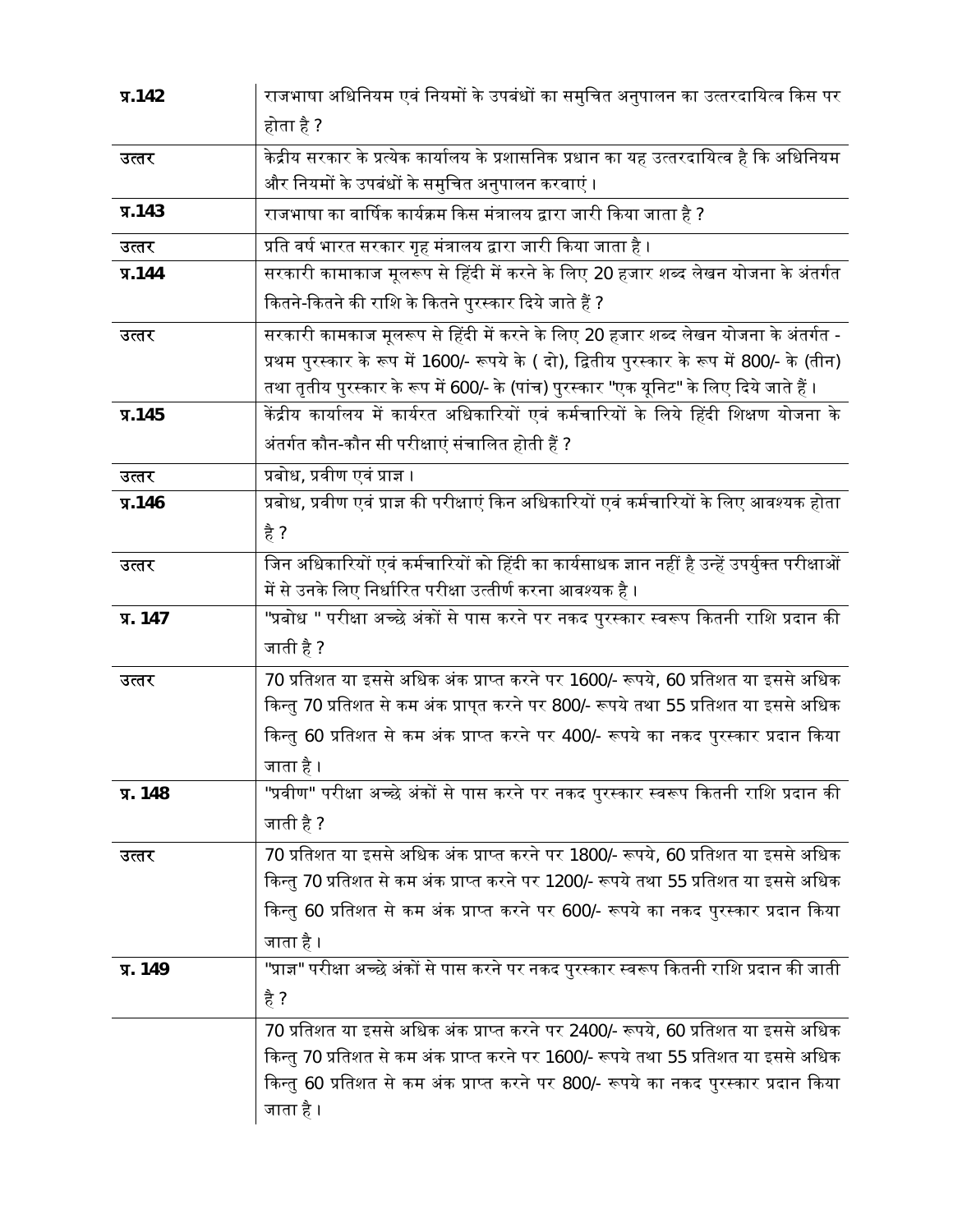| $\P$ .150  | हिंदी शिक्षण योजना के अंतर्गत  प्रबोध, प्रवीण एवं प्राज्ञ की परीक्षा निजी प्रयत्नों से पास करने     |
|------------|-----------------------------------------------------------------------------------------------------|
|            | पर एकमुश्त पुरस्कार स्वरूप कितनी राशि प्रदान की जाती है ?                                           |
| उत्तर      | प्रबोध परीक्षा के लिए रू. 1600/-,प्रवीण परीक्षा के लिए रू.1500/- तथा प्राज्ञ परीक्षा के लिए         |
|            | रू. 2400/-  एकमुश्त पुरस्कार स्वरूप प्रदान किया जाता है ।                                           |
| $\P$ .151  | हिंदी शिक्षण योजना के अंतर्गत हिंदी टंकण परीक्षा उत्तीर्ण करने पर प्रोत्साहन -नकद पुरस्कार          |
|            | के रूप में कितनी राशि प्रदान की जाती है ?                                                           |
| उत्तर      | 97 प्रतिशत या इससे अधिक अंक प्राप्त करने पर 2400/- रूपये, 95 प्रतिशत या इससे अधिक                   |
|            | किन्तु 97 प्रतिशत से कम अंक प्राप्त करने पर 1600/- रूपये तथा 90 प्रतिशत या इससे अधिक                |
|            | किन्तु 95 प्रतिशत से कम अंक प्राप्त करने पर 800/- रूपये का नकद पुरस्कार प्रदान किया                 |
|            | जाता है ।                                                                                           |
| $\P$ .152  | तकनीकी रेल विषयों पर हिंदी में मौलिक पुस्तकें लिखने के लिए "लाल बहादुर शास्त्री तकनीकी              |
|            | मौलिक नकद पुरस्कार योजना'' के अंतर्गत पुरस्कार  के रूप में कितनी राशि दी जाती है ?                  |
| उत्तर      | प्रथम पुरस्कार रू.15000/-, द्वितीय पुरस्कार रू.7000/-, तृतीय पुरस्कार रू.3300/-                     |
| $\P$ .153  | रेल कर्मचारियों की साहित्यिक प्रतिभा एवं अभिरूचि को प्रोत्साहित करने के उद्देश्य से                 |
|            | 'मैथिलीशरण गुप्त' पुरस्कार किस विधा के लिए एवं कितनी राशि का पुरस्कार प्रदान किया                   |
|            | जाता है ?                                                                                           |
| उत्तर      | उपर्युक्त पुरस्कार 'हिंदी काव्य/गजल संग्रह' के लिए दिया जाता है जिसके पुरस्कार की राशि              |
|            | क्रमश: प्रथम पुरस्कार रू. 15000/-(एक), द्वितीय पुरस्कार रू.7000/-(एक) एवं तृतीय                     |
|            |                                                                                                     |
|            | पुरस्कार रू.3300/-(एक)  की राशि दी जाती है ।                                                        |
| $\P$ .154  | हिंदी में कथा/कहानी संग्रह एवं उपन्यास लेखन के लिए 'प्रेमचंद' पुरस्कार के लिए कितनी -               |
|            | कितनी राशि प्रदान करने का प्रावधान है ?                                                             |
| उत्तर      | उपर्युक्त योजना के अंतर्गत प्रथम पुरस्कार के रूप में प्रथम पुरस्कार रू.15000/-(एक), द्वितीय         |
|            | पुरस्कार रू.7000/-(एक) एवं तृतीय पुरस्कार रू.3300/-(एक)  की राशि दी जाती है ।                       |
| $\P$ .155  | हिंदी में मौलिक पुस्तक लेखन के लिए गृह मंत्रालय की "इंदिरा गांधी" पुरस्कार योजना के                 |
|            | अंतर्गत कितनी राशि का पुरस्कार दिया जाता है ?                                                       |
| उत्तर      | इसके अंतर्गत प्रथम पुरस्कार के रूप में रू. 40,000/-(एक),द्वितीय पुरस्कार के रूप में रू.             |
|            | 30,000/- (एक) तृतीय पुरस्कार के रूप में रू. 20,000/- तथा सांत्वना पुरस्कार के रूप में               |
|            | रू.10000/-(एक) दिया जाना निर्धारित है ।                                                             |
| $\P$ .156  | अधिकारियों द्वारा हिंदी में डिक्टेशन देने तथा उन्हें प्रोत्साहित करने की क्या योजना है तथा          |
|            | इसके अंतर्गत दिये जाने वाले पुरस्कार कौन-कौन से हैं ?                                               |
| उत्तर      | अधिकारियों द्वारा वर्ष भर (कैलेंडर ईअर में) में  डिक्टेशन देने पर रू.2000 -2000 के दो               |
|            | पुरस्कार देने का प्रावधान है जिसके अंतर्गत एक पुरस्कार "क" एवं" ख" क्षेत्र घोषित निवास              |
|            | वाले अधिकारी को तथा एक पुरस्कार "ग" क्षेत्र घोषित निवास वाले अधिकारी को पुरस्कार देने               |
|            | का प्रावधान है।                                                                                     |
| $\P$ . 157 | भारतीय संविधान के अनुच्छेद 344(1) एवं 351 में अष्टम अनुसूची दी गई भारतीय भाषाएं<br>कौन-कौन सी हैं ? |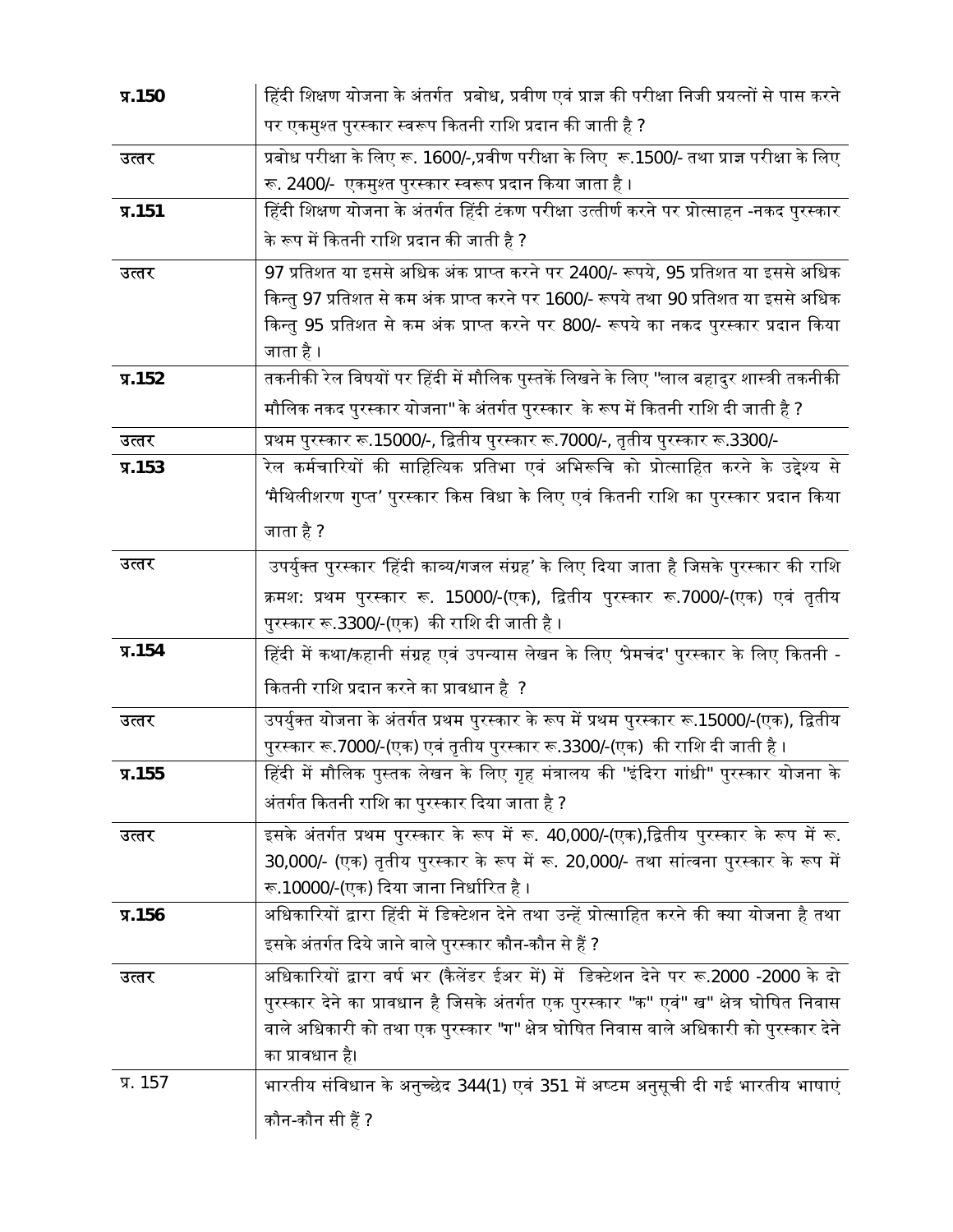| उत्तर            | इस अनुच्छेद के अंतर्गत निम्न भाषाओं को अष्टम सूची में शामिल किया गया है- 1.असमिया            |
|------------------|----------------------------------------------------------------------------------------------|
|                  | 2.उडिय़ा 3. उर्दू 4. कन्नड़ 5. कश्मीरी 6. गुजराती 7. तमिल 8. तेलुगु 9.पंजाबी 10.बंगला        |
|                  | 11.मराठी 12.मलयालम 13.संस्कृत 14.सिन्धी 15.हिंदी 16.नेपाली 17.कोंकणी                         |
|                  | 18.मणिपुरी 19.मैथिली 20.संथाली 21.डोगरी एवं 22.बोडो ।                                        |
| $\Pi$ .158 $(a)$ | जिन रेल कार्यालयों में हिंदी के काम के लिए पर्याप्त कर्मचारी नहीं है, वहां राजभाषा           |
|                  | अधिनियम,1963 की धारा 3(3) के विभिन्न उपबंधों का शतप्रतिशत अनुपालन के संबंध में               |
|                  | क्या आदेश है ? वहां अनुवाद कार्य कैसे संपन्न कराया जाता है ?                                 |
| उत्तर            | ऐसे कार्यालयों में जहां हिंदी के काम के लिए पर्याप्त पद नहीं है,वहां सांविधिक दायित्वों का   |
|                  | अनुपालन सुनिश्चित करने के लिए बोर्ड द्वारा यह विनिश्चय किया है कि  इन दायित्वों के           |
|                  | अनुपालन के लिए अंग्रेजी से हिंदी अनुवाद का  कार्य  मानदेय देकर कराया जा सकता है ।            |
| $\Pi$ .158 $(b)$ | क्षेत्रीय (जोनल) स्तर की "क्षेत्रीय राजभाषा कार्यान्वयन समिति" में कौन-कौन से पदाधिकारी      |
|                  | शामिल होते हैं ?                                                                             |
| उत्तर            | " क्षेत्रीय राजभाषा कार्यान्वयन समिति" के पदेन अध्यक्ष महाप्रबंधक होते हैं तथा सचिव के रूप   |
|                  | में राजभाषा विभाग के उप मुख्य राजभाषा अधिकारी/ वरिष्ठ राजभाषा अधिकारी  कार्य करते            |
|                  | हैं तथा नामित सदस्यों में सभी प्रमुख विभागाध्यक्ष/ विभागाध्यक्ष, निर्माण संगठन के प्रमुख तथा |
|                  | जोन के अधीन विभिन्न मंडलों के अपर मंडल रेल प्रबंधक तथा कारखानों के प्रमुख अधिकारी            |
|                  | होते हैं तथा इसके अलावा रेलवे बोर्ड द्वारा नामित 02 प्रेक्षक होते हैं ।                      |

| Q.No.159. | What are provisions in IRS Terms & Conditions regarding Security Deposit?                                                                                                                                                                                                                                                                                                                                                                                                                                                                                         |
|-----------|-------------------------------------------------------------------------------------------------------------------------------------------------------------------------------------------------------------------------------------------------------------------------------------------------------------------------------------------------------------------------------------------------------------------------------------------------------------------------------------------------------------------------------------------------------------------|
| Ans.      | 0500: SECURITY DEPOSIT:                                                                                                                                                                                                                                                                                                                                                                                                                                                                                                                                           |
|           | 0501: Unless otherwise agreed between the Purchaser and the contractor, the<br>contractor shall, within                                                                                                                                                                                                                                                                                                                                                                                                                                                           |
|           | 14 days of written notice of acceptance of the tender has been posted to<br>the<br>contractor,<br>deposit<br>with the Railway concerned (in cash or the equivalent in Government<br><b>Securities</b><br>approved<br>or<br>Banker's Guarantee Bond) a sum equal to 10 per cent of the total value of<br>the stores detailed in<br>the contract for which, the tender has been accepted, subject to upper<br>Rs.<br>Lakhs<br>of<br>10<br>ceiling<br>for contracts valuing upto Rs.10 Crores & Rs.20 Lakhs for contract valuing<br>above<br><b>Rs.10</b><br>Crores. |
|           | SAFETY ITEMS: The Security Deposit (SD)/Performance Guarantee shall<br>taken<br>from<br>all<br>be<br>firms for contracts for all Safety Items placed against<br>Advertised<br><b>Tenders</b><br>Global<br>and<br>Tenders subject to following exemptions:<br>a) Vendors registered with NSIC upto the monetary limit of their registration<br>for the items<br>ordered Tenderers seeking waiver of Security Deposit on this ground<br>shall have to submit requisite documentary evidence.                                                                        |
|           | OTHER THAN SAFETY ITEMS: The Security Deposit (SD) shall be taken from all<br>firms<br>for<br>contracts<br>for<br>items other than safety items placed against Advertised Tenders and Global<br><b>Tenders</b><br>subject<br>to<br>following exemptions:                                                                                                                                                                                                                                                                                                          |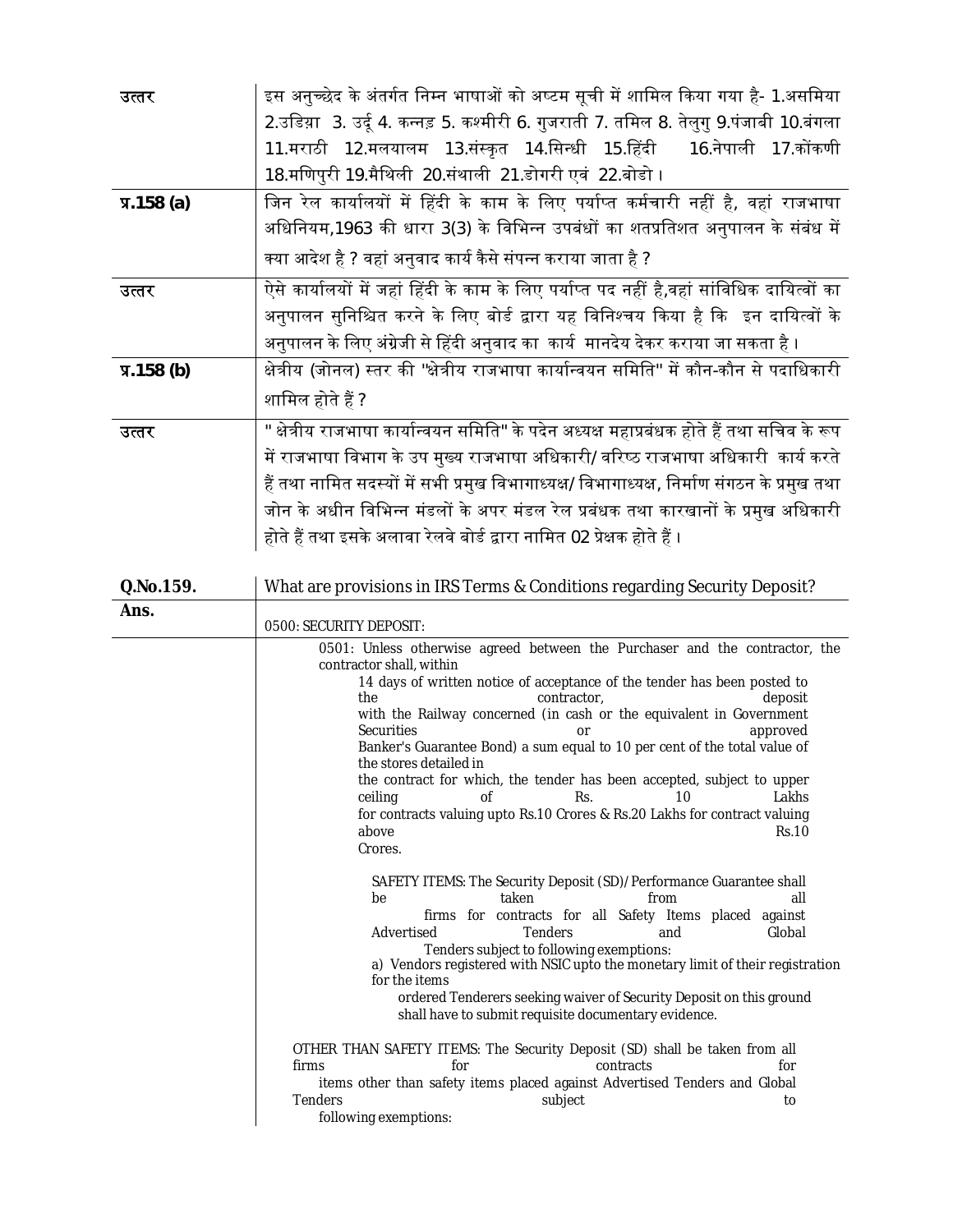a) Vendors registered with NSIC upto the monetary limit of their registration for the items ordered.

b) Vendors registered with Railways upto the monetary limit of their registration for the

items ordered/trade groups for items ordered or vendors on approved list of RDSO/PUs/ CORE/Railways etc. for those specific items for which they are on

approved list or other Railways, Govt. Departments on their specific request and on merits of the case as considered by tender committee. c) Tenderers seeking waiver of Security Deposit on this ground shall have to submit requisite documentary evidence.

The usual security deposit, shall, however be taken in case the contracts are placed on unregistered/ unapproved firms or for items for which a particular firm is not registered/approved.

Security Deposit should remain valid for a minimum period of 60 days beyond the date of completion of all the contractual obligations of the supplier.

0502: If the contractor, having been called upon by the Purchase to furnish security fails to make and to maintain a security deposit within the specified period, it shall be lawful for the Purchaser:

> a) to recover from the Contractor the amount of such security deposit by deducting the amount from the pending bills of the contractor under the contract or any other contract the contract with  $\sim$  with purchaser or the Government or any person contracting through the Purchaser **Department of Contract Contract Contract Contract Contract Contract Contract Contract Contract Contract Contract Contract Contract Contract Contract Contract Contract Contract Contract Contract Contract Contract** however, or

> b) to cancel the contract or any part thereof and to purchase or authorize the purchase of the the stores at the risk and cost of the contractor and in that event the provisions of Clauses 0702 shall apply as far as applicable.

0503: No claim shall lie against the Purchaser in respect of interest on cash deposits or Government or Government or Government or Government or Government Securities or depreciation thereof.

0504: The Purchaser shall be entitled and it shall be lawful on his part to forfeit the said security security deposit in the same of  $\mathcal{S}$ whole or in part in the event of any default, failure or neglect on the part of the Contractor in the fulfillment or performance in all respects of the contract under reference or any other contract with the contract with the the Purchaser or any part thereof to the satisfaction of the Purchaser and the Purchaser shall also be entitled to deduct from the said deposits any loss or damage which the Purchaser **may** may suffer or be put by reason of or due to any act or other default, recoverable by the Purchaser from the the Contractor of the Contractor of the Contractor of the Contractor of the Contractor of the Contractor of the Contractor of the Contractor of the Contractor of the Contractor of the Contractor of the Contractor in respect of the contract under reference or any other contract and in either of the events aforesaid to call upon the contractor to maintain the security deposits at its original limit by making further deposit, provided further that the Purchaser shall be entitled to recover any such claim from any sum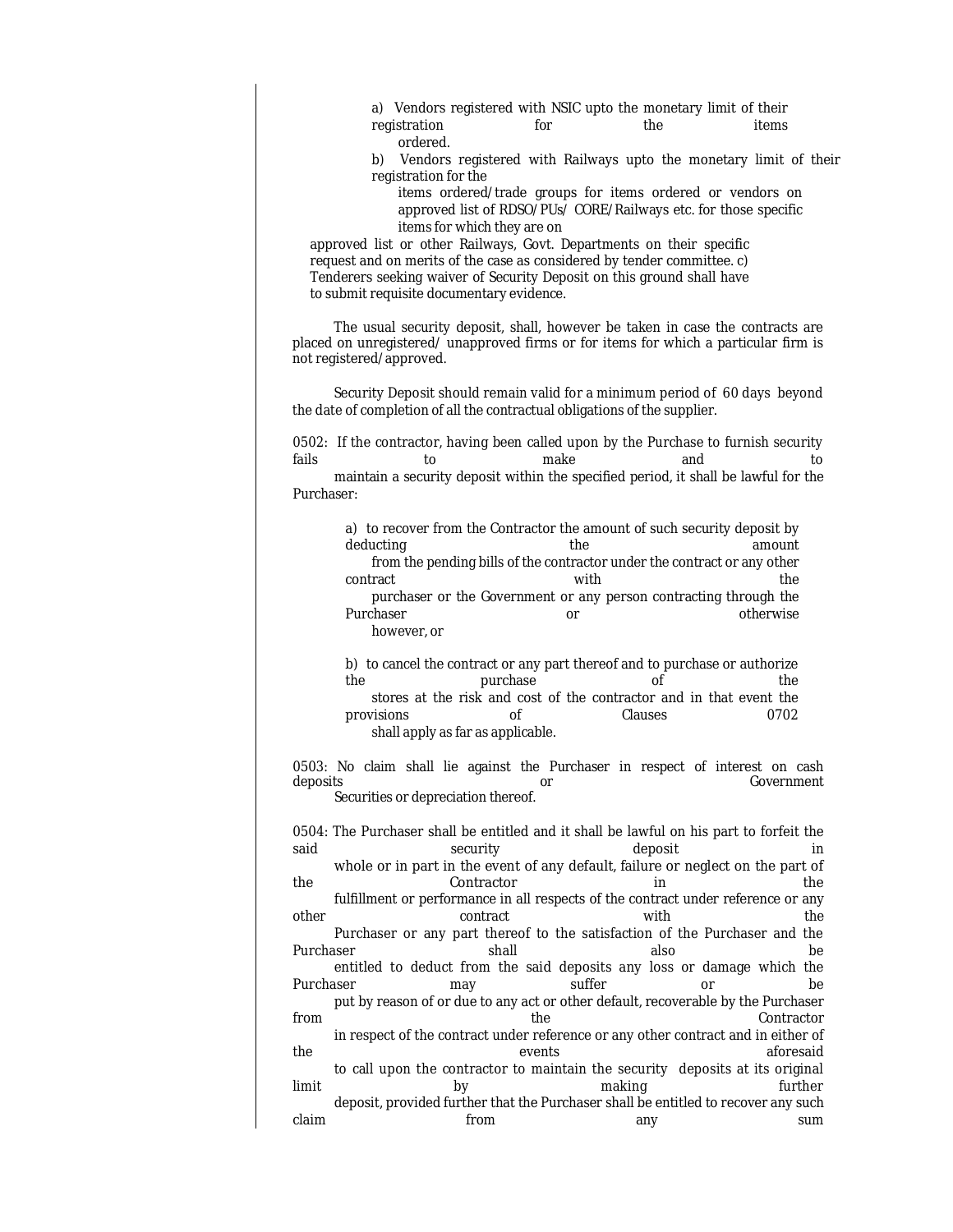|           | then due or which at any time thereafter may become due to the Contractor<br>under<br>this<br>other<br>any<br>0r<br>contracts with the Purchaser.                                                                                                                                                                                                                                                                                                                                                                                                                                                                                                                                                                                                                                                                                                                                                                                                                                                                                                                                                                                                                                                                                                                                                                                                                                                                                                                                                                                                                                                                                                                                                                                                                                                                                                                                                                                                                                                                                                                                                                                                                                                                                                                                                 |
|-----------|---------------------------------------------------------------------------------------------------------------------------------------------------------------------------------------------------------------------------------------------------------------------------------------------------------------------------------------------------------------------------------------------------------------------------------------------------------------------------------------------------------------------------------------------------------------------------------------------------------------------------------------------------------------------------------------------------------------------------------------------------------------------------------------------------------------------------------------------------------------------------------------------------------------------------------------------------------------------------------------------------------------------------------------------------------------------------------------------------------------------------------------------------------------------------------------------------------------------------------------------------------------------------------------------------------------------------------------------------------------------------------------------------------------------------------------------------------------------------------------------------------------------------------------------------------------------------------------------------------------------------------------------------------------------------------------------------------------------------------------------------------------------------------------------------------------------------------------------------------------------------------------------------------------------------------------------------------------------------------------------------------------------------------------------------------------------------------------------------------------------------------------------------------------------------------------------------------------------------------------------------------------------------------------------------|
| Q.No.160. | What are provisions in IRS Terms & Conditions regarding Failure and                                                                                                                                                                                                                                                                                                                                                                                                                                                                                                                                                                                                                                                                                                                                                                                                                                                                                                                                                                                                                                                                                                                                                                                                                                                                                                                                                                                                                                                                                                                                                                                                                                                                                                                                                                                                                                                                                                                                                                                                                                                                                                                                                                                                                               |
|           | Termination of Supply Order?                                                                                                                                                                                                                                                                                                                                                                                                                                                                                                                                                                                                                                                                                                                                                                                                                                                                                                                                                                                                                                                                                                                                                                                                                                                                                                                                                                                                                                                                                                                                                                                                                                                                                                                                                                                                                                                                                                                                                                                                                                                                                                                                                                                                                                                                      |
| Ans.      | Failure and Termination:-If the Contractor fails to deliver the stores or any instalment<br>thereof within the period fixed for such delivery in the contract or as extended or at any<br>time repudiates the contract before the expiry of such period the Purchaser may<br>without prejudice to his other rights:-                                                                                                                                                                                                                                                                                                                                                                                                                                                                                                                                                                                                                                                                                                                                                                                                                                                                                                                                                                                                                                                                                                                                                                                                                                                                                                                                                                                                                                                                                                                                                                                                                                                                                                                                                                                                                                                                                                                                                                              |
|           | 1(a) recover from the Contractor as agreed liquidated damages and not by way of<br>penalty a sum equivalent to 2 per cent of the price of any stores (including elements of<br>taxes, duties, freight, etc.) which the Contractor has failed to deliver within the period<br>fixed for delivery in the contract or as extended for each month or part of a month<br>during which the delivery of such stores may be in arrears where delivery thereof is<br>accepted after expiry of the aforesaid period, or<br>.1(b) 1. Risk Purchase clause is deleted for all orders for safety items, as levy of 10%<br>Security<br>deposit<br>has<br>been made compulsory in all such order/(except in case of vendors registered with<br><b>NSIC</b><br>upto<br>the<br>monetary<br>limit of their registration for the items ordered). In case of failure of contract, Security<br>Deposit<br>shall<br>be<br>forfeited. Such failure shall be recorded & will be considered by Railways on merit in<br>future cases.                                                                                                                                                                                                                                                                                                                                                                                                                                                                                                                                                                                                                                                                                                                                                                                                                                                                                                                                                                                                                                                                                                                                                                                                                                                                                       |
|           | In respect of orders for materials other than safety items where 10%<br>2.<br>1.<br>security deposit has<br>been taken from firms, Risk Purchase clause is deleted and in case of default by such<br>firms, the Security Deposit shall be forfeited.<br>In such cases as covered under (1) and (2) above, the quantities<br>2.<br>3.<br>unsupplied shall be<br>procured independently without risk and cost of the original firm/supplier.<br>3.<br>Adverse performance of such firms will be recorded and intimated to the<br>4.<br>approving<br>authority & also to be taken into account in future tender cases on merit.<br>Such cases which are not covered under Para (1) & (2) above. Risk<br>4.<br>5.<br>Purchase provisions<br>shall continue for them as per existing guideline as given below.<br>.2(c) The Purchaser reserves the right to purchase or authorise the purchase of the<br>stores not so delivered or others of a similar description (where stores exactly<br>complying with particulars are not in the opinion of the Purchaser, which shall be final,<br>readily<br>procurable)<br>at<br>the<br>risk<br>and<br>cost<br>οf<br>the<br>Contractor.<br>.3It shall, however, be in the discretion of the purchaser to collect or not, Security<br>Deposit from the firm/firm's on whom the contract is placed at the risk and expense of<br>the defaulted firm.<br>.2(d) Where action is taken under Sub-clause (c) above, the Contractor shall be liable for<br>any loss which the Purchaser may sustain on that account provided the purchase or if<br>there is an agreement to purchase 1 such agreement is made, in case of failure to deliver<br>the stores within the period fixed for such delivery in the contract or as extended within<br>six months from the date of such failure and in case of repudiation of the contract before<br>the expiry of the aforesaid period of delivery, with six months from the date of<br>cancellation of the contract. The Contractor shall not be entitled to any gain on such<br>purchase and the manner and method of such purchase shall be in the entire discretion<br>shall<br>οf<br>the<br>Purchaser.<br>It<br>not<br>be<br>for<br>the<br>necessary<br>Purchaser to serve a notice of such purchase on the Contractor. |
|           | Note: In respect of the stores which are not easily available in the market and where<br>procurement difficulties are experienced the period for making risk purchase shall be<br>nine months instead of six months provided above.                                                                                                                                                                                                                                                                                                                                                                                                                                                                                                                                                                                                                                                                                                                                                                                                                                                                                                                                                                                                                                                                                                                                                                                                                                                                                                                                                                                                                                                                                                                                                                                                                                                                                                                                                                                                                                                                                                                                                                                                                                                               |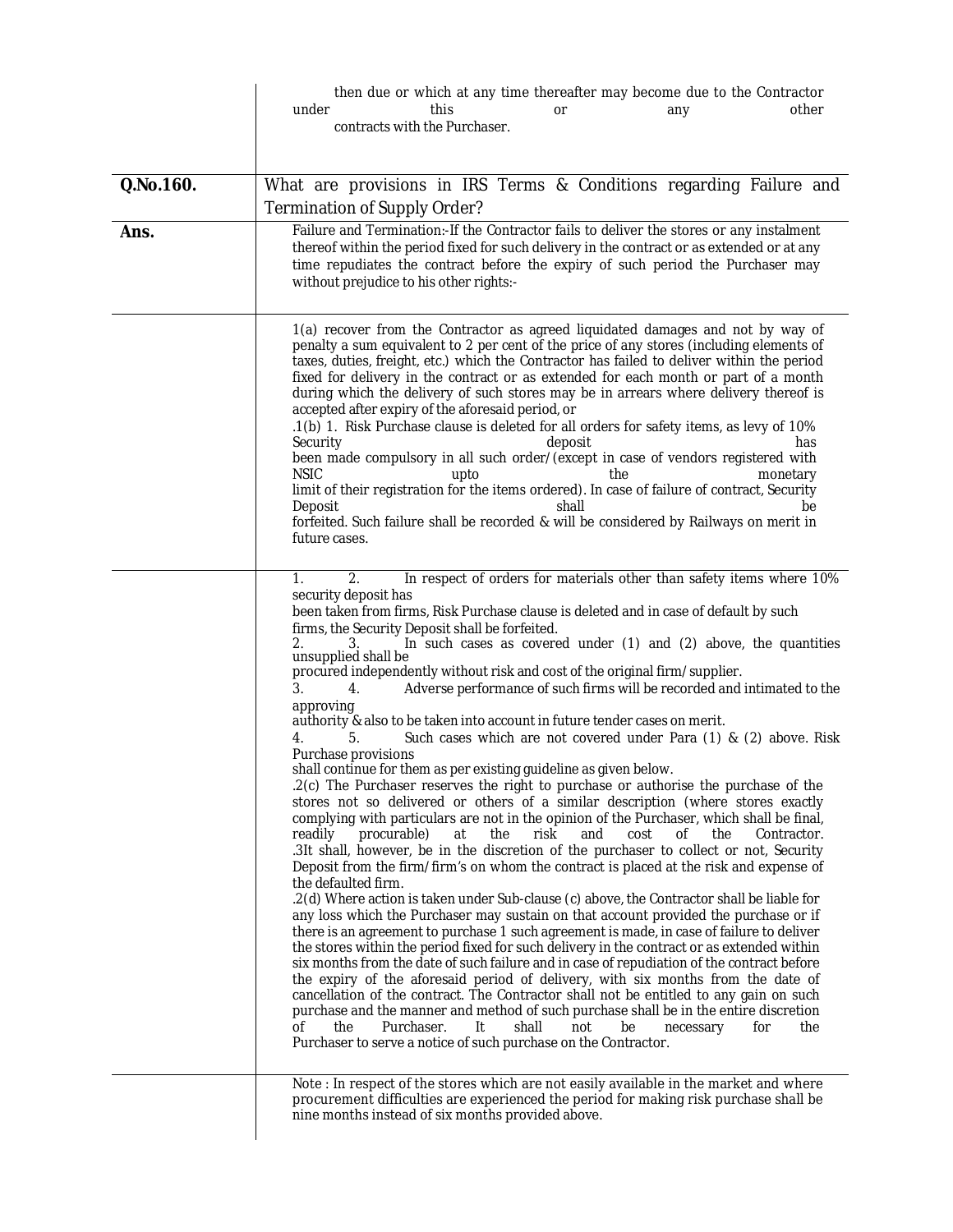| Q.No.161. | What are provisions in IRS Terms & Conditions regarding Arbitration in case                                                                                                                                                                                                                                                                                                                                                                                                                                                                                                                                                                                                                                                                                                                                                                                                                                                                                                                                                                                                                                                                                                                                                                                                                                                                                                                                                                                                                                                                                                                                                                                                                                                                                                                                                                                                                                                                                                                                                                                                                                                                                                        |
|-----------|------------------------------------------------------------------------------------------------------------------------------------------------------------------------------------------------------------------------------------------------------------------------------------------------------------------------------------------------------------------------------------------------------------------------------------------------------------------------------------------------------------------------------------------------------------------------------------------------------------------------------------------------------------------------------------------------------------------------------------------------------------------------------------------------------------------------------------------------------------------------------------------------------------------------------------------------------------------------------------------------------------------------------------------------------------------------------------------------------------------------------------------------------------------------------------------------------------------------------------------------------------------------------------------------------------------------------------------------------------------------------------------------------------------------------------------------------------------------------------------------------------------------------------------------------------------------------------------------------------------------------------------------------------------------------------------------------------------------------------------------------------------------------------------------------------------------------------------------------------------------------------------------------------------------------------------------------------------------------------------------------------------------------------------------------------------------------------------------------------------------------------------------------------------------------------|
|           | of dispute in Supply Order?                                                                                                                                                                                                                                                                                                                                                                                                                                                                                                                                                                                                                                                                                                                                                                                                                                                                                                                                                                                                                                                                                                                                                                                                                                                                                                                                                                                                                                                                                                                                                                                                                                                                                                                                                                                                                                                                                                                                                                                                                                                                                                                                                        |
| Ans.      | 2900. Arbitration.<br>In the event of any question, dispute or difference arising under these<br>.1(a)<br>conditions<br>special<br>any<br>or<br>conditions of contract, or in connection with this contract (except as to any matters the<br>decision<br>which<br>Οf<br>is<br>specially provided for by these or the special conditions) the same shall be referred to<br>arbitration<br>οf<br>the<br>sole<br>a Gazetted Railway Officer appointed to be the arbitrator, by the General Manager in<br>contracts<br>the<br>case<br>οf<br>entered into by the Zonal Railways and Production Units; by any Member of the<br>Railway<br>Board,<br>the<br>case<br>in.<br>of contracts entered into by the Railway Board and by the Head of the Organisation in<br>respect of contracts                                                                                                                                                                                                                                                                                                                                                                                                                                                                                                                                                                                                                                                                                                                                                                                                                                                                                                                                                                                                                                                                                                                                                                                                                                                                                                                                                                                                  |
|           | entered into by the other Organisations under the Ministry of Railways. The Gazetted<br>Railway<br>Officer<br>to<br>be<br>appointed as arbitrator however will not be one of those who had an opportunity to deal<br>with<br>the<br>matters<br>to<br>which the contract relates or who in the course of their duties as railway servant have<br>expressed<br>views<br>all<br>on<br>or any of the matters under dispute or difference. The award of the arbitrator shall be<br>final<br>and<br>binding<br>on<br>the parties to this contract.<br>In the event of the arbitrator dying, neglecting or refusing to act or resigning<br>.2(b)<br>unable<br><b>or</b><br>being<br>to<br>act<br>for any reason, or his award being set aside by the court for any reason, it shall be<br>lawful<br>the<br>for<br>authority<br>appointing the arbitrator to appoint another arbitrator in place of the outgoing<br>arbitrator<br>in<br>the<br>manner<br>aforesaid.<br>.3(c)<br>It is further a term of this contract that no person other than the person<br>appointed by the authority as aforesaid should act as arbitrator and that if for any<br>reason that is not possible, the matter is not to be referred to 'arbitration at all.<br>The arbitrator may from time-to-time with the consent of all the parties to the<br>.4(d)<br>contract enlarge the<br>time for making the award.<br>Upon every and any such reference, the assessment of the cost incidental<br>.5(e)<br>to the reference and award respectively shall be in the discretion of the arbitrator.<br>Subject as aforesaid, the Arbitration Act, 1940 and the rules there under and any<br>.6(f)<br>statutory<br>modifications thereof for the time being in force shall be deemed to apply to the<br>arbitration proceedings under this clause.<br>The venue of arbitration shall be the place from which the acceptance note is<br>.7(g)<br>issued or such other<br>place as the arbitrator at his discretion may determine.<br>In this clause the authority, to appoint the arbitrator includes, if there be<br>.8(h)<br>no such authority, the officer who is for the time being discharging the functions of |
|           | that authority, whether in addition to other functions or otherwise.                                                                                                                                                                                                                                                                                                                                                                                                                                                                                                                                                                                                                                                                                                                                                                                                                                                                                                                                                                                                                                                                                                                                                                                                                                                                                                                                                                                                                                                                                                                                                                                                                                                                                                                                                                                                                                                                                                                                                                                                                                                                                                               |
| Q.No.162. | What is consignee's right of rejection as per IRS Terms & Conditions?                                                                                                                                                                                                                                                                                                                                                                                                                                                                                                                                                                                                                                                                                                                                                                                                                                                                                                                                                                                                                                                                                                                                                                                                                                                                                                                                                                                                                                                                                                                                                                                                                                                                                                                                                                                                                                                                                                                                                                                                                                                                                                              |
| Asn       |                                                                                                                                                                                                                                                                                                                                                                                                                                                                                                                                                                                                                                                                                                                                                                                                                                                                                                                                                                                                                                                                                                                                                                                                                                                                                                                                                                                                                                                                                                                                                                                                                                                                                                                                                                                                                                                                                                                                                                                                                                                                                                                                                                                    |
|           | 1502. Consignee's Right of Rejection - Notwithstanding any approval<br>which<br>the Inspecting Officer may have given in respect of the stores or any<br>materials<br>or<br>other particulars or the work or workmanship involved in the<br>performance<br>the<br>οf                                                                                                                                                                                                                                                                                                                                                                                                                                                                                                                                                                                                                                                                                                                                                                                                                                                                                                                                                                                                                                                                                                                                                                                                                                                                                                                                                                                                                                                                                                                                                                                                                                                                                                                                                                                                                                                                                                               |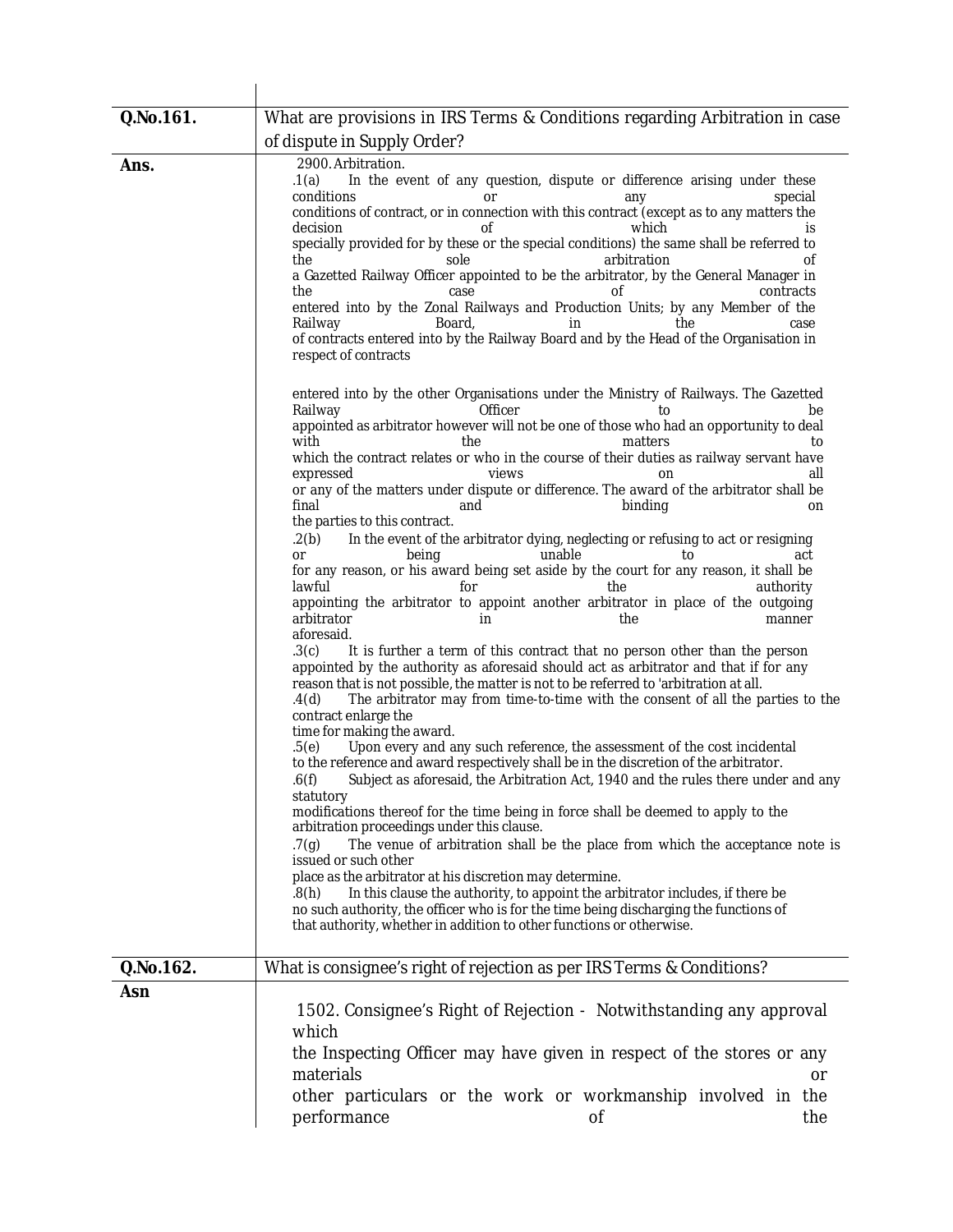|           | contract (whether with or without any test carried out by the<br>Contractor<br>the<br>or<br>Inspecting Officer or under the direction of the Inspecting Officer) and<br>not<br>with<br>standing delivery of the stores where so provided to the interim<br>consignee,<br>it<br>shall be lawful for the consignee, on behalf of the Purchaser, to reject<br>the<br>stores<br>or any part, portion or consignment thereof within a reasonable time<br>after<br>actual<br>delivery thereof to him at the place or destination specified in the<br>contract<br>if<br>such<br>stores or part, portion or consignment thereof is not in all respects in<br>conformity<br>with the terms and conditions of the contract whether on account of<br>loss,<br>any<br>deterioration or damage before despatch or delivery or during transit or<br>otherwise<br>howsoever.<br>Note-In respect of materials pre-inspected at the firm's<br>premises<br>the<br>consignee will issue rejection advice within 90 days from<br>the<br>date<br>0f<br>receipt.                                                                                                                                                                                                                                                                                                                                                                                                                                                                                                                      |
|-----------|-----------------------------------------------------------------------------------------------------------------------------------------------------------------------------------------------------------------------------------------------------------------------------------------------------------------------------------------------------------------------------------------------------------------------------------------------------------------------------------------------------------------------------------------------------------------------------------------------------------------------------------------------------------------------------------------------------------------------------------------------------------------------------------------------------------------------------------------------------------------------------------------------------------------------------------------------------------------------------------------------------------------------------------------------------------------------------------------------------------------------------------------------------------------------------------------------------------------------------------------------------------------------------------------------------------------------------------------------------------------------------------------------------------------------------------------------------------------------------------------------------------------------------------------------------------------|
| Q.No.163. | What is Book Examination Clause as per IRS Terms & Conditions?                                                                                                                                                                                                                                                                                                                                                                                                                                                                                                                                                                                                                                                                                                                                                                                                                                                                                                                                                                                                                                                                                                                                                                                                                                                                                                                                                                                                                                                                                                  |
| Ans.      | 3300. Book Examination Clause-The Government reserves the right for 'Book<br>Examination'<br>as<br>follows: -<br>The Contractor shall whenever called upon and requiring to produce or cause to<br>(i)<br>be produced for<br>examination by any Government Officer duly authorised in that behalf, any<br>or other than the contract of the contract of the contract of the contract of the contract of the contract of t<br>cost<br>account<br>book of account, voucher, receipt, letter, memorandum, paper or writing or<br>extract<br>οf<br><b>or</b><br>copy<br>any<br>from any such document and also furnish information any way relating to<br>transaction<br>such<br>and<br>procedure before the duly authorised Government Officer returns verified in<br>such<br>manner<br>as<br>may<br>be required relating in any way to the execution of this contract or<br>for<br>relevant<br>verifying<br>or<br>ascertaining the cost of execution of this contract (the decision of such<br>Government<br>Officer<br>the<br>on<br>question of relevancy of any document, information of return being final and<br>binding on the parties).<br>The obligation imposed by this clause is without prejudice to the obligation of<br>the contractor under any statute, rules or orders shall be binding on the<br>Contractor.<br>The Contractor shall, if the authorised Government Officer so requires (whether<br>(ii)<br>before or after the<br>prices have been finally fixed), afford facilities to the Government Officer<br>visit<br>concerned<br>the<br>to |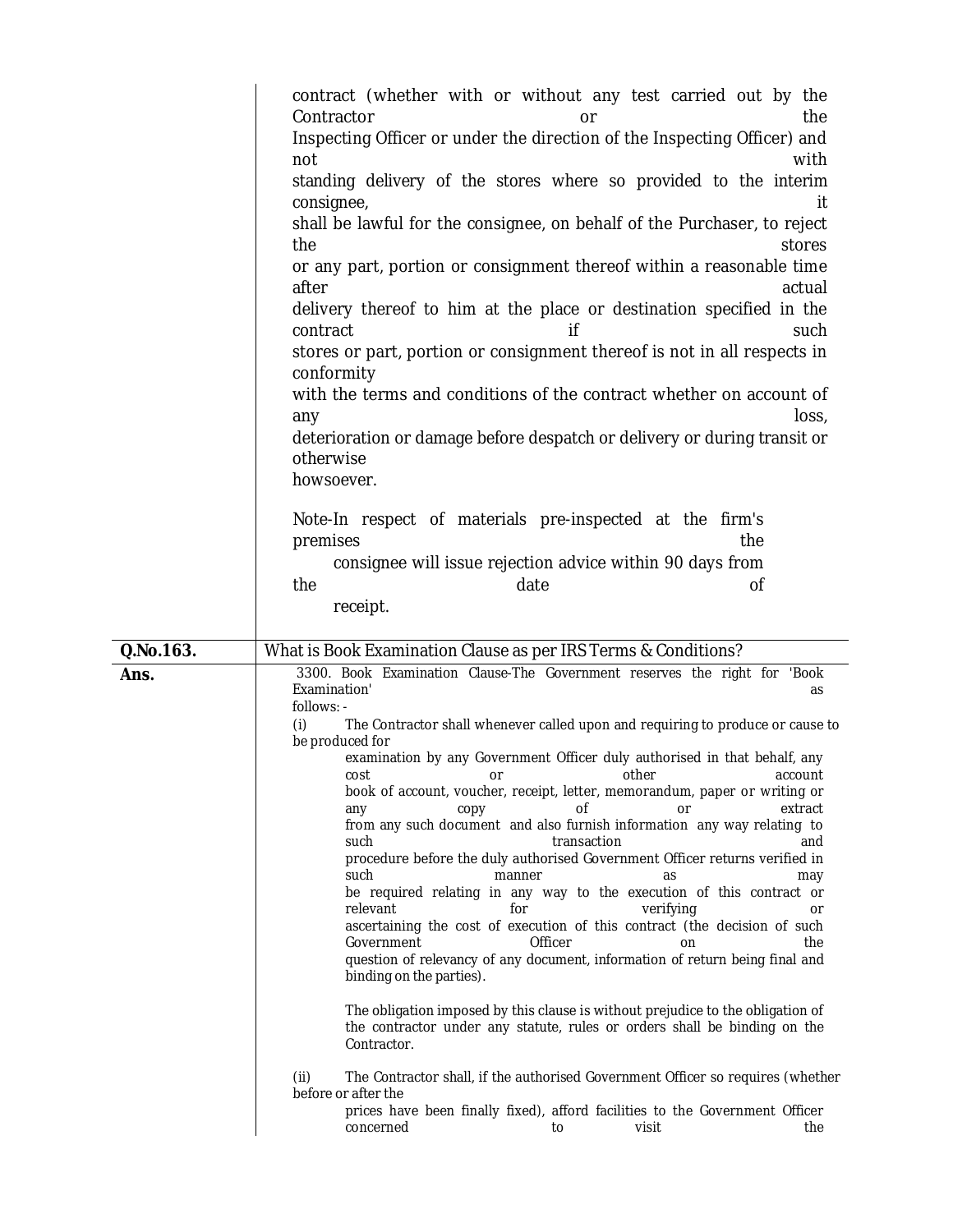|           | Contractors works for the purpose of examining the processes of manufacture<br>and<br>estimating<br>0r<br>ascertaining the cost of production of the articles. If any portion of the work be<br>entrusted<br>carried<br>or<br>out by a sub-contractor or any of its subsidiary or allied firm or<br>the<br>authorised<br>company,<br>Government Officer shall have power to examine all the relevant books of such<br>sub-contractor<br>or<br>any subsidiary or allied firm or company shall be open to his inspection as<br>mentioned in clause (i).<br>(iii)<br>If on such examination, it is established that the contracted price is in excess of<br>the actual cost plus<br>reasonable margin of profit, the Purchaser shall have the right to reduce the<br>price and determine the amount to a reasonable level.<br>Where a contract provides for book examination clause, the Contractor or its<br>(iv)<br>agency is bound to<br>allow examination of its books within a period of 60 days from the date the<br>notice is received by the Contractor, or its agencies calling for the production<br>of documents as under clause (i) above. In the event of Contractor's or his<br>agency's failure to do so, the contract price would be reduced and<br>determined according to the best judgement of the Purchaser which would be<br>final and binding on the Contractor and his agencies. |
|-----------|------------------------------------------------------------------------------------------------------------------------------------------------------------------------------------------------------------------------------------------------------------------------------------------------------------------------------------------------------------------------------------------------------------------------------------------------------------------------------------------------------------------------------------------------------------------------------------------------------------------------------------------------------------------------------------------------------------------------------------------------------------------------------------------------------------------------------------------------------------------------------------------------------------------------------------------------------------------------------------------------------------------------------------------------------------------------------------------------------------------------------------------------------------------------------------------------------------------------------------------------------------------------------------------------------------------------------------------------------------------------------------------------------|
| Q.No.164. | What is Book Examination Clause as per IRS Terms & Conditions?                                                                                                                                                                                                                                                                                                                                                                                                                                                                                                                                                                                                                                                                                                                                                                                                                                                                                                                                                                                                                                                                                                                                                                                                                                                                                                                                       |
| Ans       | 3300. Book Examination Clause-The Government reserves the right for 'Book<br>Examination'<br>as<br>follows: -<br>The Contractor shall whenever called upon and requiring to produce or cause to<br>(i)<br>be produced for<br>examination by any Government Officer duly authorised in that behalf, any<br>other<br>account<br>cost<br>or<br>book of account, voucher, receipt, letter, memorandum, paper or writing or<br>οf<br>extract<br>any<br>copy<br>or<br>from any such document and also furnish information any way relating to<br>such<br>transaction<br>and<br>procedure before the duly authorised Government Officer returns verified in<br>such<br>manner<br>as<br>may<br>be required relating in any way to the execution of this contract or<br>for verifying<br>relevant<br>ascertaining the cost of execution of this contract (the decision of such<br>Government<br>Officer<br>the<br>on<br>question of relevancy of any document, information of return being final and<br>binding on the parties).<br>The obligation imposed by this clause is without prejudice to the obligation of<br>the contractor under any statute, rules or orders shall be binding on the<br>Contractor.                                                                                                                                                                                               |
|           | (ii)<br>The Contractor shall, if the authorised Government Officer so requires (whether<br>before or after the<br>prices have been finally fixed), afford facilities to the Government Officer<br>visit<br>concerned<br>the<br>to<br>Contractors works for the purpose of examining the processes of manufacture<br>estimating<br>and<br>or<br>ascertaining the cost of production of the articles. If any portion of the work be<br>entrusted<br>carried<br>or<br>out by a sub-contractor or any of its subsidiary or allied firm or<br>the<br>authorised<br>company,<br>Government Officer shall have power to examine all the relevant books of such                                                                                                                                                                                                                                                                                                                                                                                                                                                                                                                                                                                                                                                                                                                                              |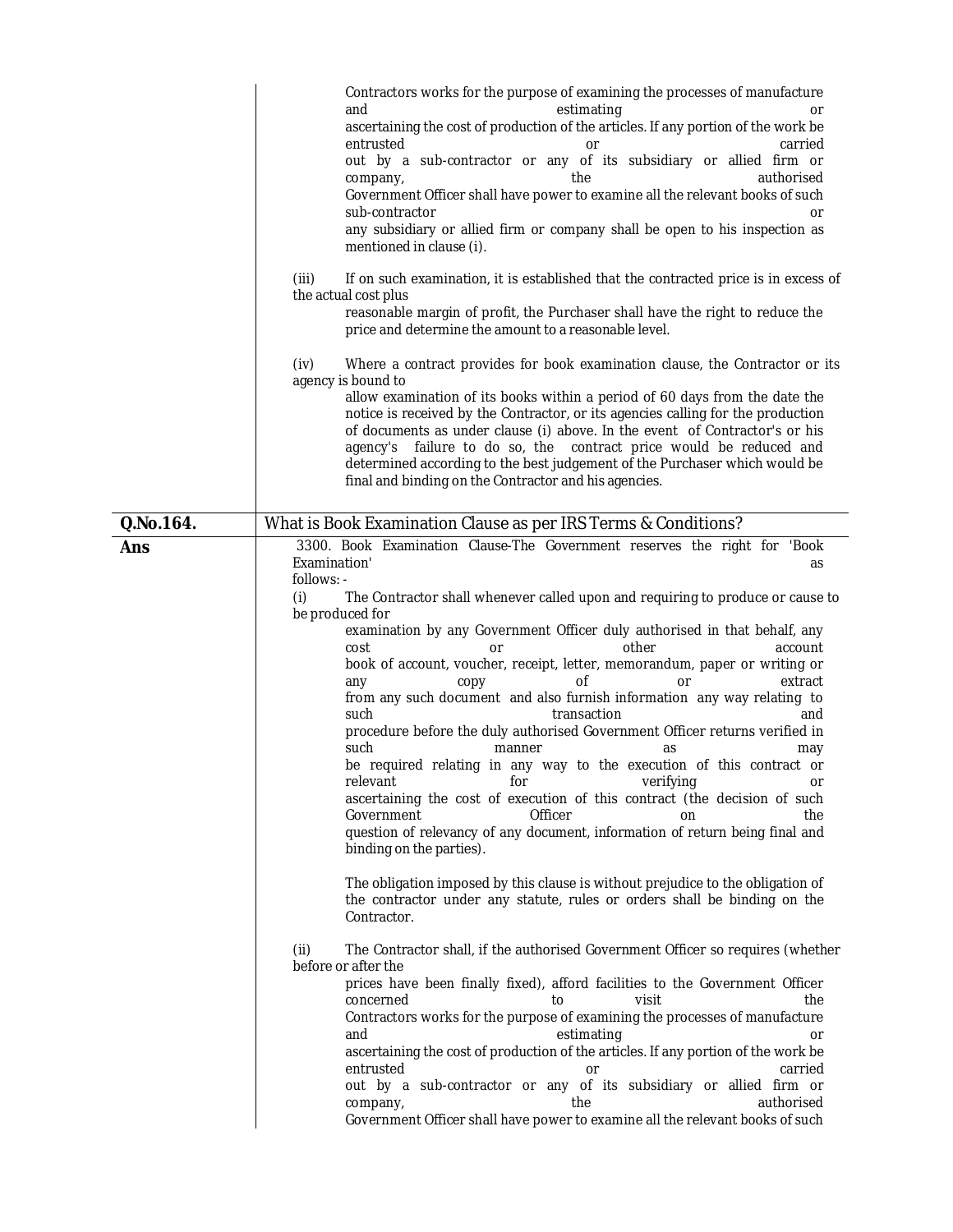|            | sub-contractor<br>or<br>any subsidiary or allied firm or company shall be open to his inspection as<br>mentioned in clause (i).                                                                                                                                                                                                                                                                                                                                                                                                                                                                                                                                                                                                                                                                                                                                                                                                                                                                                                                                                                                                                                                                                                                                                                          |
|------------|----------------------------------------------------------------------------------------------------------------------------------------------------------------------------------------------------------------------------------------------------------------------------------------------------------------------------------------------------------------------------------------------------------------------------------------------------------------------------------------------------------------------------------------------------------------------------------------------------------------------------------------------------------------------------------------------------------------------------------------------------------------------------------------------------------------------------------------------------------------------------------------------------------------------------------------------------------------------------------------------------------------------------------------------------------------------------------------------------------------------------------------------------------------------------------------------------------------------------------------------------------------------------------------------------------|
|            | (iii)<br>If on such examination, it is established that the contracted price is in excess of<br>the actual cost plus<br>reasonable margin of profit, the Purchaser shall have the right to reduce the<br>price and determine the amount to a reasonable level.                                                                                                                                                                                                                                                                                                                                                                                                                                                                                                                                                                                                                                                                                                                                                                                                                                                                                                                                                                                                                                           |
|            | (iv)<br>Where a contract provides for book examination clause, the Contractor or its<br>agency is bound to<br>allow examination of its books within a period of 60 days from the date the<br>notice is received by the Contractor, or its agencies calling for the production<br>of documents as under clause (i) above. In the event of Contractor's or his<br>agency's failure to do so, the contract price would be reduced and<br>determined according to the best judgement of the Purchaser which would be<br>final and binding on the Contractor and his agencies.                                                                                                                                                                                                                                                                                                                                                                                                                                                                                                                                                                                                                                                                                                                                |
| Q.No. 165. | What are provisions regarding Warranty/Guarantee in IRS Terms &<br>Conditions?                                                                                                                                                                                                                                                                                                                                                                                                                                                                                                                                                                                                                                                                                                                                                                                                                                                                                                                                                                                                                                                                                                                                                                                                                           |
|            | 3200. Warranty/Guarantee-3201. The Contractor/Seller hereby covenants that it is a<br>condition of the<br>contract that all goods/stores/articles furnished to the Purchaser under this contract<br>shall<br>οf<br>the<br>highest<br>be<br>grade free of all defects and faults and of the best materials, quality, manufacture and<br>workmanship<br>throughout and consistent with the established and generally accepted standards for<br>materials<br>Οf<br>the<br>type<br>ordered and in full conformity with the contract specification, drawing or sample, if any<br>and<br>operable,<br>shall,<br>if<br>operate properly.<br>3202. The Contractor also guarantees that the said goods/stores/articles would<br>continue<br>conform<br>the<br>to<br>to<br>description and quality as aforesaid, for a period of 30 months after their delivery or 24<br>months<br>from<br>the<br>date<br>of placement in service whichever shall be sooner, and this warranty shall survive<br>notwithstanding<br>the<br>fact<br>that the goods/stores/articles may have been inspected, accepted and payment<br>thereof made by the<br>Purchaser.                                                                                                                                                                |
|            | 3203. If during the aforesaid period, the said goods/stores/articles be discovered<br>to<br>conform<br>the<br>not<br>to<br>description and quality aforesaid or have deteriorated, otherwise that by fair wear and<br>decision<br>tear<br>the<br>οf<br>the Purchaser in that behalf being final and conclusive that the Purchaser will be<br>entitled<br>reject<br>the<br>said<br>to<br>goods/stores/articles or such portions thereof as may be discovered not to conform to<br>said<br>description<br>the<br>and quality. On such rejection, the goods/stores/articles will be at the Seller's risk. If the<br>Contractor/Seller<br>SO.<br>desires, the rejected goods may be taken over by him or his agents for disposal such<br>manner as he may deem fit within a period of 3 months from the date of such rejection.<br>At the expiry of the period, no claim whatsoever shall lie against the Purchaser in<br>respect of the said goods/stores/articles, which may be disposed of by the<br>Purchaser in such manner as he thinks fit. Without prejudice to the generality of the<br>foregoing, all the provisions in the Indian Railways Standard Conditions of Contract<br>relating to the 'rejection of stores' and 'failure' and 'termination' add and Clause 3100-<br>02 above shall apply. |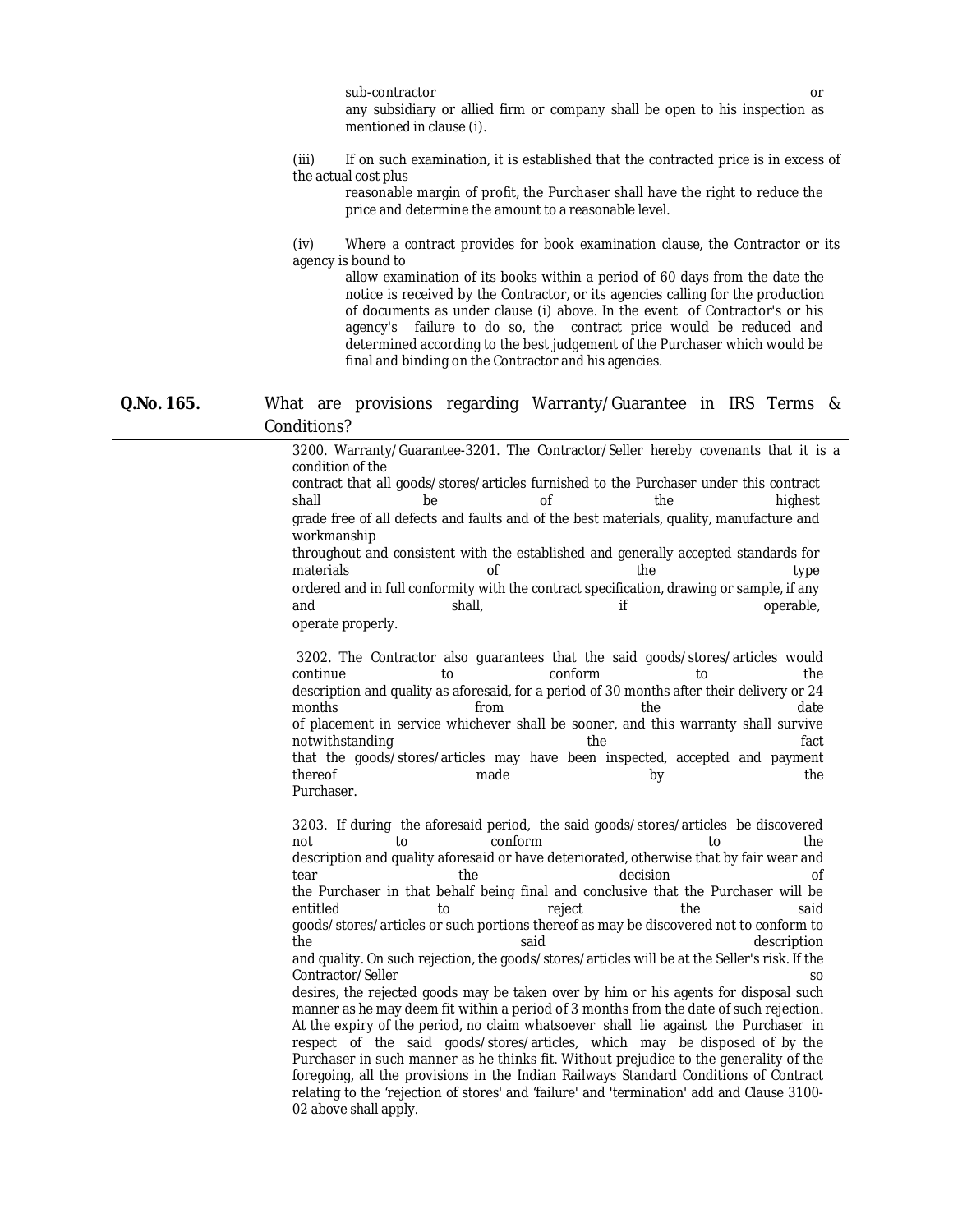|           | 3204. The Contractor/Seller shall, if required, replace the goods or such portion<br>there<br>have<br>been<br>nt<br>as<br>rejected by the Purchaser, free of cost, at the ultimate destination, or at the option of<br>the<br>Purchaser,<br>the<br>Contractor/Seller shall pay to the Purchaser, the value thereof at the contract<br>price<br>such<br>other<br>and<br>expenditure and damage as may arise by reason of the breach of the conditions herein<br>before<br>specified.<br>Nothing herein contained shall prejudice any other right of the Purchaser in that behalf<br>under this contract or<br>-otherwise.                                                                                                                                                                                                                                                                                                                                                                                                                                                                                                                                                                                                                                                                                                       |
|-----------|--------------------------------------------------------------------------------------------------------------------------------------------------------------------------------------------------------------------------------------------------------------------------------------------------------------------------------------------------------------------------------------------------------------------------------------------------------------------------------------------------------------------------------------------------------------------------------------------------------------------------------------------------------------------------------------------------------------------------------------------------------------------------------------------------------------------------------------------------------------------------------------------------------------------------------------------------------------------------------------------------------------------------------------------------------------------------------------------------------------------------------------------------------------------------------------------------------------------------------------------------------------------------------------------------------------------------------|
| Q.No.166. | What are provisions regarding Removal of Rejected Stores in IRS Terms &<br>Conditions?                                                                                                                                                                                                                                                                                                                                                                                                                                                                                                                                                                                                                                                                                                                                                                                                                                                                                                                                                                                                                                                                                                                                                                                                                                         |
| Ans.      | 2200. Removal of Rejected Stores.                                                                                                                                                                                                                                                                                                                                                                                                                                                                                                                                                                                                                                                                                                                                                                                                                                                                                                                                                                                                                                                                                                                                                                                                                                                                                              |
|           | 2201. On rejection of all stores submitted for inspection at a place other<br>than<br>the<br>premises of the Contractor, such stores shall be removed by the<br>his<br>Contractor<br>at<br>own cost subject as hereinafter stipulated, within 21 days of the date of<br>intimation<br>of such rejection. If the concerned communication is addressed and<br>posted<br>the<br>to<br>Contractor at the address mentioned in the contract, it will be deemed<br>have<br>to<br>been served on him at the time when such communication would be<br>the<br>in<br>course of ordinary post reach the Contractor. Provided that the<br>Officer<br>Inspecting<br>may call upon the Contractor to remove dangerous, infected or<br>perishable<br>stores<br>hours of the receipt of such communication and the<br>within<br>48<br>decision of the Inspecting Officer in this behalf shall be final in all<br>Provided<br>further<br>respects.<br>that<br>where the price or part thereof has been paid, the consignee is entitled<br>without<br>prejudice to his other rights to retain the rejected stores till the price<br>paid<br>for<br>such<br>stores is refunded by the Contractor save that such retention shall not<br>in.<br>any<br>circumstances be deemed to be acceptance of the stores or waiver of<br>rejection<br>thereon. |
|           | 2202. All rejected stores shall in any event and circumstances<br>remain<br>and                                                                                                                                                                                                                                                                                                                                                                                                                                                                                                                                                                                                                                                                                                                                                                                                                                                                                                                                                                                                                                                                                                                                                                                                                                                |

always be at the risk of the Contractor immediately on such rejection.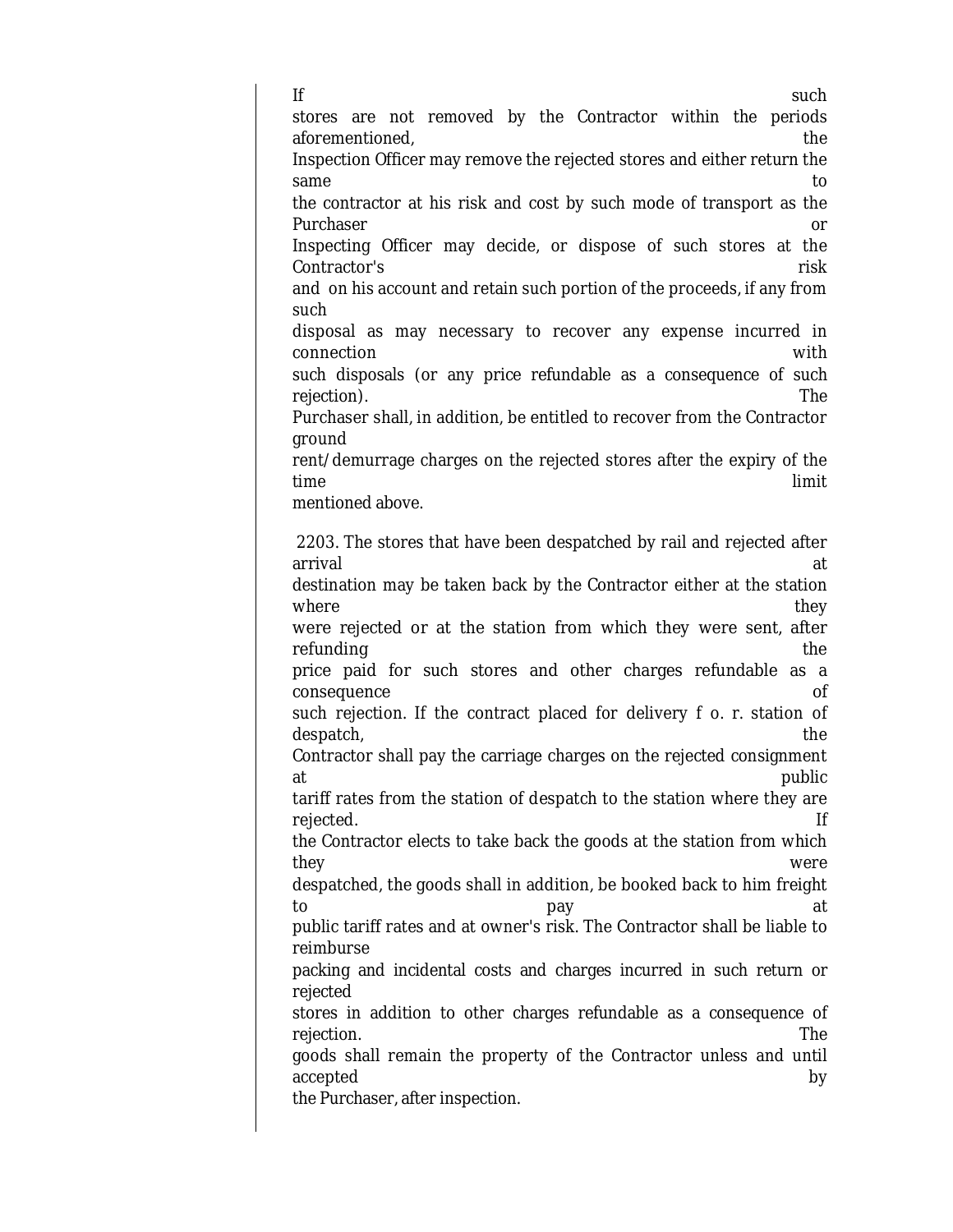| Q.No.167. | Describe in brief Earnest money deposit and Security deposit. Why it is<br>required? And when it is required? In what condition it is exempted? |  |  |
|-----------|-------------------------------------------------------------------------------------------------------------------------------------------------|--|--|
| Ans.      | Earnest money deposit is taken to ensure earnestness of tenderers<br>participating in a tender.                                                 |  |  |
|           | EMD is 2% of the estimated tender value subject upper limit of Rs 5 Lakhs for                                                                   |  |  |
|           | tenders valuing up to Rs. 10 Cr and Rs 10 Lakh for tenders valuing above Rs.                                                                    |  |  |
|           | 10 Cr.                                                                                                                                          |  |  |
|           | EMD is liable to be forfeited in case offer is withdrawn within validity.                                                                       |  |  |
|           | As soon as tender is decided, EMD of firms other than the firm on whom                                                                          |  |  |
|           | acceptance has been done, should be released.                                                                                                   |  |  |
|           | EMD can be exempted for firms registered with, Railway, NSIC and approved                                                                       |  |  |
|           | by RDSO/ICF/CORE/CLW/RCF for the item being tendered.                                                                                           |  |  |
|           | Security Deposit is taken from the firm on whom tender is accepted to ensure                                                                    |  |  |
|           | supply against the PO                                                                                                                           |  |  |
|           | SD is 10% of the PO value subject to maximum Rs 10 Lakh in case of PO up to                                                                     |  |  |
|           | Rs.10 Cr and Rs20. Lakh in case of PO valuing more than Rs.10 Cr.                                                                               |  |  |
|           | SD can be exempted for firms registered with RIy, NSIC and approved by                                                                          |  |  |
|           | RDSO/CORE/ICF/CLW/DCW/DLW etc.                                                                                                                  |  |  |
|           | In case of Safety item PO valuing more than Rs10 Lakh, SD should be taken but                                                                   |  |  |
|           | can be exempted based on merit of individual case.                                                                                              |  |  |

# **PART-II**

### **Section A- Objective Questions:**

**(168)** What is the minimum value limit of the purchase order for purchase of 'Bleaching powered' to be pre-impacted by RITES:

| (a) | 1 lakh       | (b) $\frac{1}{5}$ 1.5 lakh |
|-----|--------------|----------------------------|
|     | $(c)$ 2 lakh | $(d)$ 4 lakh               |

**Ans. (b)** ` 1.5 lakh

**(169)** Which among following is not a material inspecting agency:

| a) RDSO |  | $(b)$ DOI |
|---------|--|-----------|
| c) IRTS |  | (d) RITES |

**Ans.** (c) IRTS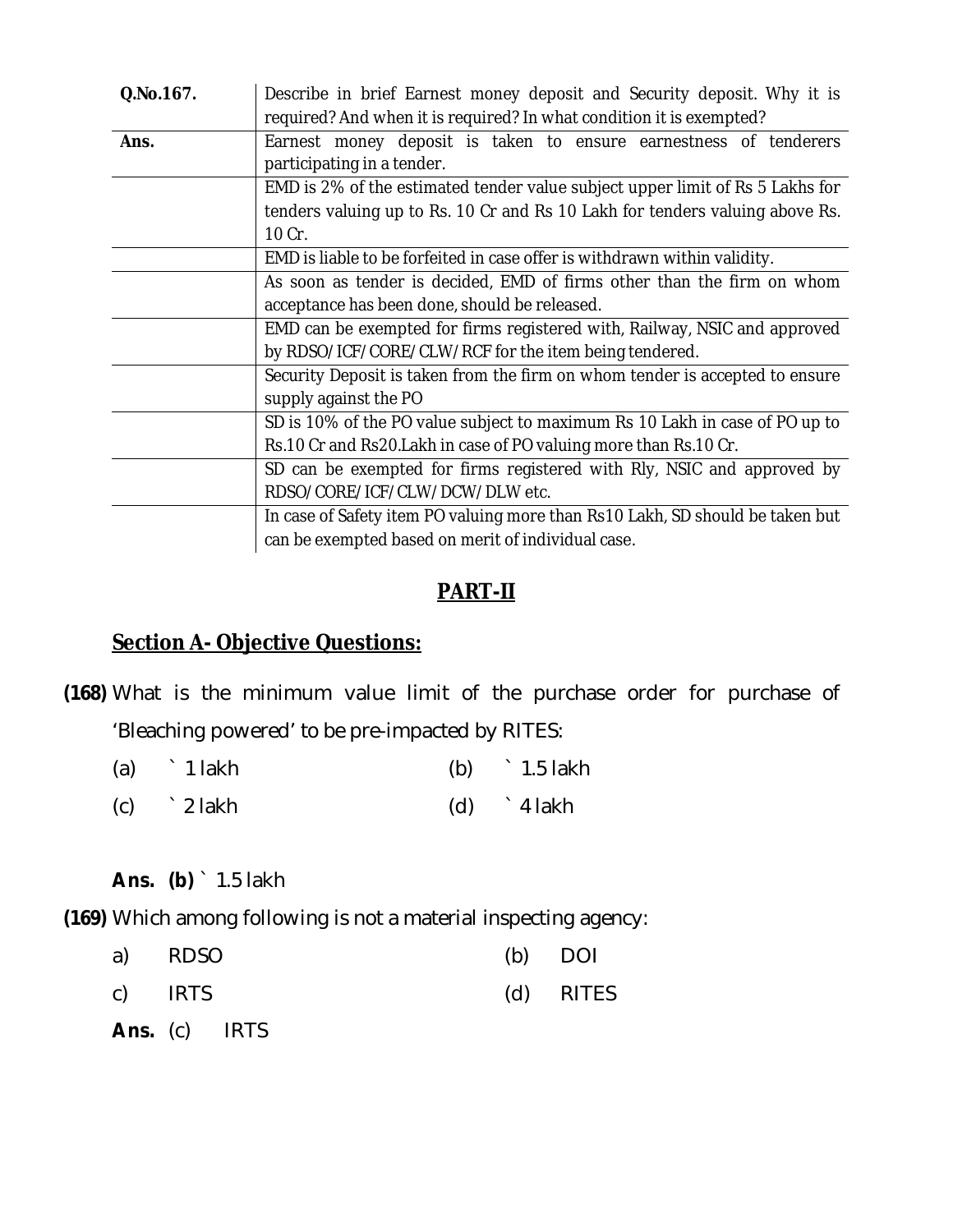- (170).As per IRS conditions of contract, what is the maximum period from the date of receipt of material in which material pre-inspected at the firm's premises can be rejected at consignee end, if found unsuitable?
	- a) 30 days (b) 45 days
	- b) 60 days (d) 90 days
	- **Ans.** (d) 90 days

**(171)** What is the period after which Electronic weighbridges need to be calibrated and certified by weights & measures deptt. ?

**Ans**. 1 (One) year.

**172.** Write full form of following:

| a. | ISO         | - International Organization for Standardization |
|----|-------------|--------------------------------------------------|
| b. | <b>BIS</b>  | - Bureau of Indian Standards                     |
| C. | QAP         | - Quality Action Plan                            |
| d. | <b>CEDE</b> | - Chief Electrical Distribution Engineer         |
| е. | <b>DQA</b>  | - Directorate of Quality Assurance               |
| f. | <b>CPCB</b> | - Central Pollution Control Board                |
| g. | <b>FIFO</b> | - First in first out.                            |
| h. | <b>LAW</b>  | - List of Approved Works.                        |
| i. | <b>GSM</b>  | - Grammage per square meter.                     |
| j. | <b>TQM</b>  | - Total Quality Management                       |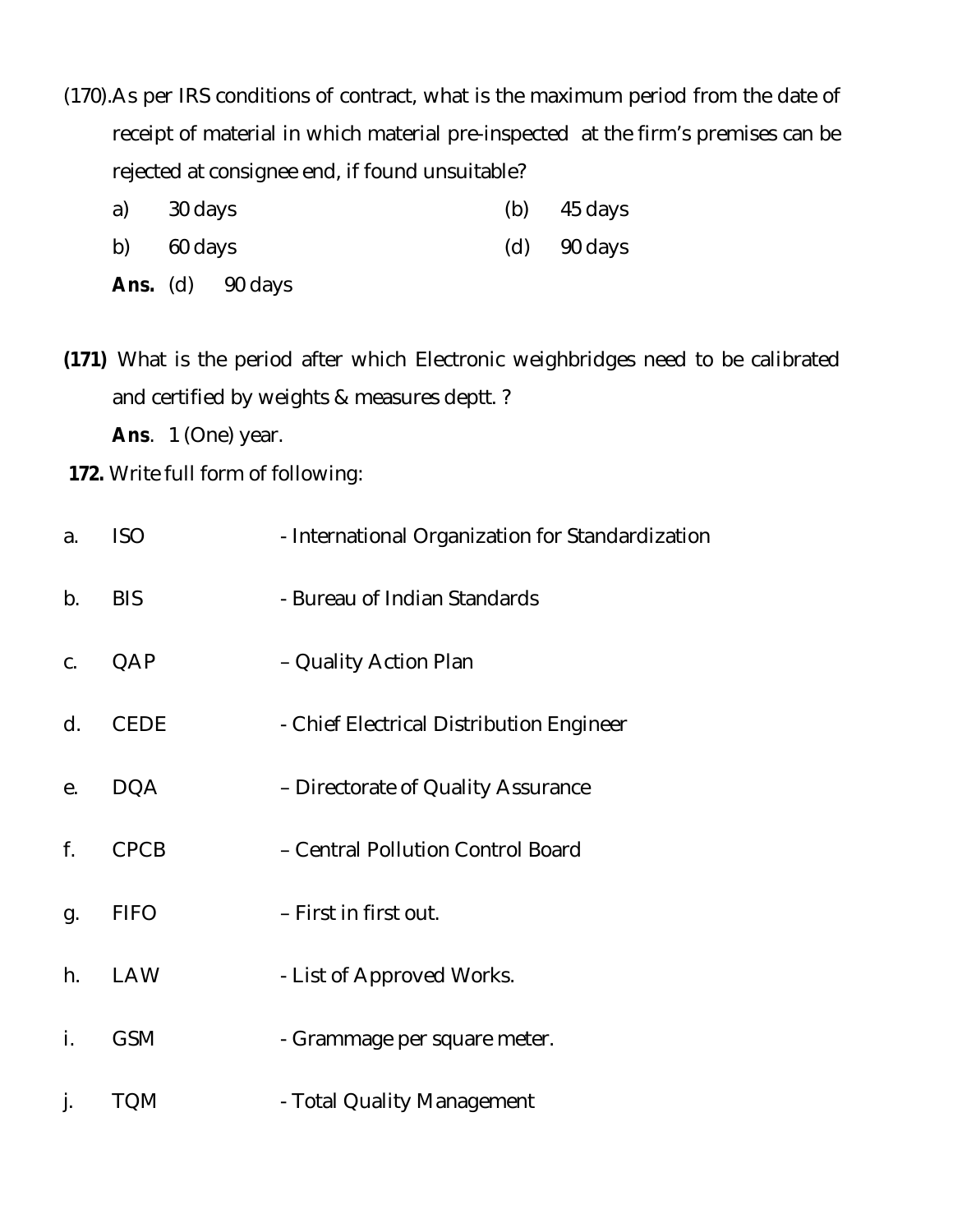- k. ASRS Automated Storage and Retrieval System
- I. NSIC National Small Industries Corporation
- m. IRS -Indian Railway Standard

#### **173. Fill up the blanks:-**

 i) Issue and recoupment schedule for imprest stores is prepared in Form No……………………..

 ii) In recoupment of Workshop manufactured items, ……………………..method is followed.

- iii) Credit for ferrous serviceable items is given by Stores Depot at ……………….rate and for non-ferrous items………………..rate of current book rate of new items.
- iv) Form number……………..is used for requisition-cum-issue note.
- v) Gate Pass is prepared in……………….number of copies.
- vi) Sanctioned imprest is to be periodically reviewed with interval not less than………….months.
- vii) The sub head of Stores suspense meant for 'Stores in transit' is ………………………
- viii) Batteries should be issued with……… principle.
- ix) Glass sheets should be kept ……………………… in the wooden crates.
- x) The petrol should confirm to the requirements of ……………… Act.

#### **Answers-**

i) S-1830 ii) Maximum-Minimum iii) 1/3rd ,1/2 iv) S-1313 v) Two vi) Six vii)7170 viii) FIFO ix)Vertically x) Explosive

#### **174. Identify whether the following sentences are True Or False :-**

i) If an Issue Note is cancelled for any reason, it can be destroyed ( True / False ) ii)Gate Pass can be signed by concerned Section clerk or DMS. ( True / False ) iii) Emergency purchase is initiated when the stock level drops to Nil . (True / False )

iv) Covered dues are the dues for which purchase orders are yet to be issued (True / False )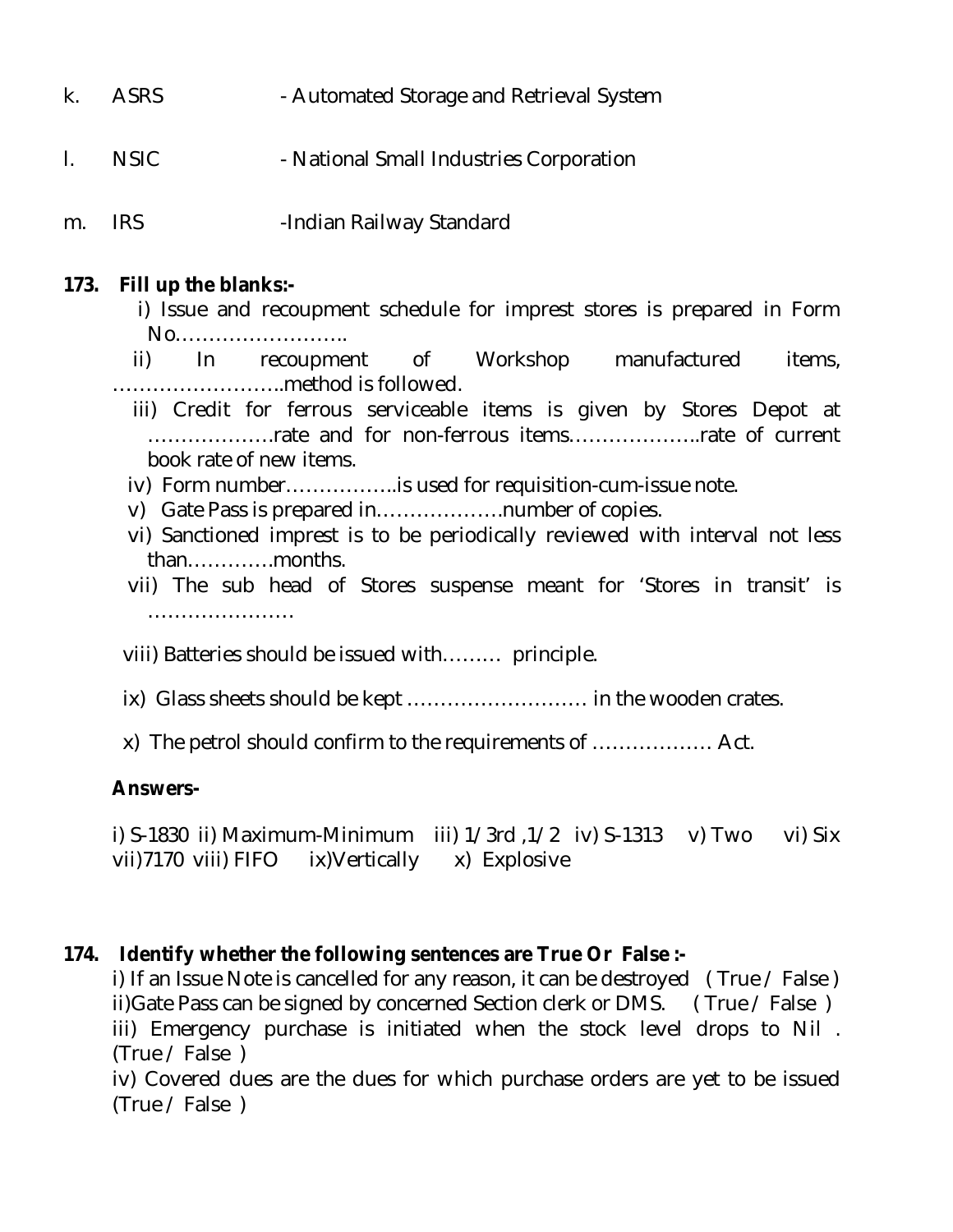v) If interim period figure is negative, it means that sum of stock and dues is more than interim period requirement ( True / False )

vi) All issue tickets, not complied within the same day, should be cancelled. ( True / False )

vii) Lead time is the time taken between date of recoupment need and

beginning of contract period. ( True / False )

viii)Depot transfer is transfer of stores from one ward to another ward. ( True / False )

ix)Departmental stock verification of physical balance is done by ward keeper in-charge of the item of stores. (True / False )

x)The cost of Charged off imprest stores is debited to revenue working expenses. ( True / False )

xi)Workshop officials are prohibited from holding of stores of any kind other than

 those actually used in repair or manufacture works. ( True / False ) xii)Custody stores is verified annually by store verifier of Accounts Department. ( True / False )

xiii)Requisition for consumable stores is submitted monthly.

( True / False )

xiv) Imprest store held by imprest holder is generally kept by two month's average consumption. ( True / False )

xv) Imprest store is recouped with recouped quantity being equal to imprest sanctioned irrespective of stock balance available. (True / False)

xvi) Stock sheets must be prepared after each stock verification irrespective of whether the physical balance matches with book balance or not.

( True / False )

xvii) Leather goods should be kept in closed and warmer sheds.

( True / False )

xviii)Paints should be issued with LIFO principle. ( True / False )

xix) Rubber items should be stored in very cool room. ( True / False )

xx) Grinding wheel should be turned periodically to prevent de-shaping. ( True / False )

# **Ans.**

i) False ii) False iii) False iv) False v) True vi) True vii) False viii) False ix) False x) True xi) True xii) True xiii) True xiv) True xv) False xvi) False xvii) False xviii) False xix)True xx) True

# **175 . Write the Full form:-**

(i) EOQ (ii) PAC (iii) CRIS (iv) WMS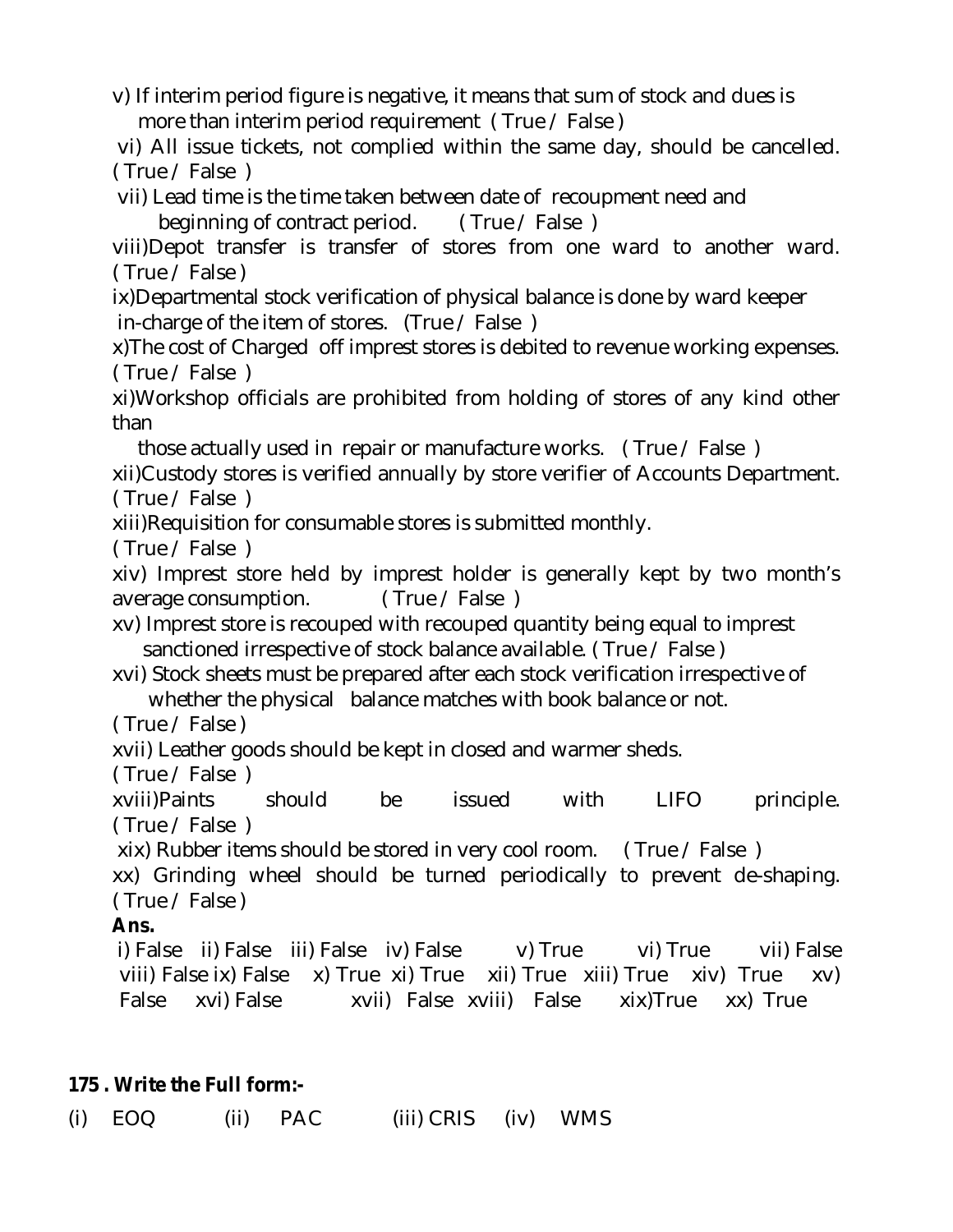- (v) FDP (vi) IREPS (vii) RTGS (viii) MUF
- $(ix)  $TCS$  (x)  $LAR$$

| Ans. (i) Economic Order Quantity            | (ii) Proprietary Article Certificate |
|---------------------------------------------|--------------------------------------|
| (iii) Centre for Railway Information System |                                      |
| (iv) Workshop Manufacturing Suspense        | (v) Free Delivery Period             |
| (vi) Indian Railways E-Procurement System   |                                      |
| (vii) Real Time Gross Settlement            | (viii) Monthly Usage Factor          |
| (ix) Tax Collected at Source                | (x) Last Accepted Rate               |

**176.** Who is the competent authority to conduct the E-Auction of P.way Scrap? Ans. Dy. CMM

**177.** Write down three items exempted from preview of survey?

Ans. (i) Turning & Boring (ii) Rails (iii) Condemned Rolling Stocks

- **178.** What is Free Delivery Period?
- Ans. Fee Delivery Period is free time allowed to purchaser during which he has to lift the sold material from Railway premises. This period is generally 50 days.
- **179.** What is Reserve Price?
- Ans. The decision to sell or not to sell a particular lot during the auction is taken by the Depot Officer. For taking this decision, he fixes a Price of each lot in advance which is known as Reserve Price.
- **180.** what is E-Auction?
- Ans. E-Auction is the Electronic mode of Conducting the Auction Process Online as opposed to manual auctions. The Depot user can create Auction Schedules, Catalogues etc. and bidders can participate online in E-auction.

**182.** Is it mandatory to fill the Last Accepted Rates (LAR) of every lot in E-Auction? Ans. No.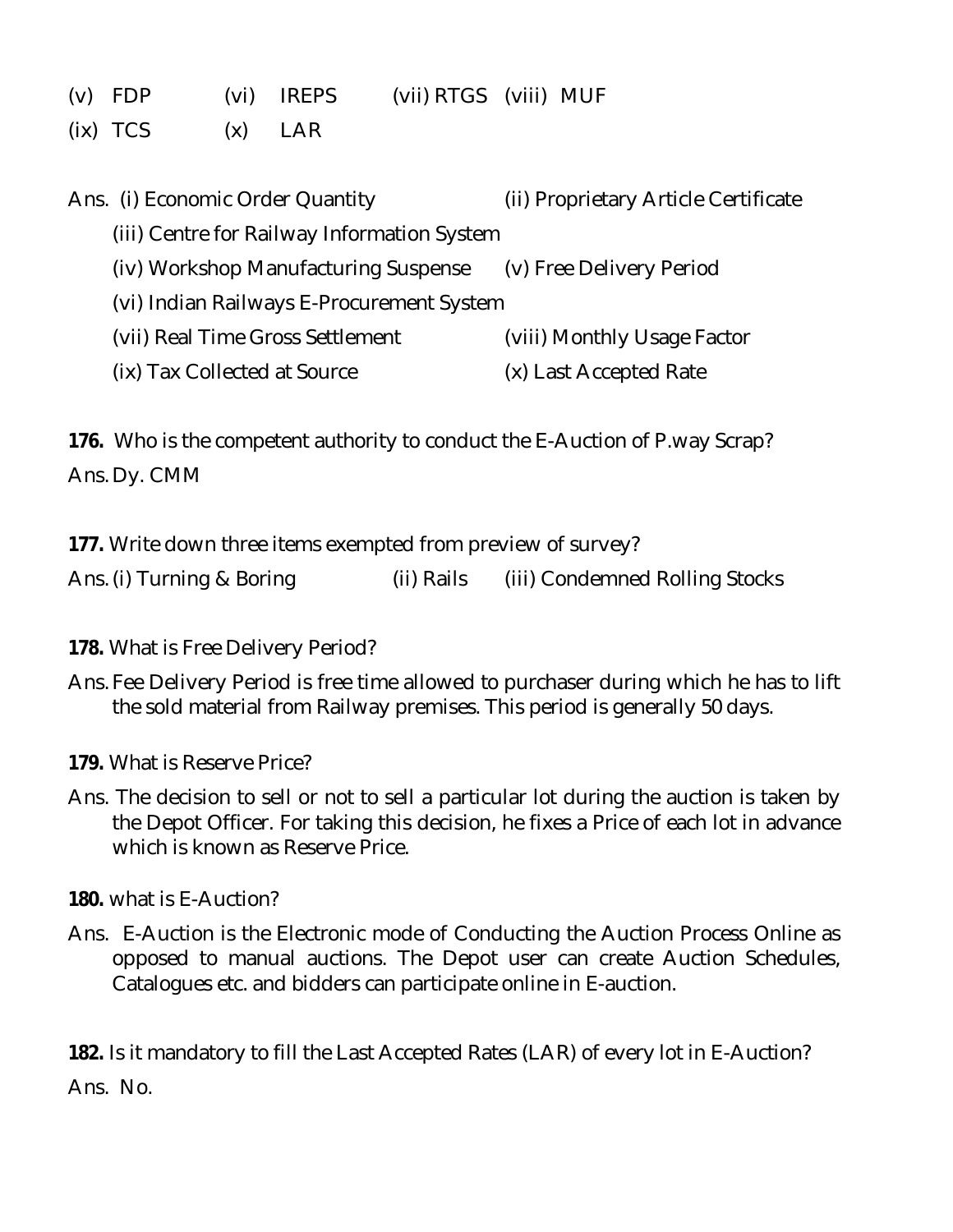- **183.** Is RP (Reserve Price) filling mandatory in E-Auction ?
- Ans. Yes, RP filling is mandatory and only those Lots whose RP has been filled will be open for bidding. Lots for which RP has not been entered before scheduled starting time of 'auction for the lot/catalogue' will be automatically withdrawn.
- **184.** What is the role of account's ISA in E-Auction ?
- Ans. : The Accounts ISA can monitor the Bidding Process; can view Bid History for all lots and an also View and Sign Bid Sheet in E-auction.

**185.** What is the amount of one time registration fee for Bidding in E-auction ? Ans. Rs.10000/-

**186**. What is the name of website for login in E-auction?

Ans. www.ireps.gov.in

**187.** Do the bidding stop after office closing time in E-auction?

Ans. No.

**188.** What is Covered & Uncovered dues?

Ans. (a) Covered Dues : Dues are known as Covered Dues, when our previous recoupment sheets/Estimate sheets have been covered by purchase orders but the materials have not yet been supplied by the firm. Hence, Covered Dues are the outstanding quantities against all live purchase orders.

(b) Uncovered Dues : If a previous recoupment sheet has not been covered by Purchase Order or is only partly covered, quantities outstanding for coverage against previous Recoupment sheets are known as Uncovered Dues.

**189.** What is full form of GRIP & NRIP ?

Ans. GRIP-Gross Requirement for Interim Period NRIP-Net Requirement for Interim period

**190.** What is the formula for correlation between GRIP & NRIP ?

Ans.  $NRIP = GRIP - (Stock + Dues)$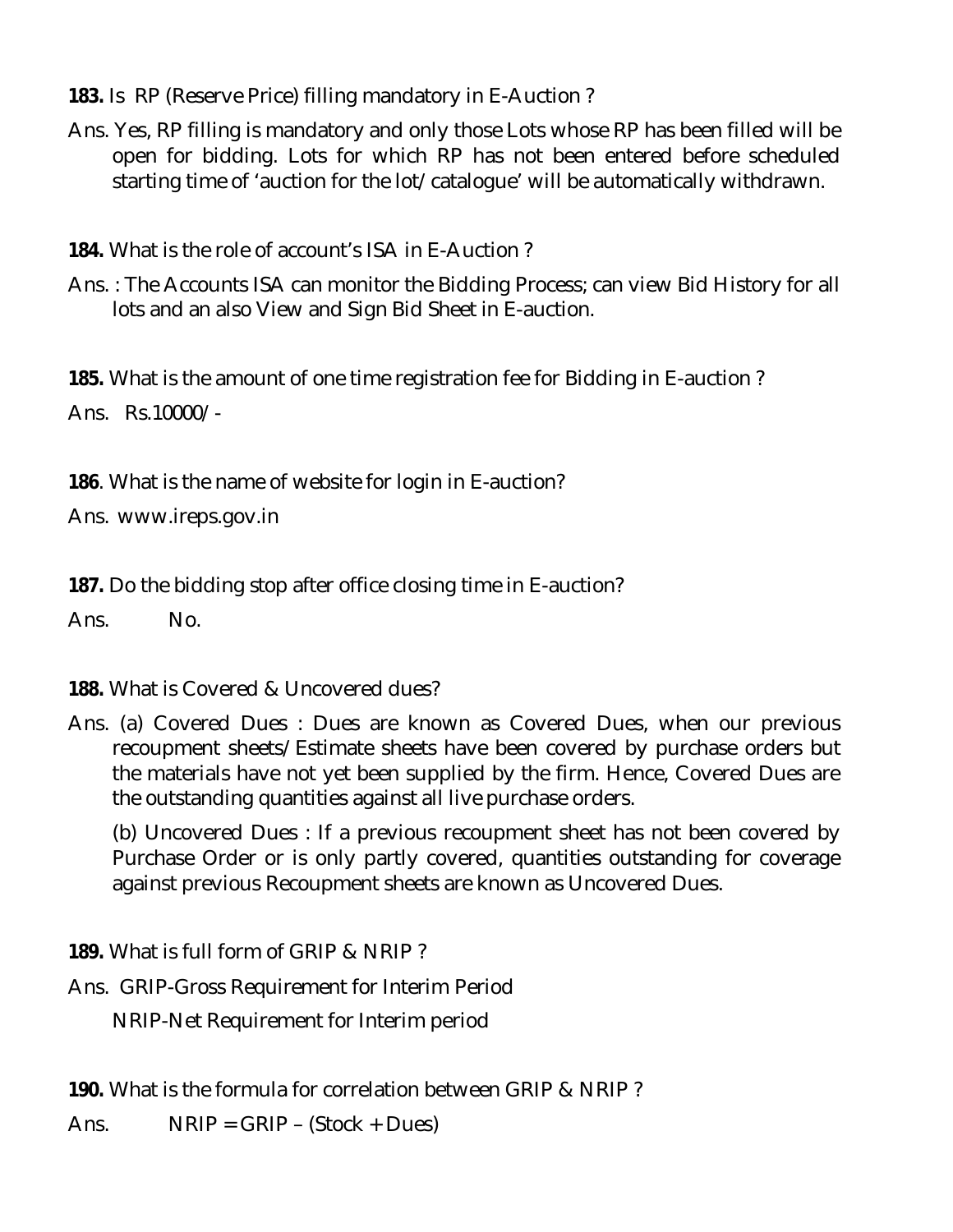- **191.** In how many days the balance sale value should be deposited for lot sold in auction value upto Rs.1 lakh ?
- Ans. Within 10 days from Auction date.

**192.** What is full form of EMD & BSV ?

Ans. EMD- Earnest Money Deposit BSV- Balance Sale Value

**193.** What is the full form of MOEF & CPCB ?

Ans. MOEF- Ministry of Environment and Forests CPCB- Central Pollution Control Board

- **194.** What are power of Sr.DMM in division to place purchase order against Rate Contract?
- Ans.Rs 3 Laks per case

#### **195.** Write true or False:

(i) Contract period is always equal to Interim period .

(ii) It is necessary to produce an affidavit to bidder to Railway user at the time of Registration for E-Auction .

(iii)The bidders has to submit only one time registration fee in E-Auction.

(iv) Railway user can see any bidder's identity during bidding in E-Auction.

(v) Maximum minimum method is also known as P.System.

**Ans**. (i) False (ii) True (iii) True (iv) False (v) False

**196.** What is Free Delivery period without ground rent in Auction? (a) 20 days (b) 40 days (c ) 50 days (D) 65 days Ans.(c) 50 days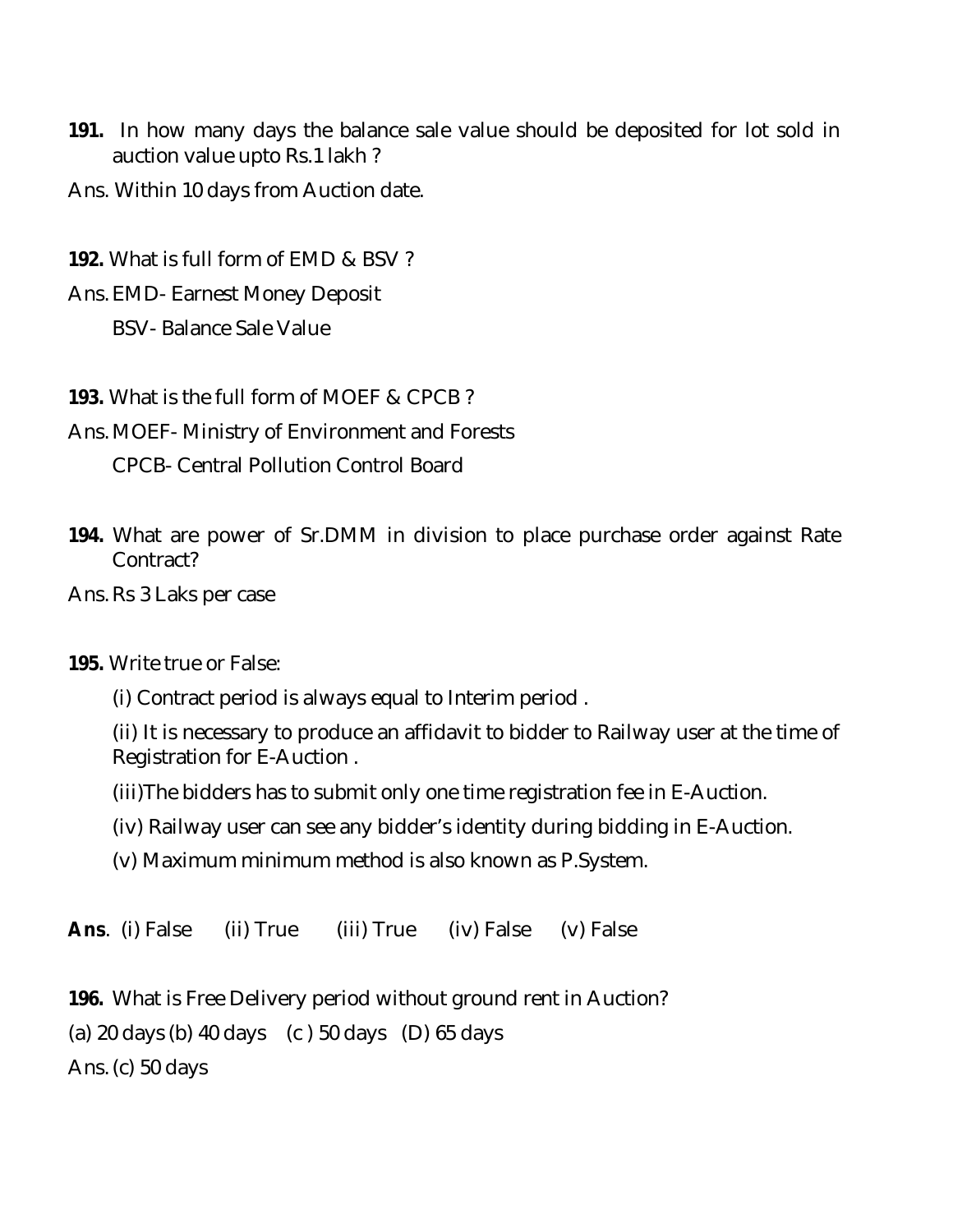**197.** Which class of Digital Signature Certificate to Bidders is required? (a) Class-I (b) Class-II (c) Class-III (D) Class-IV Ans. (c) Class-III

**198.** Buffer Stock is also known as:

(a) Critical stock (b) Safety Stock (C) Inactive stock (d) emergency stock

Ans. (b) Safety Stock

**199.** Which is following scrap items are not condemned by the survey committee in the scrap depot ?

(a) Wagon (b) MS Sheet (C) Empty Drum (d) Coupler Body.

Ans. (a) Wagon

**200**. What is the power Dy.CMM of a stores depot for making purchase of urgently required stock items through limited tender?

(a) ₹1 lakhs per case (b) ₹2 laksh per case (c) ₹3 lakh per case (d) ₹5 lakh per case.

Ans. (c) Rs 3 Lakh per case

**201**. Who is the accepting authority in Tender Committee for the tender sale value between  $\overline{5}$ 10 lakh to  $\overline{5}$  40 lakh ?

Ans . SAG officer or CMM

**202**. After Which value, it is necessary to obtain quotation from more than one firm in local purchase?

(a) ₹2000/- (b) ₹5000/- (c) ₹10000/- (d) ₹20000/-

Ans. (c) Rs 10000/-

**203**. Which of the following is not allotted to ISA in E-Auction ?

( a) view Bid History (b) Create Auction Catalogue (C) View Bid Sheet

(d) Sign Bid Sheet.

Ans. (b) Create Auction Catalogue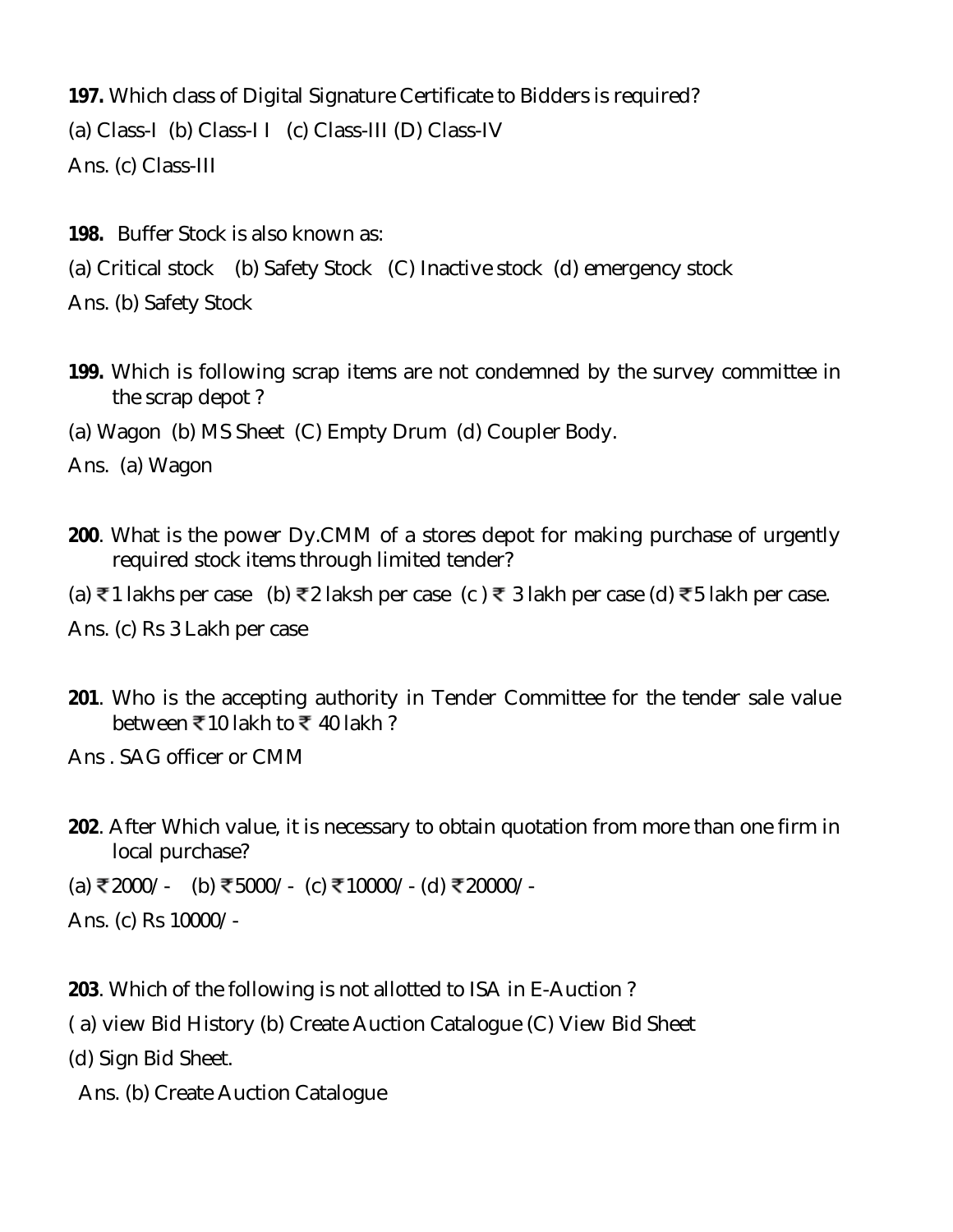**204**. For an item having annual consumption equal to 600 nos., maxima and minima are respectively equal to 12 and 8 months consumption. Physical stock of this item on different dates was as under :

1.1.13 ----- 500 ; 1.2.13 ---- 450 ; 1.3.13 -----400 ; 1.4.13 ---- 300 ;

When his item should have been recouped on? A)1.1.13 B) 1.2.13 C) 1.3.13 D) 1.4.13

Ans. (C) 1.3.13

**205**. In which form, Materials not required are returned to the nominated stores depot as per stores code ? (a) S – 1539 (b) S-1739 (c) S-1549 (d) SS-11 Ans. (a) S-1539

**206.** Disposal of scrap may be done by

- (a) Auction (b) Sale by tender
- (c) Sale to other Govt. department and undertakings (d) All above

Ans. (d) All Above

**207**. Stock of an item with a Section Engineer on 01-06-2013 was 500 nos. Sanctioned imprest of this item is 1500 nos. Quantity of the item to be recouped by him would be equal to-

A) 500 nos. B) 1500 nos C) 1000 nos D) 2000 nos Ans. (C) 1000 nos

- **208.** EOQ is the Quantity at which –
- A) Inventory carrying cost is maximum
- B) Warehousing cost is minimum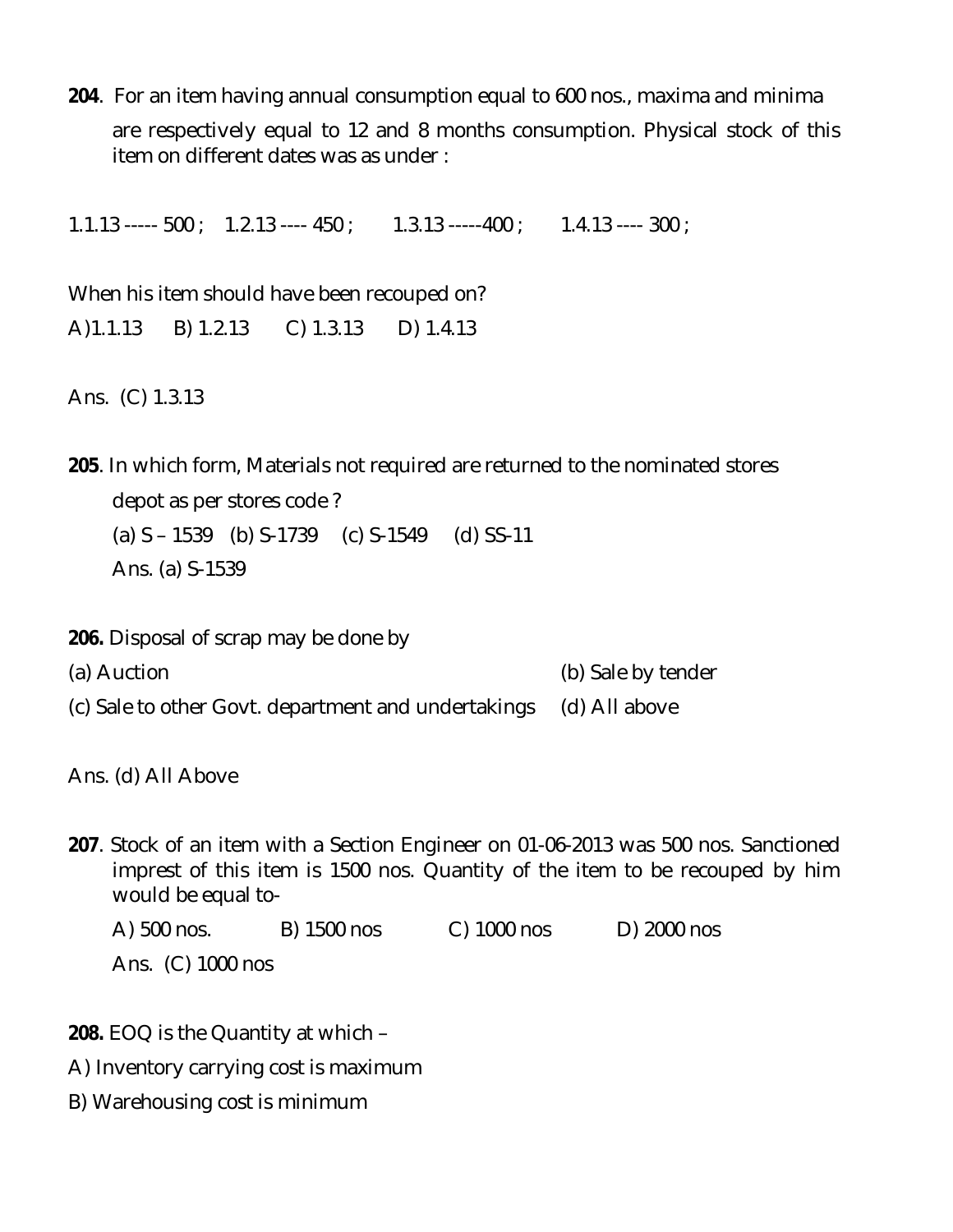C) Inventory carrying cost + ordering cost is maximum

D) Inventory carrying cost + ordering cost is minimum

Ans.(D) Inventory carrying cost + ordering cost is minimum

**209.**Which is the System of Recoupment to be followed for recouping Emergency stores ?

A) Maxima- Minima B) Periodic review C) Base stock D) Combination of (A) & (B)

Ans. (C) Base Stock

**210.** What is the frequency of verification of Stores with Imprest Holders? (a) once in 1 year (b) once in 2 year (c) once in 3 year (d) once in 6 month Ans. (b) once in 2 year

**211.** Which is the inspecting staff associated with Account Inspection of Stations? Ans. Travelling Inspector of Accounts / Inspector of Station Accounts

**212.** What is the frequency of verification of Tools & Plant items by Accounts? Ans. Once in 3 years.

- **213.** In how many copies, Accounts Inspection Report Part-I and Part-II are prepared?
- Ans. Accounts Inspection Report Part-I are prepared in Triplicate (3 copies) and Part-II in Duplicate (2 copies).
- **214.** Can the depot user withdraw the lots from published auction catalogue before start of E-auction ?
- Ans. Yes, Lots can be withdrawn from published auction catalogue by authorized Depot User before start of auction. Withdrawal of Lots during running auction can be done only by Auction conducting officer.

**215**. WHAT ARE THE PRIVILEGES OF DEPOT ADMIN?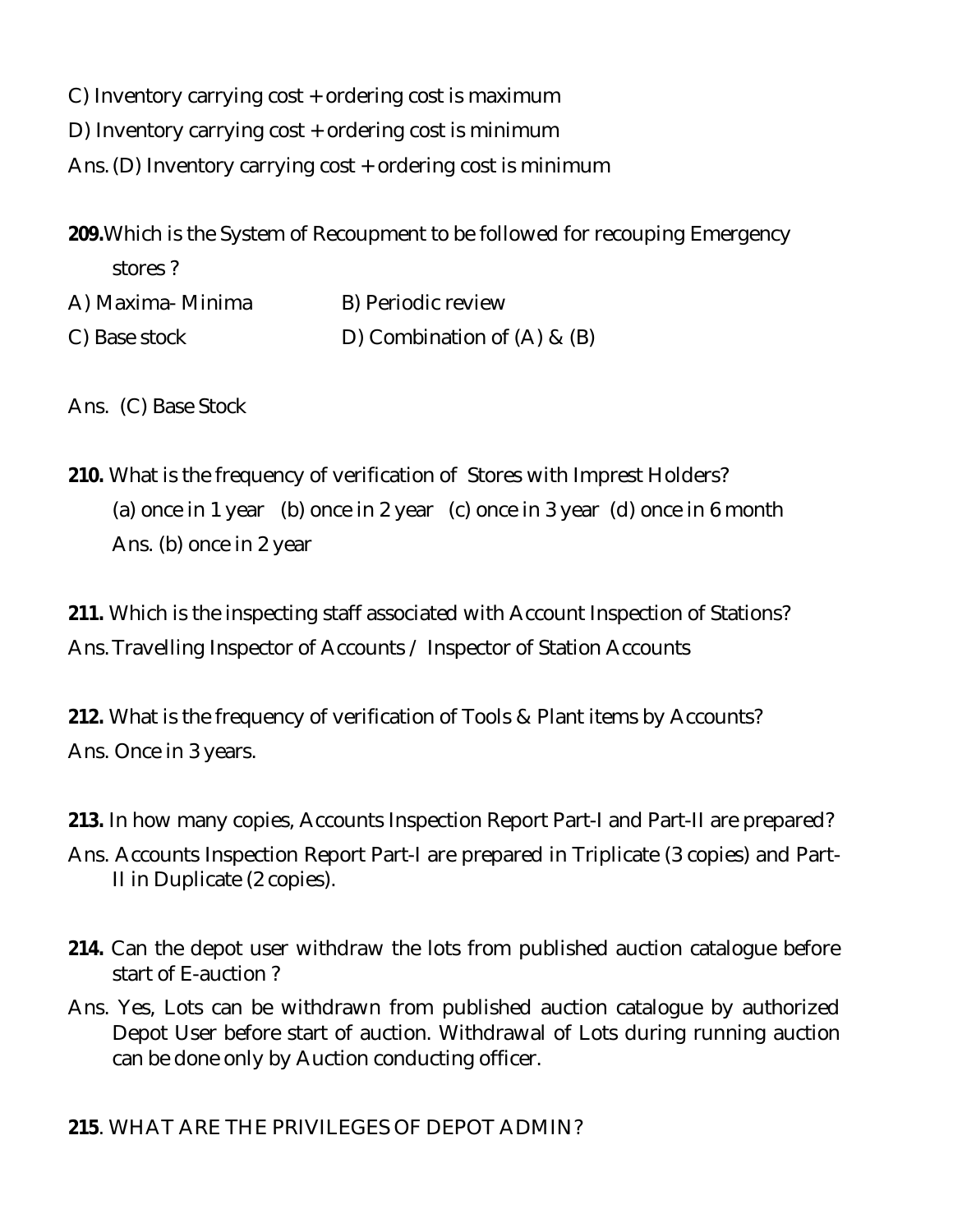- Ans. Depot Admin is created at the time of Depot Creation by CRIS, by default all functions including RP fixation and view, Decision about sale of lot etc. apart from routine functions like creating depot users, Creating Auction Schedule, Lot Creation, Catalogue Creation, Auction register preparation etc. are allotted to him. Only Auction Conducting Officer should be nominated as Depot Administrator.
- **216.** 'A' category items are verified-
	- (a) Once in a year
	- (b) Once in two year
	- (c) Twice in a year
	- (d) Once in 9 months

Ans:  $(C)$ 

**217.** M&P items are verified-

- (a) Once in a year
- (b) Once in two year
- (c) Once in three years
- (d) Once in four years

Ans: (C)

**218.** Which of the following items need not to be verified-

- (a) Dunnage
- (b) Petty consumable stores
- (c) Dead Stock, Tools & Plants of low value
- (d)All of the above

Ans: (D)

**219.** Presence of which of the following is essential during the Stock Verification?

- (a) Depot officer
- (b) Depot material supdt. or someone deputed on his behalf
- (c) Sr. Account Officer
- (d)RPF

Ans: (B)

- **220.** In ABC analysis, which items are are given more attention from inventory control point of view ?
	- (a) A Category
	- (b) B Category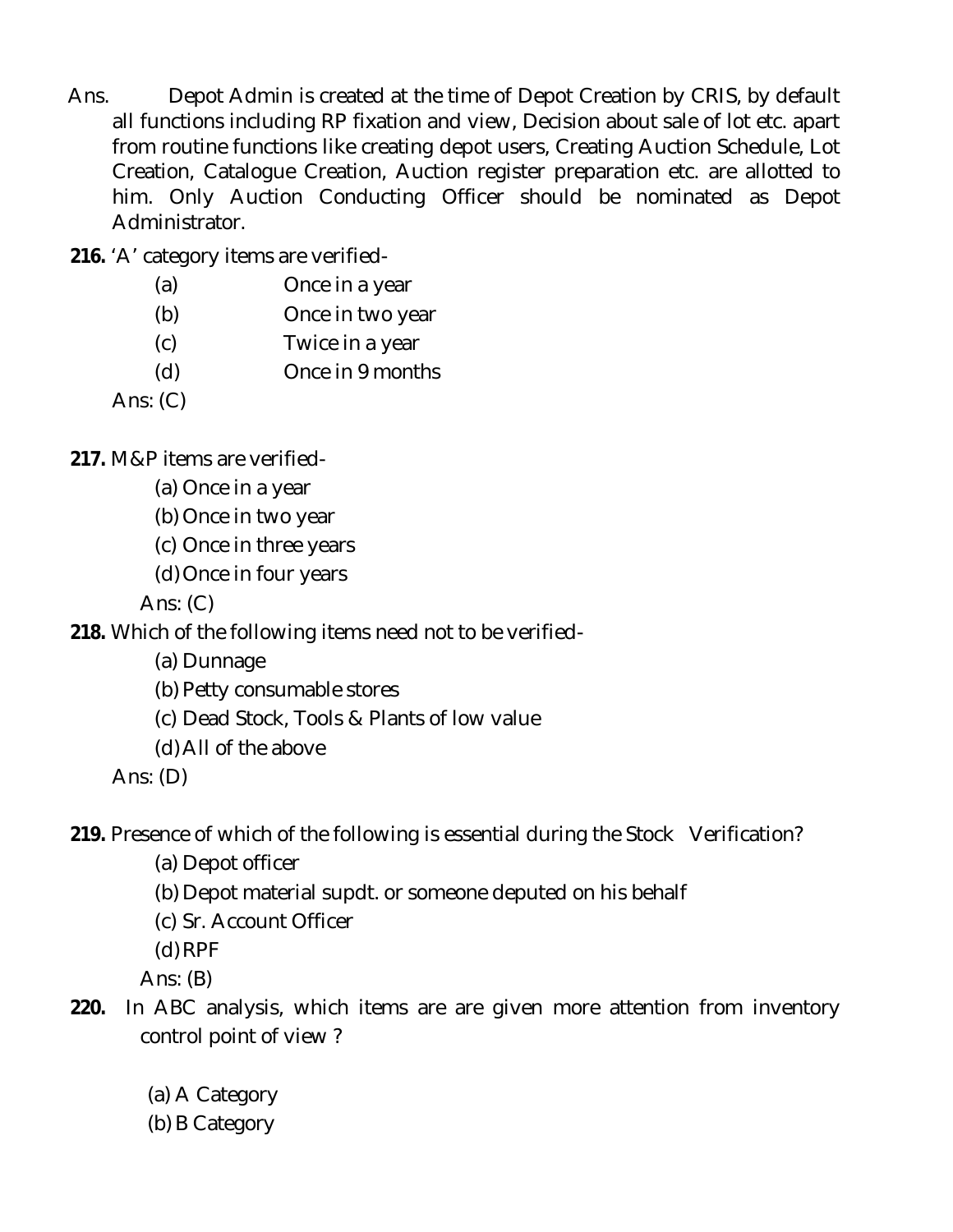(c) C Category (d)Equal attention to all Ans: (a)

**221.** T.O.R. is the ratio of-

(a) Balance and issue

(b) Issue and balance

(c) Receipt and issue

(d) Receipt and balance

Ans: (a)

**222.** Which of the following analysis gives more attention to the service level-

(a) ABC Analysis

(b) VED Analysis

(c) FSN Analysis

(d) XYZ Analysis

Ans: (b)

- **223.** Surplus items are-
	- (a) Item not moved for 12 months
	- (b) Item not moved for 24 months

(c) Item having more than 12 month Stock

(b) None of these

Ans: (b)

- **224.** Which of the following is not a penalty-
	- (a) Suspension

(b) Removal from service

(c) Censure

(d) Reduction to lower grade

Ans: (a)

**225.** No. of LAP in a year-

- (a) 8
- (b) 60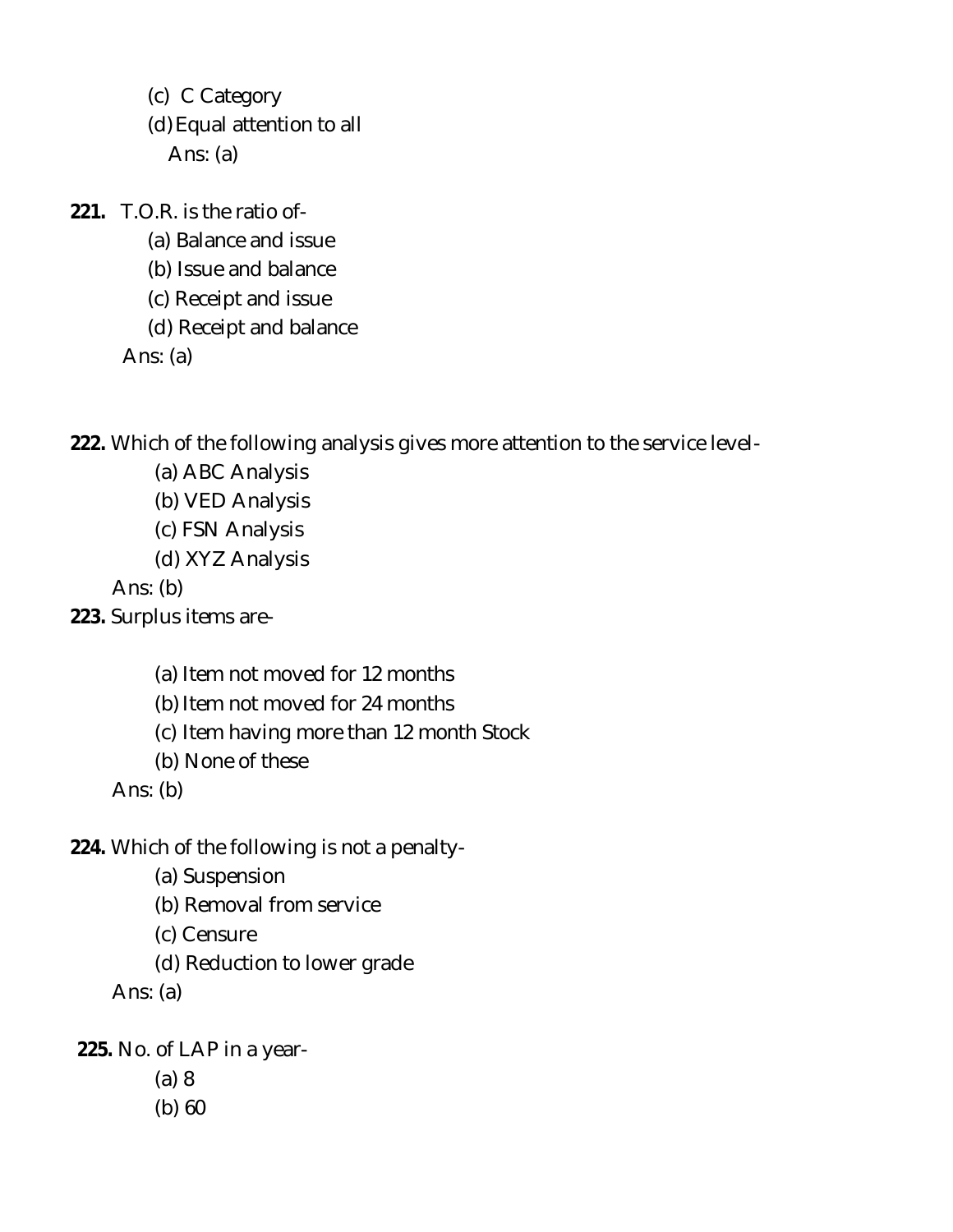- (c) 30
- (d) 20
- Ans: (c)

**226.** Officer empowerd to accept a tender valuing `10 lakh is--

- (a) AMM
- (b) SMM
- (c) Dy.CMM
- (d) CMM
- Ans:  $(c)$
- **227.** All charges for maintenance and repairs after opening of the line for traffic are accounted under head:
	- (a) Capital (b) DRF (c) OLW (d) Ordinary Revenue

Ans :  $(d)$ 

- **228.** Registration of firm is treated as provisional until the firm
	- (i) has executed satisfactorily one order (ii) has secured one order (iii) has received one tender
	- (iv) All of the above
	- Ans :  $(i)$
- **229.** Raw material issued to private factory for fabrication shall be charged to:
	- a) WMS b) SINT c) Sale Suspense d) Misc. Adv Capital.
	- Ans: (d)
	- **74**. Variety reduction is adversely affected by:
	- a) Lack of coordination amongst users and depots
	- b) Improper classification /specification
	- c) Desire for variety.
	- d) All the above.
	- Ans: (d)
	- **230.** Standardization does not affect:
	- a) Manufacturing cost
	- b) Manufacturing process
	- c) Warehousing operation
	- d) None of the above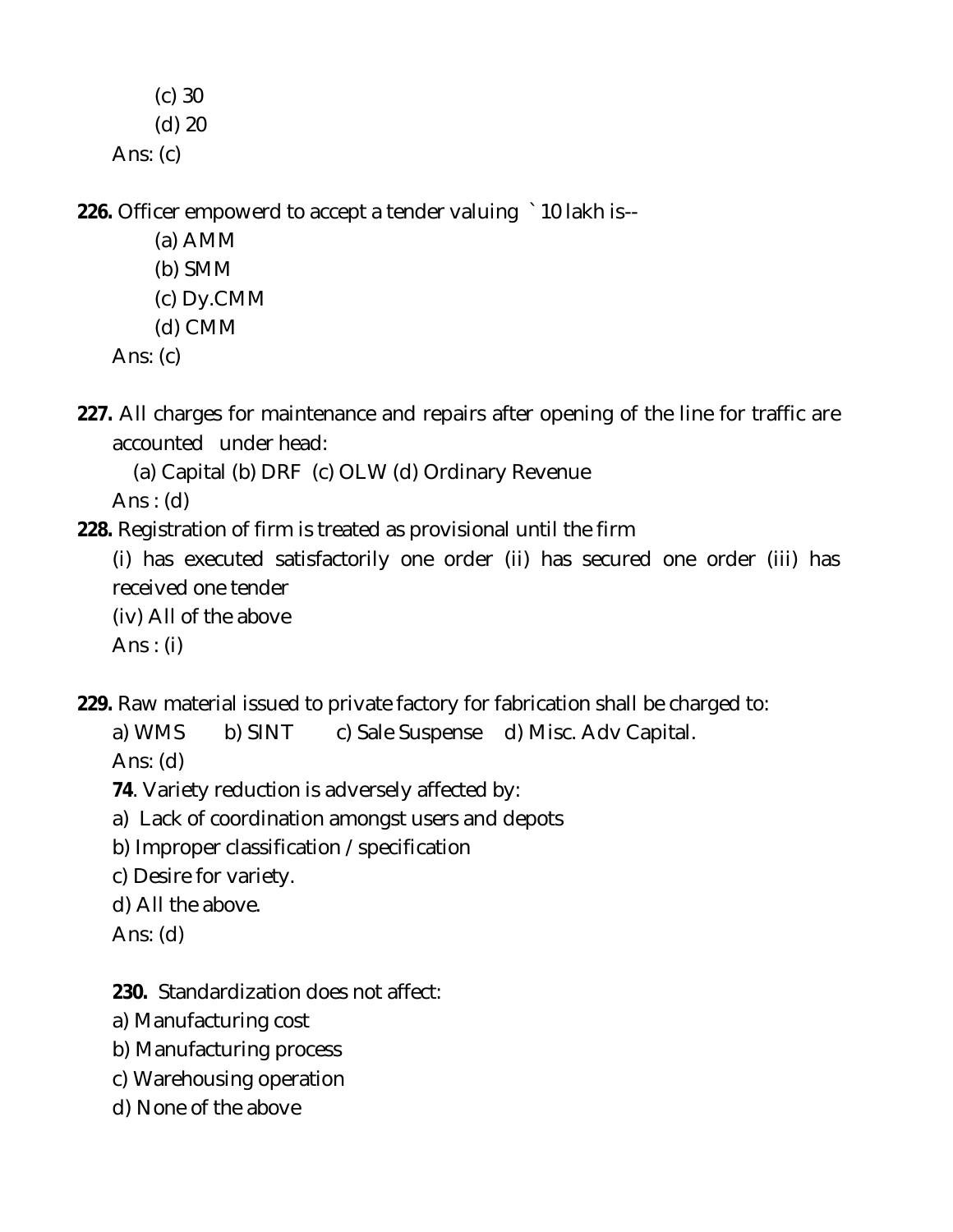Ans: (d)

**231**. Railway Stores have been classified into:

(a) 36 groups (b) 49 groups (c) 75 groups (d) 56 groups

Ans:  $(c)$ 

**232.** First two digits in any price list No represent:

(a) Part Number (b) Specification Number (c) Drawing Number (d) Group Number

Ans: (d)

**233.** Signals & Telecommunication Stores are dealt in groups: (a) 50-59 (b) 40- 49 (c) 70-79 (d) 10-19 Ans: (a)

**234.** List various foreign standards used in India.

Ans:

- 1. BSS British Standard Specification
- 2. ASA American Standards Association.
- 3. ASTM American Society of Testing Materials.
- 4. SAE Society of Automobile Engineers.
- 5. API American Petroleum Institute.
- 6. DIN German Standards.
- 7. JIS Japanese Standards.
- 8. NF French Standards.
- 9. CSN Czechoslovak Standards.
- 10.UNI Italian Standards.
- 11.GOST USSR Standards.
- 12.CSA Canadian Standards.
- 13.ISO International Organization for Standardization.

**235.** Exception Reports are generated by Computer Section:

a) Monthly b) Quarterly c) Annually d) For special purposes whenever required Ans: ( d )

**236.** MMIS Alerts can not be released in the form of:

a) SMS (b) E Mail c) Video d) All of the above Ans: (c)

**237.** Unified PLs reduces the possibility of:

a) Duplicate PL Nos. b) Non-Uniformity over Indian Railways c) Non-Standardization of Itemsd) All of the above Ans: (d)

# **PART-B Descriptive Questions:**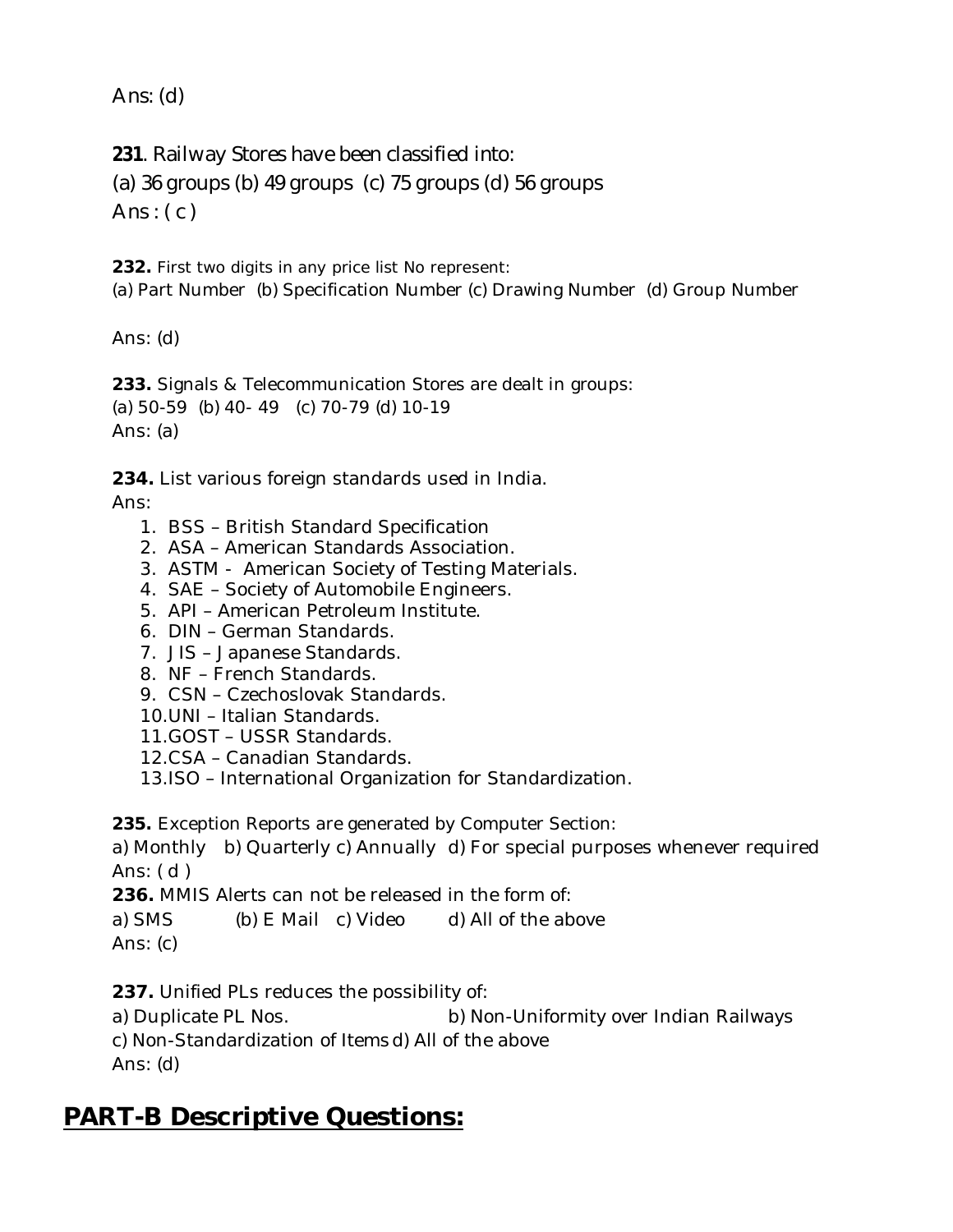#### **238. From which different sources stores are received in a depot, please describe in detail.**

**Ans.** Stores are received in a depot through the following sources:-

(i) Against Purchase:

(a) Indigenous purchases- In case the original receipt and inspection of stores from the firms are centralized in one station, the inspecting and receiving Officer will issue the Receipt Note (S, 726) and forward the relevant foils to the stores depot concerned. In other cases, the Receipt Section of the depot receiving the material from the firm will issue the necessary Receipt note (S. 719 or S. 726). In certain cases as when stores are obtained from the National Instruments (Private) ltd,, or the Controller of Printing and Stationery, the supplies will be supported by the forms of the department making the supply.

 (b) **Imports.-** Such stores will be supported by Advices of Despatch (S. 948) prepared by officer landing the stores.

- (ii) **Manufactures from Workshops.-** The workshops send the materials under "Material supplied to Stores Form" (S. 1531).
- (iii) **Returned Stores**.- These will be received on Advice Notes of Returned Stores (S. 1539) from the several departments of the Railway.
- (iv) **Depot Transfers.-** These will be received on the special issue notes (S.1320) for such transactions.
- (v) Sale/Loan of stores from other railways, etc.
- (vi) Materials sent by departments to depot attached to workshops, not for stock, but for transmission to the workshops for repair & c.
- (vii) Sample received from firms.
- (viii) Returnable empties (optionally or otherwise).

### **Q.239.What is unit piling? Explain.**

**Ans.** Unit Piling.- In order to enable the compact stocking of material and to allow of the existing stock at any time to be ascertained at a glance, a system of stocking the stores so many deep to a row and so many rows to a layer of the stores, or in cases of small items, s system of packing in bags uniform quantities of items in convenient weights or number based on average quantities for one issue should be adopted, In addition, wherever practicable, graduation makers should be painted on bins to show certain previously ascertained quantities which would enable a busy depot store-keeper, incharge of materials to know at a glance the approximate stocks in his custody and assist him in taking steps prompt recoupment.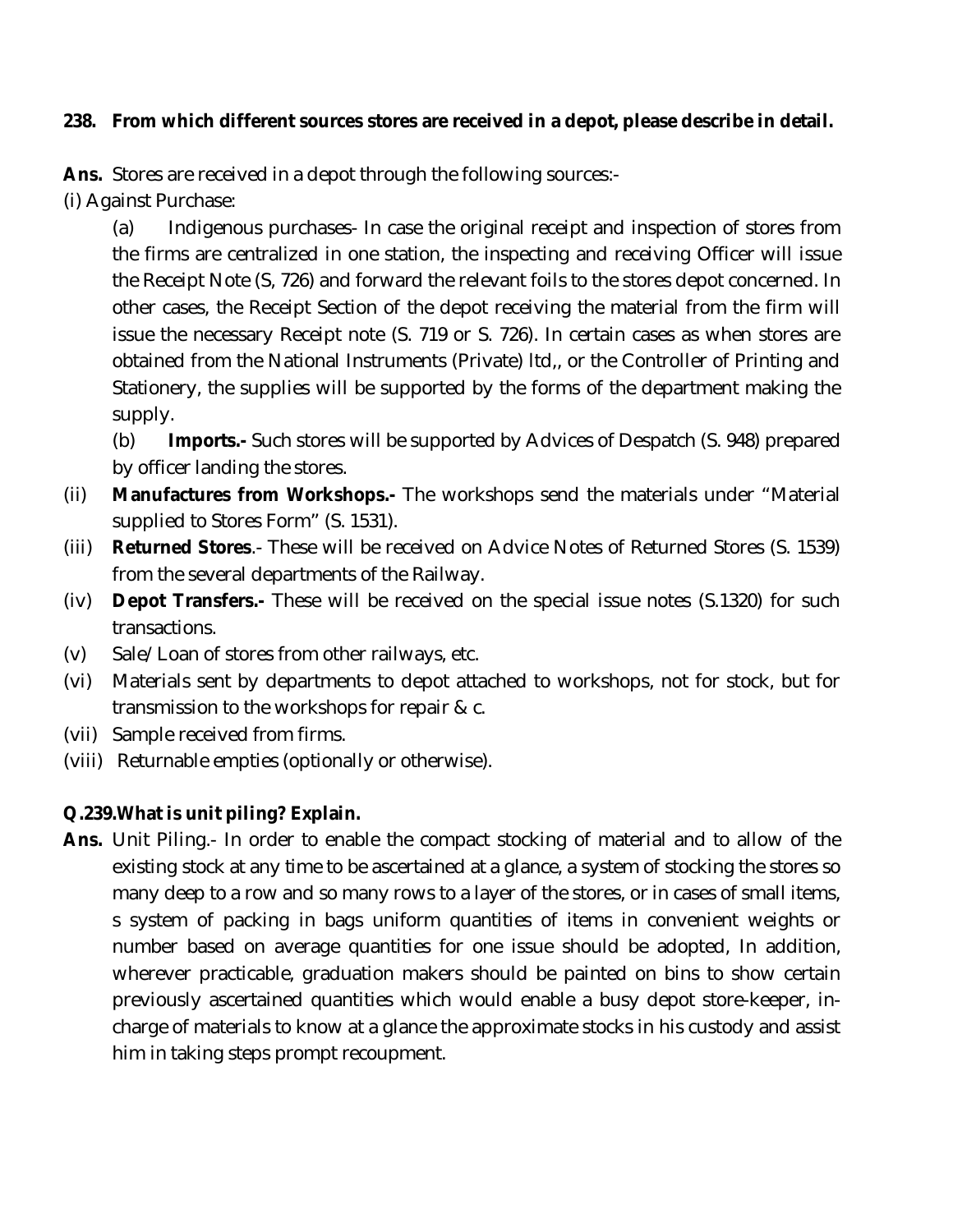- **Q.240.Are depot officers empowered to accept stores dispatched by the supplier after the expiry of delivery period of the purchase orders placed by COS office ? Is there any value and time limit for such cases and what are the exceptions of POs where such powers can not be exercised?**
- Ans. Powers to depot officers to accept the stores dispatched by the supplier after the expiry of delivery period of the purchase orders placed by COS office are as below:

| <b>SN</b> | <b>Particulars</b>                                                                 | Divl. Officers     | <b>Depot Officers</b> |               |                    |
|-----------|------------------------------------------------------------------------------------|--------------------|-----------------------|---------------|--------------------|
|           |                                                                                    | Sr.                | Dy. CMM               | <b>SMM</b>    | <b>AMM</b>         |
|           |                                                                                    | <b>DMM/DMM</b>     |                       |               |                    |
| 1.        | Acceptance of stores                                                               |                    |                       |               |                    |
|           | dispatched after<br>the                                                            |                    |                       |               |                    |
|           | expiry of delivery                                                                 |                    |                       |               |                    |
|           | period<br>by<br>the                                                                |                    |                       |               |                    |
|           | consignee:                                                                         |                    |                       |               |                    |
| a)        | Delay upto 6 months                                                                | <b>Full Powers</b> | Full                  | Full          | <b>Full Powers</b> |
|           | for order valued upto                                                              |                    | <b>Powers</b>         | Powers        |                    |
|           | 3 lakhs.                                                                           |                    |                       |               |                    |
| b)        | Delay upto 21 days for   Full Powers                                               |                    | Full                  | Full          | <b>Full Powers</b> |
|           | orders valued between                                                              |                    | <b>Powers</b>         | <b>Powers</b> |                    |
|           | 3 lakhs to 6 lakhs                                                                 |                    |                       |               |                    |
|           | provided the initial                                                               |                    |                       |               |                    |
|           | delivery period does                                                               |                    |                       |               |                    |
|           | not exceed 6 months.                                                               |                    |                       |               |                    |
|           | These powers cannot be exercised in respect of the following categories of orders: |                    |                       |               |                    |
|           | a) Orders placed against urgent requirements.                                      |                    |                       |               |                    |
|           | b)Orders where higher prices have been paid for early delivery i.e. time           |                    |                       |               |                    |

- preference orders.
- c) Orders for supply of stores subject to severe market fluctuations.
- d) Orders in which provision is made for recovery of pre-estimated damages.
- **Q.241.What are the different categories of items for deciding the agencies for vender approval, vender development & inspection of the items? Explain in detail.**
- **Ans**. **Categories of items:-** As per the directives of the Board issued vide letter number 99/RS(G)709/1Pt.I dated 11.03.05, the different categories are defined as under:

| Category     | Registration<br>Vendor<br>& | Inspection  | Vendor             |
|--------------|-----------------------------|-------------|--------------------|
|              | <b>Approving Authority</b>  |             | <b>Development</b> |
| Category-I   | <b>RDSO</b>                 | RDSO/RITES  | <b>RDSO</b>        |
| Category-II  | <b>RDSO</b>                 | <b>RDSO</b> | <b>RDSO</b>        |
| Category-III | RDSO for wagon & Coaching   | RDSO/RITES  | l pu & RDSO        |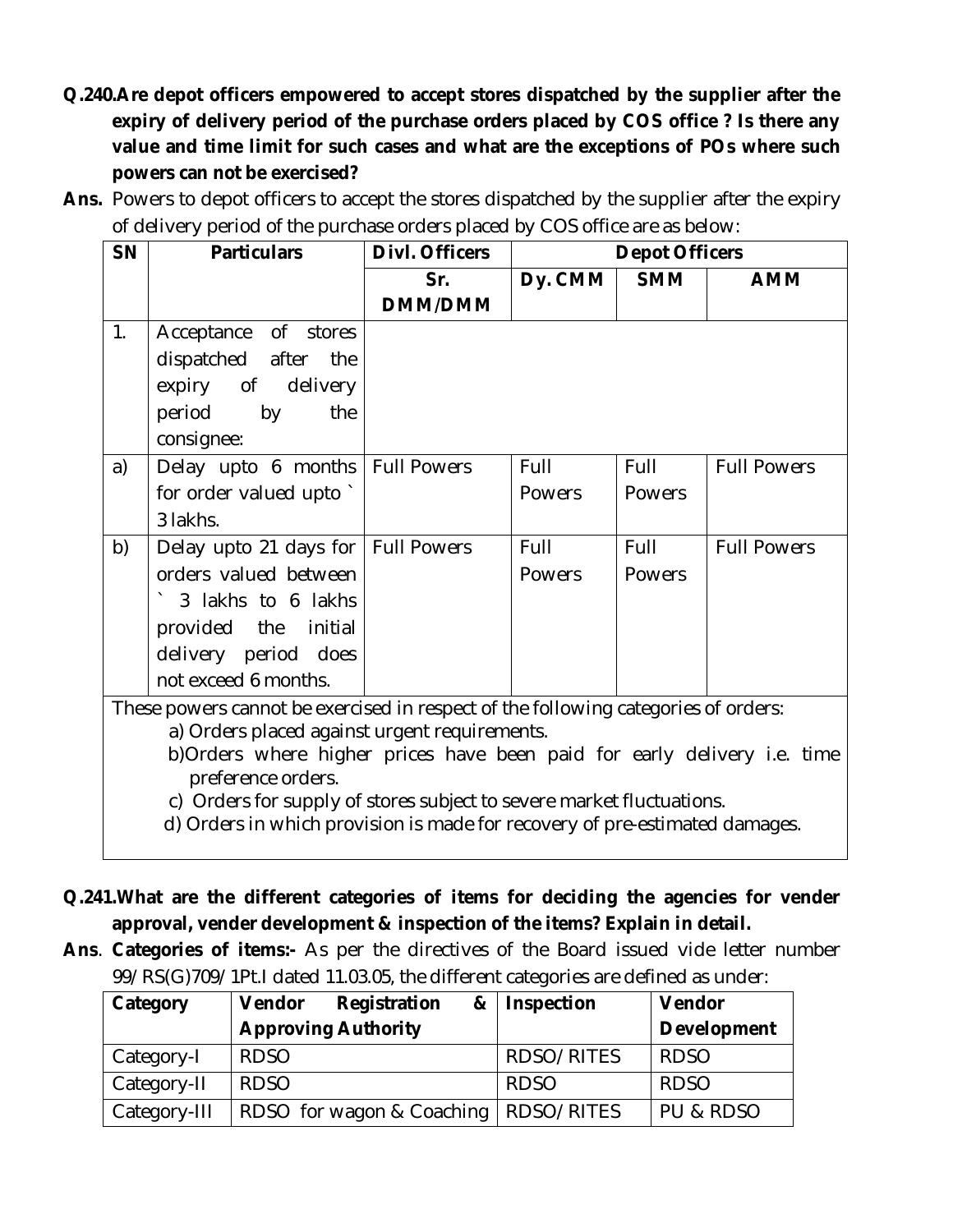- (i) For category-III items, PUs are also permitted to develop new sources. In all such cases the first inspection of the bulk procurement must be carried out by RDSO and after final approval of the vendor on successful completion of the first bulk order, the vendor be incorporated in RDSO's approved vendor list without any need for reassessment by RDSO.
- (ii) In case of Loco items, the PUs may develop and register vendors which are essential to continue the ongoing indigenization programme for the locomotives.

### **Q.242.What are the duties of Depot Material Superintend?**

- **Ans. Duties of Depot Material Superintend**:- Depending on the section he is placed incharge of, the Depot Material Superintend shall be responsible for the discharge of the relevant items among the list of duties shown below :
	- (a) All correspondence by wards with departments will pass through the Depot Material Superintend, who will put them up to the Depot Officer, if necessary.
	- (b) The Depot Material Superintend will deal with all correspondence regarding stock verification reports.
	- (c) He will check recoupments, figures of consumption, and maxima and minima shown on stock cards (S. 1402).
	- (d) He will attend to complaints regarding shortages and delay in supplies, and bring all serious complaints to the notice of the Depot Officer.
	- (e) He will see that every convenience is placed at the disposal of the Accounts Stock Verifier for accurate and speedy verification of stocks and that store department witnesses attend and vary out their functions properly.
	- (f) He will check the figures of stock and consumption shown by wards on Annual Contract Statements (S.603).
	- (g) He will make surprise checks of packages by opening them and comparing the contents with the corresponding issue notes, and will initial the record copy of the issue notes so checked.
- (h) He will supervise generally that material is properly handed over to the Dispatch Section, and that material is properly packed, whether packed by the ward or the Dispatch section.
- (i) He will maintain general supervision over the wards, and see that material is properly stocked and looked after and kept in the correct bins and shelves.
- (j) He will have under his direct control the registration of requisitions and their distribution to wards.
- (k) He will allot the duties of the clerical relieving staff of the depot.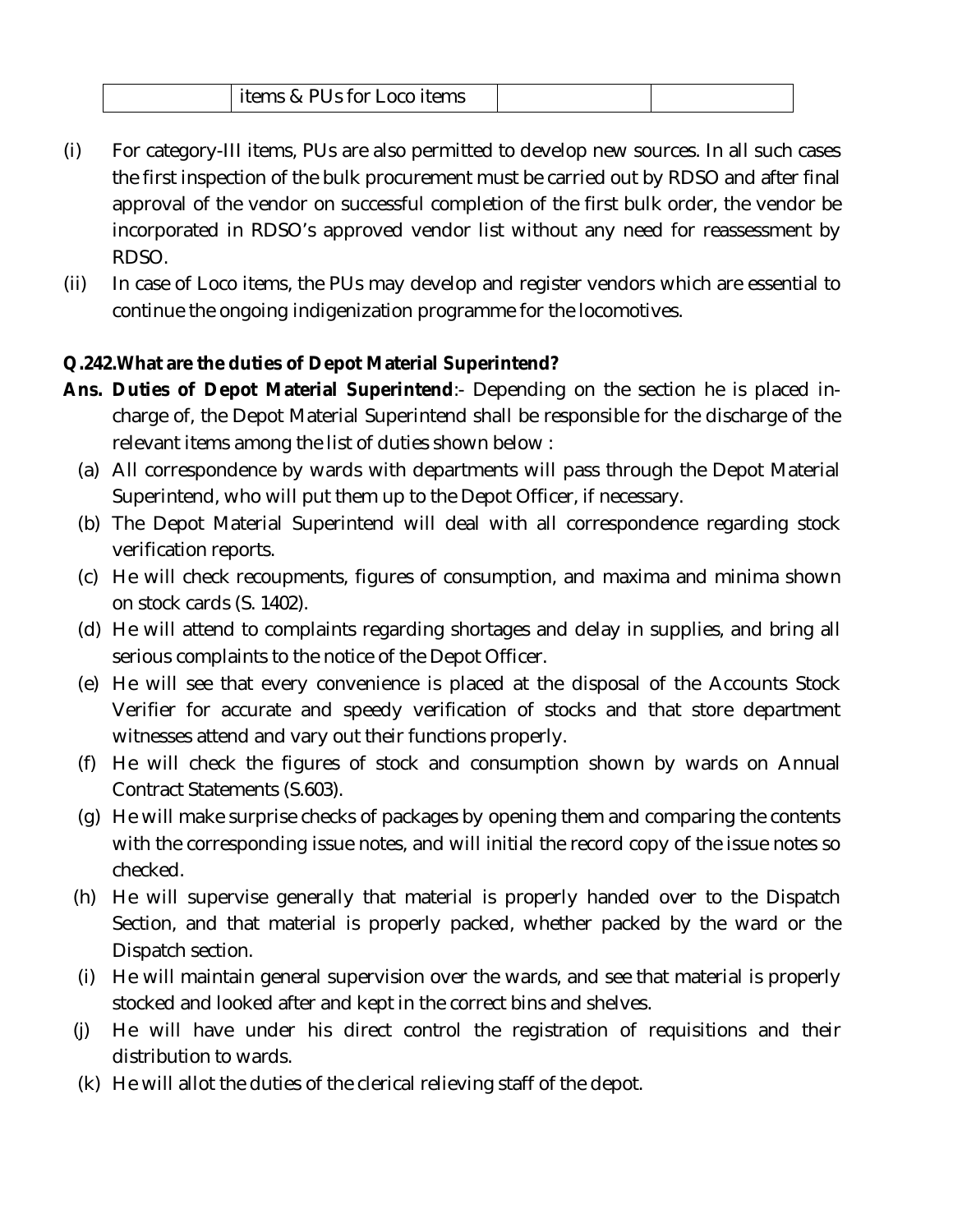- (l) He will see that shunting operations are properly carried out in the yard, and that wagons are put in their proper places and to time.
- (m) He will maintain an Inward and Outward Wagon Register (S.1215).
- (n) He will personally check, with the Wagon Registers, the Authority for removal of wagons and the Weekly statement sent by the Traffic Department of the wagons sent to, and received from, the Yard. In the event of any discrepancy, he will immediately report it to the Depot Officer, for investigation.
- (o) He will pay surprise visits at night to the stores yard, and see that the chowkidari staff are alert and at their posts.
- (p) He will maintain an inventory of all articles of dead stock, viz., plant, machinery, furniture, tools, instruments etc., at each depot in Inventory Books (S. 2001) maintained separately for each depot.
- (q) He will prepare indents for consumable stores and tools and plant required by the depots, and will put them up to the Depot Officer for signature.
- (r) He will arrange to test all weigh-bridges and weighing machines in the store yards and wards once in a month in the first week of the month. He will record the results of the check in a manuscript register (S. 1209) to be maintained specially for the purpose and will put it up to the Depot Officer whenever the results of test show any appreciable difference.

Where there is no Depot Material Superintend of the lower grade, the Depot Material Superintend will in addition be responsible for:

- (s) The control and supervision of all labour and chowkidari staff, if provided instead of RPF staff, including a surprise roll call of all such staff at least once a weak.
- (t) The correct preparation of Labour Muster Rolls.
- (u) Witnessing the payment of labour staff and chowkidars.
- (v) Seeing that the Yard is kept tidy, and reporting when necessary, on the state of roads, sidings, building & c,
- (w) Seeing that the fire arrangements are kept up-to-date and that fire drills are held at least once a month.
- (x) Preparing requisitions for repairs to material either by railway workshops or outside firms.

### **Q.243.Explain the procedure for accountal of materials received without documents:**

**Ans.** Materials received without Documents.- Whenever any material is received without the accompanying documents, the Yard Foreman should enter all relevant details in the Wagon Register (S.1215) and immediately report such cases with full details to the Receipt Section and obtain the papers, if they are in that section. If they have not been received from the parties concerned the Receipt Section should enter such cases with full particulars, as far as available, from the Railway Receipts in a manuscript register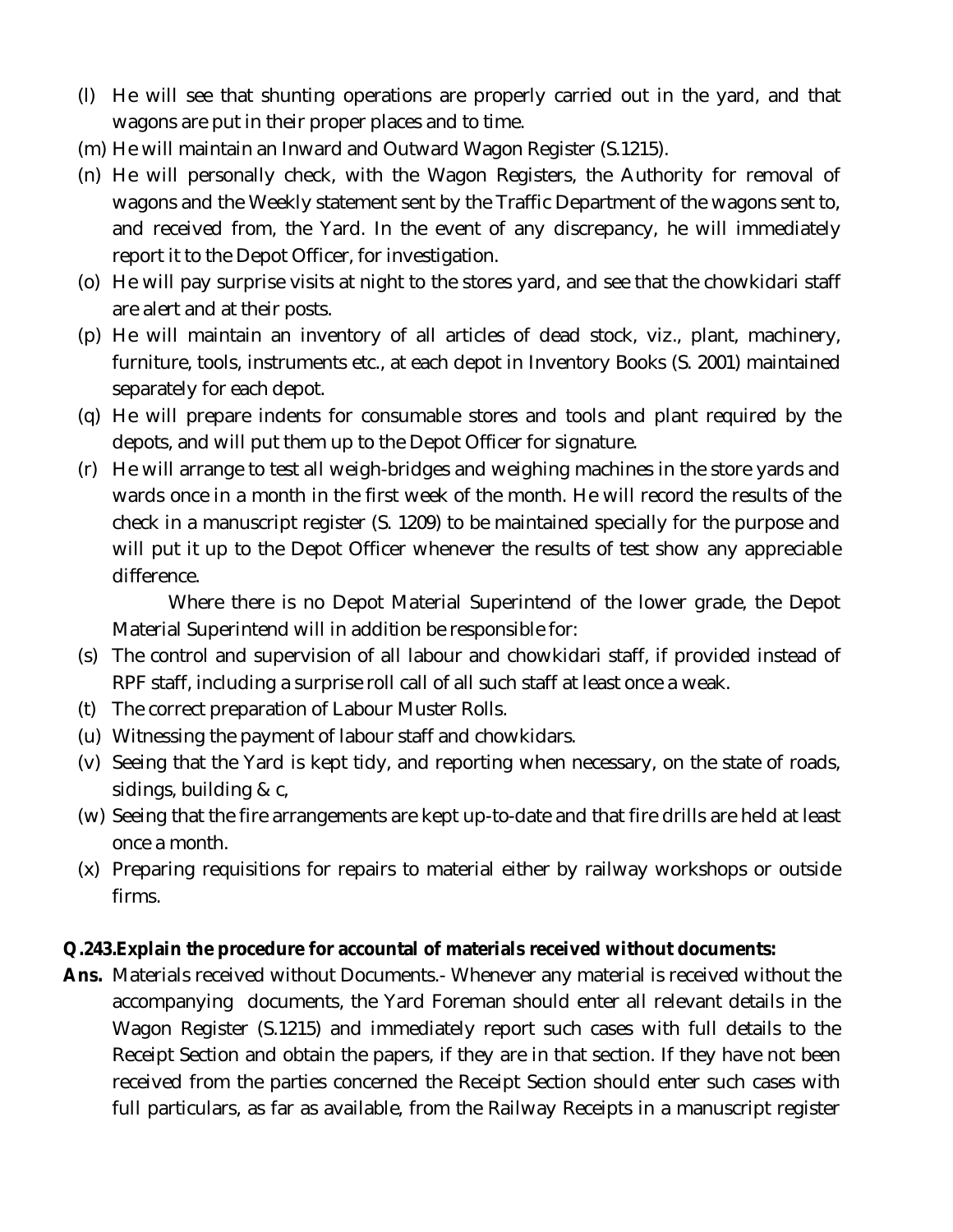(S. 1217) and if the documents are not received within three days from the receipt of the material, a letter should be addressed to the party concerned calling for the documents, copy of such letters being sent to his immediate superiors and district of divisional officer. The cases should be pursued till the documents are received and the stores are properly disposed off or if there is delay of over a month or if material is to be issued urgently or the party sending the material cannot be traced, the stores should be taken into stock by credit to stock Adjustment account.

## **Q.244. In how many copies Receipt Order is prepared? What is the distribution of the copies of Receipt Order?**

**Ans.** Receipt Order is prepared in 4 copies. First copy of the Receipt Order is kept for the record of Receipt Section of the depot, Second Copy is kept by the stocking ward of the depot, Third copy is forwarded to FA&CAO office and fourth copy which is pink in color is sent to the supplier.

## **Q.245. Describe the R.O. number scheme in detail.**

**Ans. R. O. No (Reciept Order No.)**- A 9 digit coding structure is adopted as shown below:

| <b>XXXX</b>                                            | XX         | Χ             |                |
|--------------------------------------------------------|------------|---------------|----------------|
| R. O. Serial                                           | Month in   | Last digit of |                |
| Number                                                 | two digits | the year      |                |
| i). Codes for type of receipt:                         |            |               |                |
| Type of Receipt                                        |            | <b>Stock</b>  | Non-stock      |
| * COS Purchase for the depot                           |            | 01            | 51             |
| * Transit depot where the material is inspected but is |            |               | 52             |
| meant for other depot                                  |            |               |                |
| * DGS&D purchase, including RC/RGC                     |            |               | 53             |
|                                                        |            | 04            | 54             |
| * Railway Board contract                               |            |               | 55             |
| * Other Railways                                       |            | 06            | 56             |
| * Imprest R. Os/Petty Purchases                        |            | 07            | 57             |
| * Fabrication orders                                   |            | 08            | 58             |
|                                                        |            |               | 02<br>03<br>05 |

Structure Position; :

ii). Four digit consecutive serial number is to be adopted sequentially to be changed once in a year or when the block reaches the maximum.

## **Q.246.What is ASRS? Explain the working of ASRS and how it can be beneficial to use in a Stores depot.**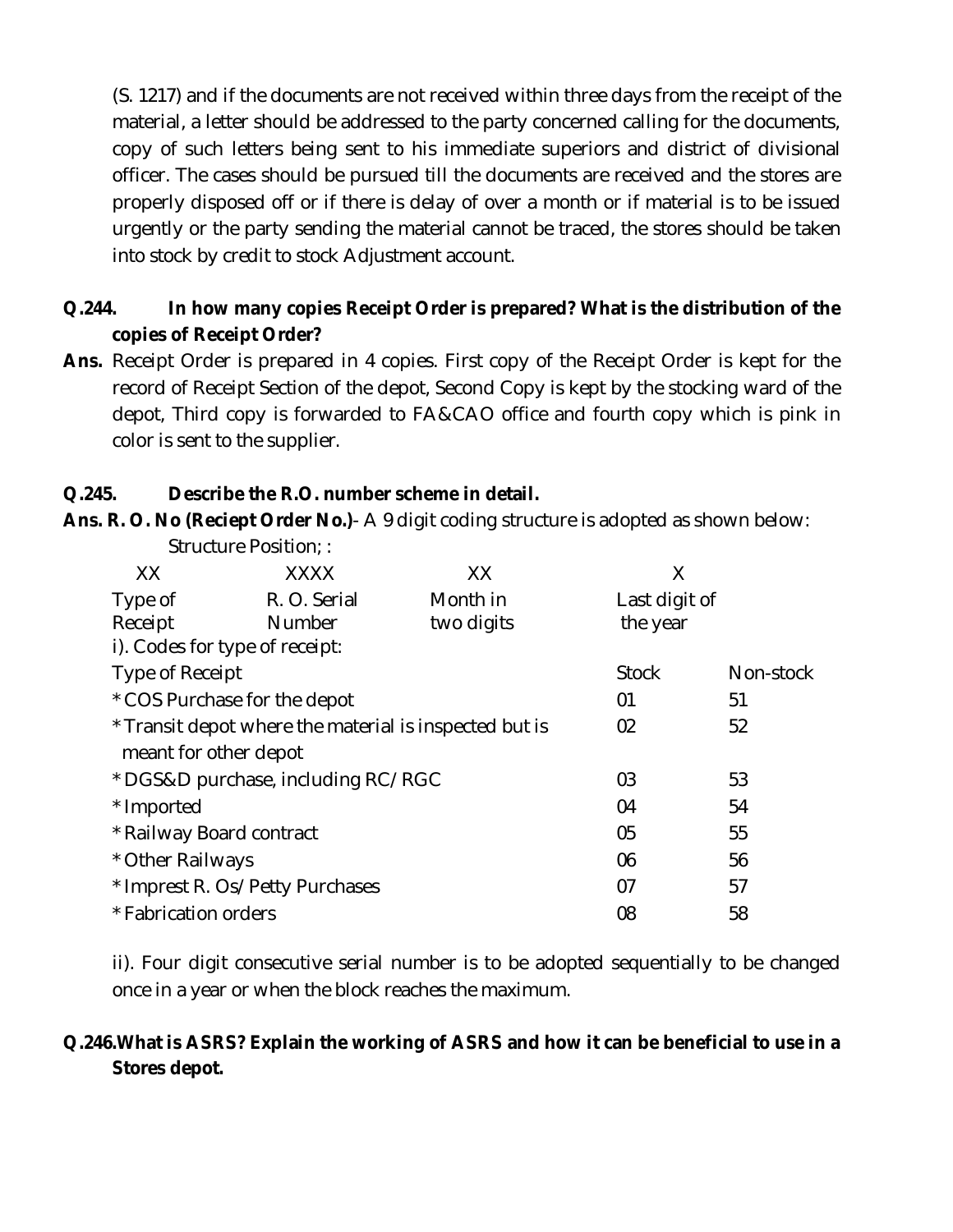Ans. 'स्वचालित भंडारण एवं पुनर्प्राप्ति प्रणाली' (एएस / आरएस), सामग्रियों के भंडारण एवं पुनर्प्राप्ति हेतु प्रयोग में लायी जाने वाली प्रणाली है जो की भंडारण, वितरण एवं उत्पादन के क्षेत्र में अति उपयोगी है.

किसी भी परम्परागत भण्डारण गृह अथवा गोदाम में सामग्री रखने (भण्डारण) एवं रखी हु यी सामग्री को निकालने (पुनर्प्राप्ति) हेतु व्यक्ति(यो) को सामग्री के निर्धारित स्थान तक जाना पड़ता है. भण्डारण गोदाम को उसकी पूरी ऊंचाई तक भण्डारण हेतु इस्तेमाल करना बिना किसी मशीन की मदद के सम्भव नहीं है तथा सामग्री रखने और निकालने में न केवल अत्यधिक समय लगता है बल्कि कठिनाई भी होती है. 'एएस / आरएस प्रणाली में सामग्री को निर्धारित स्थान पर रखने तथा निकालने की प्रकिर्या को पूरी तरह से स्वचालित रूप दिया गया है. आमतौर पर किसी भी 'एएस / आरएस' प्रणाली में पंक्तिबद्ध रैक लगी होती हैं जिनके बीच में बने गलियारों (आइल) में सामग्री के रखने तथा निकालने के लिए चलित क्रेन लगी होती हैं. पंक्तिबद्ध रैक पर सामग्री से भरी पैलेट रखी जाती हैं. एक 'एएस / आरएस' बिना किसी आपरेटर के पूरी तरह से सामग्री पैलेट को हैंडल कर सकता है अत: यह प्रणाली पूरी तरह से स्वचालित है.

'एएस / आरएस' प्रणाली को सामग्री प्रबन्धन सिस्टम, वेयर हाउस प्रबन्धन सिस्टम अथवा अन्य उपयुक्त सॉफ्टवेर से जोड़ कर पूरे सामग्री प्रबन्धन एवं हैंडलिंग कार्य को स्वचालित रूप से किया जा सकता है.

स्वचालित प्रणाली होने के कारण 'एएस / आरएस के उपयोग से भंडारण क्षेत्र को काफी अधिक ऊंचाई तक काम में लिया जा सकता है तथा सामग्री रखने तथा निकालने की प्रकिर्या में गति लायी जा सकती है एवं त्रुटी को काफी हद तक कम किया जा सकता है. इसके अलावा मजदूरों की बचत भी की जा सकती है. जहां 'एएस / आरएस के उपयोग से मजदूरों एवं भण्डारण क्षेत्र की बचत होती है वही इस प्रणाली को लगाने में भारी लागत भी लगती है. अत: किसी भण्डारण में 'एएस / आरएस' का उपयोग करने अथवा ना करने के निर्णय में इस प्रणाली के लाभ तथा नुकसान दोनो की तुलना एवं विश्लेषण अति आवशक है.

'एएस / आरएस सामग्रियों को कई प्रकार से भंडारण और पुनर्प्राप्ति हेतु उपयोग किये जा सकते है. किसी भी एएस / आरएस के मुख्य अवयव रैक, क्रेन, गलियारे (आइल), आवक -जावक केंद्र एवं नियंत्रण प्रणाली होते हैं. पंक्तिबद्ध स्थाई रैक के बीच में बने गलियारों (आइल) में लगी रेल पर चलायमान क्रेन लगी होती है. एएस / आरएस में प्रयुक्त होने वाले रैक इस्पात (इस्टील) के बने होते हैं जिन पर सामग्री से भरे पैलेट अथवा बिन रखने की जगह होती है. क्रेन पूरी तरह स्वचालित भंडारण और पुनर्प्राप्ति मशीन होती हैं जो की स्वचालित रूप से चलायमान होती हैं तथा पैलेट्स को उठाने तथा रखने में सक्षम होती हैं. गलियारे (आइल) पंक्तिबद्ध स्थाई रैक के बिच के स्थान में बने होते हैं जहाँ क्रेन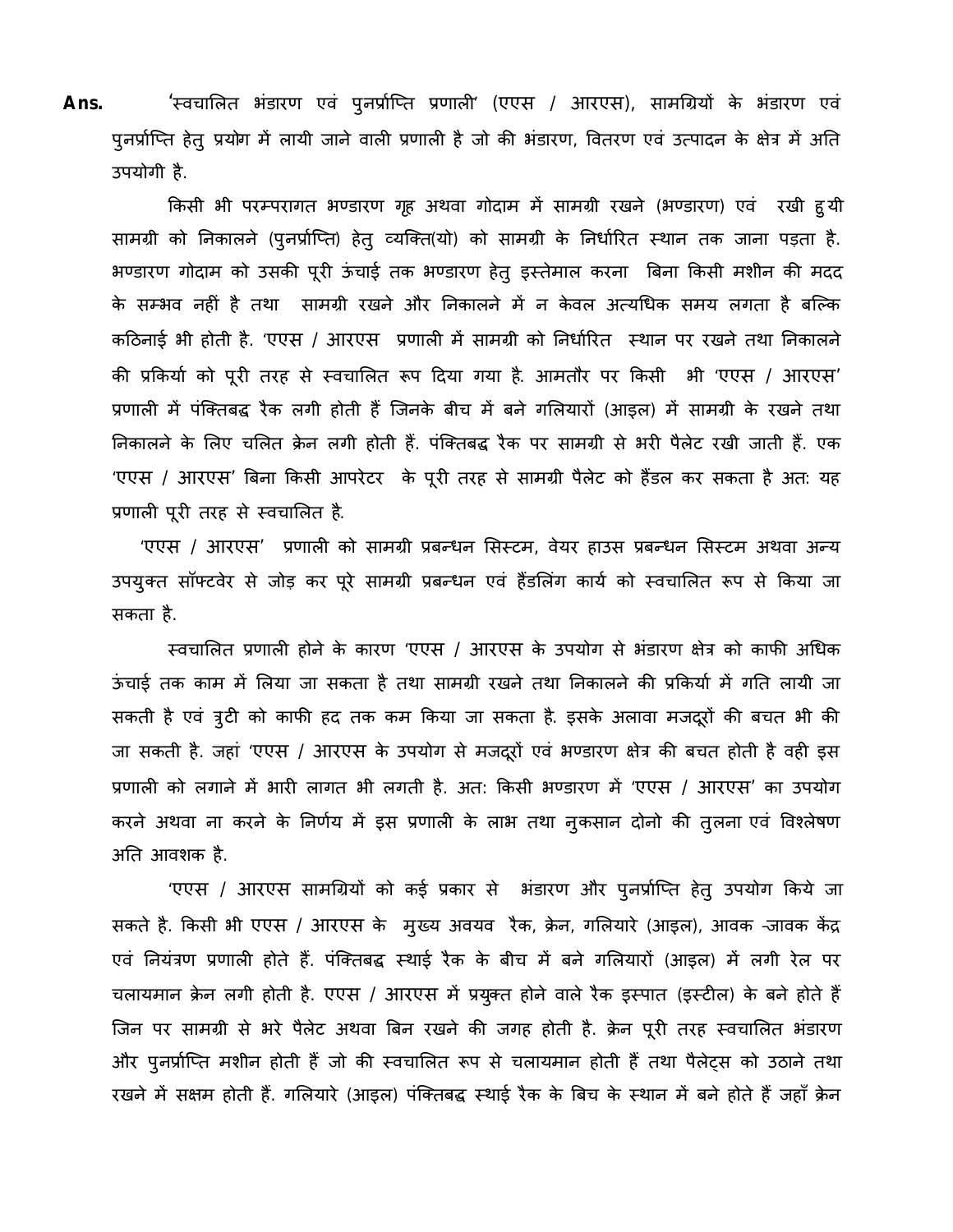क्षैतिज एवं उर्धवाधर दोनों विमाओ में एक साथ चलायमान होती है. आवक -जावक केंद्र वह स्थान है जहां से एएस / आरएस दवारा भंडार गृह (गोदाम) में भण्डारण हेतु सामग्री उठाई जाती है तथा पुनर्प्राप्त (निकाली हुयी) सामग्री बहार जाने हेतु छोड़ी जाती है. नियंत्रण प्रणाली पूरी तरह से कम्प्यूटरीकृत होती है. नियंत्रण प्रणाली पूरे 'एएस / आरएस के संचालन को नियंत्रित करती है.

**'एएस / आरएस' कै से काम करता है :**

जब भी कोई सामग्री भण्डारण हेतु गोदाम के आवक -जावक केंद्र पर प्राप्त होती है उस सामग्री का सामग्री प्रकार (सामग्री कूट) की पहचान की जाती है एवं नियंत्रण प्रणाली को भण्डारण हेतु आदेश दिया जाता है. नियंत्रण प्रणाली सामग्री प्रकार के आधार पर निर्धारित भंडारण असाइनमेंट पद्धति से इस सामग्री के लिए भण्डारण लोकेशन निर्धारित कर सम्बंधित क्रेन को भण्डारण आदेश दिया जाता है तथा सामग्री को निर्धारित लोकेशन पर रख दिया जाता है. इस भण्डारण की लोकेशन, नियंत्रण प्रणाली की *स्मृ*ति (मेमोरी) में स्टोर हो जाती है. जब भी किसी सामग्री प्रकार की पुनर्प्राप्ति की आवशकता होती है तो नियंत्रण प्रणाली को पुनर्प्राप्ति आदेश दिया जाता है. नियंत्रण प्रणाली उस सामग्री प्रकार की भण्डारण लोकेशन की जाँच कर सम्बन्धी क्रेन को सामग्री पुनर्प्राप्ति हेतु आदेश देती है ओर सामग्री आवक -जावक केंद्र पर ला कर रख दी जाती है. क्रेन दवारा विभिन्न भण्डारण लोकेशन की पहचान हेतु सामान्यत: रेडियो फ्रीक्वेंसी पहचान (आरएफआईडी) तंत्र का इस्तेमाल किया जाता है.

**Q.247. How the inventory turnover Ratio is calculated? Inventory opening balance of a depot was ` 2.5 Crore. Receipt from various supplies during the year was ` 10 Crore, and materials worth ` 0.75 Crores were collected from other depots on depot transfer. Materials worth ` 10 Crores were issued by the depot during the year to various users, and materials worth ` 1.25 Crore were transferred to other depots on depot transfer. Calculate percentage inventory tune over ratio for this depot at the end of the year.**

| Ans. |                        |     | <b>Inventory Closing Balance</b>          |  |
|------|------------------------|-----|-------------------------------------------|--|
|      |                        |     | Total Issue during the year               |  |
|      | <b>Opening Balance</b> | $=$ | $2.5$ Cr.                                 |  |
|      | Receipt                | $=$ | $(10Cr. + 0.75 Cr. - 1.25 Cr.) = 9.5 Cr.$ |  |
|      | <b>Issue</b>           | $=$ | 10 Cr.                                    |  |
|      | <b>Closing Balance</b> | $=$ | $(2.5 + 9.5 - 10) = 2 Cr.$                |  |
|      |                        |     | 2                                         |  |
|      | <b>T.O.R.</b>          |     | $=$ ------------- $\times$ 100 = 20 %     |  |
|      |                        |     | 10                                        |  |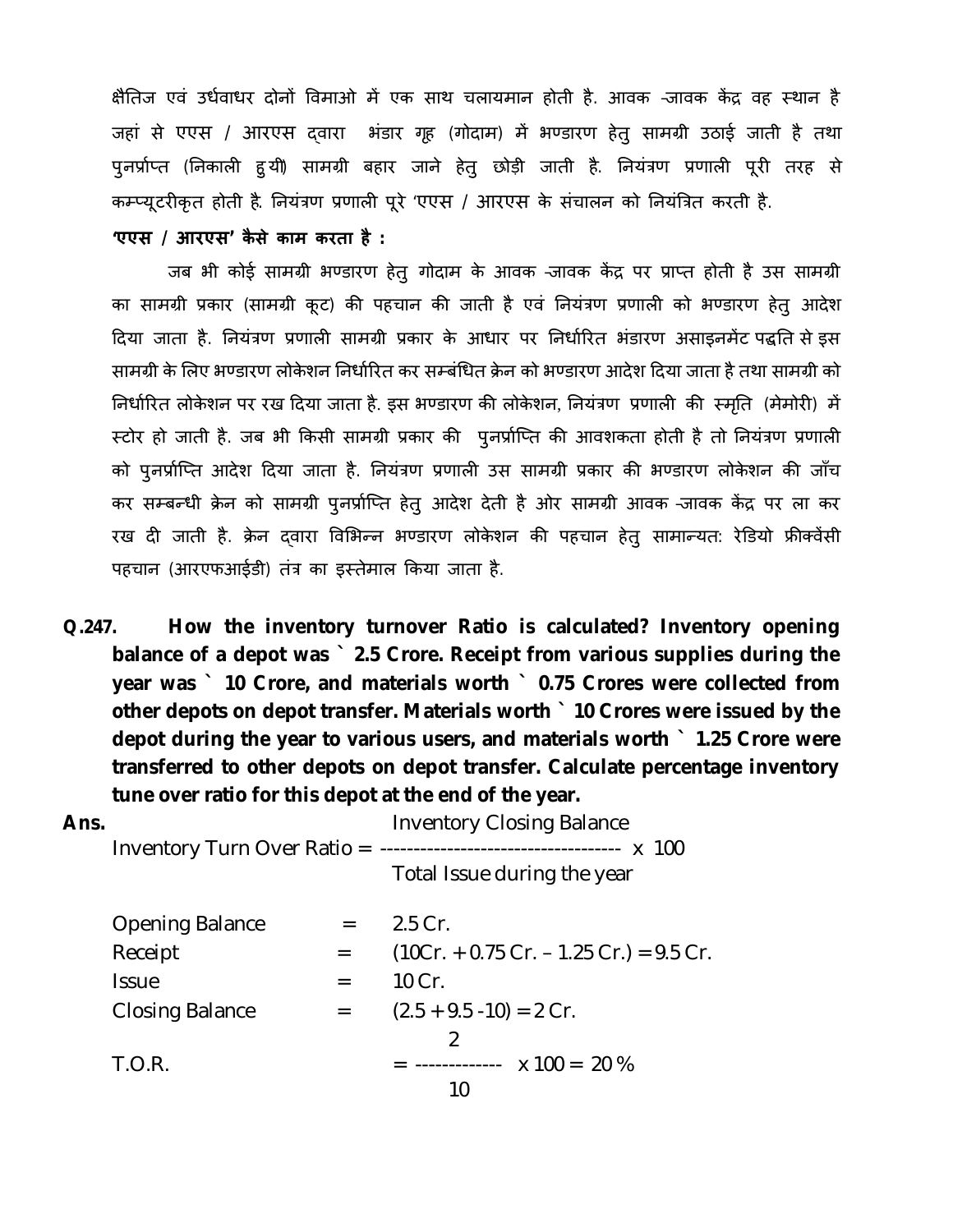# **Q.248. What are the parameters to be considered in designing a Model Stores Depot?**

**Ans.** A good lay out aims at the following:

- Maximum utilization of available space providing for safety and security.

- Less material handling.
- Better facilities for inspection.
- Avoid congestion and achieve greater efficiency of the stores depot.
- Avoid multiple handing of the material.
- Facilitate to strictly observe 'First-in-First-out' procedure.
- Better utilization of equipment and man power.
- -Building factor, including the security aspect against fire, theft and pilferage.

- Man power factor, - Service factor & Flexibility factor. In addition, the following aspects also should be considered.

- Flow of material should be simple and unidirectional, as far as possible.

- Scope for future expansion.

-Office accommodation, approach roads, separate Godowns / enclusures for oil, oxygen, paint, timber, Acids, chemicals and strong rooms for precious, pilfergable, non-ferrous items etc.

- Construction of sump for fire fighting hydrants with approach road facilities, fire extinguishers, etc.

- Compound wall of sufficient height.

- There should be one main gate (for road) with one rail gate (Rail connectivity) for allowing wagons to be placed inside the depot.

-Lighting in the yard, inside godowns and along the compound wall and provision of tower lights/watch towers.

-Provisioning of handling equipments.

- **Q. 249**.A 9 MT scrap material lot was sold at the rate of ` 25,300/- per MT in one of the stores depot in NCR in auction on dt. 10/10/2013. Calculate & reply following for the lot:
	- i) Total sale value
	- ii) Earnest money for the lot
	- iii) Balance sale value
	- iv) Last date for depositing balance sale value without interest.
	- v) Last date for free delivery.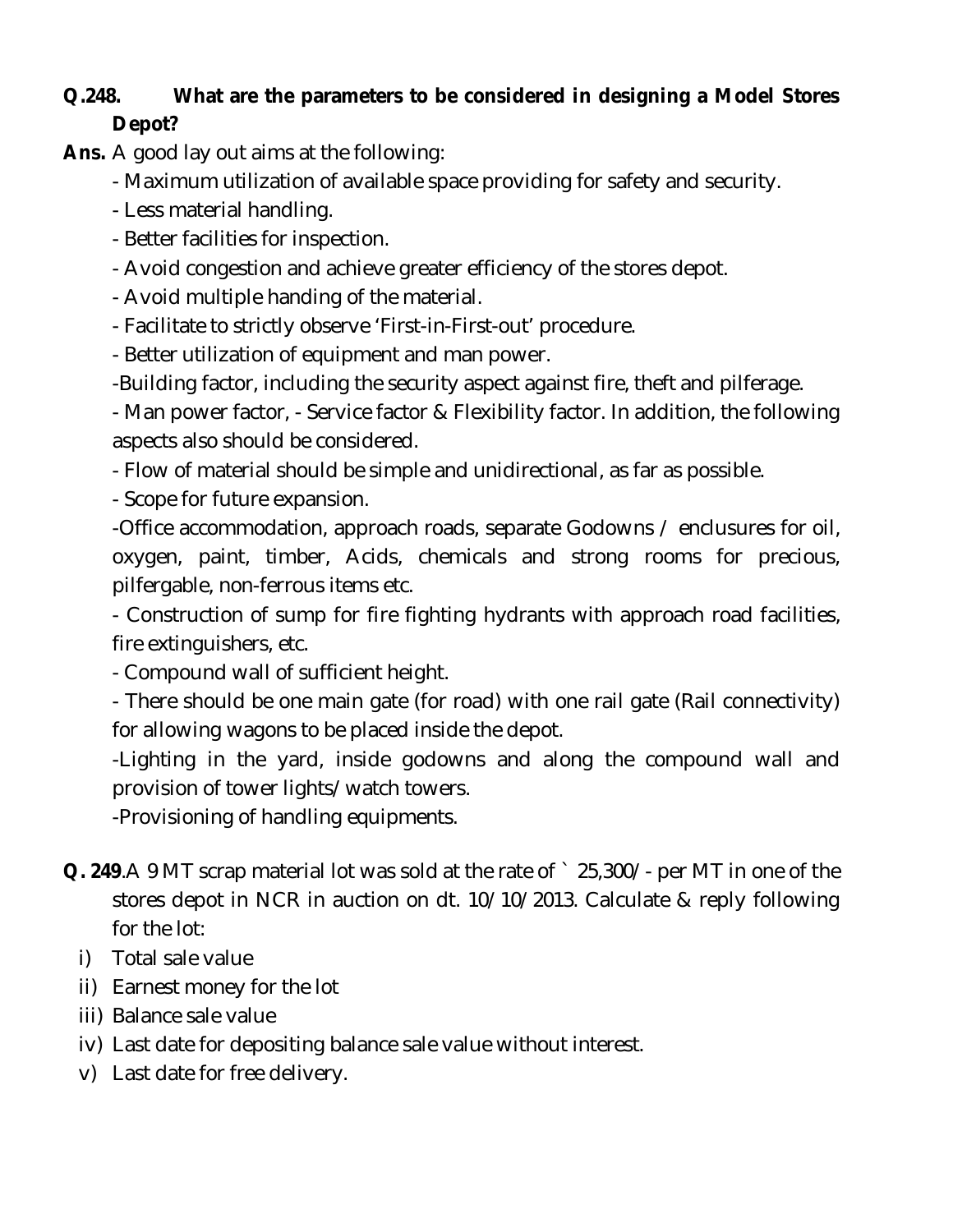- vi) The purchaser wants to deposit the balance sale value in installments. How many installments (maximum) can be allowed in this case.
- vii) The purchaser wants to deposit balance sale value on date 8/11/2013, then how much amount shall the purchaser deposit as interest (Base rate of SBI on the auction date was 10%).
- viii) Purchaser took the delivery of the lot on date 5/12/2013. Calculate the amount of ground rent payable.
- **Ans.** i) Total Sale value =  $253000 \times 9$  = 2, 27,700.00 ii)  $EMD = 10\%$  of sale value  $=$   $22,770.00$ iii) Balance Sale Value  $=$   $2,27,700 - 22,770 =$   $2,04,930$ . iv)  $LDP = 20$  days including auction day : 29.10.2013. v)  $FDP = 50$  days including auction day : 28.11.2013.
	- vi) Only 1 installment.
	- vii) Rate of interest will be = 17% (7% above the base rate of SBI) & interest shall be applicable for 10 days.

204930 x 10 x17 Interest amount =  $\frac{367.72}{3}$  =  $\frac{968.72}{3}$  100 x 360 (Taking 12 months of 30 days each in a year)

Else, if 365 days are taken in a year then interest amount will be

$$
204930 \times 10 \times 17
$$
  
........  
100 x 365 = 954.46 = 955.

Practically, it is calculated taking 360 days in a year. Hence if any candidate calculates it with 360 days (or 365 days) in a year it is to be treated as correct.

viii) Ground Rent: ½ % per day & Delay is of 7 days.

 $(227700 \times 7 \times 0.5)$ GR = ---------------------- = ` 7969.5 = ` 7970. 100

# **Q.250**. **Explain in detail the purchase order numbering scheme followed in N. C. Railway.**

- **Ans.** Purchase order numbering scheme:-
	- 1) The purchase order number will be of 17 digits as shown below:-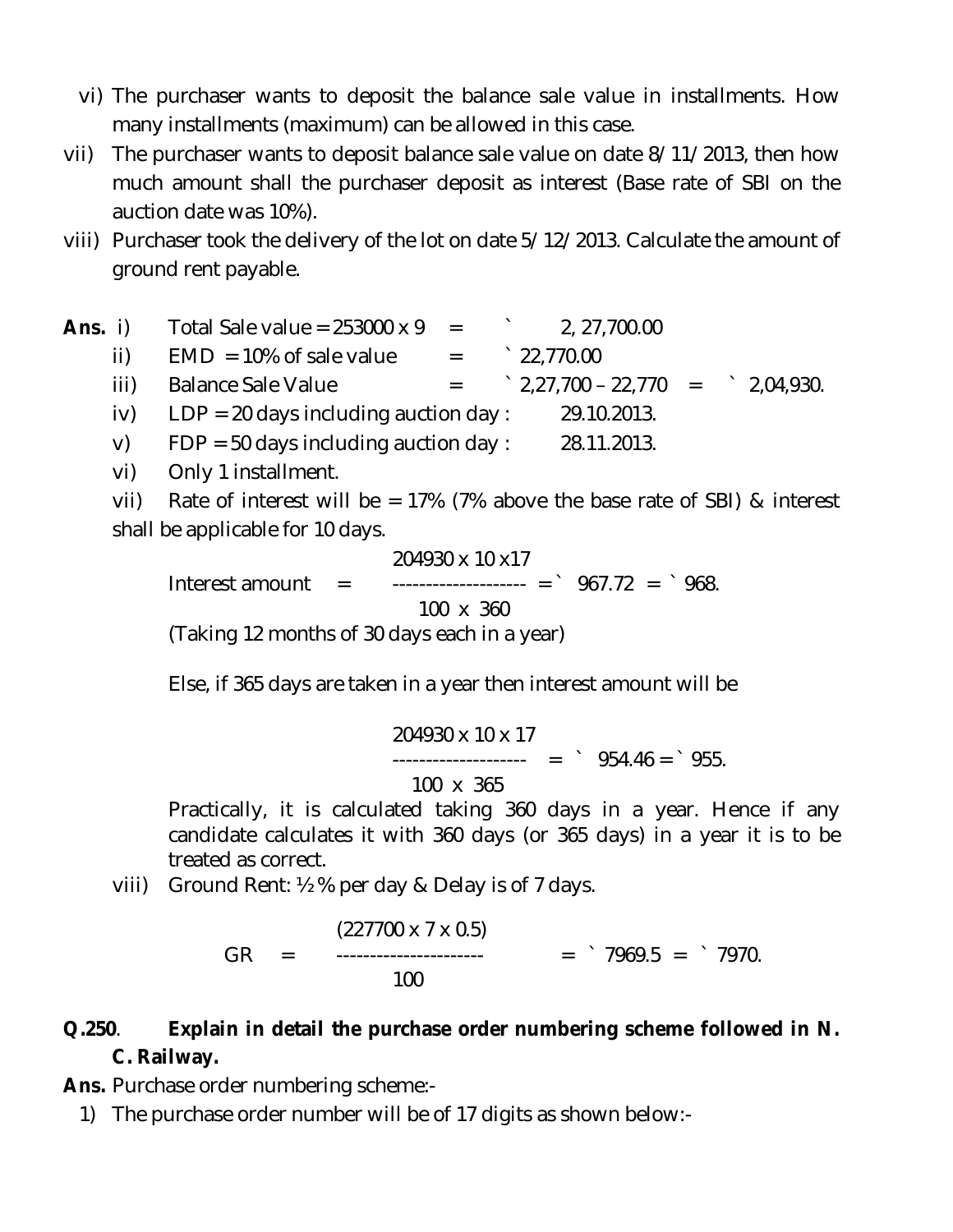| XX XX XXXX |            | XXXXX             | XXX                |
|------------|------------|-------------------|--------------------|
| Case No.   | Type of PO | five digit PO No. | PO item serial No. |

- 1.1 First eight digits of P.O. No. represents the case number.
- 1.2 Type of order:

XX XX XXXX **X** XXXXX XXX The 9<sup>th</sup> digit of the purchase order number signifies whether the order is a local purchase order or a rate/running contract order or Indent purchase or Boards contract. The relevant code nos to be allotted for different types of orders as well as their significance are indicated below.

Types of order & their significance Types of order & their significance

| a. | Purchase order placed by COS on Foreign Suppliers.                               | $\mathcal{O}$ |
|----|----------------------------------------------------------------------------------|---------------|
| b. | Purchase order placed by the COS/Depot officers/Divl. Controller                 |               |
|    | of stores (Other than DGS&Ds rate & Running Contract orders).                    |               |
| C. | Supply orders placed by the COS/Depot officers/Divl.                             | 2             |
|    | Controller of stores against DGS&Ds rate contract.                               |               |
| d. | Supply orders placed by the COS/Depot officers/Divl. Corntroller                 | 3             |
|    | of stores against DGS&Ds running contracts.                                      |               |
| е. | Fabrication orders placed by the COS/Depot officers/Divl. Corntroller            | 4             |
|    | of stores.                                                                       |               |
| f. | Indent placed on DGS&D and its Regional Directorates                             | 6             |
| g. | Acceptance of tenders issued by the RIy. Bd.                                     | 7             |
| h. | Indent/supply orders placed on production units                                  | 8             |
| i. | Indent/supply orders placed on the other Railways excluding                      |               |
|    | Production units.                                                                | 9             |
|    | The appropriate code number as above should be incorporated for the 9th digit in |               |
|    | the purchase order number.                                                       |               |
|    |                                                                                  |               |

1.3.1 Five digit P.O. Number:-

XX XX XXXX X **XXXXX** XXX The Next 5 Digits i.e. 10<sup>th</sup> to 14<sup>th</sup> Digit Represent the Serial Numbers of the purchase order.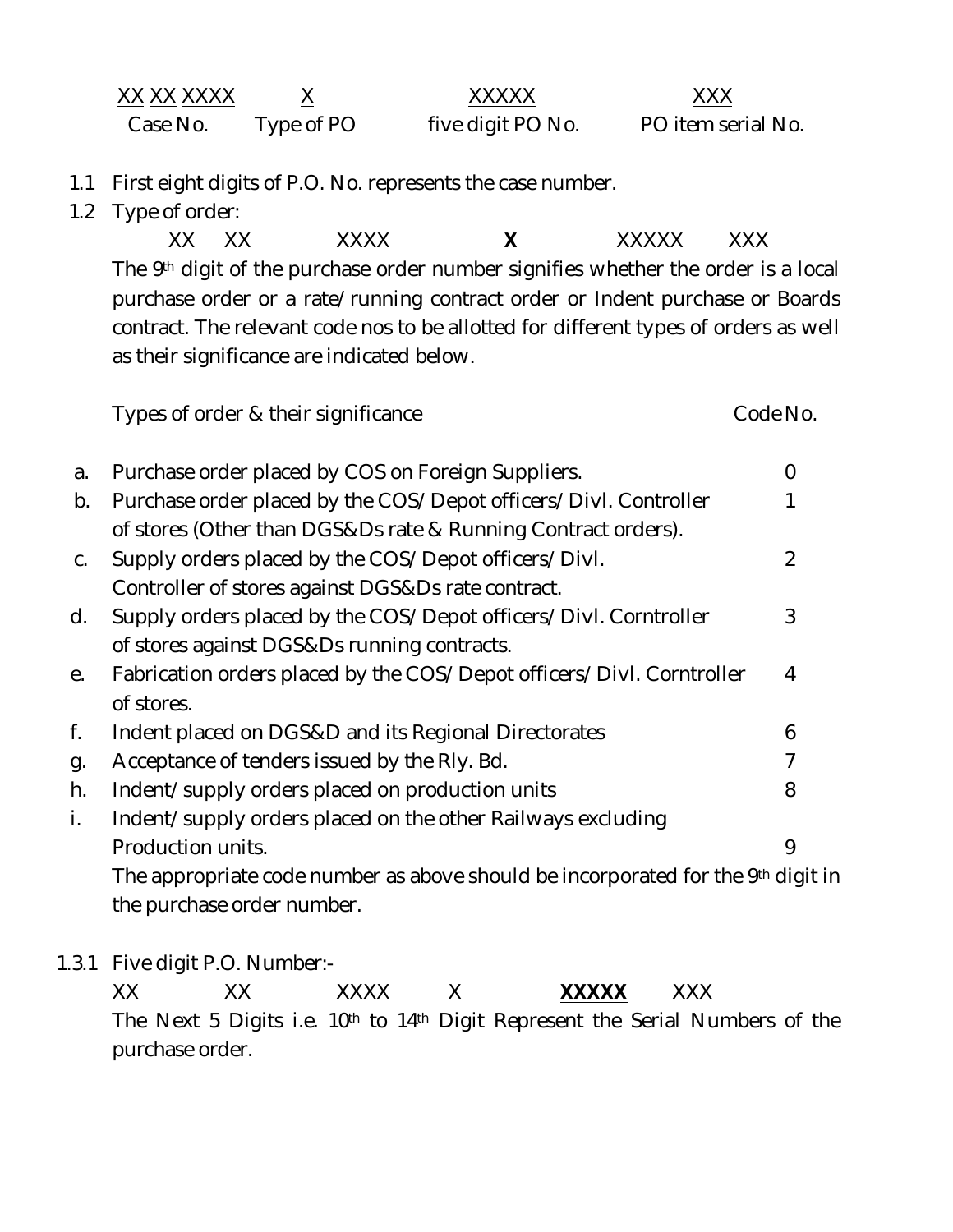1.3.2 For orders placed by the COS Office, (one section will allot the serial nos centrally) the series listed below will be adopted for different categories of orders/Indent's.

## **ORDER SERIAL BLOCK**

|                                                                        | <b>Stock Items</b> |       | Non stock items |       |
|------------------------------------------------------------------------|--------------------|-------|-----------------|-------|
|                                                                        | From               | To    | From            | Τo    |
| i) Indents                                                             | 00001              | 00999 | 40000           | 40999 |
| ii) COS Purchase orders<br>where payment is to be<br>made by FA&COS    | 01000              | 34999 | 41000           | 45999 |
| iii) DGS&Ds A/T Rate &<br>Running contracts & RIy<br><b>Bds Orders</b> | 35000              | 36999 | 46000           | 47999 |

iv) Direct Delivery orders: (i.e. for non stock items delivered direct to the consignee). The serial block will be 60000 to 89499 and depending upon the paying authorities serial block as under will be adopted.

## **PAYING AUTHORITY**

|                      | <b>FROM</b> | TΟ    |
|----------------------|-------------|-------|
| 1. WAO/JHS           | 60000       | 62999 |
| 2. WAO/GWL           | 63000       | 65999 |
| 3. FA7CAO/C          | 690000      | 71999 |
| 4. SAO/C/JHS         | 72000       | 74999 |
| 5. SAO/C/AGC         | 75000       | 77999 |
| 6. SR. DFM/ALD       | 78000       | 80999 |
| 7. SR. DFM/JHS       | 81000       | 83999 |
| 8. SR. DFM/AGC       | 84000       | 86999 |
| 9. SAO (CSP)/SFG/ALD | 87000       | 88999 |
| 10. FA&CAO/RPMU      | 89000       | 89499 |
|                      |             |       |

1.3.3 Common 5 digit order serial number block for Depots/Divisional Material Managers are given below as under:-

| Stock items     |  | 50000 to 54999 |
|-----------------|--|----------------|
| Non-stock items |  | 55000 to 59999 |

## 1.4 **LAST THREE DIGIT OF PURCHASE ORDER** XX XX XXXX X XXXXX **XXXX**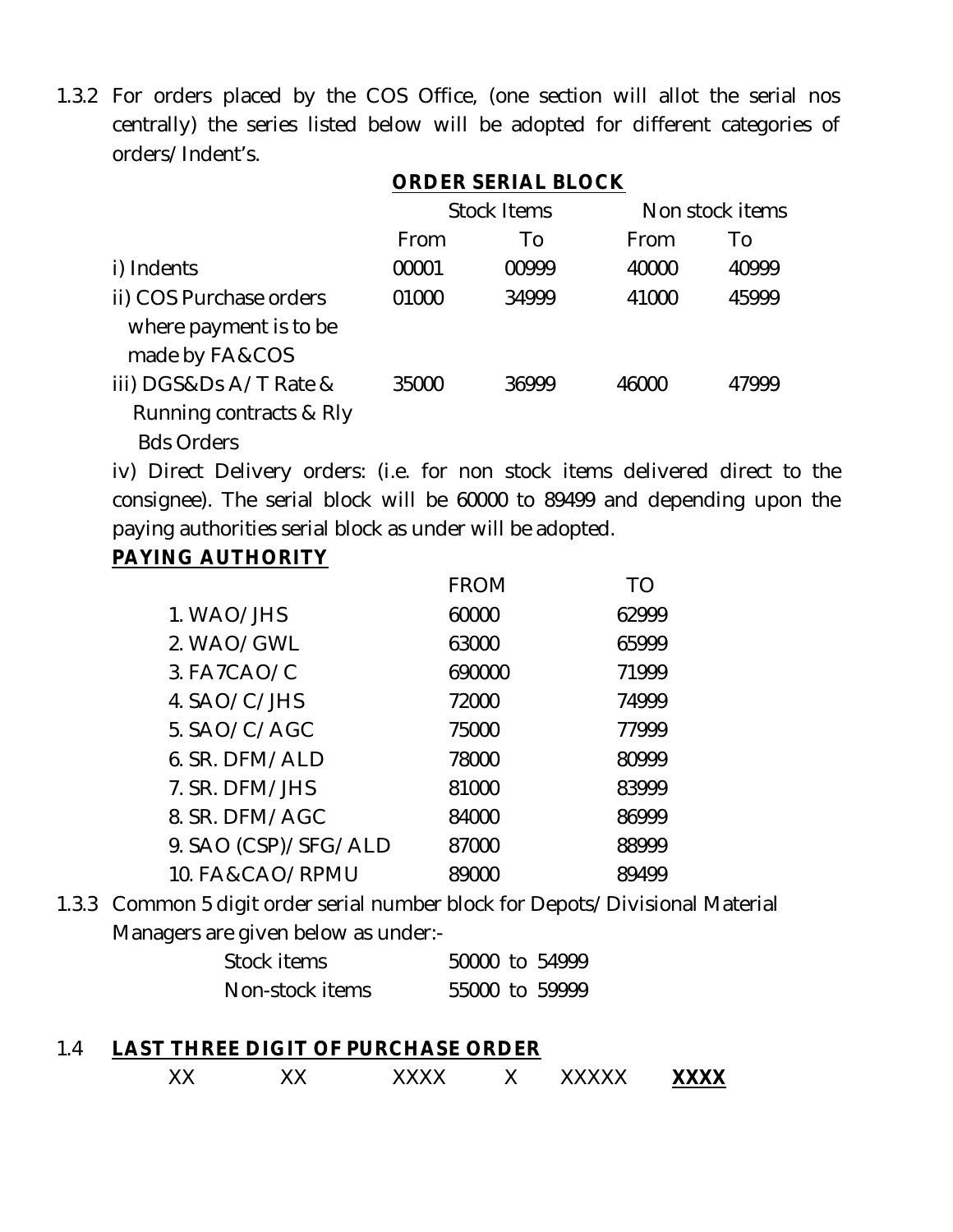The last 3 digits of the purchase order are a product of (i) number of demands covered (ii) No. of items included in the order (iii) number of consignee. In case of severable contract the product is to be multiplied further by the number of delivery installments.

- **Q 251.** What are the pre checks to be done by depot before issue of material on requisition submitted by indenting party?
	- Ans. Before issue of materials on requisition, the same should be checked to see that :
		- a) the requisition form is filled correctly and there is no alteration or overwriting.
		- b) the requisition is signed by the authority competent to do so.
		- c) the certificate of fund availability is given.
		- d) the head of Account to which chargeable is given.
		- e) number of copies required are forth coming
		- f) one form of requisition contain only one item.
- **Q.252.** In how many copies requisition-cum-issue note is prepared by indenter? What is the distribution and disposal of all the copies of requisition-cum-issue note ?
	- Ans. The "Requisition and Issue Note" should be prepared in six foils by the indenter in form no. S-1313. The indenter retains the first foil as his office copy. The other five foils are sent by him to the depot office which passes it on to the ward. After filling in the issue note portion by carbon process on all the five foils the ward keeper should distribute them as laid down below.
		- (a) The Second and Third foils: These should be handed over to the Despatch Section along with the material. The Despatch Section will pass them on to the stores van clerk, if the material is being sent by the stores van, or send them to the indentor by post along with the Railway Receipt for despatch of the material. The indentor should retain the second foil and return the third foil through the stores van clerk or by the post as an acknowledgement for the material. This foil should be pasted to the depot's office copy of the issue note (the sixth foil). Any delay in returning this acknowledgement foil of the issue note should be promptly taken up by the Requisition Register Sub-section where the office copy foil (the sixth foil) should be inspected periodically in order to take up such omissions. The indentor should note on his office copy (the first foil) particulars of the Issue Note No., date quantity actually issued by the depot and latter forward the second foil to the District or Divisional Officer for check with the fifth foil which will accompany the summary of issues sent by the Stores Accounts Office of the District, or Divisional Officer.
		- (b) The fourth, fifth and sixth foils: These should be forwarded by the ward-keeper to the Ledger Section along with the forwarding memo of issue notes. The sixth foil should be despatched by the Ledger Section and handed over to the Requisition Register clerks for posting the column "action taken" in the Requisition Register and for filling as record later on. The other two foils, (that is, the fourth and fifth) will be sent to the Stores Accounts Office (after the numerical ledgers have been posted) where one copy (the fourth foil) will be used for posting the priced ledgers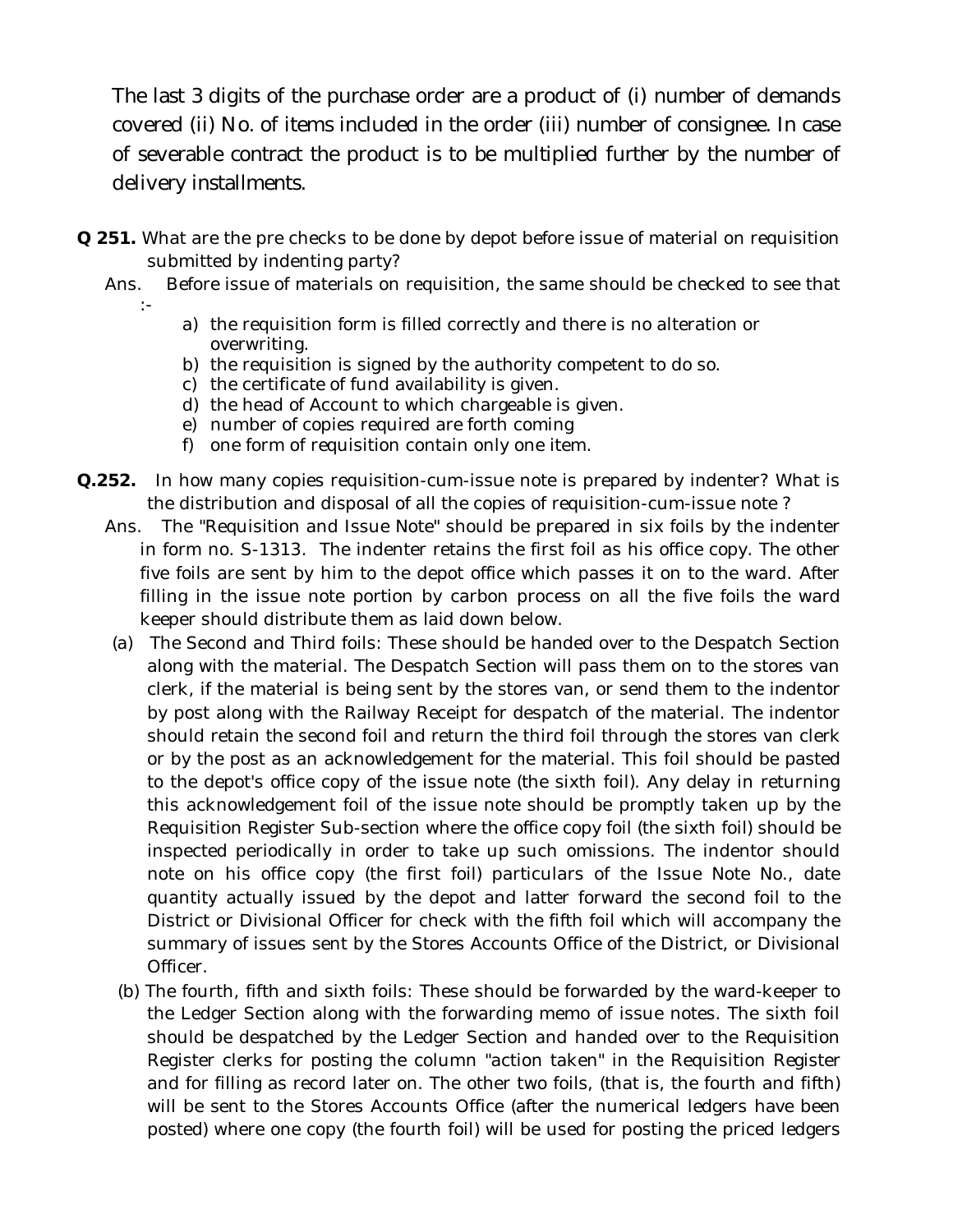and later retained as record and the other (the fifth) will be used for preparing a summary of issues along with which it will be sent to the departmental officer for posting thereform the debits in his Revenue Abstract or other book of accounts. This copy will be retained by the departmental officer.

- **Q.253**. Write short note on the following :
	- a) Gate Pass
	- b) Dispatch Section and procedure for dispatch of stores
	- c) Pending demand & disposal
	- Ans. a) Gate Passes.: No material may be allowed to go outside the gates unless specified on a Gate Pass or Authority for Removal of Wagons. Gate passes should be prepared in duplicate. Each Gate Pass (S. 1350) should show the following particulars.
		- (1) The number of men, with their ticket numbers.
		- (2) The number of packages.
		- (3) The number and date of voucher on which the material is sent.
		- (4) To whom sent and purpose for which sent.
		- (5) Whether Railway or Private Property.

 All material, except material loaded in lorries passing out of stores premises, should be examined and checked with the Gate Pass by the Gate Keeper, with the Assistance of the Chowkidars. For material loaded in lorries, a percentage only need checked. The Gate-keeper will also be responsible for seeing that all Gate Passes are correctly made out and that for the materials entered thereon, reference to an issue note or indent or some other letter or voucher is quoted. Gate Passes for material loaded in a lorry should show the number of packages in the lorry, and the total number of vouchers. All Gate passes should be scored across in order to prevent their misuse and then filed by the Gatekeeper in separate files for each section issuing them.

3.b) The work of despatching stores is an important function in the matter of the issue of stores and is best centralized in a Despatch Section independent of the wards and of the Ledger Section. This section may be divided into sub-sections, certain groups of stores being allotted to each for despatch. The men in this section should be properly trained in the know- ledge of stores in order to avoid mistakes in despatch. The Supervisor of the Despatch Section should also be in charge of the store delivery vans and the staff required for working them.

The Despatch Section should maintain a Register of Despatches in Form S. 1345 to record all the issue notes handed over to the section for despatch of the stores. This register should show the following particulars : 1. Date. 2. Issue note number and date. 3. Consignee. 4. Requisition number and date. 5. Description of material and price list number. 6. Packing particulars- Quantity, Packing serial number, Packed in box, package, bag or bundle, Net weight, Gross weight. 7. Credit Note No. and date.8. Railway Receipt No. and date.9. Gate Pass or Authority to Remove Wagons, number and date. 10. Remarks (wagon number, & C).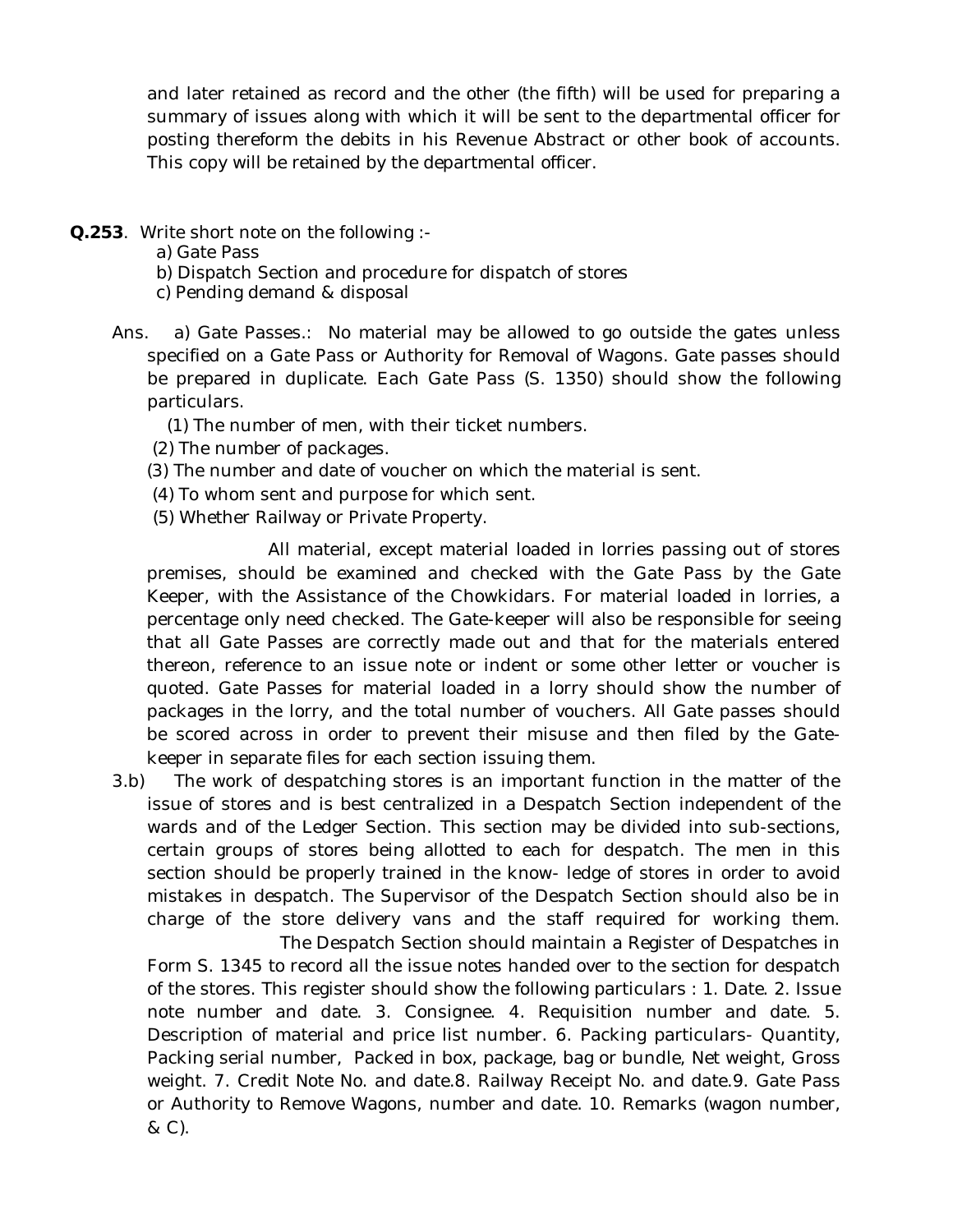This register should also serve as the Outward Wagon Register. The supervisor of the Despatch Section should present this register daily to the ward- keeper of each ward. The latter should personally fill in columns 1,2, 3, 4 and 5 with reference to all depot transfer forms and issue notes that are handed over to the Despatch Section. The Despatch Section should fill in the remaining columns of the register, columns 6, 7 and 8 not being filled in when material is despatched by store van, in which case only the number of the van need be entered in the remarks column.The Despatch Section will prepare the Credit Notes and make all necessary arrangements for the despatch of the material.

3 c) Pending demands are requisitions for supplies which have been received by a depot from indentors on the line, but which the depot has failed to satisfy due to the depot stocks of the stores asked for having been exhausted. When a ward is not able to supply a requisition either in part or in full and can offer no acceptable substitutes, the ward should attach to the requisition a printed slip carrying the legend 'NO STOCK' or 'Part Supply Made'. The requisition should then be sent to the Ledger Section. On receipt in the Ledger Section they should be entered in a 'Pending Demand Sheet' in form no. S-1336. The Pending Demand Sheets and the requisition forms should be retained in the Ledger Section until a fresh supply of material is received. In cases of part supply on combined "Requisition and Issue Note" Forms (S. 1313), the Ledger Poster should prepare a new set of forms to cover the balance of material not supplied. When the stock of any item is entirely exhausted, the ledger poster should attach a red slip to the ledger card to indicate this fact. When fresh material is received and this is being posted, the ledger poster should remove the red slip. Whenever he does this, he should see whether there is a pending Demand Sheet (S. 1336) for the item, in which case, the usual procedure of transmission of the requisition to the ward should be followed. The Depot Officer should send to the Controller of Stores once a fortnight a statement of pending requisitions in the form S-1338 to enable him to take prompt steps to remedy defects in recoupment of stores.

**Q.254.** Describe the procedure of receipt of workshop manufactured item in the depot

. Ans. In case of items manufactured in the Railway Workshops, the maximum and the minimum stock should be fixed taking into consideration the length of time required by the workshops to deal with the requisitions by Stores Depot and manufacturing process. Upon the Depot's stock on an item dropping to the level of minimum, a requisition in Form S-1437, should be prepared in triplicate, first copy being in ledger section, second copy to Receipt Section and the third copy to Workshop's Production Department.

On receipt of requisition in the Workshop, the Production Engineer will plan for manufacture and issue a Work Order on a particular shop along with release order in prescribed form, for releasing raw materials, endorsing a copy to ledger Section and the Ward. After the receipt of raw materials from Stores depot attached to the Workshop, the Foreman of the Shop will take the manufacture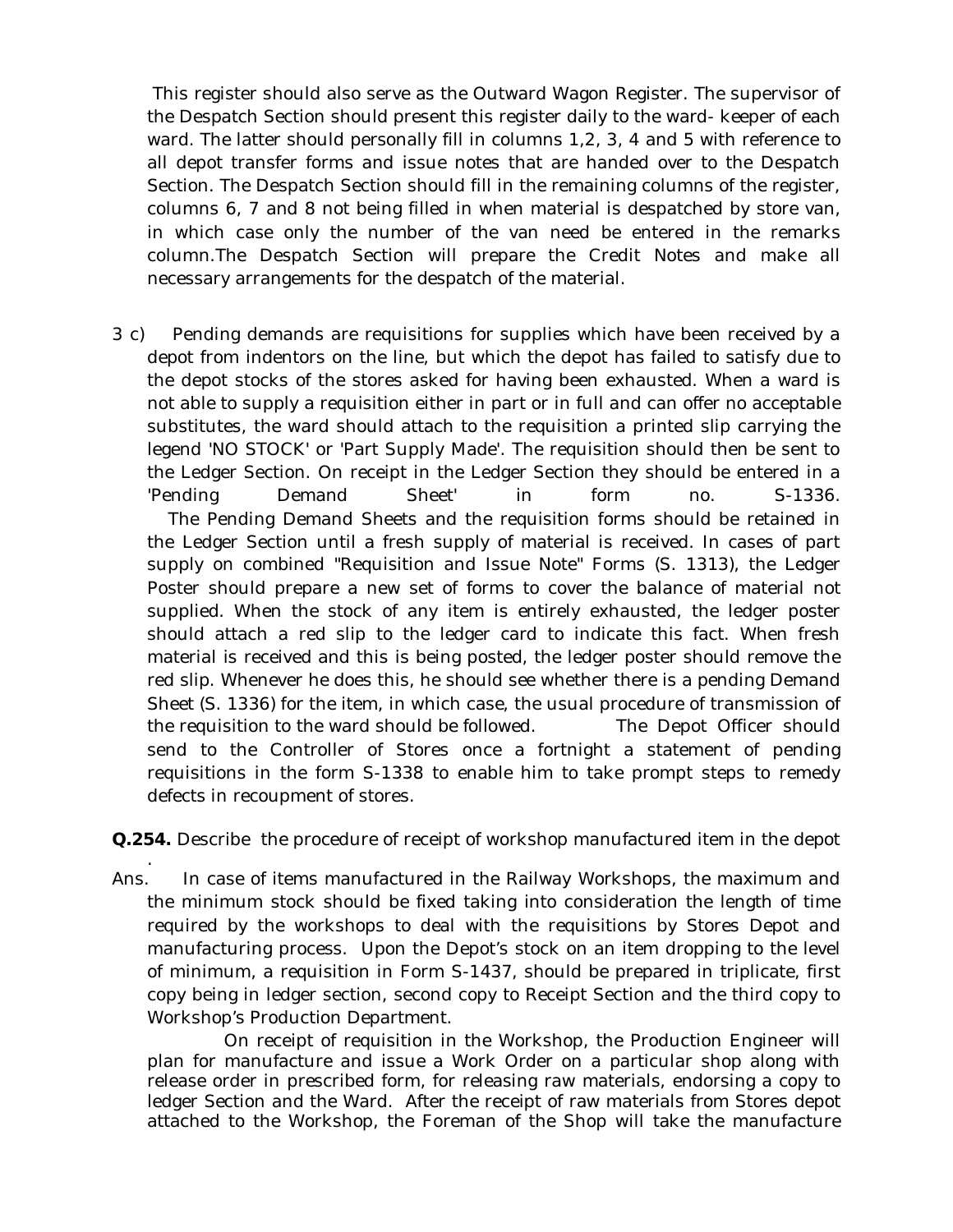process in hand. Upon completion of the order, the workshop will prepare a "Material Supplied to Stores" in Form S-1531 in five copies and distribute as under:

1 st copy - Office record of ward 2nd & 3rd - For Stores Accounts Officer through Ledger Section 4th copy - For Workshop Accounts Officer through Progress Office. 5 th Copy - Retained by Foreman as office record.

The Receipt Section of the Stores Depot having duly checked the items of stores received, should endorse receipt on all the five foils and return the 4th copy to Production Department. The remaining three copies, duly receipted should be sent to the ward along with materials. The ward should allot R.O. number to them and forward them along with the forwarding memo(S-1256) to Ledger Section where the quantity received should be posted. One copy should be forwarded to Stores Accounts Officer who will submit 2nd foil to the Workshop Accounts Officer in support of the Advice of Credit(S-2705) to stop, retaining the third foil as record.

- **Q.255.** What do you understand by Forecast Schedule of Stores prepared by workshop? Describe the procedure of issue of material to workshop?
- Ans. Forecast schedules of all stores, tools, assemblies and fittings and component parts required by the workshop for periodical overhauls of rolling stock should be prepared as early as possible in advance of the actual day on which they would be required and these schedules should be furnished to the subward-keeper to enable latter to keep such materials ready for early issue. These schedules should be submitted over the signature of the Works Manager or a gazetted officer working under him. Such forecasts should not be issued piecemeal, one consolidated forecast should be made out for the rolling stock expected to be overhauled in the month.

All materials required by the shops shall be drawn, only as and when required, the requisitions being made in carbon duplicate on "issue tickets". The sub-wardkeeper should obtain the signature of the employee receiving the stores on both the foils of the issue ticket in respect of the stores supplied to the latter. The duplicate foil should be returned along with the material to the receiving chargeman.

Early every morning, each shop office should arrange the chargeman's copies of the issue tickets of the previous day (which give particulars of the materials received that day) in the order of 'class and price list numbers. The issue tickets bearing the same price list number should than be re-arranged, work order by work order, and a pencil abstract made on the back of the last issue ticket for the day of each item of stores issued, of the total quantity of that item for each work order. Combined 'Requisition and Issue Notes in form S-1523, should then be prepared in carbon quadruplicate, all items of one group supplied during the day being entered in one workshop Issue Note.

Separate Workshop issue note should be prepared in respect of materials obtained from the parent ward as distinct from the sub-wards. The sub-ward-keeper (or ward-keeper in the case of an issue from the parent ward) will retain one foil of the workshop issue note as his record and send two copies along with necessary forwarding memo (S-1256) to the Ledger Section of the depot for the posting of the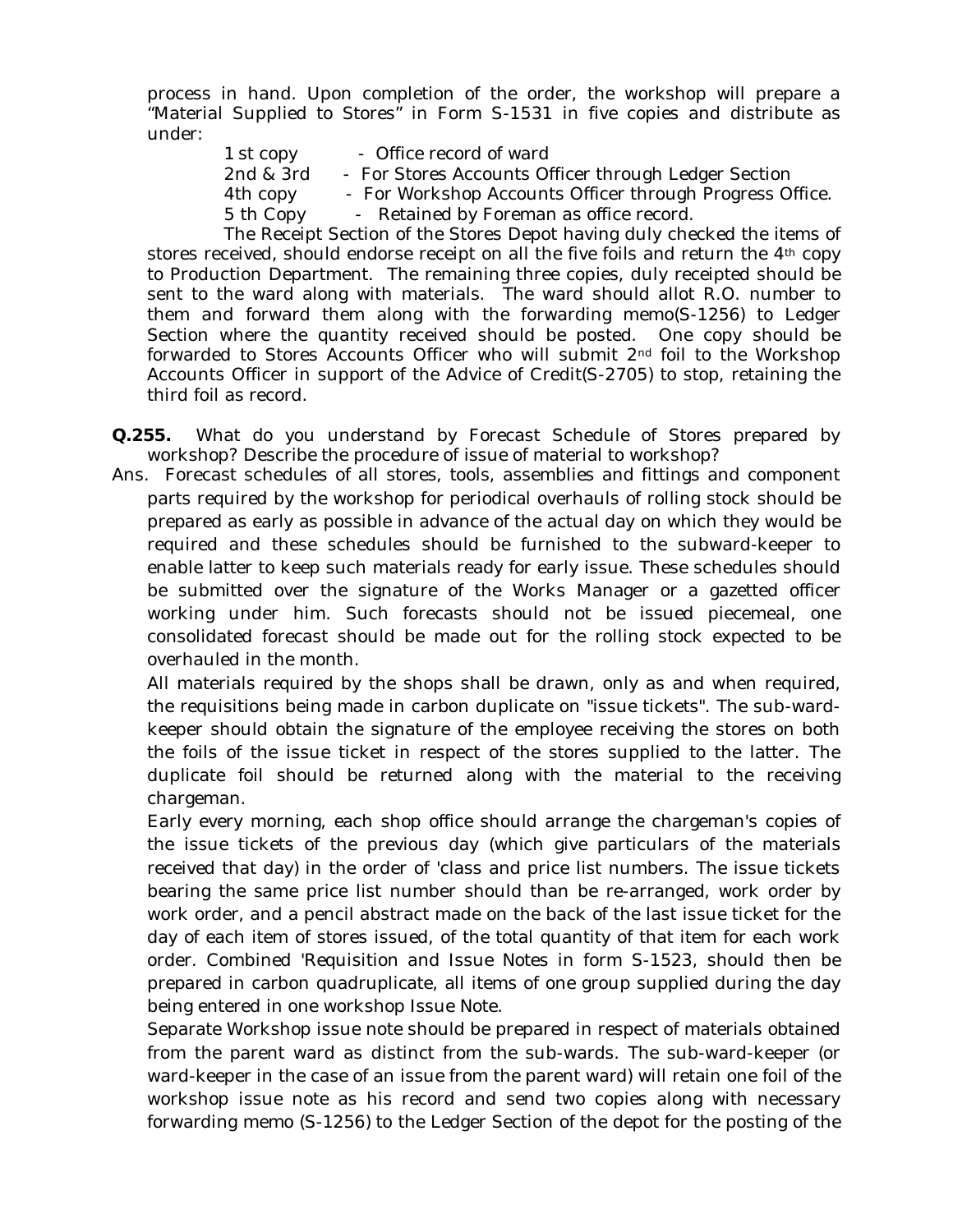numerical ledgers. They should later on be passed on to the Stores Accounts Officer who after pricing the issue note and posting his priced ledgers will send one foil, with a Daily Summary of Issues (S-2702) to the Workshop Accounts Officer.

The Workshop issue note should be checked by the ward keeper with his copies of issue tickets. The sub-ward keeper should retain three copies and return  $4<sup>th</sup>$  and 5th copies to indenting foreman.

 The sub-ward-keeper should hand over his record copies of the Workshop-issue notes to the main ward-keeper in order to recoup himself.

The foreman will daily submit one copy of the issue notes received by him to the Works Manager or a Senior Subordinate specially empowered by the Chief Mechanical Engineer, who should scrutinize the issue notes, as they indicate the nature and the scale of the daily consumption of materials, sign them in token of having accepted them and forward them to the Workshop Accounts Officer, daily. The other copy will be retained by the foreman as his record. The shop foreman will be responsible for seeing that the workshop issue notes for the day are obtained from the Stores Department and submitted to the Works Manager before noon of the day following.

**Q.256.** What are the categories of stores returned by workshop? How they are accounted in the depot and show the disposal of copies of returned stores of workshop?

Ans. Stores Returned by Workshops: Returned Stores may consist of.

 (1) Surplus Stores being balance of new materials that have not been used on a work

(2) Stores released from works;

- (3) Tools and plant no longer required; and
- (4) Scrap.

 All such material should be handed over promptly, on the authority of an Returned Stores (S-1579) to the sub-ward-keeper of the shop, whose duty it shall be to see that the materials are valued by the Stores Department, despatched to the account therein. There is no objection to the sub-ward-keeper avoiding a physical transfer of such of the material as it is possible for him to set off against the issues of the day. He is prohibited from accumulating any stores or scrap that are not required in the shop to which his sub-stores is attached. The Advice Note of Returned Stores should be prepared in five foils.

Separate Advice Note should be prepared for each group and for new, secondhand, scrap and condemmed materials and should show the nomenclature and other particulars of the stores, the head or heads of account to be credited as well as the rates and value of the stores. Separate serial numbers should be given for Advice Notes originating from each shop.

The foreman returning to stores should retain one copy as his block foil and send the remaining four foils alongwith the materials to sub-ward-keeper.

The materials should be checked with the Advice Notes and arranged for inspection and valuation by the Depot Officer or a gazetted officer on his behalf. Immediately after the stores are valued, the sub-ward-keeper should complete the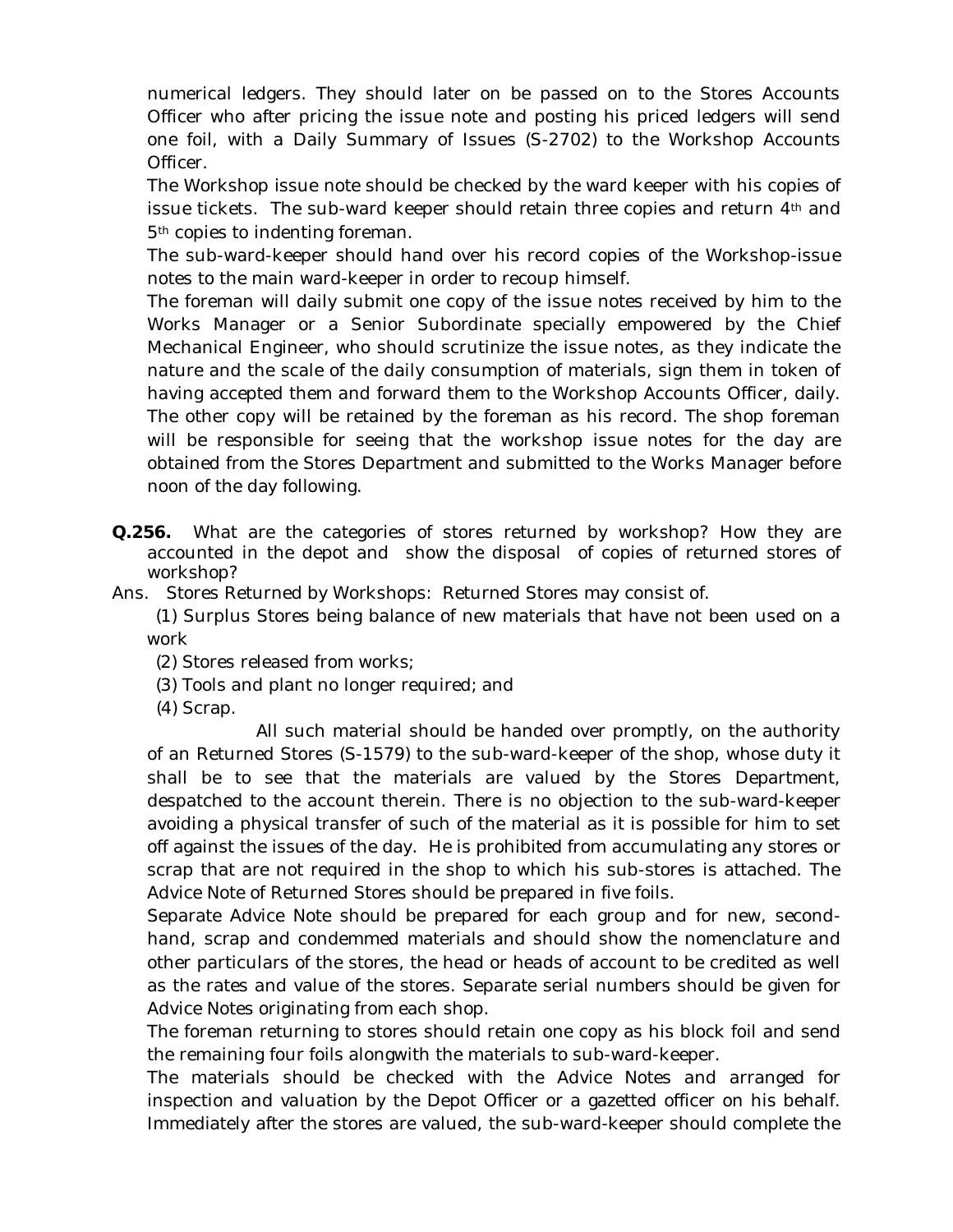four foils in this respect, take the stores into stock (either his own or that of the parent ward) and initial the advice Notes and send them to the depot office through the parent ward where they should be assigned R. O. numbers as usual.

 The four foil, after signature by the Depot Officer or a gazetted officer on his behalf, should be disposed of, as follows :

The first foil retained as record,

The second foil sent to the returning officer,

The third and fourth foils sent to the Stores Accounts Office after the numerical ledgers have been posted.

The Stores Accounts Office after posting the priced ledger should prepare a summary of credits to the shops, for stores returned to the depot each day.

The third foil of the Advice Note alongwith a summary of credits (S. 2705) will be sent by the Stores Accounts Officer to the Workshop Accounts Officer to post the Registers of work orders or Allocation Registers for revenue abstracts. The fourth foils of Advice Notes (S-1539) will be filed in the store Accounts Office.

The second foil of the Advice Note should be submitted to the Workshop Accounts Office through the Works Manager, who will scrutinise them before countersignature to see that the credits are afforded at reasonable rates by the Stores Department. This scrutiny may be carried out by a selected subordinate specially empowered to do so by the Chief Mechanical Engineer.

The Workshop Accounts Office should arrange the second foils of the Advice Notes (S-1539) by shops and the order of the numbers and dates given by the shops and should pair such foils with the third foils received from the stores accounts Office along with the Advices of credits (S-2705) Any cases of delay in affording credits or discrepancies in quantities etc., should be taken up each fortnight for the Advice Notes of the previous fortnight with the Depot Officer.

**Q.257.** What is the procedure of receipt and issue of serviceable items from Stores?

Ans. Advice notes for material which though unserviceable, could after reconditioning or repairs be rendered serviceable and would thus be useful for another term of life, should be accepted as "Repairable." Credit should be afforded by the Stores Depot for wholly and partly ferrous articles at 1/3rd and non-ferrous articles at 1/2 of the current book rate for the new articles. Such articles would generally be stock items of locomotive, carriage and wagon parts and fittings.

Separate ledger cards under their relevant price list number affixing the correct category code to the price list number of the new article, should be maintained for repairable ones. As soon as it is desired or advantageous to do so, the Stores Depot should get the repairable material made serviceable for issue to consuming department for adding to serviceable stock instead of ordering for new materials.

The repaired articles should be taken on books at the book rate for repairable ones plus the actual cost of repairs or average cost of repairs, as convenient. No distinction should be made between new and repaired articles in the matter of storage, and the issue prices of the materials should be the same.

**Q.258.** Explain briefly the preservation technique of the following. a) Rubber items b)Timber and Wooden items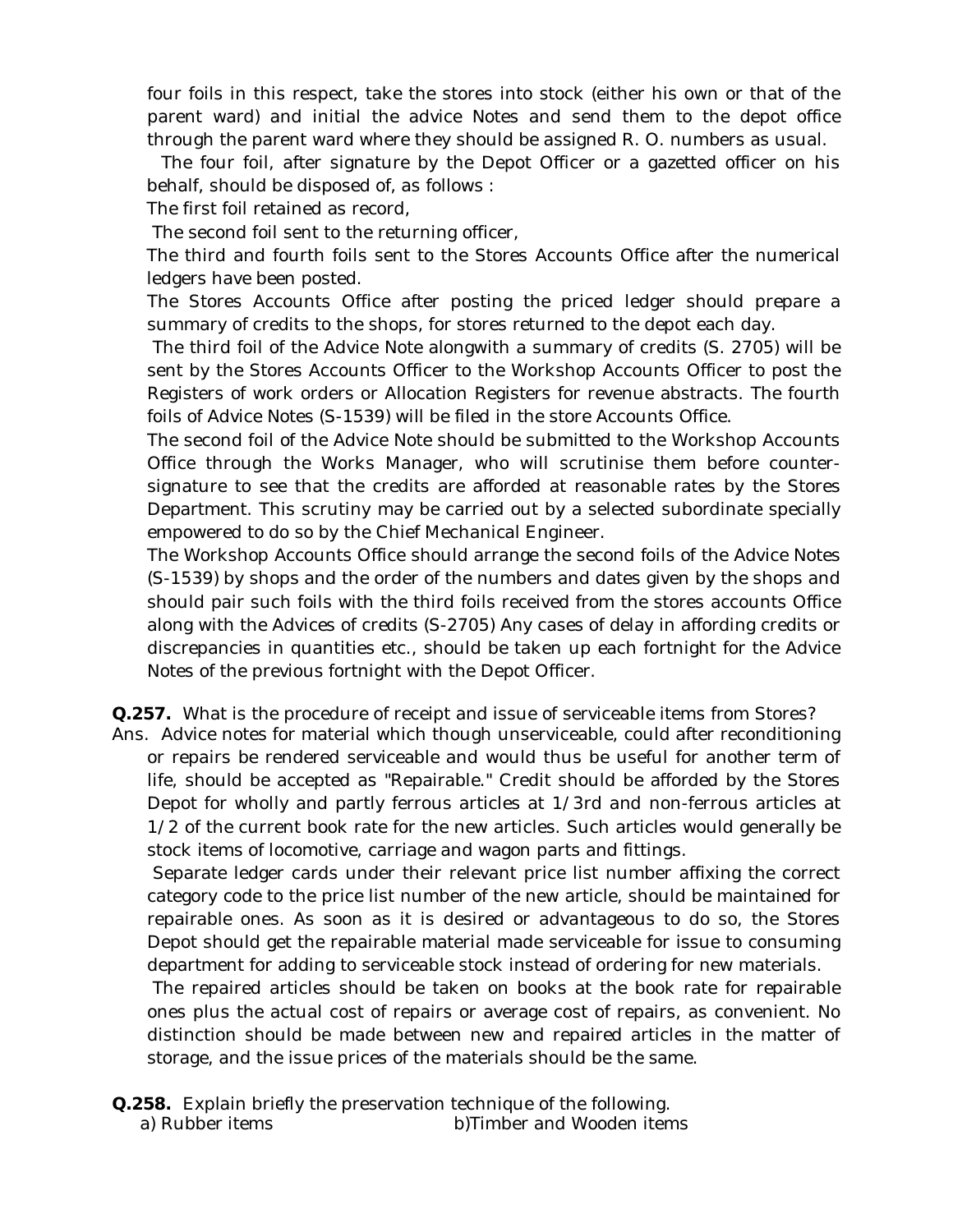c) Chemical Acids (a) Batteries

#### e) Electrode f) Paints

g) Explosives Fog Signal

Ans.

- a) Rubber Items: Rubber stores should be stored in very cool room. Stores should be frequently dusted with adequate French chalk. Rubber stores should be kept away from heat such as Electric Motors, Generators and also away from oil, grease and acids.
- b) Timber and Wooden Items: Timber should be protected from micro-organisms as to avoid moist timber which results damage, change of coloour and loss of strength and weight. It should also be protected from getting Wet, either from rain water or leaks or moistures from ground. For protection from insect borer, shall be treated with insecticides prescribed and also painted or varnished and be treated with fungicides.
- c) Chemical Acids: Various types of chemicals should not be mixed up. Stoppers should be kept plastered to prevent from moisture. Containers shall be kept on level floor in sand cushioning in cool and well ventilated sheds.
- d) Batteries: They should be kept in cool and dry racks and terminals protected with a coating of grease. Dry cells should be stored in their original cartons. Old batteries should be issued first. If due to some reasons the acid cells are kept in storage for a long time, the acid solution should be replaced.
- e) Electrodes: The flux coating of the electrodes is likely to get off the metal rod either by absorption or moisture or by mechanical rubbing. They should be stored in original moisture proof cartons. Mechanical rubbing should be prevented during handing.<br>f) Paints: Paint drums
- Paint drums should be turned upside down or rotted first after 3 months of the storage, and then after every 15 days. Retail issue should be avoided and if made the drum should be soldered back at once. First in first out principle should be observed for issue. Paints should be stored in cool
- place.<br>g) Cement: Cement gunny bags should be stored in leak proof sheds and floor should be pucca or suitable dunnage should be used. A clearance of at least one foot from the walls and roof should be left. Gangway of 3 feet should be left for handling. Chances of outside rain water coming inside should be avoided. Oldest receipt should be issued first.
- h) Leather goods: Leather goods be sorted in cool well ventilated shed. Care should be taken to dust regularly and old stock should be issued first.
- **Q.259.** What do you mean by imprest stores? How is imprest recouped? Show the disposal of foils of imprest schedule.
- Ans. Materials whether stock items or non-stock items, held in stock at Running Sheds, Train Examining Stations etc., not for specific works but as a standing advance for the put pose of meeting day to day requirements in connection with the repair and maintenance and operation of rolling stock shall, including consumable stores such as cotton waste, jute, oil, grease, etc., be treated as imprest stores, so long as they are under the control of the authority in charge of the executive unit, and have not been issued to works. The material required to upkeep of rolling-stock, by divisional electricians and that required for house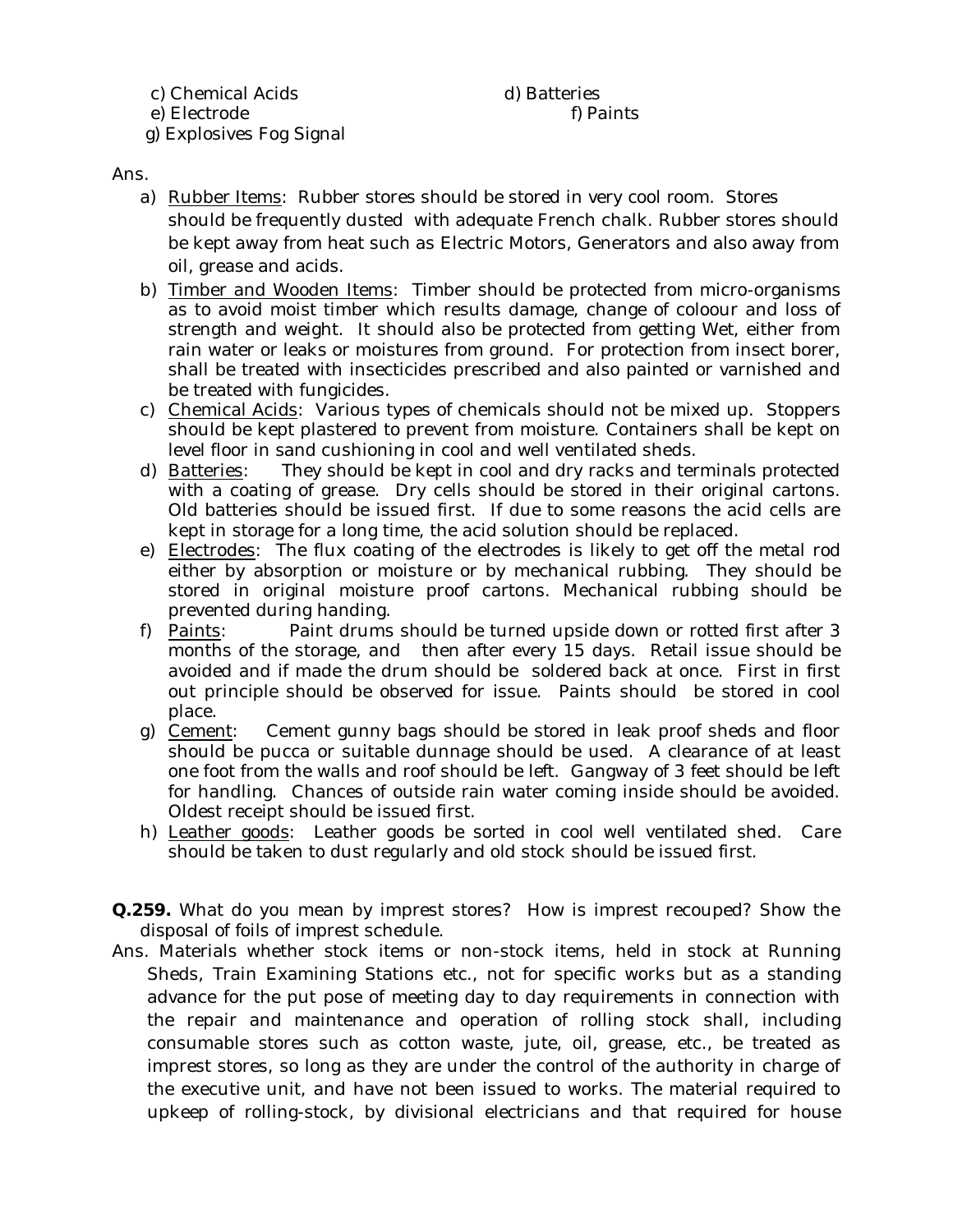lighting purposes at various stations by electric chargeman should also be treated as imprest stores.

Each imprest holder should close his ledgers monthly on the dates fixed for him and check them with the issue and recoupment schedule prepared in form S-1830 from the monthly summary of issues in four copies, out of which three copies should be sent to the Stores depot which is assigned as Supply Depot. The imprest holder shall ordinarily recoup the full quantity necessary to bring up his balance to the fixed imprest. The quantities demanded in recoupment of imprest should be the total issues minus such receipts, i.e., the quantity required to bring up the stock to the sanctioned level. The Depot Officer should enter in the copies of the Recoupment Schedule (S. 1830) the quantities of materials actually issued against the quantity demanded. If the former is different from the latter, the balance of the indent is automatically cancelled. The imprest holder may recoup the balance through the next schedule or through a special recoupment schedule as and when necessary.

Two copies of the issue and recoupment schedule as completed by the Stores Depot should be sent along with the material Acknowledgements for the material supply should be obtained on both the copies from the imprest holder. One copy will be held by the depot as receipt, while the other copy will be submitted by the imprest holder to his District or Divisional office for check with the copy received from the Stores Accounts Office.

The remaining two copies of the schedule be sent to the Stores Office after the depot, numerical ledgers have been posted from one of the copies.

 The Stores Accounts Office should insert the rates on the schedules, and after valuing the actual quantities issue by the depot separately for each head of account, should post the relevant priced ledgers, and forward one copy to the Divisional or District Officer concerned in support of the Daily Summary of Issues (S. 2702). The other copy will be retained for record in the Stores Accounts Office.

**Q.260**. Identify the end use of following materials in railways.

| a) Pantograph                        | b) Suspension bearing |
|--------------------------------------|-----------------------|
| c) Fiber reinforced lubricating pads | d) PVC Flooring       |
| e) Center Pivot Guide                | f) Lube Oil Filter    |
|                                      |                       |

g) FREON Gas 22 h) Carbon Brush

#### Ans.

- a) Pantograph: Pantograph is an important component of the EMUs and Electric Locomotives. It has a copper plate on its top which touches the overhead contact wire. Thus, it collects the current from contact wire and transmit it to EMU or electric locomotives.
- b) Suspension Bearings: There are journal type of bearings and have white metal lining on its inside surface. These bearings are used in WDM2 locos and also on SDM2 types of electronic locomotives.
- c) Fiber Reinforced Lubricating Pads: Fibre re-inforced lubricating pads are used in suspension bearings for lubrication between axle and bearings by wick principle.
- d) Distribution Valves: Distribution valves are used in wagons and coaches which are working on air brake system, and in locomotives having twin brake system. This valve actuates the braking action whenever the pressure in brake pipe is destroyed it.
- e) Freon Gas 22: This gas is used generally in the cooling system of airconditioners and coolers.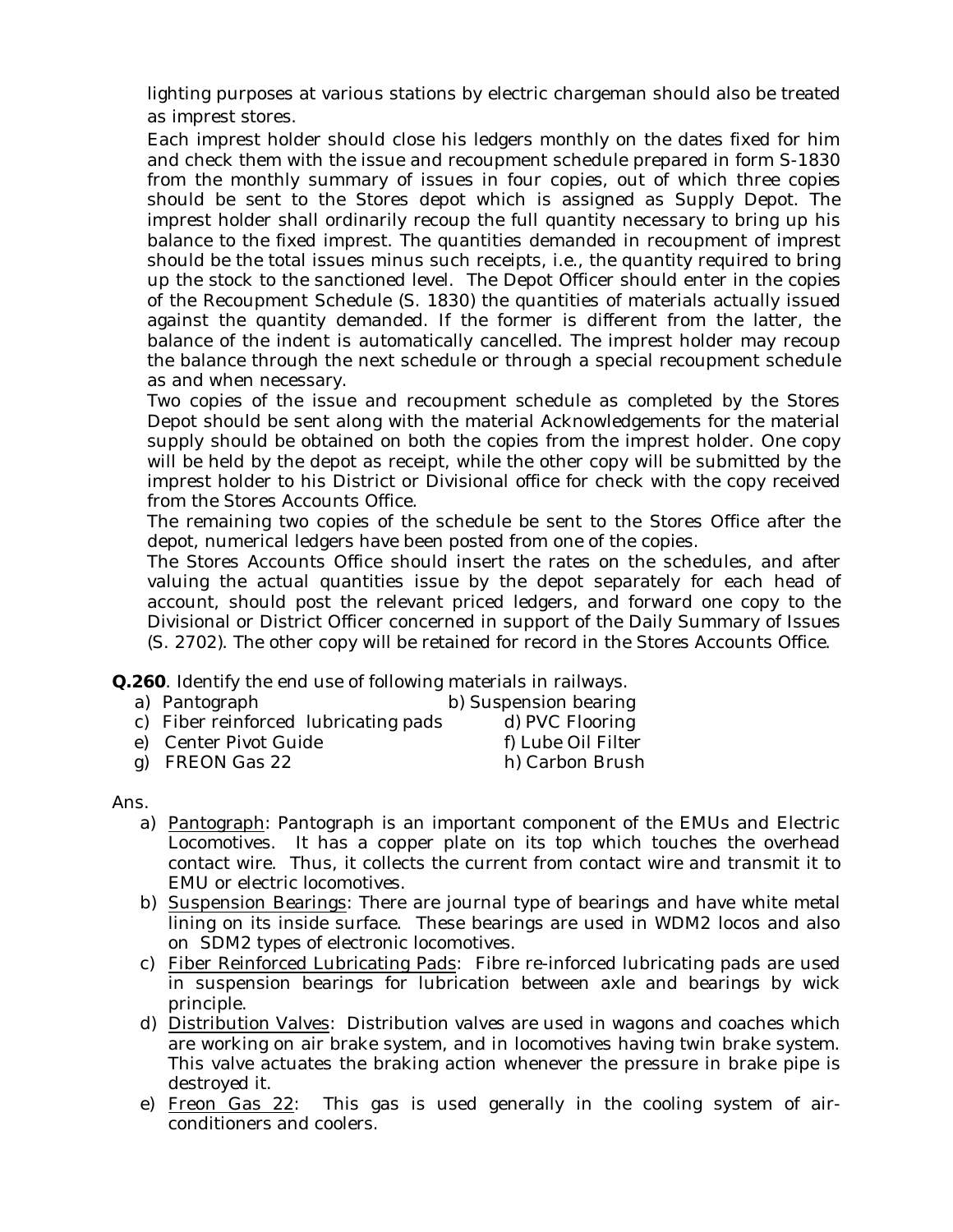- f) PVC Flooring: PVC Flooring consists of Poly Vinyl Chloride sheets or PVC sheets used in the flooring of toilets and lavatories of coaches, and hence formed as PVC flooring.
- g) Centre Pivot Guide: Centre pivots of the chasis rest on the Centre pivot guides provided in bogies. These guides of locomotives transmit the load of the engine to the bogies.
- h) Lube Oil Filter: The lube oil filter is used in the lubricating oil system of the diesel locomotives and filters the floating particles from the lubricating oil before it is supplied into the lubricating system of the engine.
- i) Carbon Brush Tao-659: This carbon brush is lused in the TAO 659 type of traction motors fitted in AC Electric Locomotives. These carbon brushes transmit electricity to the commutator of the traction motors.

**Q.261.** What is depot transfer? How is SINT Suspense cleared ?

Ans. The transfer of stores from one depot to another is called depot transfer.

 When the stores issued during a month from a depot are not received in the receiving depot in the same month, such items would not appear in the accounts of the receiving depot. The issuing depot would submit summaries of issues to the receiving depot concerned and that the receiving depot should note down on the summaries the dates of accounted of each of the items as they are posted in the priced ledgers. At the same time a preformed summary of receipts is prepared for the month by the Accounts section .At the end of the month, unaccounted items in the issue summaries should be posted into a register styled "Register of Stores-in-Transit." maintained and their clearance should be watched carefully. When any such item is accouted for later, the credit should be posted in the register in the column for the month of accounted and against the debit entry for the item concerned. Separate registers should be maintained for each depot.

 The balances lying in the Stores -in Transit Registers should be carefully analysed each month and if any item has been found to be outstanding for more than one month, the matter should be taken up with the Depot Officer concerned. Special lists of items outstanding for more than three months should be sent to the Controller of Stores for taking steps for their clearance.

- **Q.262.** Differentiate between the following.
	- a) SINT Depot and SINT Purchase
	- b) Imprest store and Custody store

Ans.. a) Stores-in-Transit 'Depot'. - When the stores issued during a month from a depot are not received in the receiving depot in the same month, such items would not appear in the accounts of the receiving depot. The issuing depot would submit summaries of issues to the receiving depot concerned and that the receiving depot should note down on the summaries the dates of accounted of each of the items as they are posted in the priced ledgers. At the same time a preformed summary of receipts is prepared for the month by the Accounts section .At the end of the month, unaccounted items in the issue summaries should be posted into a register styled "Register of Stores-in-Transit." maintained and their clearance should be watched carefully. When any such item is accounted for later, the credit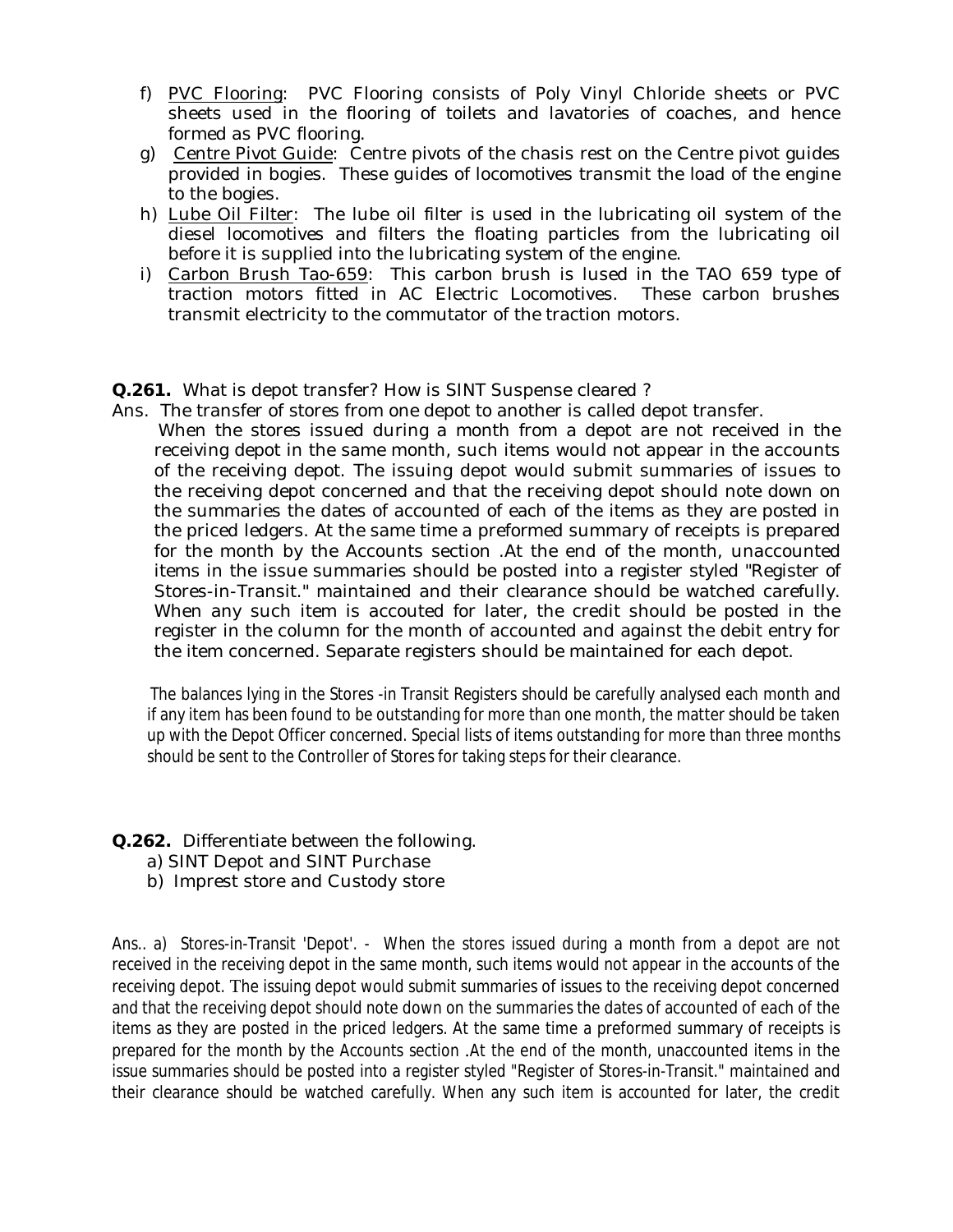should be posted in the register in the column for the month of accounted and against the debit entry for the item concerned.

Stores-in-Transit 'Purchase'. - The credits to Purchases Account are posted from the Receipt Notes granted by the Stores Depot. In cases where Inspection and Receipt Work is centralized such receipts are granted on behalf of the Stores Department by the Receiving and Inspecting" Officer. The posting of such receipts in the priced ledgers as a contra debit entry will appear however only when the material has been received by the Depots stocking the items and accounted for by it in its priced ledgers. In such cases the Receipt Notes granted by the Receiving and Inspecting Officer towards the close of a month would appear as credits to Purchase Account whereas the complementary debits would not appear in the same month in the priced ledgers as the materials would not have reached the stocking depot within the month.

b) Imprest Stores: Materials whether stock items or non-stock items, held in stock at Running Sheds, Train Examining Stations etc., not for specific works but as a standing advance for the put pose of meeting day to day requirements in connection with the repair and maintenance and operation of rolling stock shall, including consumable stores such as cotton waste, jute, oil, grease, etc., be treated as imprest stores, so long as they are under the control of the authority in charge of the executive unit, and have not been issued to works. The material required to upkeep of rolling-stock, by divisional electricians and that required for house lighting purposes at various stations by electric chargeman should also be treated as imprest stores.

Custody Stores: These stores chiefly consist of items obtained for the Mechanical Department for the construction of rolling stock/sanctioned under the Capital or Revenue Programme. Directly the stores are received and paid for, the cost is at once debited to the works concerned. Instead of the stores lying in the workshops until they are required, the stores Department should keep them in safe custody, proper numerical records being maintained by the department.

**Q.263.** What do you understand by Departmental stock verification? Under what circumstances the Depot Officer can waive off departmental stock verification?

Ans. Department Stock Verification- As an important back check on the correct receipt and issue of stores by the Wards, it is necessary to have a departmental check to see whether the up-to-date balance of an item in the ledger agrees with the actual physical stock balance. Such departmental verification to be arranged by the depot officer will be in addition to the Stock Verification arranged by the Accounts Department.

The departmental verification need only cover selected items such as items of large annual consumption having regular and frequent issues, items of heavy value like non-ferrous items, tool steel, etc., and items of a pilferable nature. A list of such selective items may be drawn up and approved by the Controller of Stores. The verification of physical balances should be done by an official other than the Ward-keeper-in-charge of the item of Stores. The depot officer may postpone the verification if the balances in stock are so heavy that a verification would involve large shifting of stock and the verification could be carried out conveniently at a later date when stocks are at a low level.

The Depot Officer may waive verification in the following circumstances.

(a) Where the item has been verified by the Accounts Department within the last three months.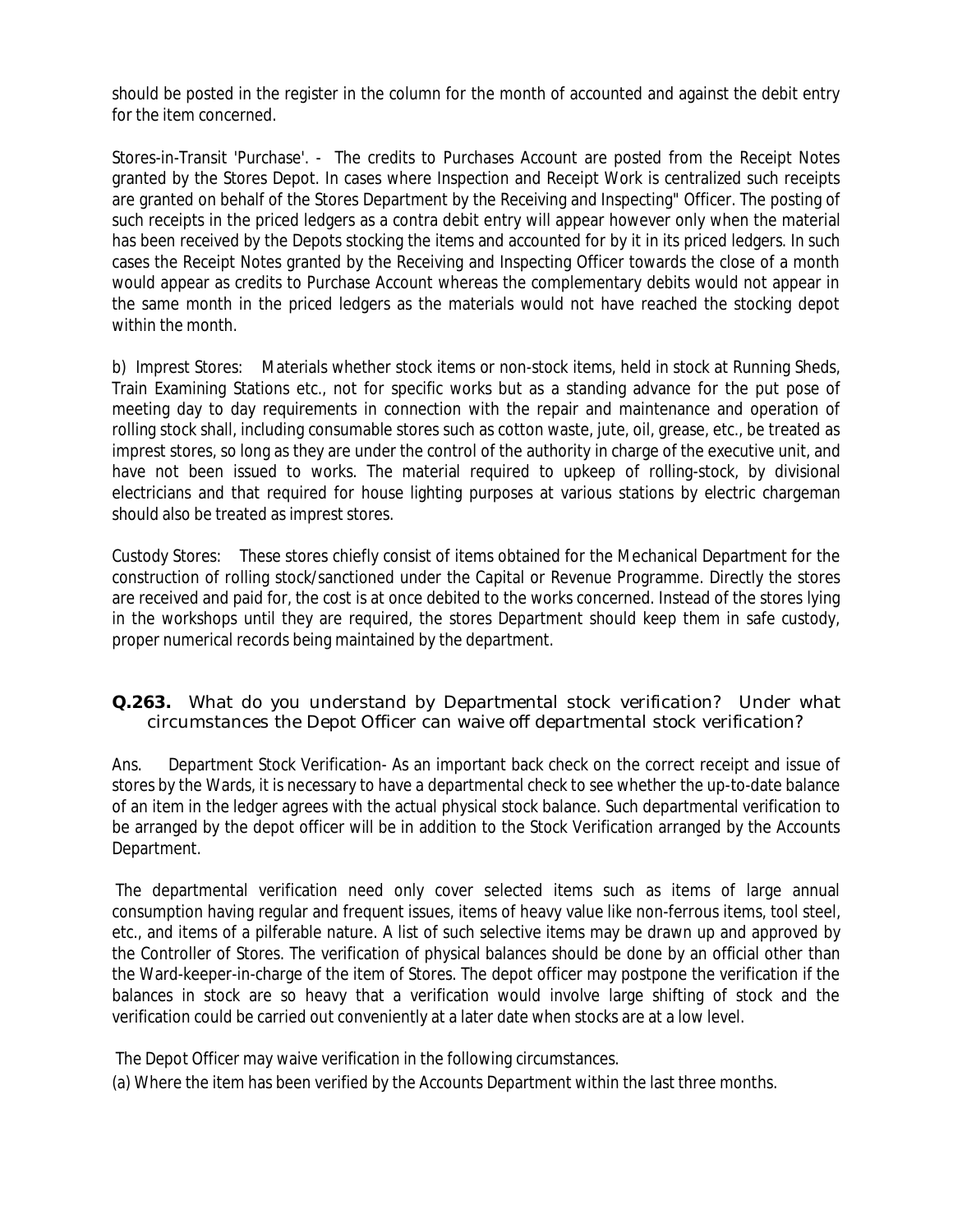(b) Where the Accounts Verification of the particular class of stores is in progress and, the item is likely to be verified within the next two months.

(c) Where the item has heavy balances the verification of which involves much labour and handling charges.

**Q.264.** What do you mean by authority for removal of wagons? What is traffic statement of wagons and how it is dealt?

Ans. No wagons may be removed from the Yard unless the Traffic Department is in possession of the Authority for removal of wagons.

Traffic Statement of Wagon- The traffic Department will submit weekly in duplicate statements of all wagons booked from or placed in the stores yard showing the wagon number, date of removal from or placing in the yard, consignor and consignee, net weight, and brief description of contents. Both copies will be sent to the Depot Store-keeper. On receipt of this statement, the Yard Foreman should compare it with his wagon registers (S. 1215 or S. 1345) and quote the corresponding issue note number and the weight of material shown thereon against the wagons that have gone out of the yard. Similarly, particulars should be shown for wagons received, the information should be tabulated on a slip to be pasted to the Traffic Statement. He should then put it up to the Depot Store-Keeper who should personally check 10 % of the entries with all connected vouchers. If the Yard Foreman notices any discrepancy, he should at once bring it to the notice of the Depot Officer. The statements should then be pasted in a Skelton file. The Depot Officer should check these statements once a month.

## **Q.265 Write short note on following.**

- **a. Local Purchase**
- **b. Lead time**
- **c. Buffer Stock**
- **c. Auction Catalogue**
- **d. Direct Sale**
- **Ans. (a) Local Purchase -** The Controller of Stores may make local purchase if items of small value, both stock and non-stock, up to Rs. 1,00,000/- per item- subject to fulfilment to conditions laid down in para 711-S.

i) The normal annual recoupment quantity does not exceed Rs.100000/- in value : or

ii) The stock of the item is precariously low and the same is urgently required, and that the quantity is not deliberately reduced with a view to brining the purchase within the scope of this provision.

**(b) Lead Time** - Lead Time is the time taken from the date of realization of need of recoupment (i.e. date of recoupment) to the physical receipt of material at the stocking place. Knowledge of Lead Time is very important for effective design of any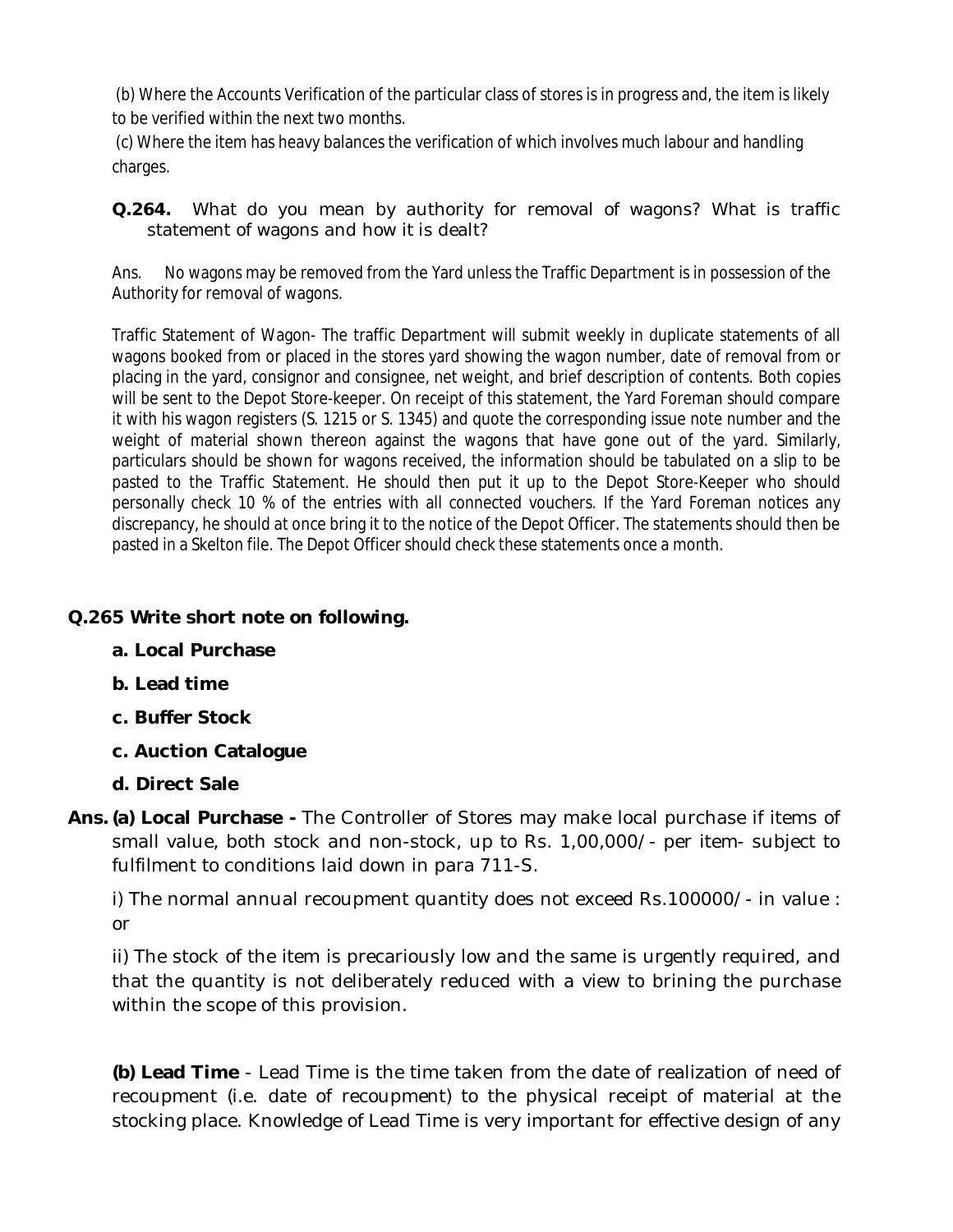Recoupment system. Lead Time often is not constant and therefore variations in Lead Time also play very important role.

**(c) Buffer Stock-** In spite of best calculations, there is a variation in lead-time and consumption pattern. To cater to the fluctuations of lead-time and / or consumption pattern, buffer stocks are required. In any recoupment system, we work out the quantities to be recouped on some forecasts of annual consumption and lead time. However, the actual figures may deviate from the forecast figure and this will lead to a situation of either stock out or overstock at some point of time. To avoid stock outs, we often provide safety stocks which are also known as buffer stock.

**(d) Auction Catalogue-** Before the auction is conducted; time, date, venue and the items to be included in the auction are put in a booklet for circulation to the prospective bidders. This booklet is called Auction Catalogue containing description, lot no., quantity, location of items to be sold through auction and detailed terms & condition governing the auction sale. The auction catalogue is printed for distribution to all concerned for wide publicity by the Stores Depot which indents to dispose off the scrap through auction. It is also uploaded on the website of the railways.

**(e) Direct Sale-** Direct sale is sale of railway stores without calling tenders. Direct sale is generally made to other government departments, other zonal railways or to railways contractors for use on the railways works. Some scrap items are disposed off by direct sale to railway employees for their bonafide use at approved prices with concurrence of accounts. The rates are generally based on last auction rates/book rates.

**Q.266 (a). What are the various methods of despatch of materials from supplier to Stores Depot ?**

**(b). What is procedure for preferring claim with carrier when the material is received short at Stores Depot ?**

#### **Ans. (a)**

Materials are dispatched by the suppliers to the Stores Depot:-

- i. Through Railway Parcel or Full wagon loads or containers or lorries.
- ii. Through Lorries and Carts from local suppliers.
- iii. Through authorised representative of the Railways, in case of urgency.
- iv. Through Post Office Parcel/Couriers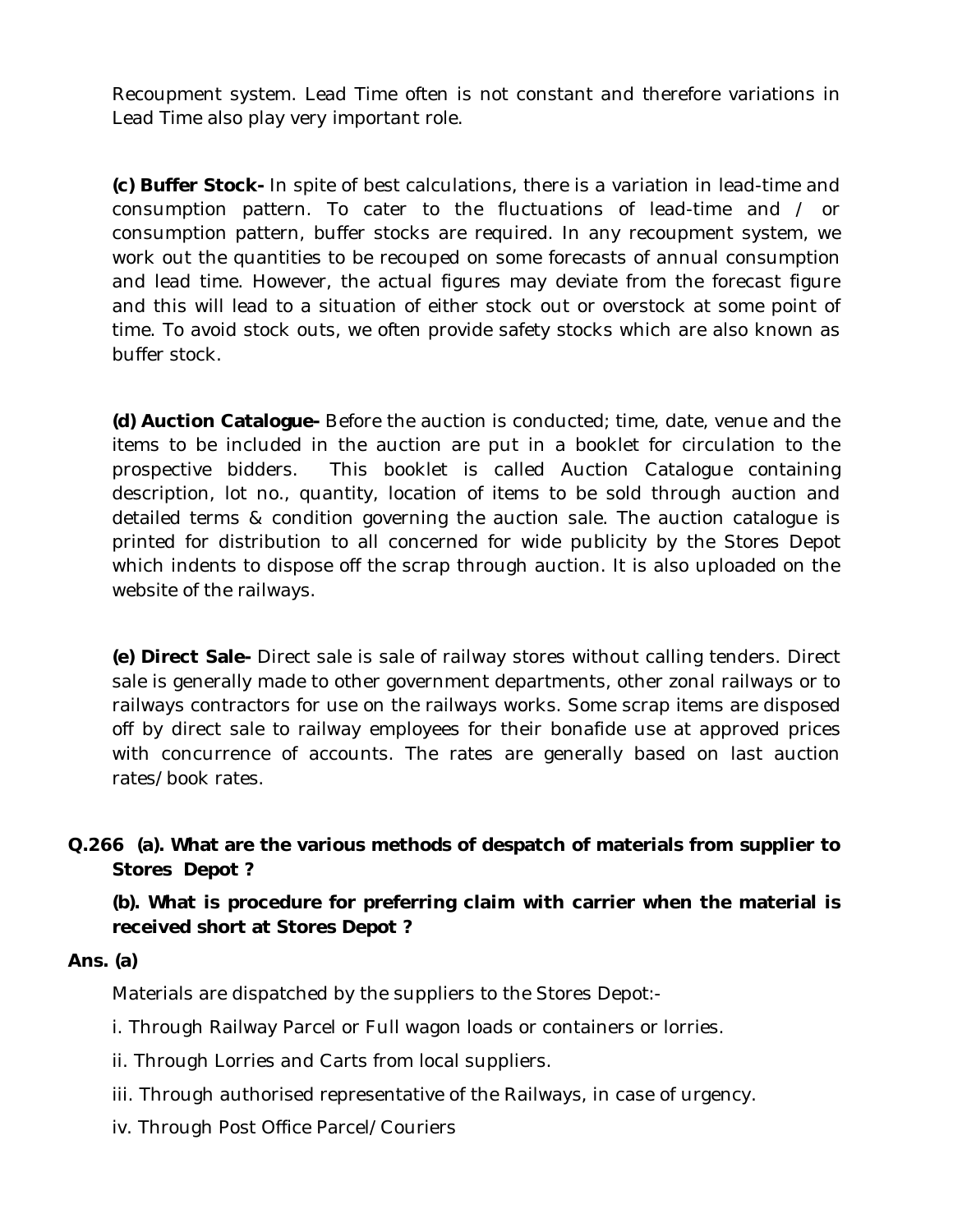v. By Steamer/Ship or Air or through post-parcel in case of Imported Stores

## **Ans. (b)**

When the package is cleared from Goods shed/parcel office, Depot should demand for open delivery from the commercial department, if the package is damaged outwardly. After the open delivery has been granted, a joint survey report is made out by the commercial department with representatives of Security and Stores department, in case any shortages are revealed. The delivery of the consignment is taken, duly recording suitable remarks in the delivery book. Claim is preferred o Commercial department, enclosing a copy of joint survey report for the stores damaged/received short.

If packages are not damaged outwardly and if there is no difference in weight, we cannot prefer claim on carriers. Even if it is not damaged, if there is difference in weight, it should be recorded in the delivery book and open delivery is demanded.

## **Q.267 (a). How are claim of shortage/Breakage/damage to be settled?**

## **(b). What are major categories of scrap into which Railway Scrap classified?**

**Ans. (a)**Consignments, against RR/PW Bills if not delivered within a reasonable time by the carriers, are required to be claimed within six months from the date of booking / date of R.R. As the claims on carrier are to be preferred within six months, timely action is required to be taken so that the claims do not become time- barred. Therefore the RRs / PW Bill Registers are periodically reviewed by the Depot Officer. If during this review it is seen that a consignment has not been received within a reasonable time (45 to 90 days) a missing report is sent to all concerned with a copy to CCS. For such cases a manuscript register (Claims Register) with may be maintained.

The claims should be preferred in time, i.e., within six months from the date of booking. Normally, claims will be accepted by the commercial department, based on the joint survey report, which is necessary for claiming for shortages, breakages, and damages.

In case of its non-settlement within 6 months from the date of claim, it should be discussed between the claimant and the claims departments at officers' level. In case a settlement is not arrived at even at this level, meetings should be arranged at higher levels, right upto HOD's level by the claimant.

If the settlement of the claim is not reached within one year, even at the HOD level, the case will be put-up to Additional General Manager through Chief Claim's officer for final decision.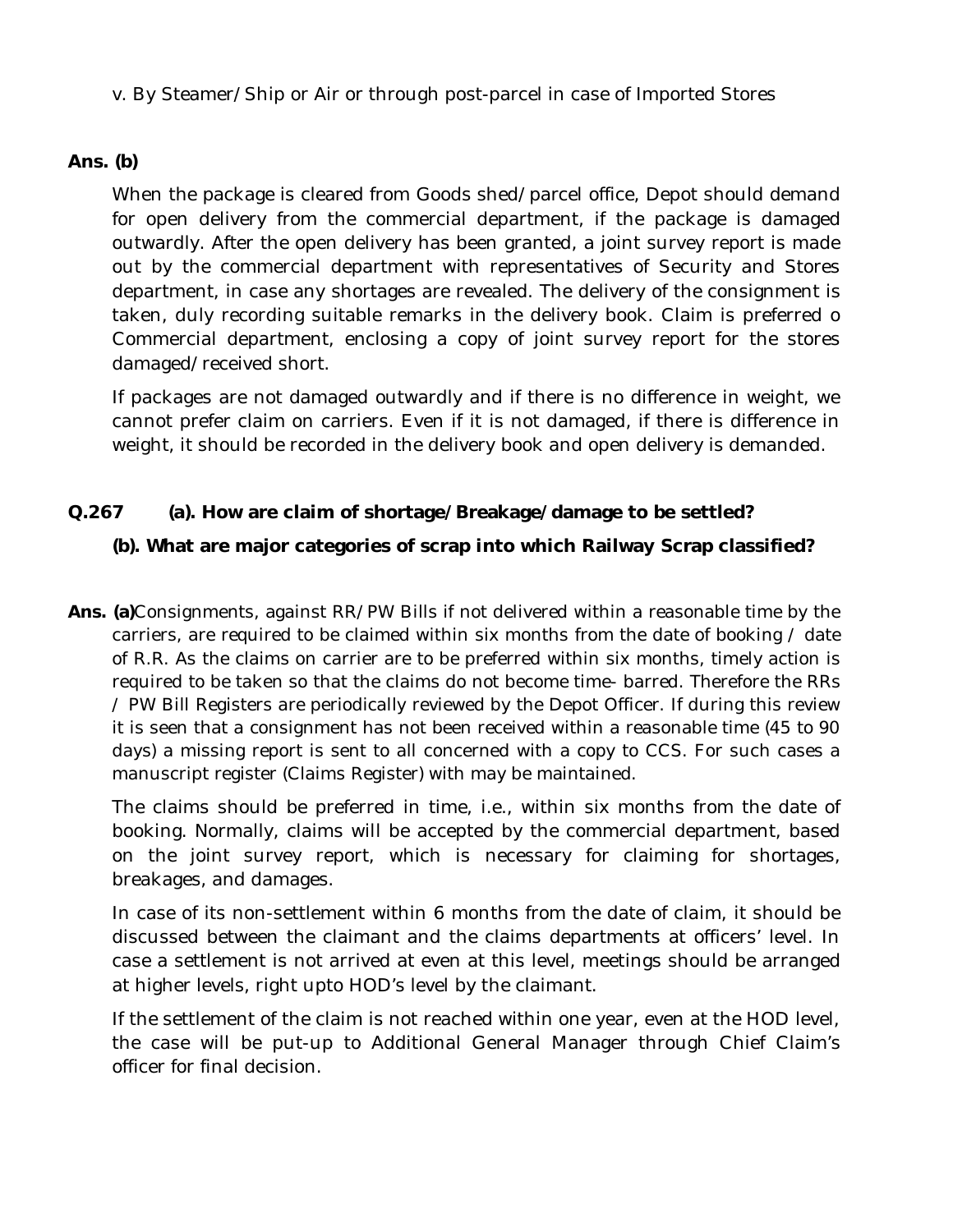#### **Ans. (b)**

Workshops, diesel, electrical, wagon depot sheds, engineering and signal workshops, engineering departments with PWIs/BRIs/IOWs, etc. and signal departments are the major centres for generation of Scrap

Important categories of scraps are –

| i.   | Industrial scrap           | ii.  |       | Re-rollable scrap       |
|------|----------------------------|------|-------|-------------------------|
| iii. | Melting scrap              |      | IV.   | Cast Iron scrap         |
| V.   | Condemned Rolling stockvi. |      |       | Bronze scrap            |
| vii. | copper scrap               |      | VIII. | Other Non-ferrous scrap |
| ix.  | Scrap machinery            | Х.   |       | Piper and Pipe fittings |
| xi.  | Wooden scrap               |      | XII.  | Waste paper             |
|      | xiii. Condemned boiler     | XIV. |       | Steel cut pieces        |
| XV.  | Condemned furniture        |      | XVİ.  | Empty receptacles.      |

## **Q.268 How the cash imprest account for making local purchase is to be maintained and recouped?**

**Ans.** i A cash book is maintained by the concerned local purchase supervisor.

ii. All purchasers are made as per established rules and clear receipted cash vouchers are obtained from the suppliers for every purchase on stamped bill. These are allotted serial numbers and are entered in the cash book with serial numbers.

iii. When the cash on hand reaches a stage, which will cover the period that will be taken to recoup cash, recoupment voucher in the prescribed proforma in form No.712 is prepared in 4 copies and sent to the accounts officer, duly signed by the Depot officer, supported with the relevant cash vouchers.

iv. All the cash vouchers also should be attested by the Depot Officer, besides recording the acceptance on the relevant tender/quotation.

v. A. Certificate viz, "Certified that the above purchase, have been made in terms of para 711-S and the stores have been put into stock". Is to be recorded by Depot Officer on each recoupment voucher. Care should be taken to see only one group of stores is included n each recoupment voucher.

vi. After acceptance of materials, one copy should be retained as office copy, one sent to Accounts Officer/Stores along with cash vouchers for recoupment of imprest cash, as specified in para (iii) above, one to Controller of Stores and the last to the Stores Accounts (through ledger, in the case of stock items only) for necessary action/record.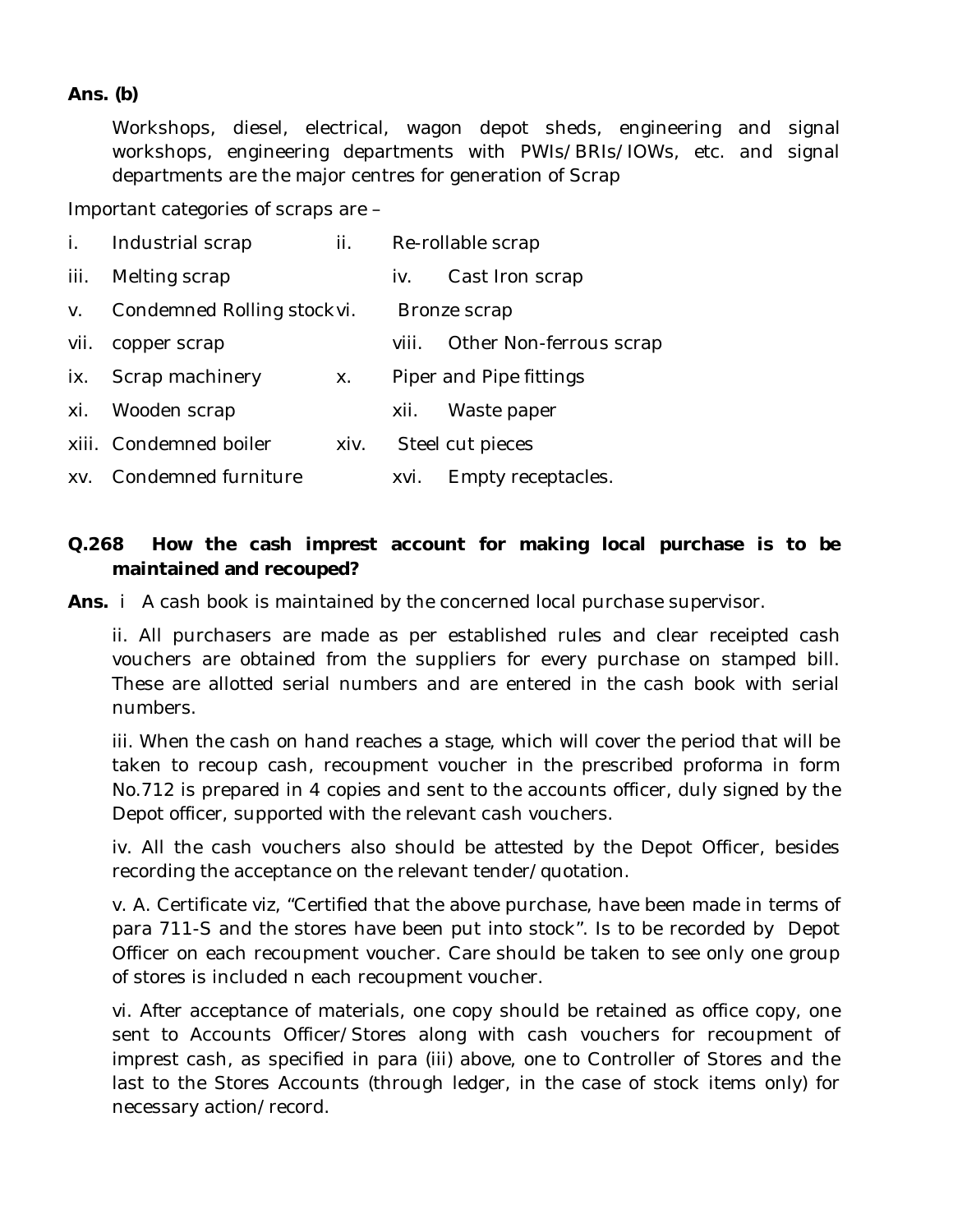vii. Allocation particulars are shown in each voucher.

viii. These vouchers are scrutinized by respective Accounts Officers and they are passed for payment, duly sending a Cheque to the Chief Cashier who arranges payment. Depot Officer collects cash, if he is not having cheque facility.

ix. In the case of system of operating with cheque and Bank account, the cheque is sent to the Bank direct, for crediting the account of imprest holder. Thus, the cash is recouped by the Depot Officer.

**Q.269. "Knuckle Thrower" is a RDSO approved item used in wagon maintenance in the workshop. The item is urgently required in General Stores Depot in N.C.Railway consisting officers of 1 Dy. CMM, 1 SMM and 2 AMMs.**

**The stock, AAC & dues position as on 10.10.2013 is given below :** 

**Stock = 0 AAC = 1500 Nos**

**Covered Dues:- 1500 Nos. PO No.1234 date 01.10.2013 placed by COS office** 

> **On M/s XYZ DP 31.03.2014 with Basic rate @ 305/-,ED@ 12.36%extra, CST @ 5% extra Freight@Rs.10/- Inclusive.**

**(Firm M/s XYZ has informed that it will dispatch the material after 01.02.2014)**

**The local purchase sheet was initiated by the Léger keeper for 375 nos with value of Rs.137812/- based on last successful purchase rate @ 350/- +CST @ 5% extra. Against PO No.6789 dated 01.01.13 to M/s ABC,DP-31.03.13 (PO completed).** 

**The local purchase tender was opened on 15.10.2013 and lowest offer was received from M/s ABC @ Rs.325 + CST @ 5% extra, ED@ 12.36% (Inclusive), Freight Charges @ Rs 15/- each extra, Inspection –consignee, DP within 21 days from date of receipt of PO.** 

**The firm M/s ABC is RDSO Part-I Approved firm and has quoted the description as per tendered description without deviation.**

**In view of above situation, explain the following.**

- **(a) State whether the local purchase sheet initiated by ledger keeper was justified or not?**
- **(b) State whether the local purchase PO could be placed on lowest offer firm M/s ABC or Not.**
- **(c) Who would be competent authority to decide this local purchase case and obtain the total purchase order value if PO placed for full tender quantity?**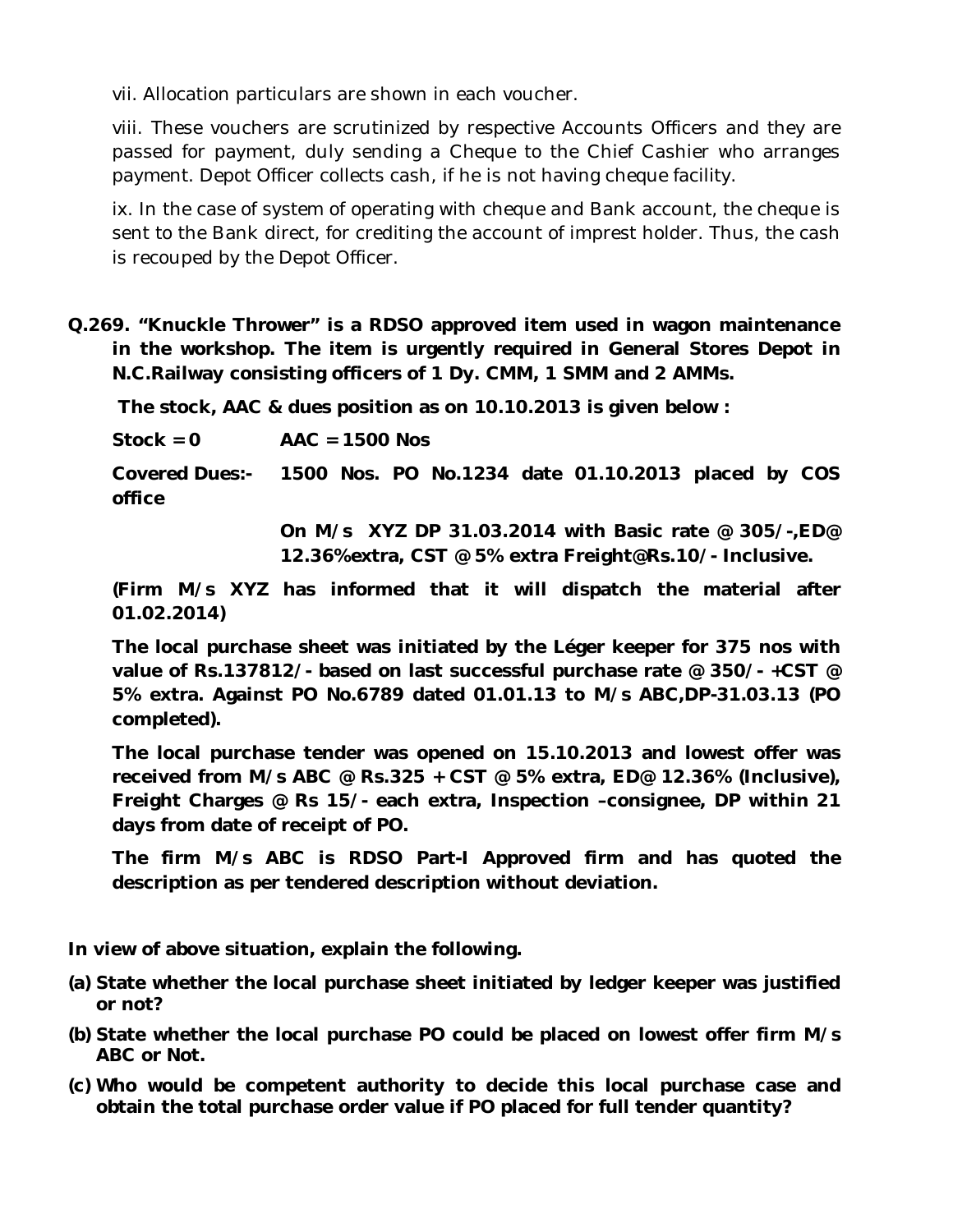#### **(d) What would be delivery period date on PO, if PO was placed on 17.10.13 and despatched on same date to firm?**

**Ans.** 

(a) The material is Out of Stock in the depot and urgently required. Although the PO No. 1234 dated 01.10.13 has been placed on firm M/s XYZ with DP-30.03.14., M/s XYZ has informed that it will supply the material after 01.02.14.

In case of urgently required stock Item, the depot officer has been given powers upto Rs 3 Lakhs per case.

As M/s XYZ will despatch the material after 01.02.14, the quantity of 3 months requirements should be procured within depot officer's power for this period.

The AAC of this item is 1500 Nos. Hence, 3 month requirements would be 375 Nos..

Hence, the Local Purchase Sheet placed by the ledgerkeeper for 375 nos for Knuckle Thrower was justified to meet out the urgent requirements of the workshop.

(b) The lowest offer has been received in the tender opened on 15.10.13 from the firm M/s ABC@ Rs.325 + CST@ 5% extra, ED@ 12.36% (Inclusive), Freight Charges @ Rs 15/- each extra, Inspection –consignee, DP within 21 days from date of receipt of PO.

(i)The firm M/s ABC is RDSO Part-I Approved firm and has quoted the description as per tendered description without deviation. Hence, the offer of M/s ABC if found technically suitable.

(ii)The firm M/s ABC is also last successful supplier against PO No. 6789 dated 01.01.13.

In view of above (i) and (ii), the offer of M/s ABC can be considered for placement of full quantity based on technically suitability and past performance.

The all inclusive rate against PO No. 1234 dated 01.10.13 placed by COS office would be Rs. 359.83 /- each.

The all inclusive rate against completed PO No. 6789 dated 01.01.13 would be Rs. 367.50 /- each.

The firm M/s ABC has quoted all inclusive rate of Rs. 356.25 /- each which is lower than the all inclusive rate of PO No. 1234 dated 01.10.13. as well as the all inclusive rate of PO No. 6789 dated 01.01.13. Hence, the rates quoted by the firm M/s ABC in this tender is found reasonable.

As the offer of M/s ABC is found technically suitable and rate is found reasonable, the local purchase PO can be placed against lowest offer of M/s ABC.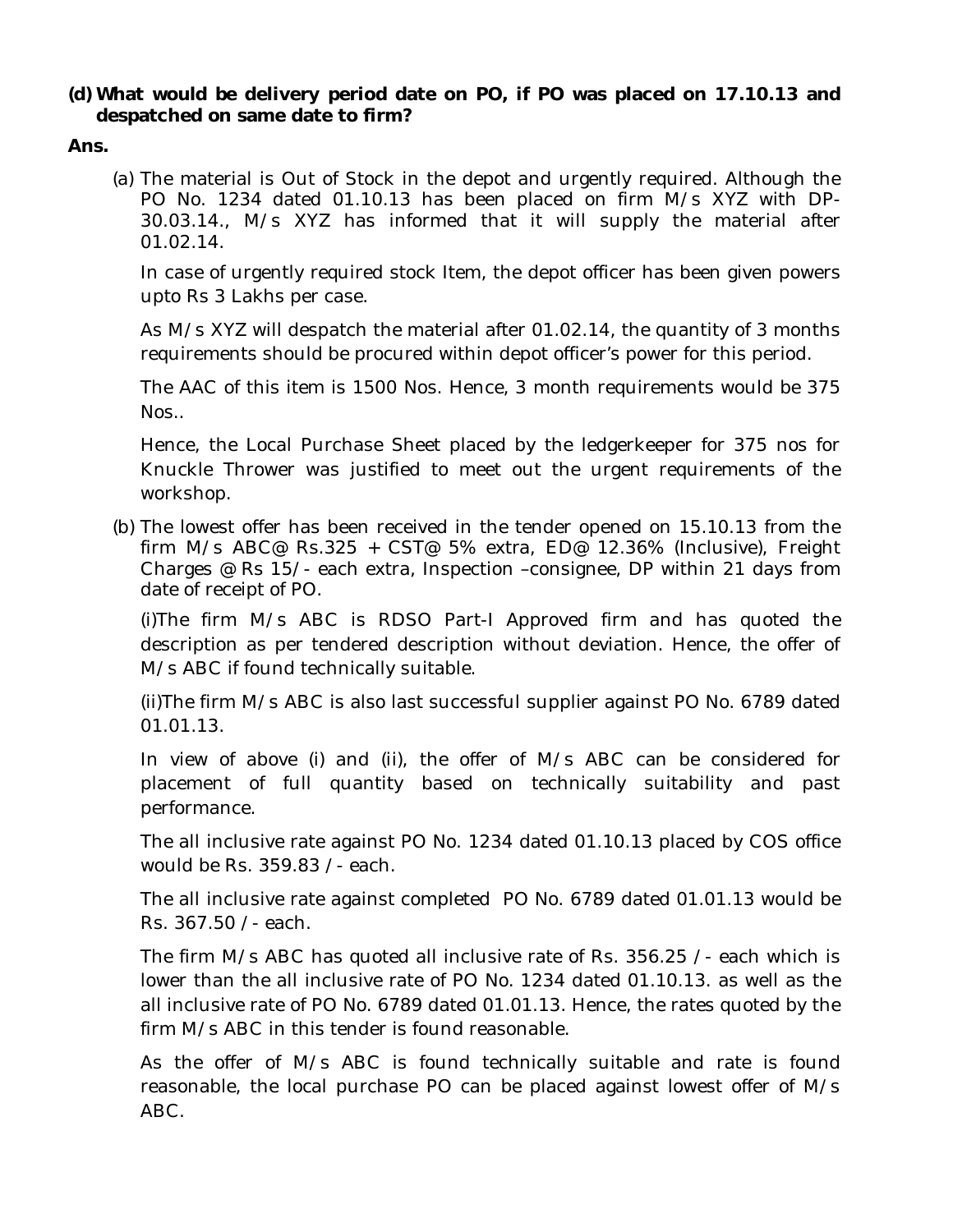(c) The tendered quantity is 375 nos.

The lowest offer has been received in the tender opened on 15.10.13 from the firm M/s ABC@ Rs.325 + CST@ 5% extra, ED@ 12.36% (Inclusive), Freight Charges @ Rs 15/- each extra.

All inclusive rate of this offer would be worked out@ Rs 356.25 /- each.

Hence, Total Value of PO= Rs 356.25 x 375 = Rs. 133593.75

SMM in the depot other than independent charge has been given power upto Rs 1.50 lakhs per case.

Hence, SMM will be the competent authority to decide this local purchase case. The total purchase order value will be Rs. 133593.75 .

(d) The firm M/s ABC has offered DP as 21 days from the date of receipt of PO.

There would be 1 week (7 days) transit time to receipt the PO by firm from the date of despatch. Total 28 days delivery time should be given in PO.

If the PO has been placed on 17.10.13 and has been despatched on same date, the Delivery Period date on PO will be 13.11.2013.

**Q.270 Details of an Public Auction Sale in the E-Auction of a depot relating to ferrous scrap are given below :** 

| Date of E-Auction | 20.09.2013    |
|-------------------|---------------|
| Qty. Sold         | <b>250 MT</b> |
| Rate accepted     | Rs.24000/-PMT |

**Calculate the following discussing in detail as per the relevant rules and condition.** 

- **(a) The amount of EMD to be deposited on auction date in E-Auction.**
- **(b) The BSV and the last date of payment for Balance Sale Value without interest including number of installment permitted.**
- **(c) What will be last date of payment with interest charge if the firm failed to depots BSV within free time of payment ?**
- **(d) Interest payable for delayed payment if firm deposit BSV on 20.10.2013 (Base rate of SBI as on 20.09.2013 was 9%)**
- **(e) Calculate the Free Delivery Time and max. Extended Delivery Period with Ground Rent within Dy. CMM /Depot power .**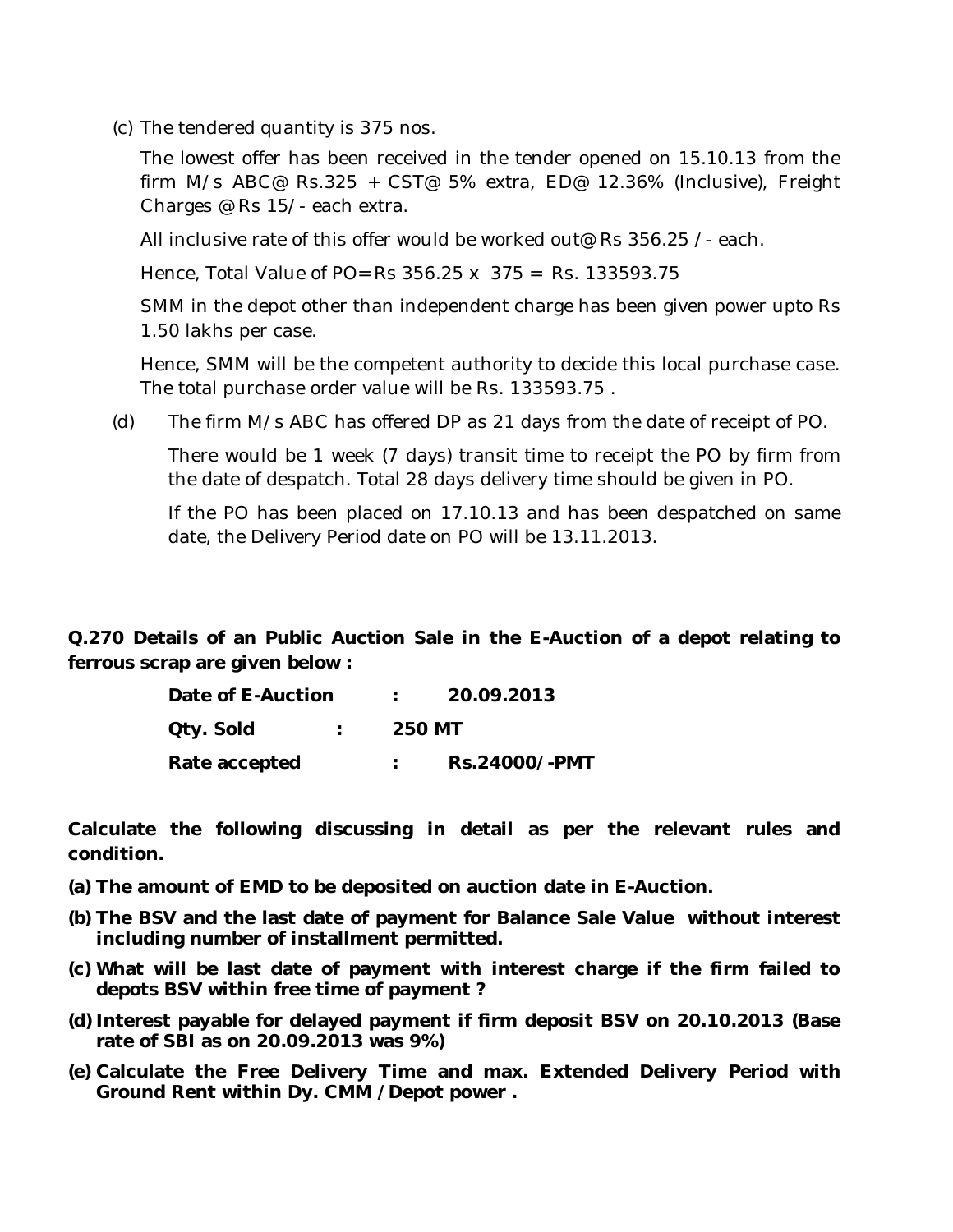**Ans.** Date of E-Auction : 20.09.2013 Qty. Sold : 250 MT Rate accepted : Rs. 24000/- PMT Total Sale Value = 24000 x 250 = Rs. 60,00,000 /- (Rs 60 Lakhs)

(a) As per the current sale of condition in E-Auction, 10% of the sale value will be deposited as Earnest Money for the sale of lot .

Total Sale Value = Rs 60,00,000 /-

Hence,  $EMD = 10 %$  of Rs 60,00,000 /- $=$  Rs. 6,00,000 /-

(b) Balance Sale Value (BSV) = Total Sale Value – EMD

 $= 60,00,000 - 6,00,000$ 

 $=$  Rs. 54,00,000 /-

Balance Sale Value (BSV) for the lot valued above Rs 1 Lakh should be deposited within 20 days from the date of auction (including Auction Date) and 3 installments for lots valued above Rs 10 Lakhs may be permitted.

In this case, Last Date of Payment for depositing BSV without interest charges (Free Time of Payment) will be 09.10.2013 and max. 3 installments may be permitted for this.

(c) If the firm failed to deposit BSV within free time of payment, the last date of payment can be extended by the Railway Administration at the request of the purchaser subject to levy of Interest Charges for the Belated Period (not beyond 40 days) including the date of auction.

## **Hence, the last date of payment for BSV with interest charges would be 29.10.2013**

(d) Base Rate of SBI as on 20.09.13 was 9 %.

Interest Rate in case of delayed payment will be charged @ 7% above the Base rate of State Bank of India applicable as on date of auction.

Free Time of Payment would be upto 09.10.13

The last date of payment for BSV with interest charges would be 29.10.2013.

The firm has deposited the BSV of Rs. 54,00,000 on 20.10.13.

The interest charges will be calculated on Rs. 54,00,000/- with interest rate@ 16% for belated 11 days.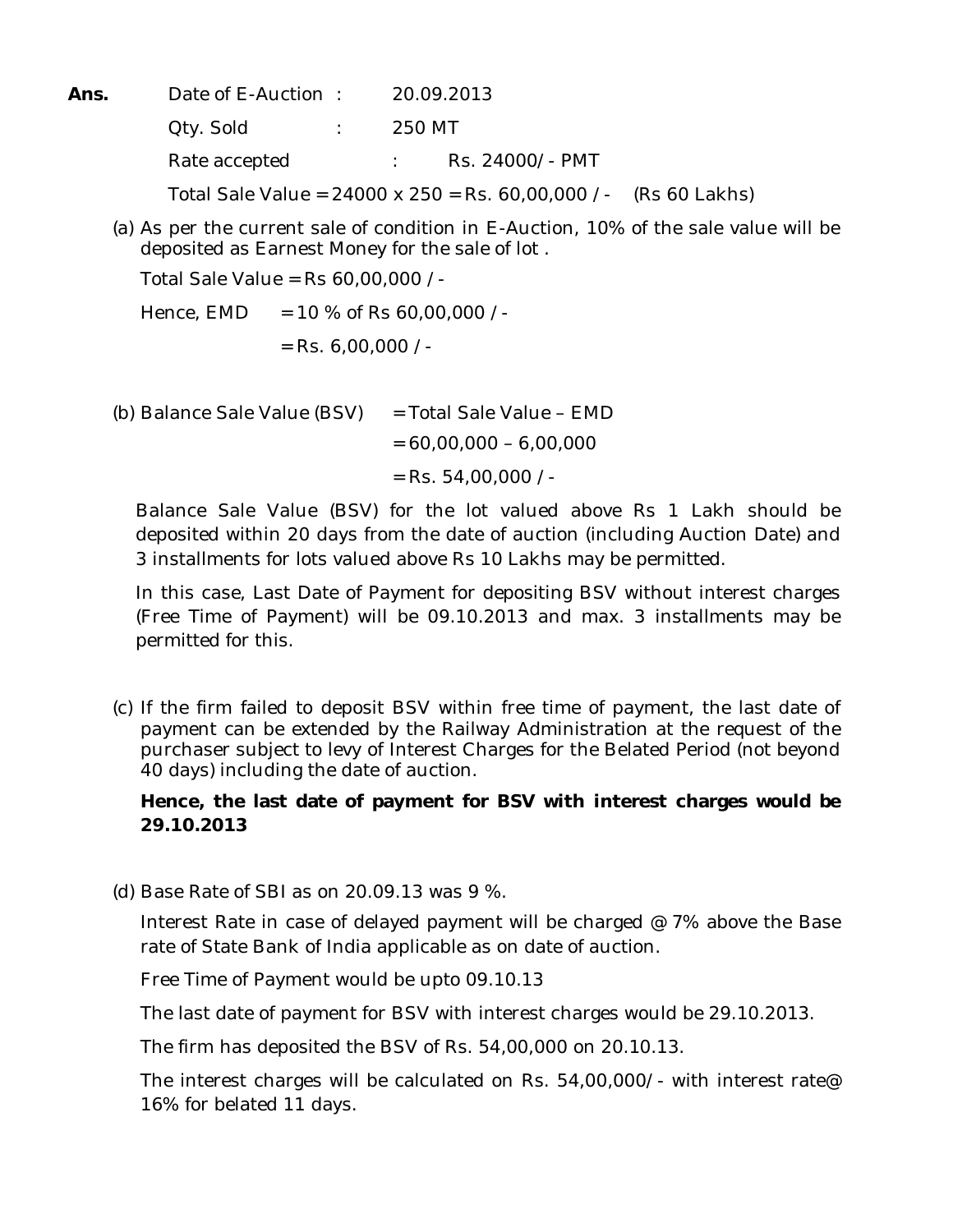Hence, Interest Charges payable =  $54,00,000 \times (16 / 100) \times (11 / 365)$ 

 $=$  Rs. 26038.35

### **= Rs 26038 /- (round off)**

(e) The Free Delivery Period (FDP) allowed for the sold lots is 50 days including auction date. Hence, **FDP in this case would be 08.11.2013.**

Dy. CMM/ Depot can extend the Delivery Period with Ground Rent for delivery of Scrap upto 65 days from the auction date.

Hence, **Max. Extended Delivery Period Date with Ground Rent within Dy. CMM/Depot power would be 23.11.2013**.

**Q.271. The item 'X' is safety and category- C item and used in POH of wagons.** 

**The detail as given bellow.** 

**CP : 01.04.2014 to 31.03.2015**

**AAC for 2013-14 :1800 Numbers (based on POH outturn target for 2013-14).**

**POH outturn target for wagons in year 2013-14 = 75 wagon per month**

**POH outturn planned for wagons from year 2014-15(from 01.04.2014) = 100 wagon per month .**

**Stock in hand on 01.10.2013 = 200 Nos**

**Covered dues = 300 Nos.**

**Calculate the following ?**

**(a) The AAC Qty. requirement for year 2014-15**

- **(b) The Net IP requirements**
- **(c) The CP requirements**
- **(d) Net requirement upto 31.03.2015**

## **Ans.**

(a) AAC for 2013-14 =1800 Numbers (based on POH outturn target for Year 2013- 14).

POH outturn target for wagons in year 2013-14 = 75 wagon per month

Hence, POH outturn target for complete year  $13-14 = 75x12$ 

= 900 wagons.

Hence, Qty. of items used in 1 wagon  $=$  POH outturn per year / AAC

 $= 1800 / 900 = 2$  nos.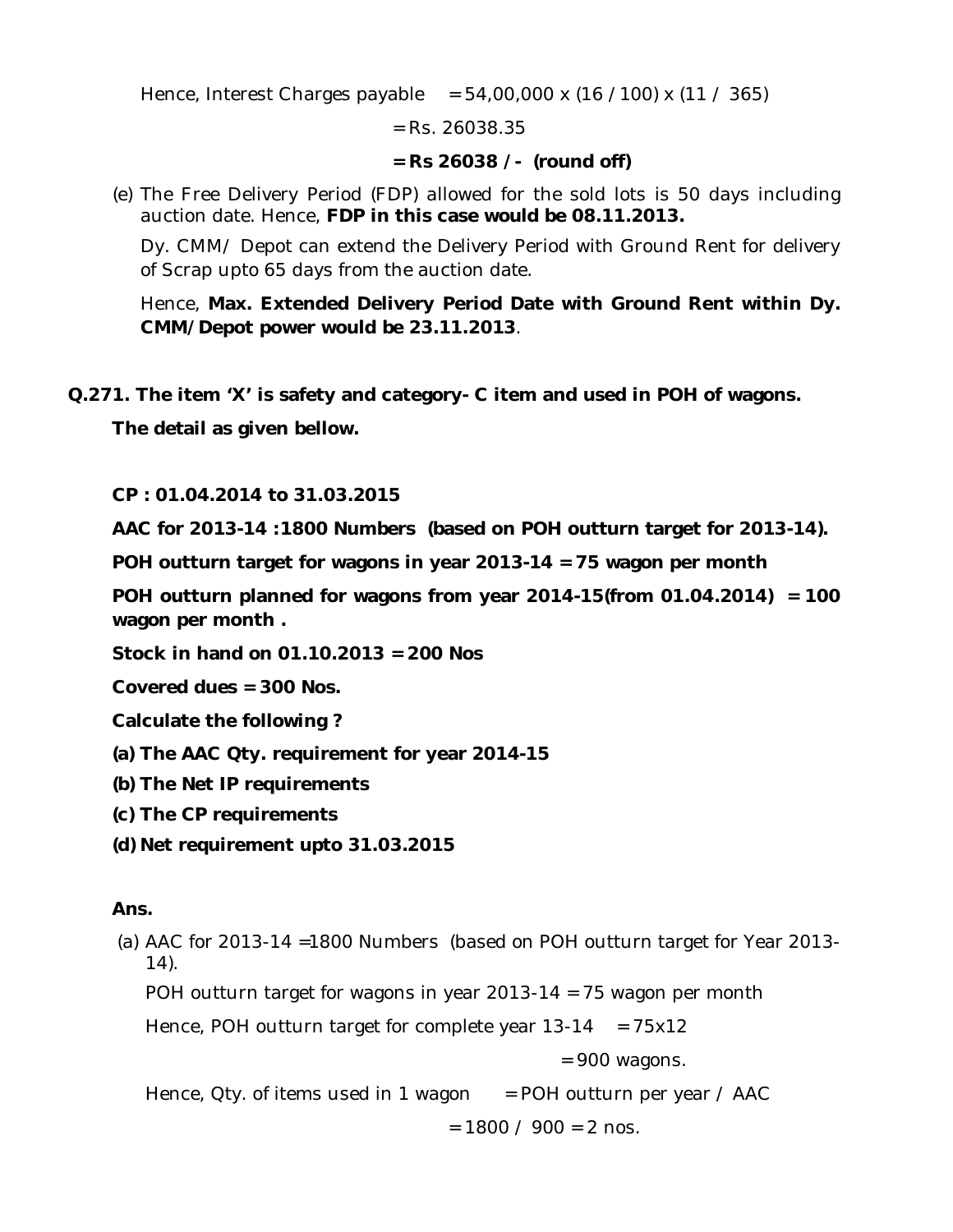POH outturn planned for wagons from year 2014-15(from 01.04.2014) =

100 wagon per month .

Hence, POH outturn planned for complete year 2014-15= 100x12  $= 1200$  wagons.

Hence, Qty required for 1200 wagons in 2014-15 =1200 x 2= 2400 Nos. Hence, AAC quantity requirement for year 2014-15 will be 2400 Nos.

(b) Contract Period : 01.04.14 to 31.03.15 Stock in hand on 01.10.2013 = 200 Nos Covered dues = 300 Nos. Interim Period will be from 01.10.13 to 31.03.14 for 6 months. AAC for period 01.04.13 to 31.03.14 = 1800 nos. MUF for 2013-14 = 1800/12 =150 nos This is a Safety and Cat- C item, so Buffer Stock of 3 months is being taken. Net IP requirements upto  $31.03.14 = 6$  month requirement + Buffer Stock

$$
(Stock + Dues)
$$
  
= (150 x 6) + (150 x 3) – (200 + 300)  
=850 Nos.

(c) The POH outturn Ennhanced for wagons from year 2014-15(from 01.04.2014)

 $= 100$  wagon per month  $= 1200$  Wagons per year

Hence, AAC for year 2014-15 = 1200 wagon per year  $\times$  2 nos per wagon

 $= 2400$  Nos.

Hence CP requirements for 2014-15 = 2400 Nos.

(d)

–

Net Requirements upto 31.03.15 = Net IP requirements + CP requirements

= 850 + 2400

 $= 3250$  Nos

**Q.272. (a) What are the necessary requirements for registration of bidder for participating in E-auction with IREPS application?**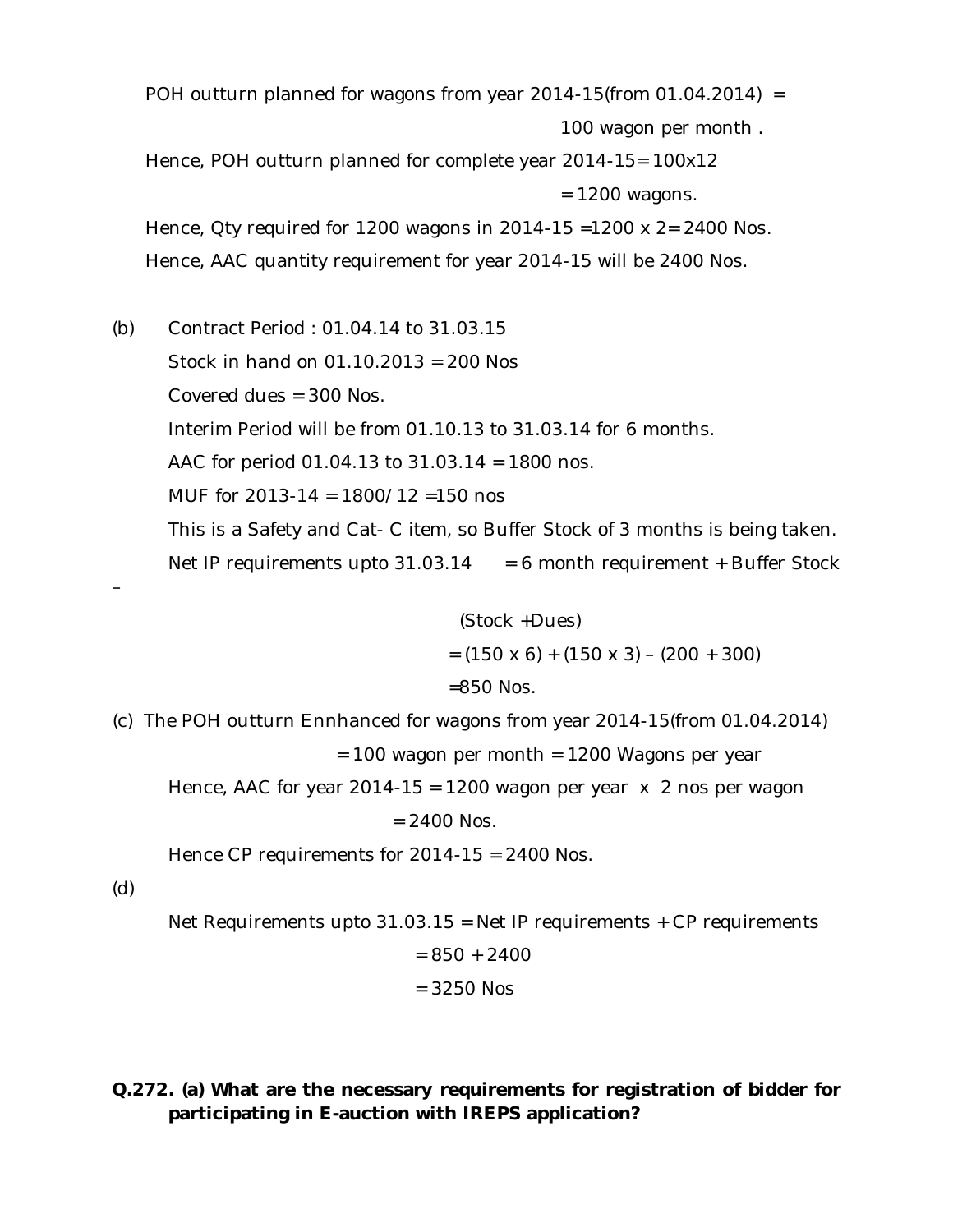## **(b) How can a bidder register itself ONLINE with IREPS application for participating in E-Auction?**

#### **Ans. (a)**

Registration with IREPS site (**www.ireps.gov.in**) is must for any bidder to participate in E-Auction for Indian Railways. For registration, bidder needs to have valid Class III Digital Signature Certificate with Bidder's Firm Name issued by licensed Certifying Authorities, an affidavit duly notarized on stamp paper of requisite value and valid Email ID and one time Registration fee Rs. 10,000 . They also need to have a computer with Internet browser (IE 6 or IE 7) and Internet connectivity. Without valid Digital Signature Certificate and User ID, vendor cannot participate in E-Auction. The bidder can either go for Online Registration or Manual registration by Railway user in Depot.

#### **Ans. (b)**

Bidder must open "New Bidder " link ( at top left page of www.ireps.gov.in) from Auction Home page and fill login registration form. After submission of filled up form, bidder will be directed to Payment Interface for Payment of Refundable registration fees of Rs. 10,000 through Payment Gateway/ Net Banking facility of various banks. After submission of registration fee, bidder will get message for producing their Affidavit and system generated ID and class III digital certificate to nearest depot where the Authorized depot user will upload their affidavit in their account and will retain the original copy of affidavit. After Sign and Submit by Bidder he will be registered successfully .Bidder will receive in his mailbox Login Password to log into the application and the Bidding Password for participating and bidding in auctions. User ID will be same as his email ID given in the form at the time of registration.

#### **Q.273 (a) How can Depot User create Auction Catalogue in E-Auction ?**

### **(b) What is the procedure for Editing, deleting, rearranging, withdrawn lots in E-Auction?**

**Ans. (a)** Auction Catalogue can be created by clicking the link available on left navigation of user home page 'Create Auction catalogue'.

There are 3 steps for making a catalogue.

- 1. Header Creation and Blocking of Bidders.
- 2. Lot Finalization
- 3. Sequencing and Publishing.

In Header Creation, the Auction Type whether Close Ended or Open Ended is defined and according to which the Max Auto Extension is given. The Auction start Date Time is automatically taken from the Auction Schedule. Depot Admin has also been given facility to block bidders.

In Lot Finalization step, depot user can add lots to auction catalogue. Lots newly created after publishing of last catalogue, lots rejected/withdrawn from last catalogue are automatically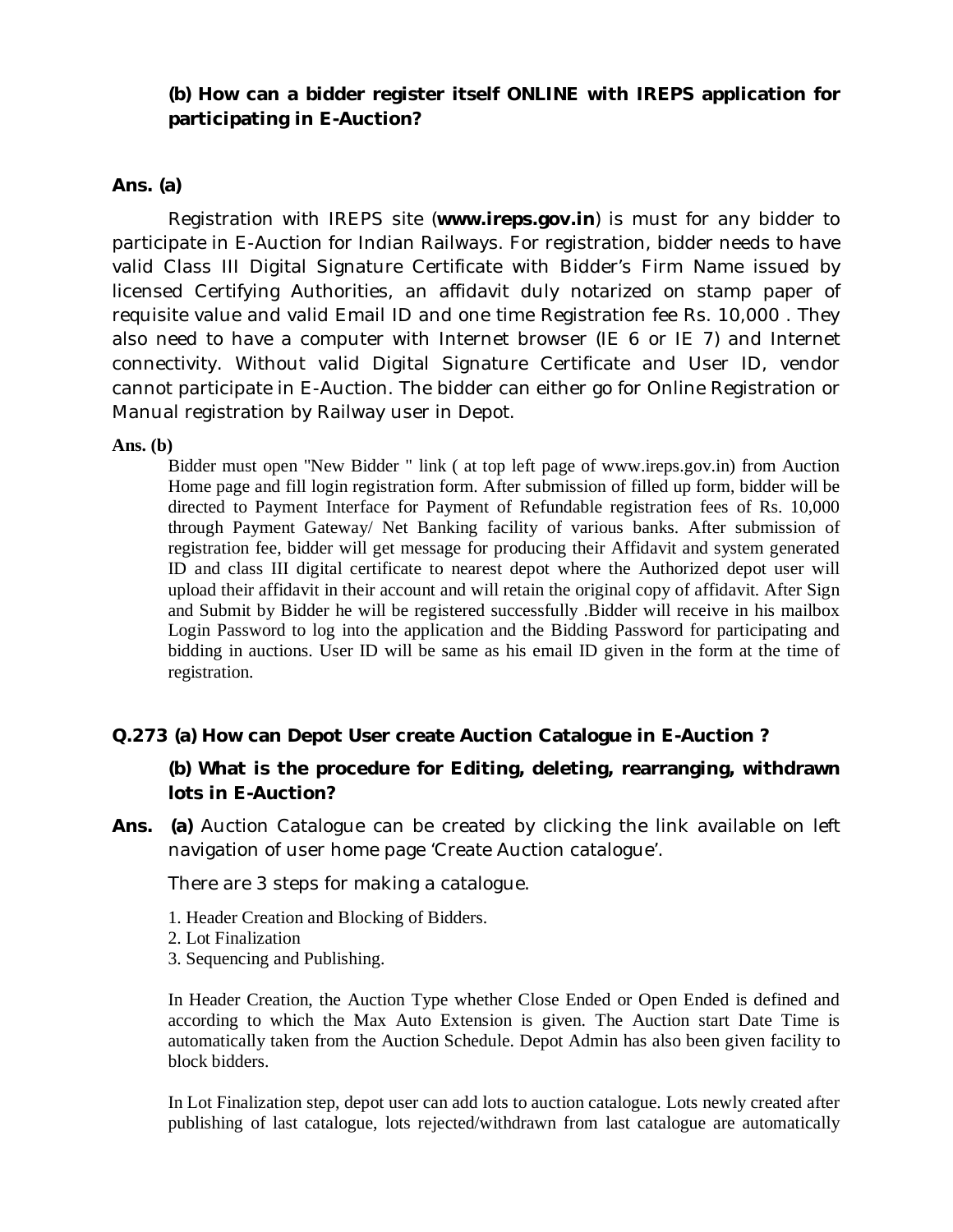included in next catalogue. He can add more Lots by clicking the button "Show Lots Not Included in Current Catalogue". He can also remove lots by selecting the lots and remove them.

In the Sequencing, the Depot user can arrange the lots and categories in catalogue in the desired order for auctioning. After catalogue is finally prepared, it can be published by using digital Signature Certificate. It is important to note that sequence of category and Lots cannot be changed after publishing a catalogue.

#### **Ans. (b).**

During catalogue creation process, authorized Railway users can edit any details except Lot Number of any lot by clicking icon Edit Lot. Lot can also be edited by searching the lot from search facility.

Lot can be deleted by searching the lot from search facility. Lot once deleted will not be available to user for inclusion in future catalogues.

Lots which have already been sold cannot be edited/ deleted. Lots where Auction for the catalogue has started cannot be edited.

During catalogue creation process, authorized Railway users can remove desired lots from catalogues. Such removed lots will be available for inclusion in the subject catalogue before start of Auction or for inclusion in any future catalogue.

## **Q.274 (a) Who can Enter/Edit/View RP for the lots in E-Auction & how?**

#### **(b) How can Railway User register the Bidder manually for E-auction?**

## **Ans. (a).**

RP can be filled only by Depot Administrator (Dy. CMM) who is also auction conducting officer. He has to apply the Encryption certificate to encrypt the RP and Digitally Sign the same. RP can be entered after publishing the auction catalogue but before the starting time of Auction for the lot/catalogue. For entering/editing RP, Depot administrator needs to open My Catalogue inbox, click the icon "View Auction Register" against the desired catalogue, and click on the button "Enter Reserve Price" at the bottom of Auction Register. He is also authorized to edit RP in the same way but before scheduled starting time of 'auction for the lot/catalogue'. RP can be viewed by clicking the icon View RP Register under My Catalogue inbox. Only auction conducting officer who should be nominated as depot Administrator is allowed to view/enter/edit RP after applying encryption certificate.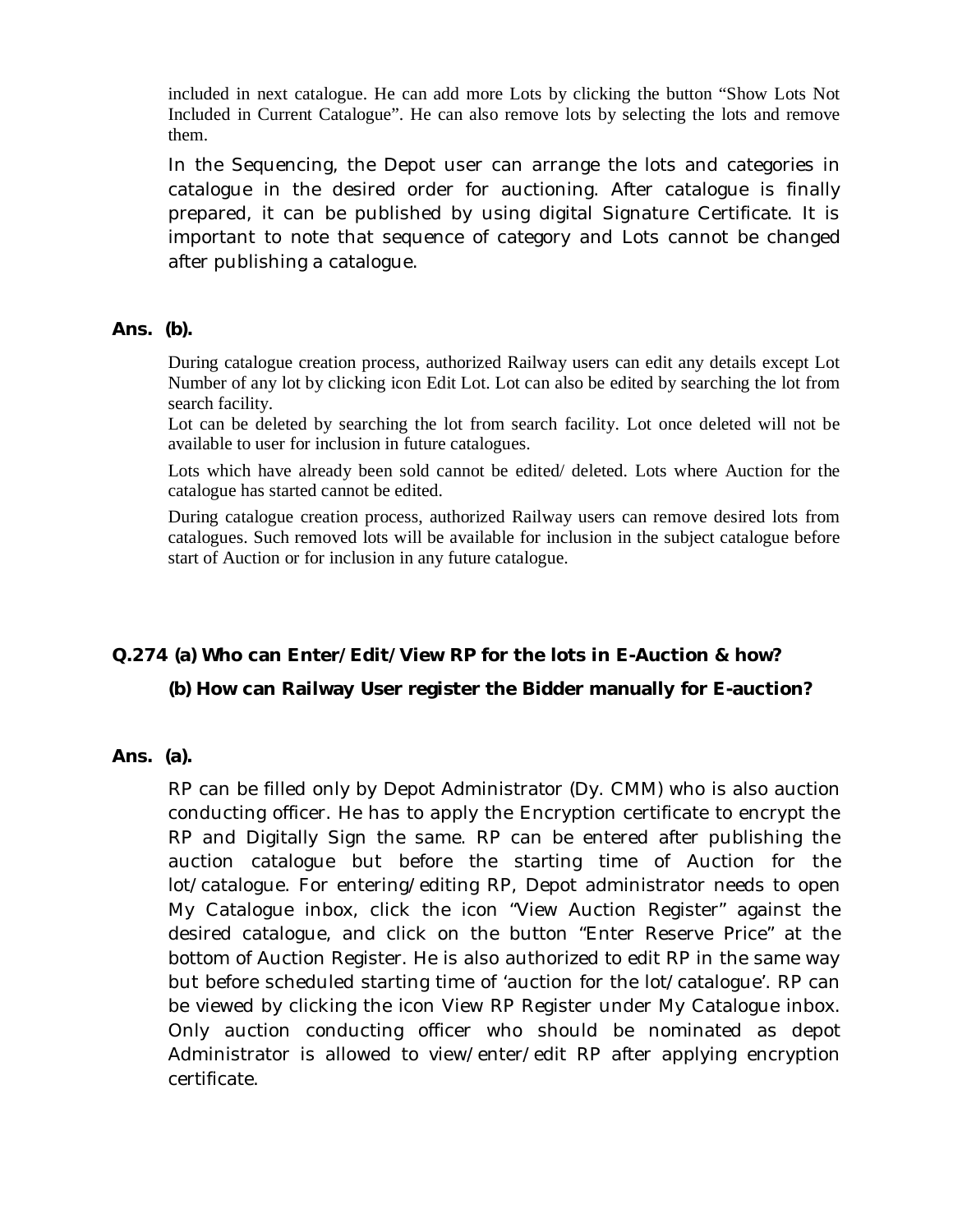## **Ans. (b)**

The Bidder have to approach to his nearest depot whose addresses/Contacts are given on www.ireps.gov.in , with One Time Entry Fee Rs. 10,000, an affidavit duly notarized on stamp paper of requisite value ,request letter on Firm's letter pad and valid class III digital signature certificate. Depot authorized user will register the bidder after verifying necessary details. On successful registration, the bidder will receive in his mailbox Login Password to log into the application and the Bidding Password for participating and bidding in auctions. User ID will be same as his email ID given in the form at the time of registration.

## **Q. 275. Describe conditions applicable for sale by E-Auction in N.C. Railway for following points :-**

- **(a) Sale of Hazardous Waste**
- **(b) Sale of E-Waste**
- **(c) Entry Fee**
- **(d) Bid Acceptance**

#### **Ans.**

#### **(a) Sale of Hazardous Waste-**

Scrap Lots consisting hazardous waste as defined by Central Pollution Control Board under Hazardous Waste Management and Handling rules 1986 and amended from time to time will be sold only to the firm having valid authorization to process these items as recyclers/reprocessors under Hazardous waste (Management and handling) rules 1986, as amended from time to time, issued by ministry of environment & forest.

Prospective bidders of such lots of hazardous wastes should be in possession of registration, valid on the date of e-Auction and on the date of delivery, as recycler/preprocessor issued by the Ministry of Environment and Forest or by Central Pollution Control Board. The successful bidder, whose bid is accepted by Railway administration, shall be required to produce original valid document of such a registration at the time of taking delivery of material. In case of failure, Railway administration may cancel the sale and reserves the right to forfeit the earnest money.

Certificate is required from the firm regarding the total waste purchased and processed for the current financial year (till the time of auction) to assess the validity. Registration certificate cumpass book for recycling of hazardous waste should be brought at the time of delivery to make necessary verification & entry.

The above condition may vary as per the latest directives of Ministry of Environment

& Forest and CPCB at the time of e-auction delivery.

**(b) Sale of E-Waste –**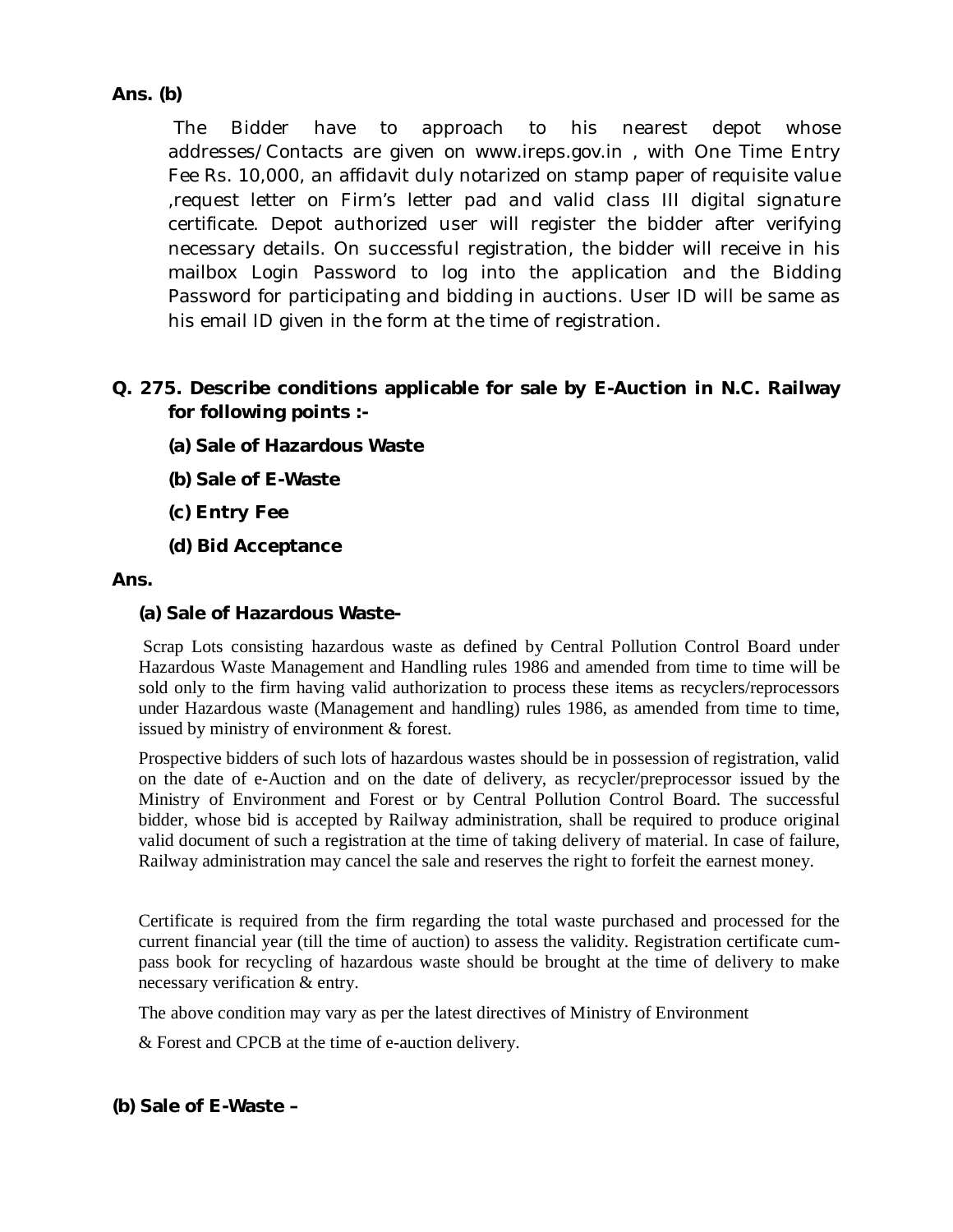Scrap Lots consisting E-waste (like Computers, Laptops, printers, TV sets, Refrigerators, ACs etc.) as defined by State Pollution Control Board or Pollution Control Committee of Union Territories as the case may be, of e-waste (Management and Handling) Rules 2011 covered under schedule I, and amended from time to time will be sold only to the firms having valid authorization to process these items as recyclers/re-processors under e-waste (Management and Handling) Rules 2011, as amended from time to time issued by ministry of environment & forest. The firm should be authorized and registered with State Pollution Control Board or Pollution Control Committee of Union Territories and should possess valid registration certificate. This certificate in original has to be provided to auction conducting officer on his requirement as well as the time of delivery. The purchaser will also be required to give undertaking at the time of purchase to refine/recycle the waste within the period of the validity of his certificate of registration and purchase of the items will not exceed the total limit of his registration certificate. If purchaser fails to comply any of the above conditions or violates any of the rules prescribed by Ministry of Environment and Forest, the sale will be cancelled and the amount deposited by the purchaser will be forfeited.

#### **(c) Entry fee:**

The purchaser has to get registered on the side **www.ireps.gov.in** for centralized registration for e-auction. The purchaser is required to submit one time registration fee Rs. 10,000/- as entry fee in central account either through payment gateway or manual payment. The centralized registration shall permit the bidder to participate in all e-auction, over entire Indian Railways, available on the site www.ireps.gov.in. The registration fee can be refunded to the bidders on request if they desire not to participate in future e-auctions. However, such bidders, on request, can participate in e-auction by re-registering afresh by depositing the requisite registration fee again.

#### **(d) Bid Acceptance:**

For Close ended auctions i.e. where auction closing date/time is predefined: After the closing time no bid shall be accepted by the system and all bids received will be frozen in order. The closing time will be auto extended if any bidder submits the bid in last pre determined interval time, so that other bidders get time to bid accordingly. The system will accept/reject the highest as per reserve price fed into the system prior to the start of e-auction.

## **Q.276. Discuss Merits And Demerits off two systems of provisioning, viz. the Annual Estimate System and Economic Order Quantity system for a large organisation, stocking a wide variety of item.**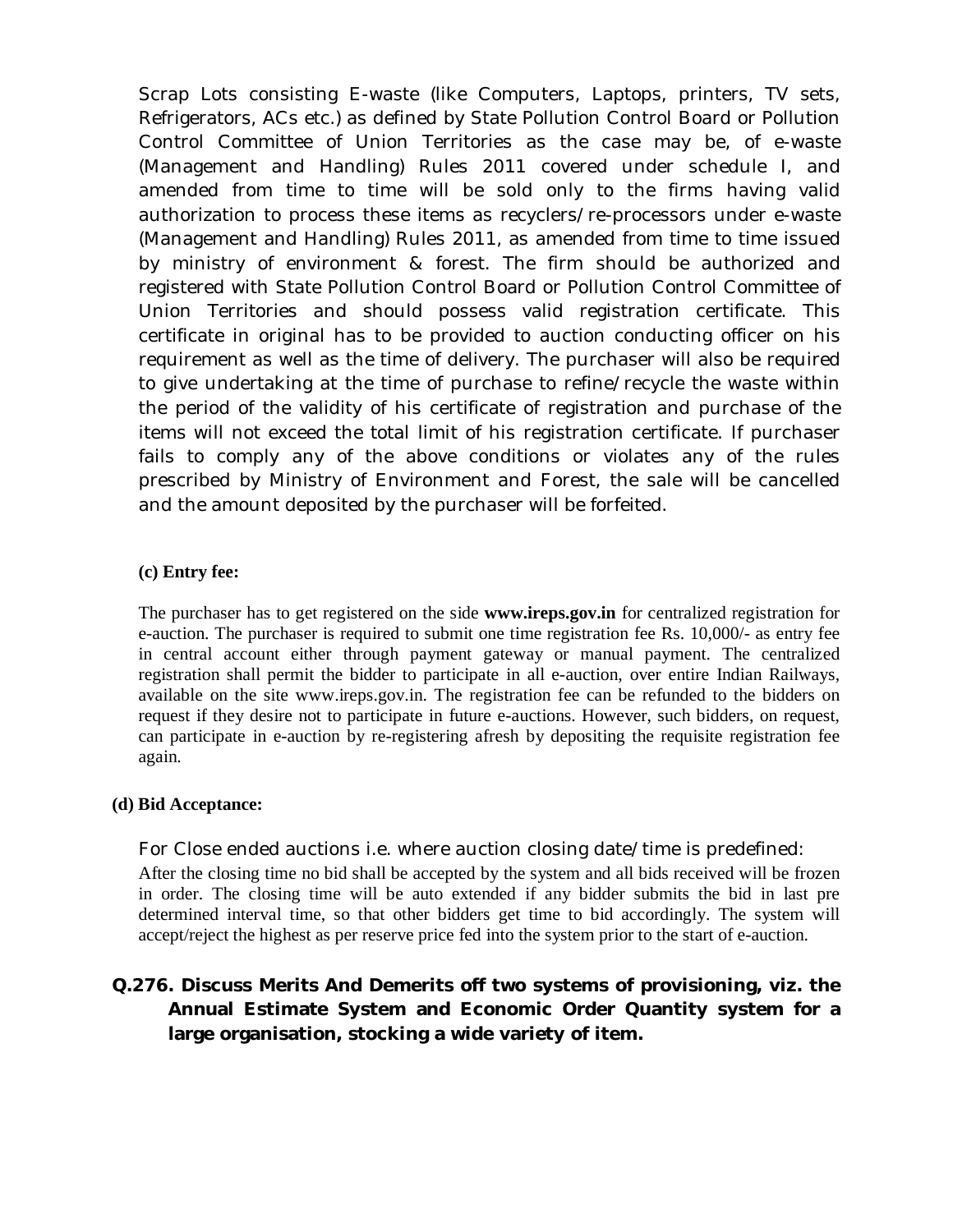## **Ans. Annual Estimate system-**

## **Merits:**

(i) Recoupment is made as per given time-table. Therefore, the possibility of lapse on the part of the staff is minimised.

(ii) It helps combining of demands of similar items into one purchase so log as the source of supply of this item is common. This reduces not only the ordering cost but gives a better bargaining power due to bulking of quantities.

(iii) The demands from more than one depot for the same item can be combined in the purchase office at the same time, as pr the timetable laid down and make the purchase for all depots together.

(iv) Under this system, number of reviews to be made are the bearest minimum.

(v) Bulk order can be placed on the supplier to obtain a better rate for the item.

(vi) Inventory carrying cost can be kept low if order is placed with required no. of phased deliveries.

(vii) Due to adequate buffer, chances of stockout may also be minimized.

## **Demerits :**

(i) In this system, stocks get depleted between two reviews, either due to failure of suppliers or due to violent fluctuation in consumption. This will cause stock out. The depot is forced to go in for an interim recoupment, leading to emergency procurement at higher cost. It results in stock out cost.

(ii). In this system, not only estimates are made in advance to the period of requirements but also contracts are finalised well ahead. In case, there is a drop in consumption or items become obsolete, dues cannot be cancelled due to contractual obligation. It will result in the increase of quantity of an item in stock already rendered surplus.

(iii) this system is not most suitable for the purpose of inventory control because we cannot take advantage of optimum economical order quantities and therefore, is not suitable for items with high consumption value. However, this disadvantage can be overcome by taking delivery into various installments.

## **EOQ System/(Economic order quantity)-**

**Merits :** i. Recoupments are made immediately as stock reaches the minimum. This will avoid stock out.

ii. This will avoid accumulation of excess stock if there is reduction in consumption or becomes obsolete.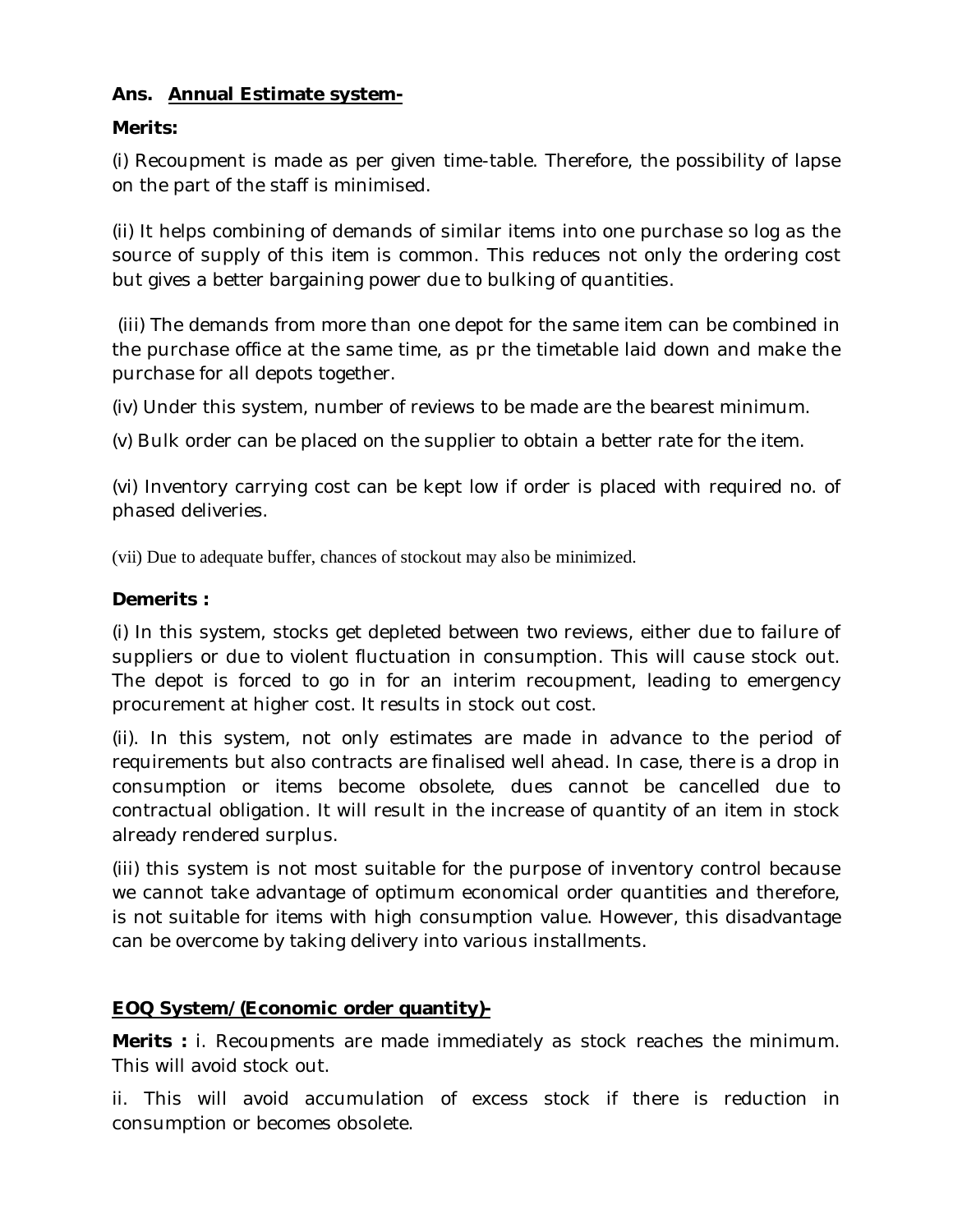## **De-merits** –

i. There will be frequent recoupments in a year. It will result in more order costs.

ii. The rate obtained for the item will be more, as the quantity ordered is less.

## **Q.277.Explain the Account Inspection Report Part I & II.**

**Ans.** 

One of the functions of the Accounts Office is to inspect on the spot the source documents maintained in the Executive Offices which are not sent to the Accounts Office for check. The internal check is exercised in an Accounts Office on the bills and returns etc. prepared in the prescribed forms by the Executive offices. Many of the original records on which these bills and returns etc. are based are retained in the office where these originate. The Accounts Officer, or the staff deputed to inspect an office, should see that the bills, returns, vouchers etc, submitted to the Accounts office have been correctly prepared and accord with facts and that all such initial records have been maintained efficiently.

In addition, the object of local inspection is to see that the financial rules and orders are being carried out, and that the executive authorities responsible for keeping the accounts exercise due care over the accuracy of the accounts.

All irregularities and objections noticed during the course of inspection should be noted down methodically. At the conclusion of the inspection, the Account Inspection Reports should be compiled embodying all irregularities and objections for which no satisfactory explanations were forthcoming. The Report should be as brief as possible and the points covered in the report should be arranged in a proper manner and serially numbered. The reports should be prepared in two parts i.e., Part I and Part II. The first part should contain points of major importance only, all other items being relegated to Part II.

**Account Inspection Report Part-I:** This should contain points of major importance only which may be held to include objections involving recurring over payments due to wrong fixation of pay, grant of leave and T.A. under a wrong set of rules etc. and any other irregularities which are required to be regularised under competent sanction. The remarks for individual paras should be called for from the Head of the Office Inspected.

Part I of the Inspection Report should be prepared in Triplicate. One copy will be retained in the Accounts Office as Office copy and Two copies sent to the immediate superior of the Officer whose office was inspected, with a request that one copy may be forwarded to the Head of the Office Inspected for remarks. In the case of Divisional Office, all Part I Inspection Reports should be sent to the divisional officers personally. The officer whose office was inspected should return one copy with as complete replies as possible through his immediate superior to the Inspecting Officer. Before forwarding the replies, the immediate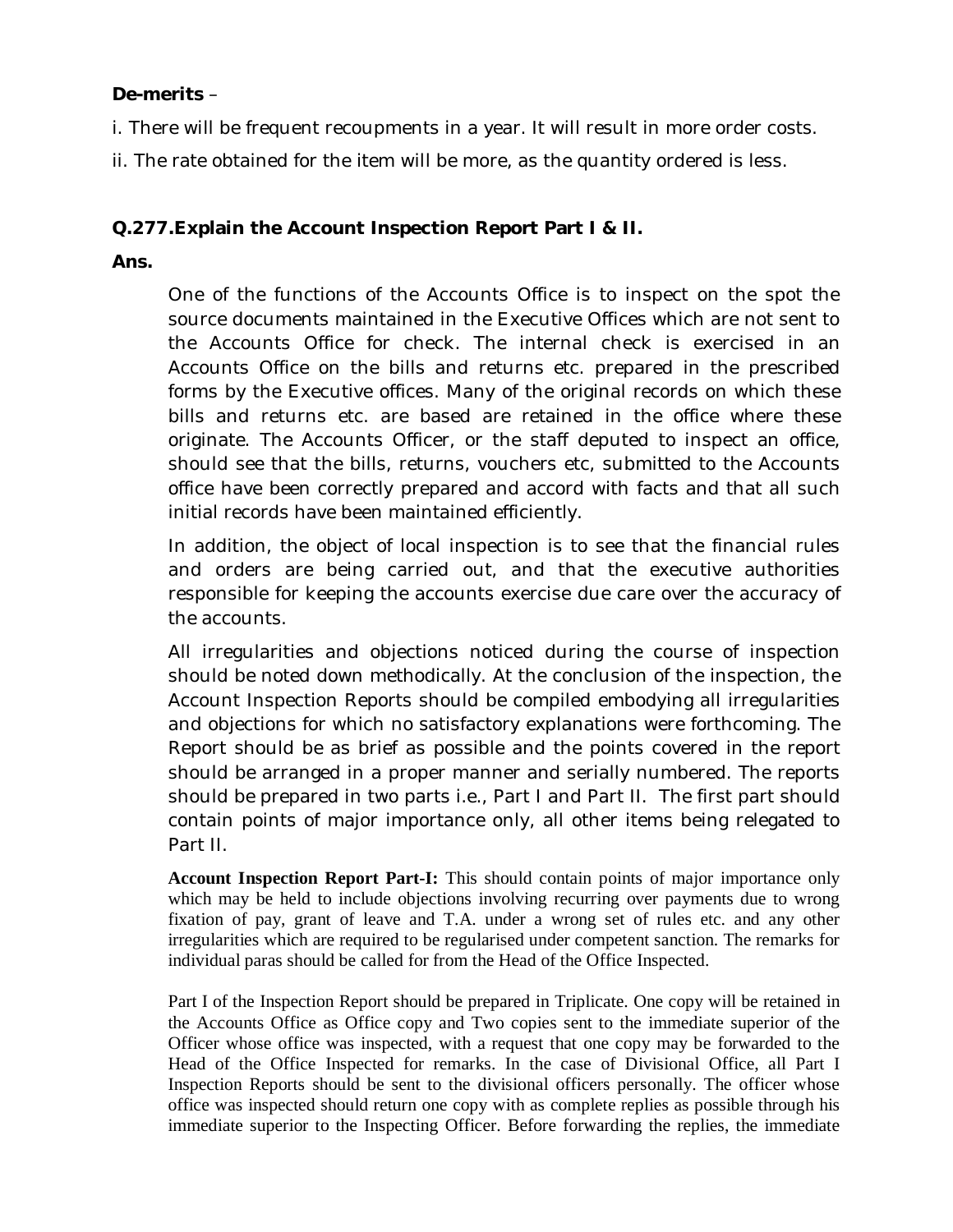superior should satisfy that they are correct and complete and where necessary should have them amended or amplified to avoid further correspondence. The remarks so received should be scrutinised in the Accounts Office and further action that may be necessary taken under the orders of the Accounts Officer. If any cases of serious irregularities come to light in the disposal of Part I of the Inspection Reports the details thereof should be entered in the "Register of Serious Irregularities" and the progress of their disposal carefully watched.

Part I of the Inspection Reports should ordinarily be seen by the Dy.CAO//Sr. DFM. Part I of the reports on the major construction and other important offices or those containing very important points should be put up to FA & CAO through the Dy.CAO concerned.

**Account Inspection Report Part II:** All other items, which have not figured in Part I should be included in Part II. The disposal of paras in Part II may be left to the Head of Office inspected.

Part II of the Inspection Report should be made out in duplicate. One copy should be retained in the Accounts Office as office copy and the other sent direct to the Officer in charge of the office inspected with the request that irregularities pointed out therein may be rectified and the recurrence of such irregularities guarded against. The officer in charge of the office inspected should acknowledge receipt of the report, and give suitable remarks as to the action taken by him against each item in the report before filing it in his office, The Accounts Officer should satisfy himself during his next inspection that suitable action has actually been taken on the points raised therein.

Part II Inspection Report need not however be put up to Dy.CAO .

## **Q.278. Explain the Merits & De-merits of E-auction over Manual Public Auction?**

#### **Ans. Merits:**

- (1) Purchasers/Bidders can do bidding ONLINE in E-auction at home/office. It facilitates the Depot Users and bidders by removing the restriction on their physical appearance at the place where Auction is taking place like in public auction, thus saving time and money for bidder and seller .
- (2) Auction conducting officer in the depot can perform the auction operation within its chamber instead of presenting in Auction Hall. He/She can perform other office works simultaneously with E-auction.
- (3) Bidders have to deposit only one time Registration Fee in E-Auction and they can participate in E-auction of Depots of various railways. In Manual Public Auction, they have to submit the refundable Entry Fee for each and every auction and for each depot of railways in the form of demand drafts.
- (4) The depot staff including Accounts involved in auction can perform its regular office work during E-auction days. E-Auction also eliminates the requirements of Cash Office's Staff for depositing EMD and RPF staff for security in Auction Hall.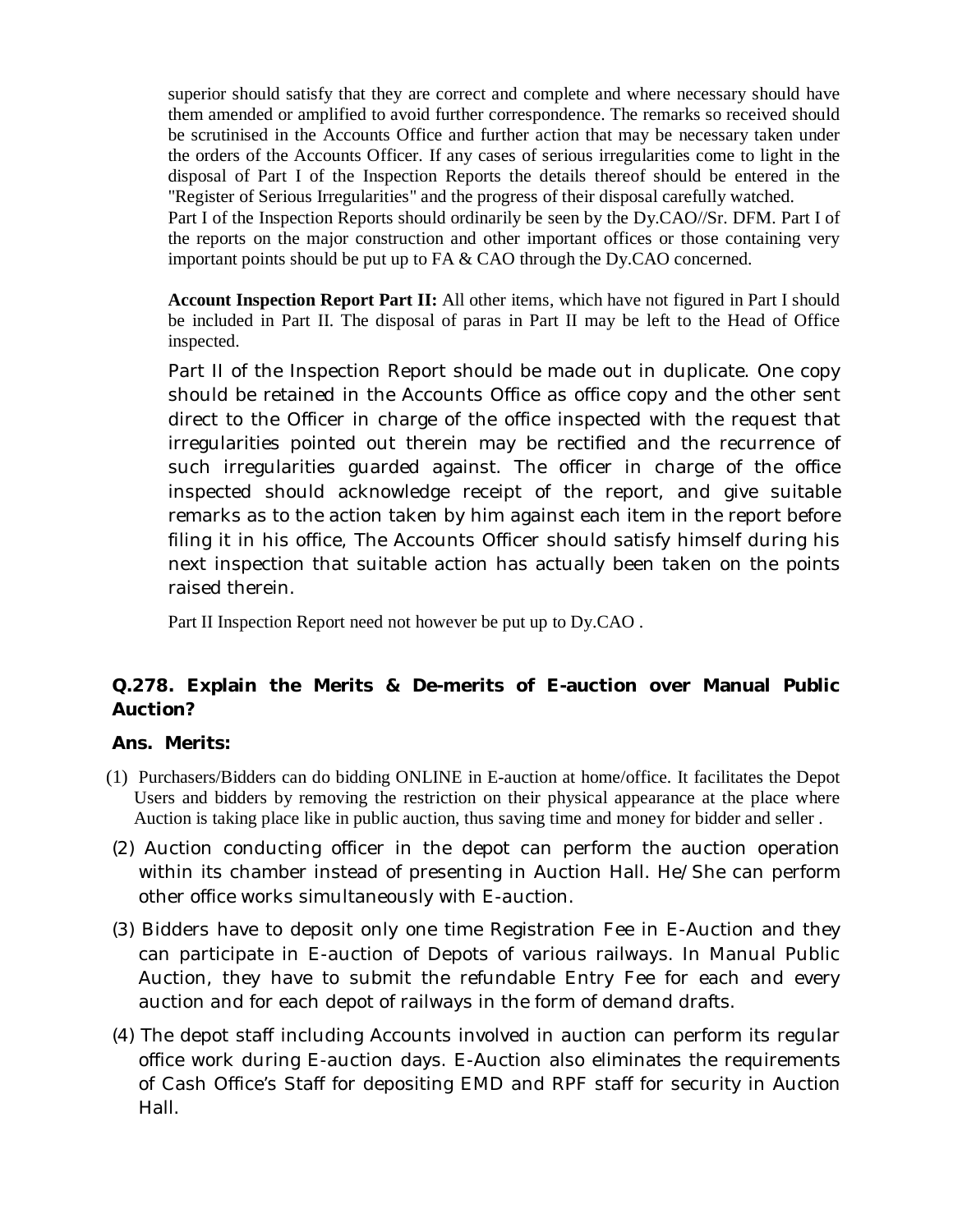- (5) The Auction Catalogue is created ONLINE on the IREPS website in E-Auction. This results in Paper saving towards environment benefits.
- (6) EMD is automatically deducted from the bidder's account in E-Auction. There is not need to carry physically cash by the purchaser which eliminates the possibility of theft/loot of cash like in manual public auction.
- (7) In manual public auction, the EMD is deposited by successful purchase after lot is sold to firm, some times the purchaser refuses to deposit the EMD. In this case, sold lot is withdrawn & only refundable entry fee Rs.10000/- is only forfeited & lot is cancelled. In E-Auction, the EMD is automatically deducted for the highest successful bidder and no need to cancel the lot.

(8) The Bidders can participation in more than one depots at same time in E-Auction.

## **Demerits:**

- (1) Purchasers are normally less educated. They have to acquire proper knowledge of Computer working, internet, Net Banking etc.
- (2) E-Auction is mainly dependent on Internet. Due to disconnectivity or less speed of Internet, sometimes a Bidder can miss the opportunity to bid in the lot.
- (3) In Manual Auction, the unsold lots can be re-opened for bidding more than 1 round on the same day. But in case of E-Auction, the lots once closed can't be re-opened again for bidding.

## **Q.279. Distinguish between the followings :**

- **a. Book Average Rate and Reserve Price**
- **b. IP and CP**
- **c. EMD and BSV in E-Auction**
- **d. Purchase Suspense and Sale Suspense.**

#### **Ans.**

#### **(a) Book Average Rate and Reserve Price:**

The **book average rate** is the rate arrived at by dividing the value balance shown in the priced ledgers by the quantity balance.

#### **Whereas**

The **reserve price** is the price fixed by the Controller of Stores or the depot Officer for such item of scrap to be sold based on the bids obtained at past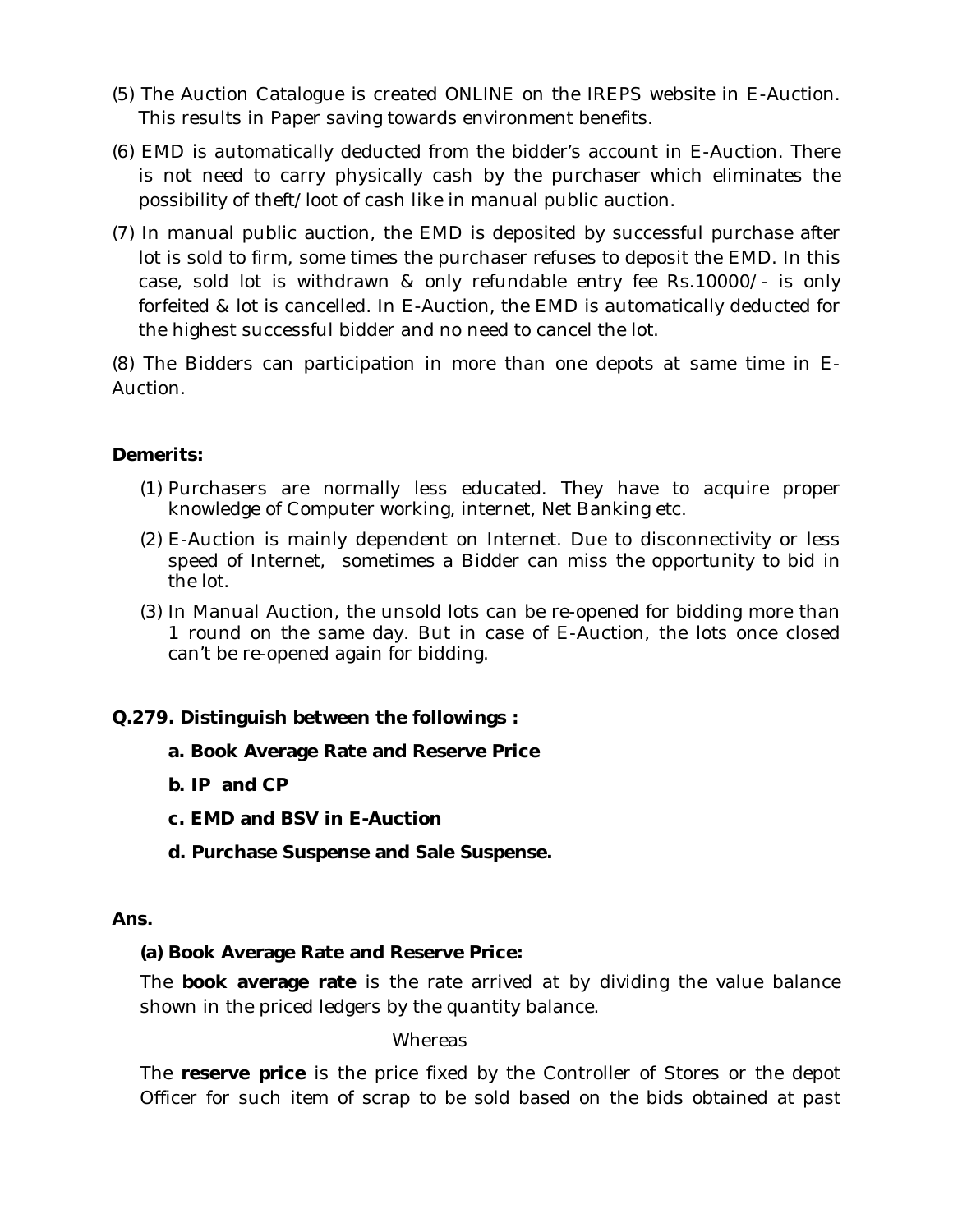auctions and any other information available in order that the item may be withdrawn from the sale, if the bids are found unsatisfactory.

## **(b) IP and CP :**

In Annual Estimate System, the date on which the recoupment sheet for the item is to be prepared is fixed as per pre-decided time table to be followed for recoupment of the items. The period for which items are recouped is fixed and is called **"Contract Period (CP)".** This contract period is generally 12 months.

The interval between the dates fixed for preparing the recoupment and the beginning of the contract period is known as the **Interim Period (IP).** This period is equivalent to lead time for that particular item.

## **(c) EMD and BSV in E-Auction** :

**(i) EMD (Earnest Money Deposit) –** Highest Bidder on the fall of Hammer or close of bid and its acceptance by Auction Conducting officer shall be required to deposit a token amount of total Sale Value known as Earnest Money Deposit. The EMD amount for sold lot in E-Auction will be 10% of Sale Value (accepted Bid Value) .

## **(ii) BSV (Balance Sale Value)-**

After depositing EMD against the sold lot, the purchaser has to submit remaining amount of the total Sale Value as per prescribed time schedule. This remaining amount is known as the Balance Sale Value. Balance Sale Value should be deposited as per time schedule given below:-

(i) Within 10 days from the auction date for lot valued upto Rs 1 Lakh.

(ii) Within 20 days from the auction date for lot valued above Rs 1 Lakhs.

The date of auction is included in the time period. In case of failure to deposit the balance sale value within above time schedule, the Railway Administration at the request of purchaser may grant extension to deposit the balance sale value subject to levy interest charges for the belated period (not beyond 40 days) including the date of auction.

The EMD shall Stand forfeited if the BSV is not deposited by the purchase within the said period of 40 days or 20 days as the case may be.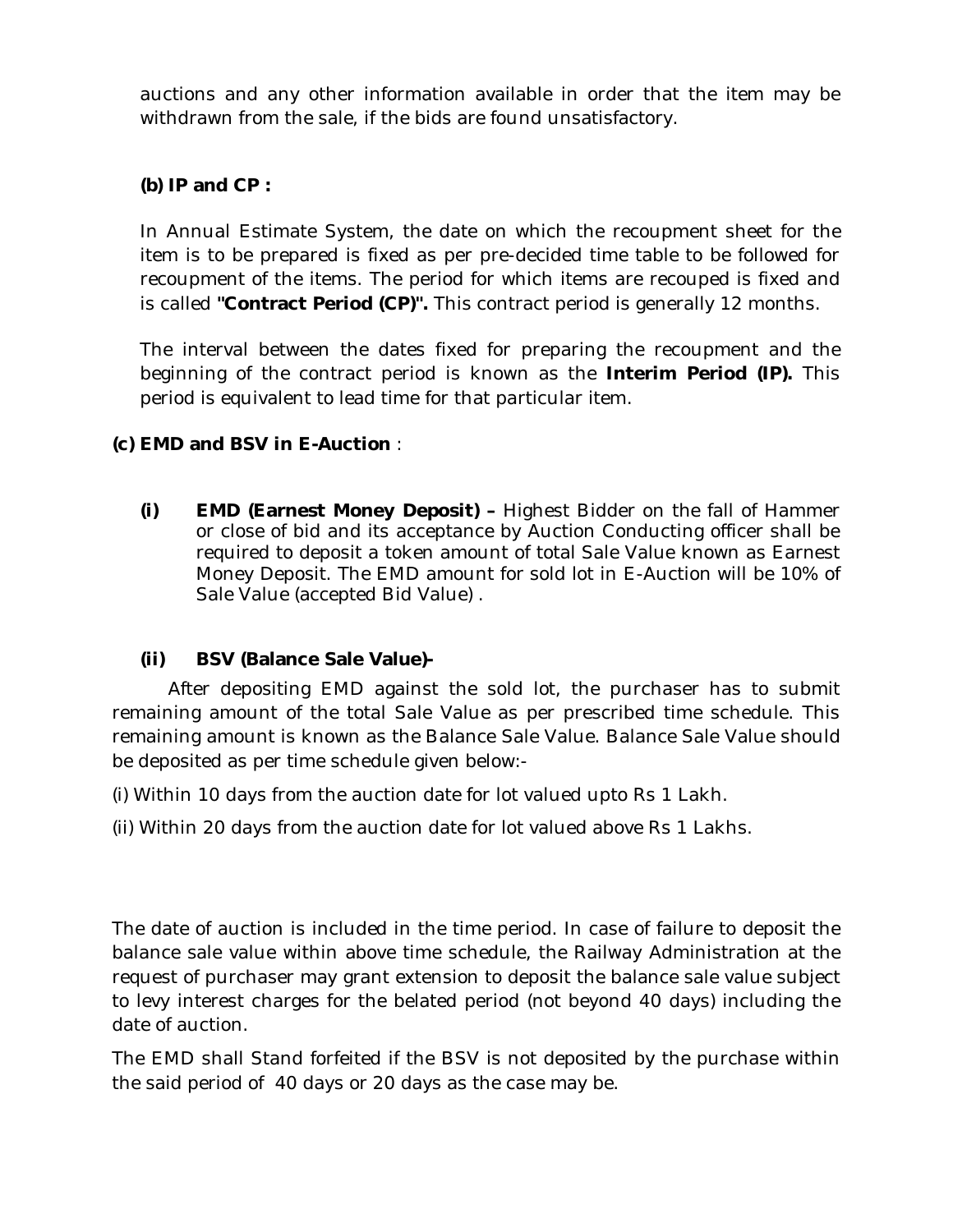## **(d) Purchase Suspense and Sale Suspense:-**

Purchase suspense head is operated in the Stores Accounts Office in order to maintain the co-ordination between the balances of stores in the Stores Depot and the Stores balances in general books of the Railway. For indigenous purchases, this head is credited with the value of stores purchased (Received in depot) accepted and Receipt Note Issued) and debited when actual payment, in respect of stores purchase, is made. In case of advance payment i.e. payment made against inspection note and proof of dispatch (R.R.). This head is first debited and then credited as soon material is received in the depot.

### Whereas

Sale suspense is a suspense account created for the purpose of acountal of the material (in value terms) in case of sale of material. Whenever, the payment is made by the scrap purchaser, this suspense is credited and the corresponding debit is done when the material is actually lifted and sale issue note is issued. In case of inter- railway sales, this account is first debited as the payment is realized after issue of the material.

**Q.280 (a). Name the various points of Check List that should be checked before processing a Non-Stock Demand for Local Purchase?**

**(b). What is Advice Note ? How is the disposal of foils of Advice Note done?**

## **Ans. (a)**

The various points of Check List that should be checked before processing a Non-Stock Demand for Local Purchase are given below:

1. Whether detailed description given in requisition complete alongwith drawing, Specification etc.

- 2. Whether non-stock certificate given
- 3. Whether basis of estimated cost given ( copy of basis attached if required)
- 4. Whether funds availability certified in the requisition
- 5. Whether justification of purchase the item is given

6. Whether last purchase order reference given or justification for Ist time purchase given

7. Whether indent signed and approved by Competent Authority

a) Upto Rs. 10000/- only. Signing Authority – J.S. Officer

Approving authority – JS Officer

b) Exceeding Rs.10000/- but not exceeding Rs.50000/- only inclusive.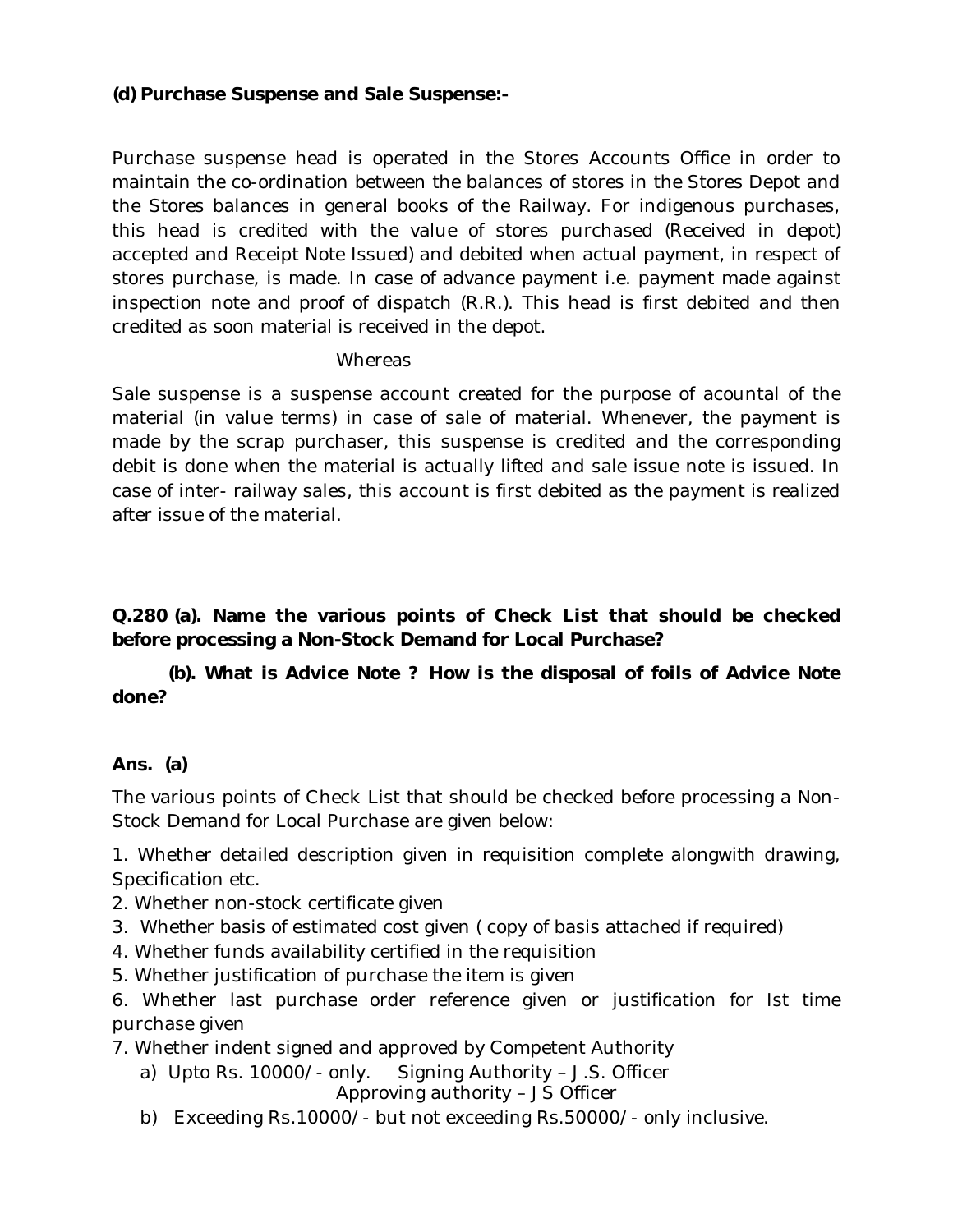## Signing Authority – S.S. Officer

### Approving authority- S.S. Officer

c) Exceeding Rs.50000/- but not exceeding Rs.2 Lakhs.

## Signing Authority – JAG/SG Officer

### Approving Authority – JAG/SG Officer

d) Exceeding Rs.2 Lakhs but not exceeding Rs.10 Lakhs.

 Signing Authority – Counter Signed by CWM/ADRM/SAG Officer of the user department. Approving Authority- Counter Signed by CWM/ADRM/SAG Officer of the user department.

- 8. Whether Essential Certificate by C.A. given:-
- a) For Safety Items:- for requisition valuing upto 2 Lakhs by JAG/SG level and for requisition exceeding Rs. 2 Lakhs by SAG level i.e. CWM/ADRM/ DRM .
- b) For items other than Safety Items:- for requisition valuing upto 1 Lakh by JAG/SG level and for

requisitions exceeding Rs. 1 Lakh by SAG level i.e. CWM/ADRM/ DRM .

- 9. Whether Proprietary Articles Certificate by CA is given :-
	- Competent authority to sign Preparatory Articles Certificate is as under :-
	- a) Indenting Officer upto Rs.25000/
	- b) JAG/SG Officer of consigning department up to Rs.75000/-
	- c) HOD/SAG Officer of consigning department upto Rs.3 Lakhs.
	- d) PHOD/CHOD of consigning department above Rs.3 Lakhs. Whether Urgency Certificate is given

10. Whether requisition is vetted by Associated Finance, if applicable. Vetting of NS demand required

- (i) for safety items- Above Rs. 2 Lakhs
- (ii) For items other than safety items- Above Rs. 1 Lakh
- 11. Whether NS demand is complete in all respect.

## **Ans. (b) Advice Note :-**

All stores which have been previously issued for the services of the railway and are no longer required on a work should, in the absence of special instructions to the contrary, be returned to the stores depots. All the returned stores are to be returned by various subordinates on form S-1539 which is called **Advice Note for returned stores.** This is also called "DS-8" on many Railways. First of all, returning subordinate will obtain approval of his controlling officer for returning the stores and then he will prepare Advice Note(D.S.-8) in 6 copies. He will get these advice notes signed by his controlling officer. If he is sending a material declaring it as unserviceable, he should obtain approval of competent authority. The material to be returned will either be booked by Rail to the nominated stores depot or through Trucks.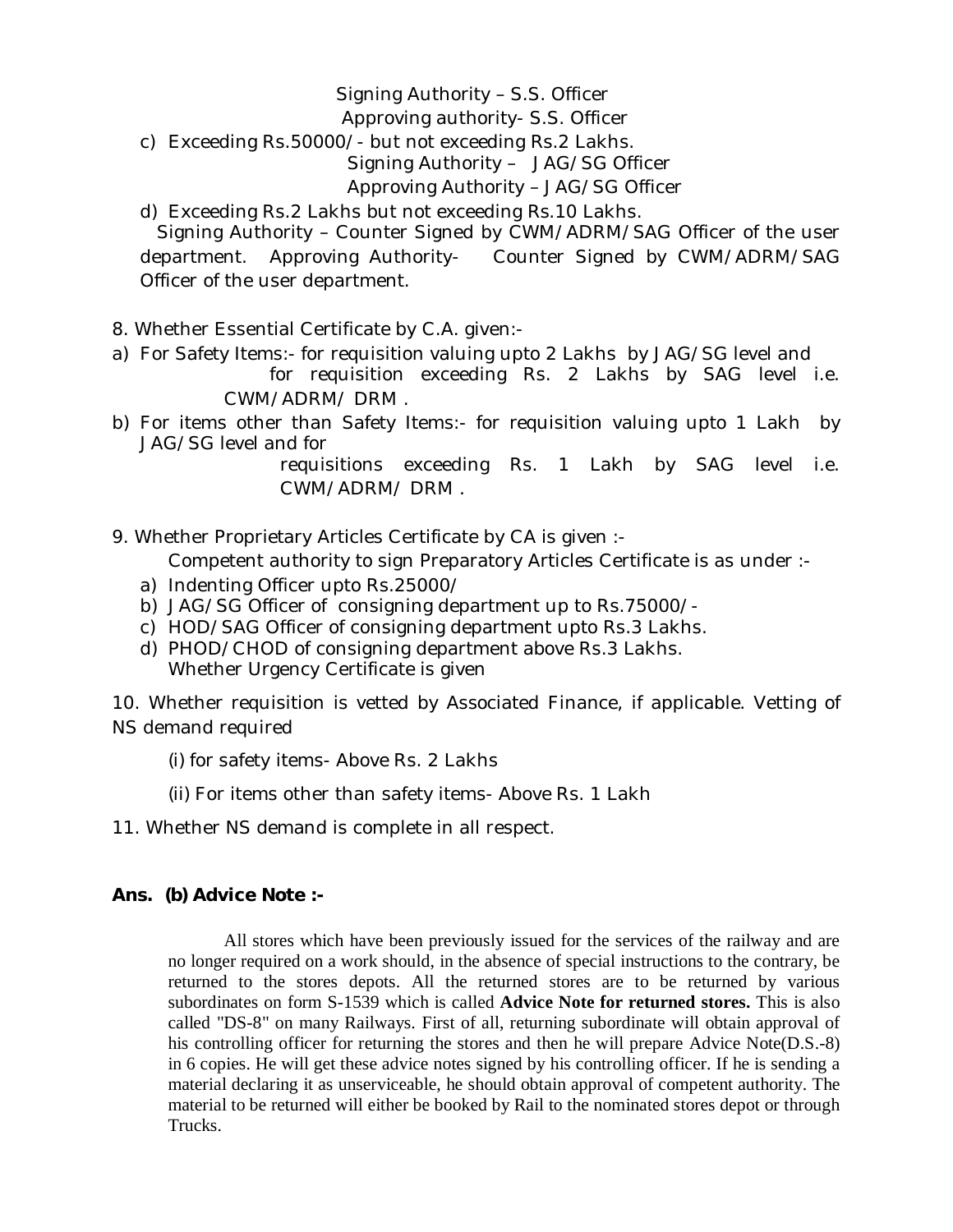#### **Disposal of the Foils of Advice Notes:-**

(i) As mentioned above the Advice Note for Returned Stores is to be prepared in 6 copies.

- The returning subordinate will retain one copy (1st copy) with him for his record.
- Out of remaining 5, he will send 3 copies(2nd, 3rd & 4th) to the nominated Stores Depot either along with the material or along with R.R./P.W.Bill, if the material has been dispatched by Rail.
- At the same time he will send one copy (5th) to the Stores Account office of the depot and last copy (6th) to his controlling officer.
- The purpose of these 5th & 6th copies is to give advance information to Stores Accounts Officer and his controlling officer so that they can monitor for getting timely and proper credits for their returned materials. This procedure is explained in subparagraph (ii) below.

(ii)The controlling officers are required to maintain a Departmental Register of Advice Notes(S-1605) for keeping watch on the accountal of returned stores. As soon as 6th copy of the Advice Note is received from the subordinate, it is entered in this Register. If some information is found incomplete, further details are added in the Advice Note and then this is forwarded to the Stores Depot for getting credit particulars.

Similarly Stores Account Office is also required to maintain an Accounts Register of Advice Notes (S-1622) to see that all the materials returned by various field subordinates are taken into books promptly and properly.

(iii) As mentioned in (i) above 3 copies of Advice Note are sent by the returning subordinate to the Stores Depot along with the dispatch details. On receipt of these copies necessary particulars are entered in a register known as Depot Register of Advice Notes (S-1609). This register is also to keep watch on timely receipt of materials and their accountal. If a material is not received within a reasonable time, claim is lodged on the carrier. On receipt of the wagon/material it is weighed and details are entered in a Wagon Weighment Register. Some of the stores depots also maintain field books, in which they enter the details of all the materials, quantity wise, received from a particular wagon. After receipt of the material, they are segregated classification wise and are taken into books by granting a Receipt Order(R.O.) Number.

(iv) After granting R.O. Number on all the 4 copies (3 received direct from the returning subordinate and one through his controlling officer) concerned ward of Stores Depot will retain one copy (2nd foil) for his record and will forward 2 copies(3rd  $\& 4$  th foil) to his Stores Account Officer and one copy (6th foil) back to controlling officer of the returning subordinate.

- Stores Accounts Officer, on receipt of 3rd and 4th foil will pair them with 5th foil, received by him direct from the returning subordinate, and will enter receipt particular as furnished by Stores Depot in 5th copy also. Stores Accounts Office will get the priced ledger posted by sending 4th foil to Electronic Data Processing Center, as per laid down time table. After posting of priced ledger ,4th foil will be brought back and filed in Store Accounts Office.
- When the priced ledgers are completely posted for the month, computer will generate Credit summary along with many other Reports. This credit summary is also collected by the staff of Stores Accounts Office and is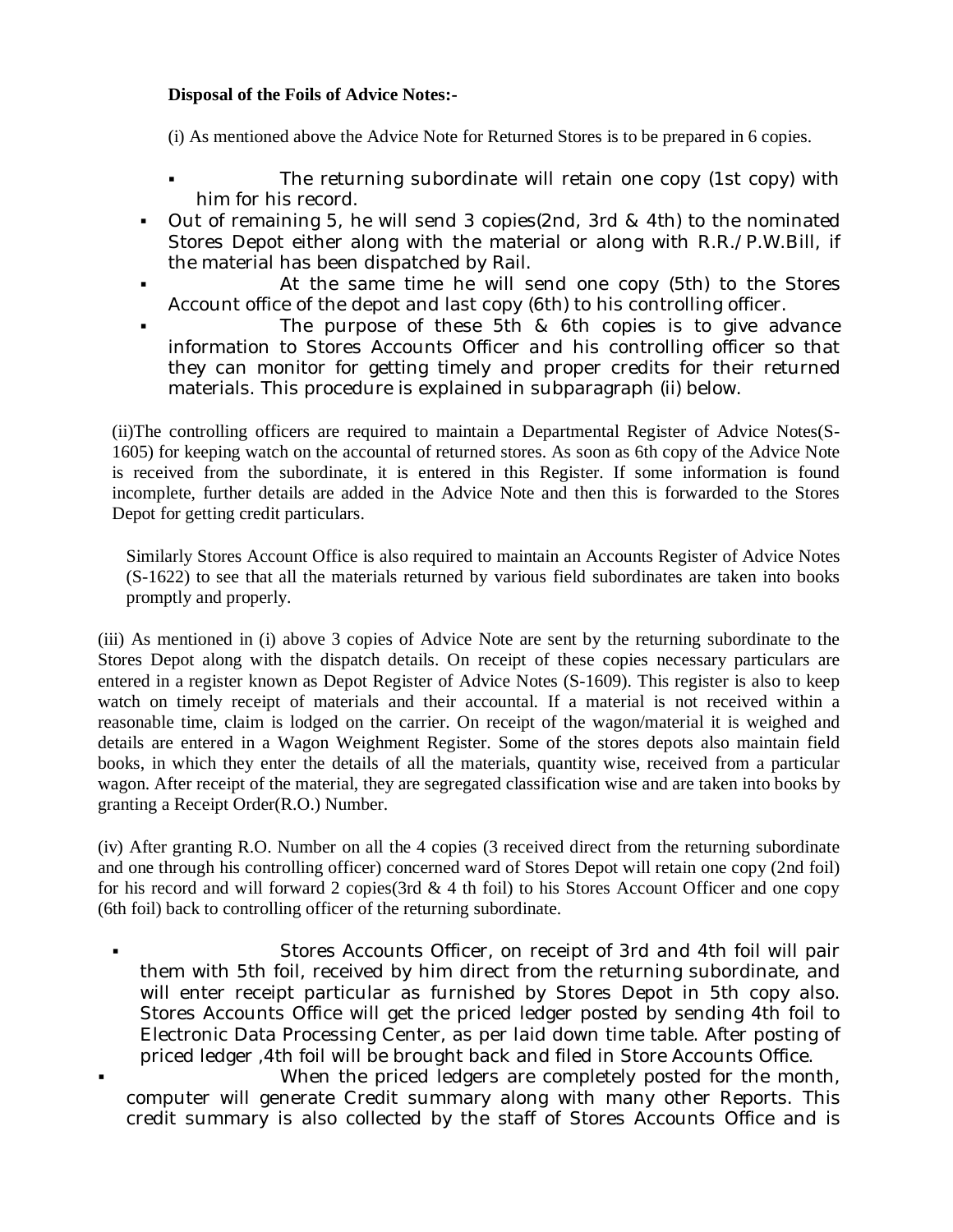forwarded to the controlling officer of the returning subordinate along with the 3rd foil of the Advice Note, for accepting the credits. At this time 5th foil of the Advice Note will also be returned to the controlling officer.

(v) Controlling officer on receipt of 6th foil of Advice Note will examine whether the Stores Depot has granted Credit for correct quantity under correct classification & nomenclature. In case of any discrepancy, he should take up the matter with the Depot Officer and the returning subordinate if the reasons given on the Advice Note are not satisfactory. The controlling officer will file 6th foil in his office and 3rd foil will be filed in the office of his associated account office. The 5th foil will be forwarded to Returning Subordinate for his record.

**Q.281.(a). Explain following based on SAG committee recommendations?**

**(i) Selling of Low Value Scrap**

**(ii)Time for Delivery and depositing Payment**

**(b). Who are associated with the delivery of scrap materials in the depot?** 

 **Explain the delivery of scrap materials in the depot after DO is prepared?**

## **Ans. (a)**

## **(i) Selling of lo value Scrap:-**

Divisions should finalise the list of low value items with the concurrence of DFM/Sr.DFM and with the approval of DRM, keeping in view the codal provision in para 2314 of Stores code. These items should be disposed of on as "as is where is basis". These scrap lots valued up to Rs.100000 can be disposed of by Sr.DMM/DMM by calling for bids tenders from the list of likely buyers.

Similarly, a list of such low value scraps should be finalized by each CWM in the Workshop and such low value scrap items should be disposed by the respective CWMs from the workshop itself. The workshop may have a separate space for storing these low/nil value items within the workshop premises.

## **(ii) Time for Delivery and depositing Payment:-**

As per SAG recommendations, the system may be modified as under :-

 Free delivery time shall be maximum 50 days from the date of auction. This time can be extended upto 65 days by COS/CMM at the time of auction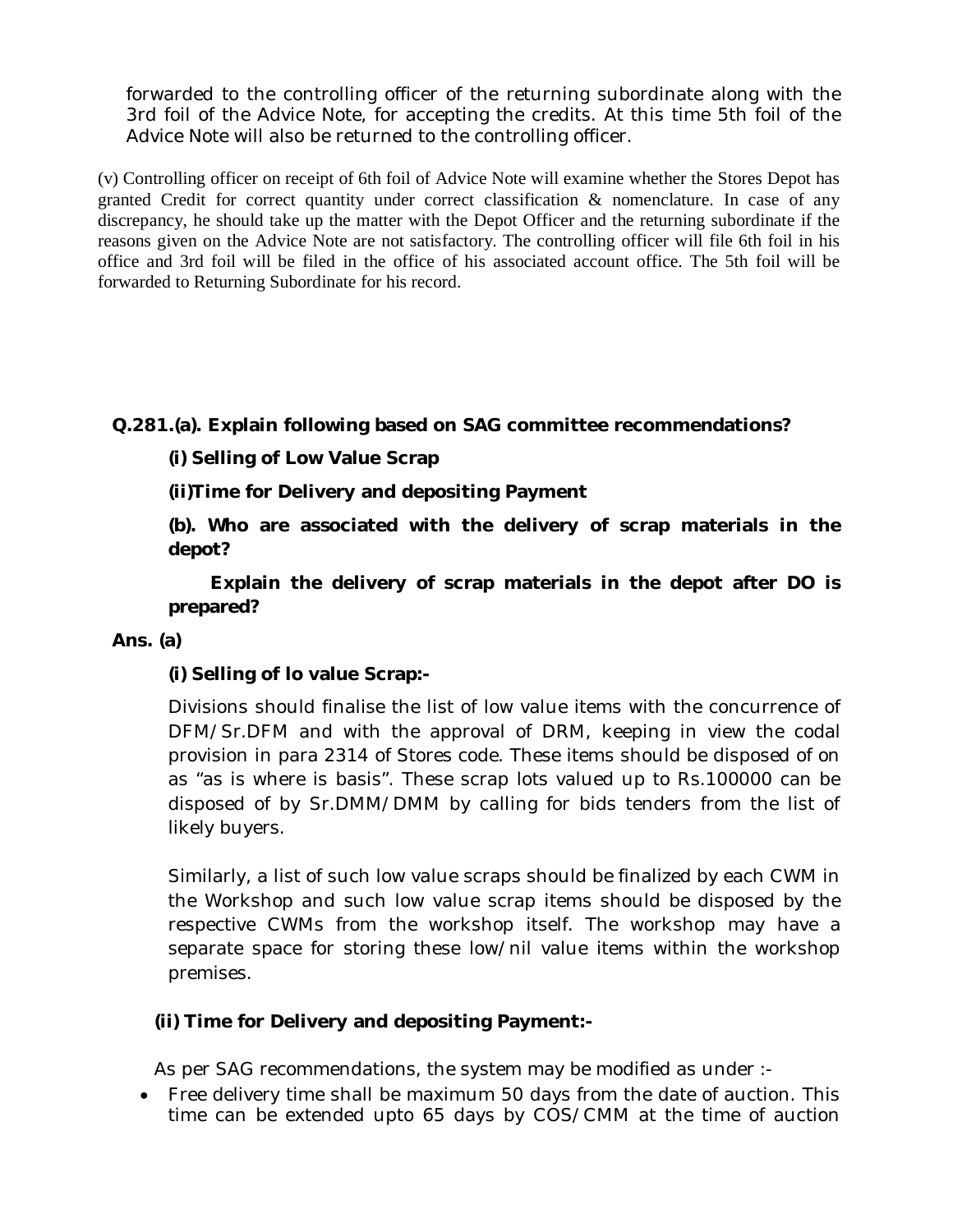depending of complexity of lot or even after auction in case Railway Administration is responsible for delay. However, beyond 65 days, delivery can be given only after imposing ground rent. In exceptional circumstances when delay is purely duet to fault of Railway Administration, delivery time can be extended without ground rent with personal approval of GM/AGM.

• If the purchaser fails to deposit balance sale value for a sold lot within the allowed period of 20 days from the date of auction and request for an extension of this period, the Railway Administration, may at its discretion, on the merits of the case, allow further time not beyond 40 days from the date of auction, subject to the levy of interest charges. However, the Earnest Money shall stand forfeited, if the balance sale value is not deposited by the purchaser within the said period of 40 or 20 days as the case may be.

### **Ans. (b)**

The nominated DMS/CDMS, purchaser, nominated representative from Accounts (normally a Stock Verifier) and nominated representative from RPF are associated with the delivery of scrap materials in the depot.

When the balance sale value has been paid by the purchaser in full and he has fulfilled all the other conditions of sale, a Delivery order is issued to him by the Depot Officer. Delivery order is an authority for the purchaser to take delivery from the Scrap Yard.

The purchaser approaches DMS incharge of Scrap Yard/ with delivery order for taking delivery. Delivery is given by the nominated which is witnessed by

- A representative from Accounts (normally a Stock Verifier) and
- A representative from RPF

At the time of delivery it is to be ensured that ;

(a) The delivery is given from the lot actually purchased by the purchaser ;

(b) Delivery is given from one side and no picking and choosing is allowed.

(c) Fresh arisings of similar material are neither dumped on the sold lot nor delivery of these is given at the time of delivery.

- (d) The purchaser does not have access to other lots.
- (e) Proper record of weighment is maintained.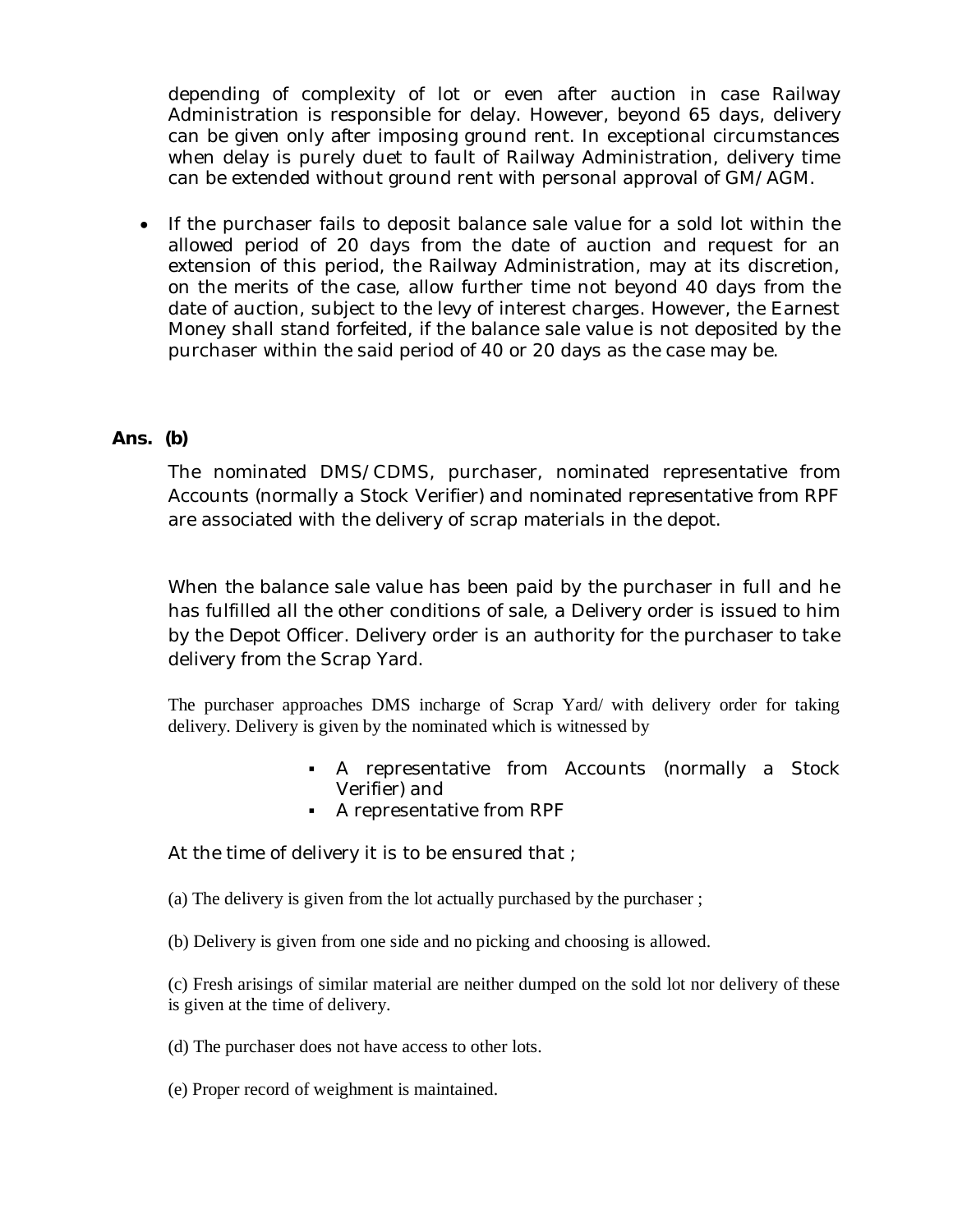(f) Normally delivery of ferrous items is given by weighment on a Electronic weigh-bridge but delivery of a non-ferrous items is given by weighing on Electronic Weighing Scale.

After the delivery is completed a Sale Issue Note is prepared, and the details of progress of delivery are also maintained on the back of the Sale Issue Note. When the Sale Issue note is signed by the gazetted officer, a Gate Pass is issued and it is the duty of the Delivery Witnessing Officials to escort the lorry up to the gate so that there is no possibility of mixing any other material within the depot.

### **Q.282.Write short note on following :**

- **a. Tender sale**
- **b. Auction sale**
- **c. Stock Verification Sheet**
- **d. Bid Sheet.**

### **Ans.**

**(a) Tender Sale :** The means of disposal of scrap by inviting tenders offering to sell is called tender sale. The tender sale is governed by terms & conditions of sale by tender, which are published in the tender documents. The prospective bidders are required to submit their bid along with the required Earnest Money Deposit, failing which the offers are summarily rejected. The tenders are opened at the date & time given in the tender documents. The offers received are evaluated and the offer of the highest bidder which meets the tender conditions is accepted by the competent authority. The sale contract is issued after receipt of security deposit from the successful bidder.

**(b) Auction Sale :** The means of disposal of scrap through public auction is called auction sale. The terms & conditions governing sale of scrap through auction are drawn up before sale and published in the auction catalogue. The auction sale notice containing date & venue of the auction is advertised in leading newspapers giving reasonable time for intending bidders to collect auction catalogues and visit scrap yards to examine the relevant scrap lots. On the date & venue of the auction advertised, the auction conduction officer conducts the auction sale as per the governing terms & conditions. Bids are obtained on the spot and the highest bid above reserve price is accepted. Bidder whose bid has been accepted is required to submit Earnest Money immediately after acceptance of his bid. Bid sheet is issued thereafter.

## **(c) Stock Verification Sheet :-**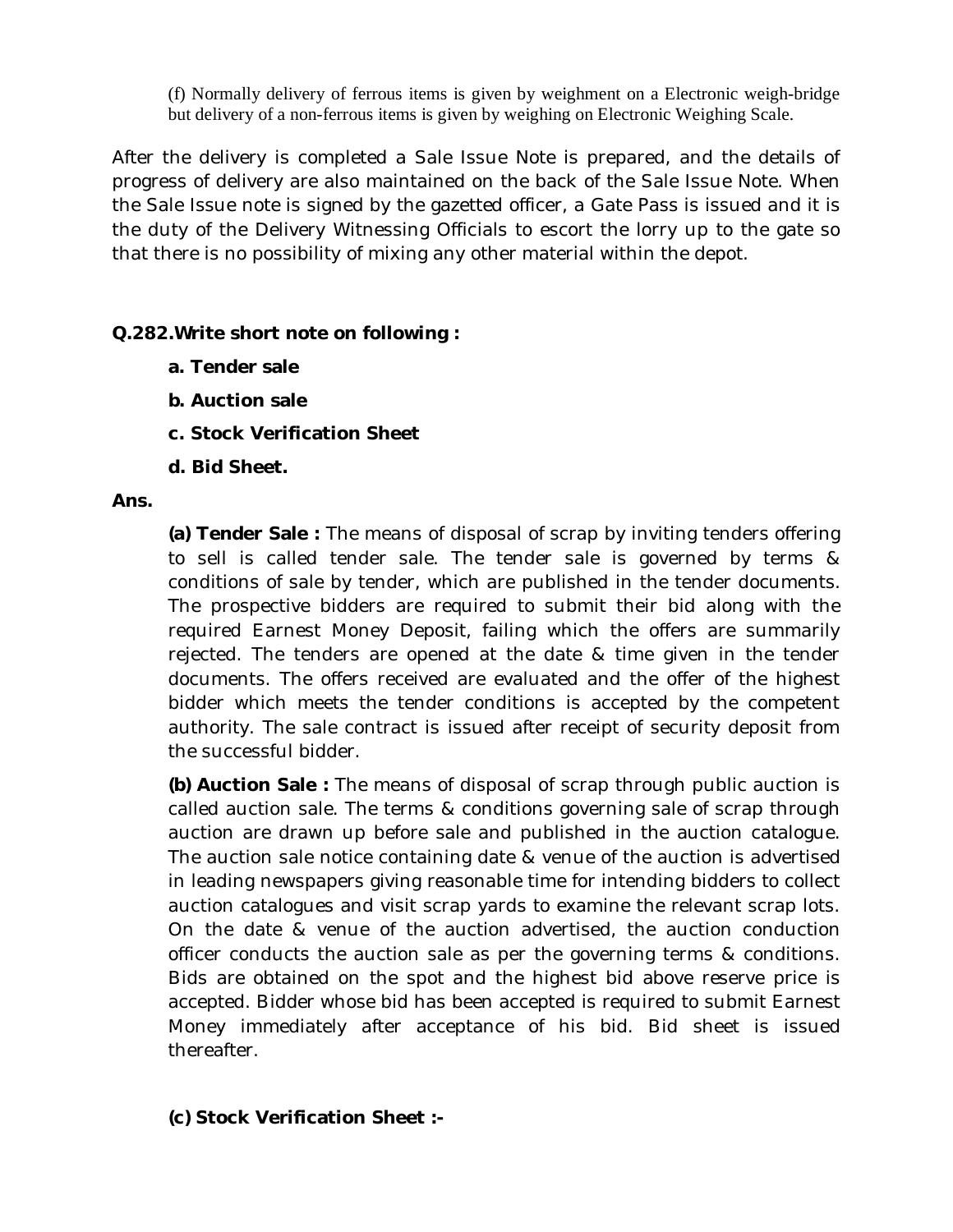The object of verification by the Accounts Department of Stores in the custody of the Depot and other Departmental Officers and Subordinate is to ensure that the materials accord with the description and specification shown in the balances appearing in the books and that excess or deficiencies, if any, noticed on such verification are properly investigated and accounted for.

After Stock Verification is over, the Stock Verifier should prepare the sheets in triplicate (by carbon process) is called **Stock Verification Sheet** in Form (S. 1260) for all items of stores, the verification of which has been completed that day. The stock sheets should be prepared from the date in the field book. The stock sheet so prepared will contain only the ground balance. A Stock Verification Report has to be prepared at the time of posting the priced ledger, in form S. 1260, showing the book balance, the ground balance as per the stock sheet and the excess shortage, if any.

After the actual stock figures of an item of stores have been ascertained and accepted by the Ward Keeper, the physical stock verified by the Stock Verifier should be shown in his field book, as well as in the stock sheet prepared by him. The differences, if any, between the physical stock and the priced ledger will be brought to account by Stores Accounts Officer at the time of posting the priced ledger. He should prepare stock sheet as follows :—

(i) If there is no difference, the remark 'Stock verified correct' will be printed on the stock sheet prepared.

(ii) If the difference be an excess, i.e. the actual stock figures are greater than book balance, the difference will be struck and posted as receipt in the ledgers duly giving the date of posting. The difference arrived at should be shown, together with the physical balance and the actual book balance in the stock verification sheets.

(iii) The same procedure will be adopted while recording shortages, except that figures will be taken as minus receipt and shown as 'Shortage in Stock' in the printed stock sheets.

Each stock sheet should be signed by the Stock Verifier and by the subordinate incharge of the stores verified.

### **(d) Bid Sheet :-**

At the time of auction when the lot has been sold to the purchaser, a sheet is prepared as authority of sale is called Bid Sheet. A Bid Sheet contains

- Details of lot No.
- **Brief description of the lot,**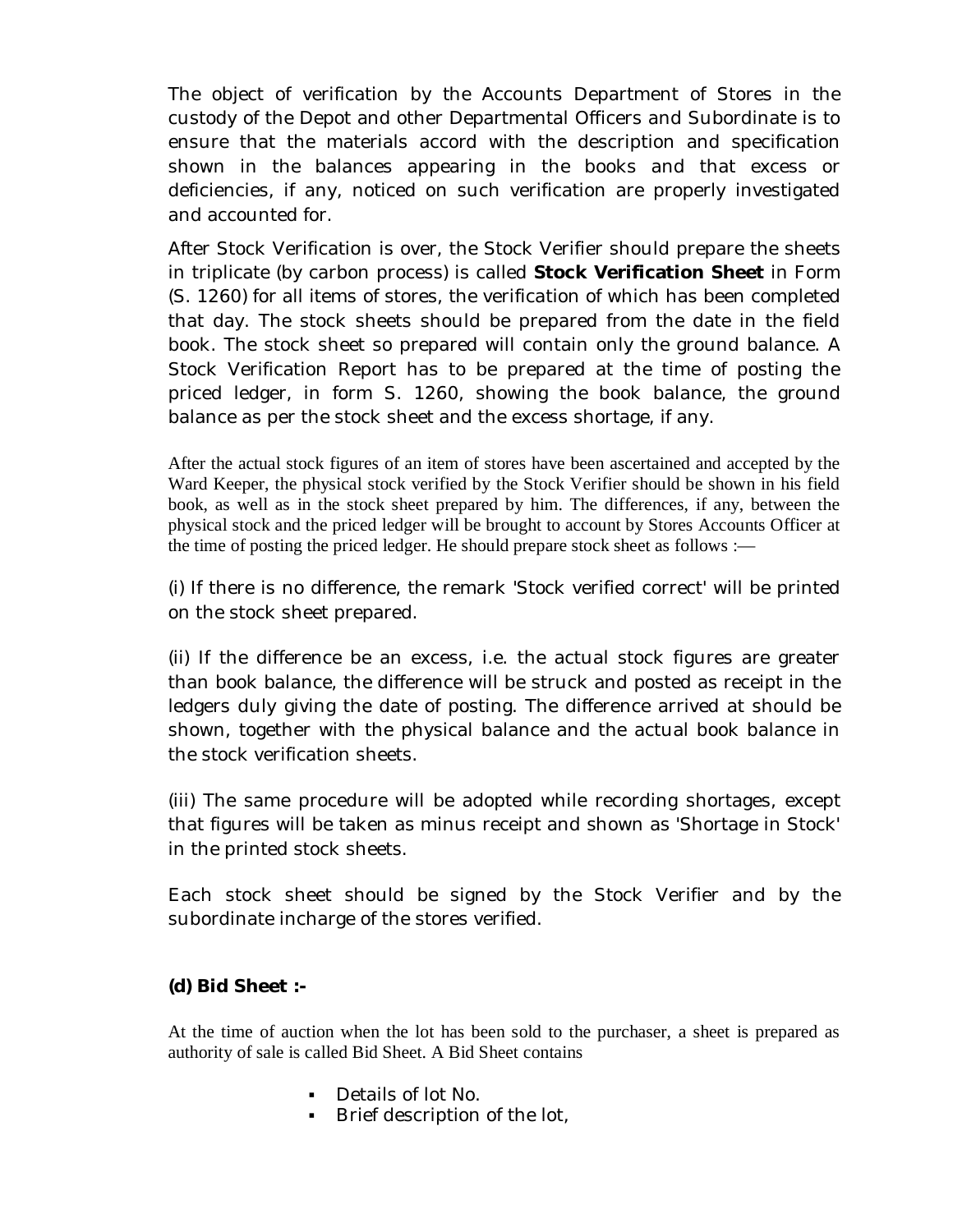- **Quantity sold,**
- $\blacksquare$  The rate at which sold,
- The earnest money realized and
- The total value payable and
- **Special conditions, if any.**

Bid sheet is signed by the Auction Conducting Officer, Accounts Representative, Custodian DMS of scrap yard and the purchaser.

## **Q.283. (a). What is survey Committee and what are the functions of Survey Committee?**

**(b). What is Reserve Price? Name the factors which should be taken into account while fixing 'Reserve Price' for sale of scrap?**

#### **Ans. (a)**

Survey committee is the Committee of Senior scale or JA Grade officers of the Consuming Departments with Stores Depot Officer as convener member and major workshop officer as Secretary for survey of the Scrap items.

This committee is a standing committee appointed by General Manager for the purpose of inspecting critically the condition of all Stores:

(a) That have deteriorated in value, for any reason,

(b) Broken or damaged in transit, or while in stock,

(c) Lying in the custody of the Stores Department for a long time and considered by Controller of Stores as having become unserviceable owing to obsolescence or other causes and

(d) Received as scrap from the line.

After critical and careful examination of lots, survey committee submits its recommendations on the above line to COS office.

Survey sheets on the prescribed proforma are prepared in which recommendations against each item are recorded by the Secretary of the Committee and signed by all members of the survey committee. Recommendations can be accepted by Dy. CMM/CMM/COS.

#### **Ans. (b)**

The decision to sell or not to sell a particular lot during the auction is taken by the Depot Officer. For taking this decision, he fixes a Price of each lot in advance called **Reserve Price**. Bids lower than the reserve prices may, however, be accepted by the Depot Officer where found expedient provided the Depot Officer doing so records his reasons in writing.

This reserve price should be fixed by keeping following factors in mind :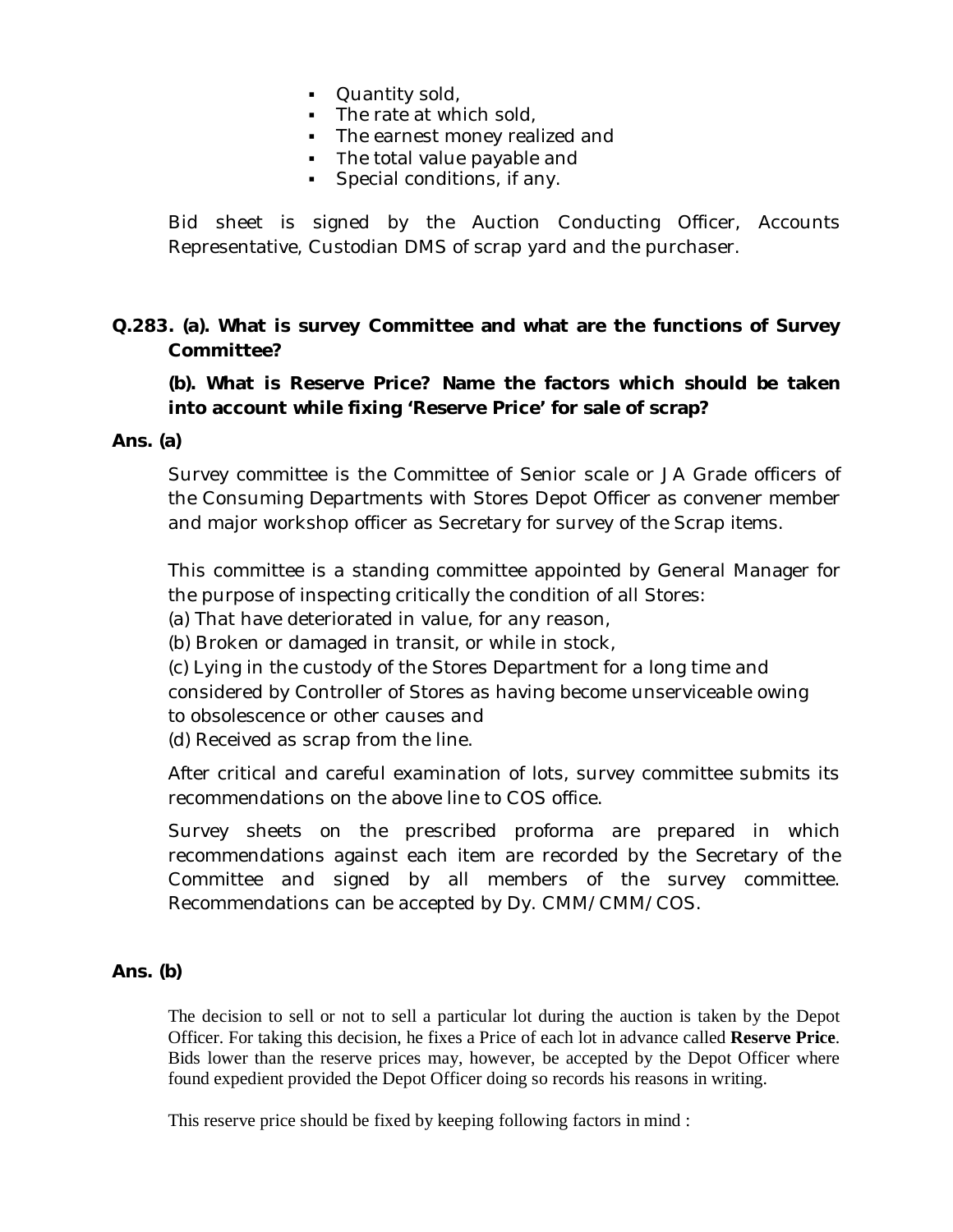- last sold rates in previous auctions
- price obtained in auctions in the adjoining depots
- market trends
- condition of the lot
- Lot Size and Location of Lot
- Road Approachability

#### **Q. 284.(a). Describe typical layout of a scrap yard in a General Stores Depot.**

**(b). What are accepted SAG committee recommendations for Auction Sale to** 

 **counteract the influence of organised gangs/mafia?** 

#### **Ans. (a)**

The Stores Department should arrange for regular collection of all items of Scrap from the consuming departments. In case of despatches of Scrap from out stations, it should be ensured that double handling is avoided and the scrap is sent as far as possible, direct to the depot, where the scrap is collected and scrap sales are conducted as each Railway has created a Scrap Depot or Scrap Yard within a depot on the consideration of freight charges, space availability and proximity to the market for disposal of scrap.

Suitable arrangement should be made in the depot to ensure that the scrap ready for sales is not mixed with the scrap which is being receieved. For facilitating expeditious disposal of scrap, system of twin yards should be followed where the receipt and delivery of scrap lots is regulated from different work areas and the chance of sold lots getting mixed up with fresh receipts is also eliminated to large extent. An extension of this may be `Three yards' in which one yards is used for receiving scrap (say first four months), second yard for making lots and third yard for disposal of surveyed lots, as per classification in Scrap schedule.

The lay out of a Scrap Yard may provide the following :

i) Central Sorting Yard : It is required for receipt of mixed scrap and sorting them to make separate lots for ultimate disposal. When scrap is returned to the stores depot, the Officer or subordinate returning it, should see that it is sorted out according to the correct nomenclature of the Price List before it is actually despatched. On receipt in the stores depot, the scrap should be further sorted out, if found necessary in the Central Sorting Yard.

ii) Reclamation Section : Reclamation Section should be set up for salvaging such items of scrap that may be modified into other useful items. While delivery of sold Rolling Stocks, the excluded components as per list of returnable items are to deposited to the Reclamation Section.

iii) Yards (twin yard) : It is required for Storage and Disposals, Bins in each of the twin yards for `Lot' formation and storage of each particular item of scrap. There should be kept two sets of scrap bins or dumps for each kind of scrap, so that the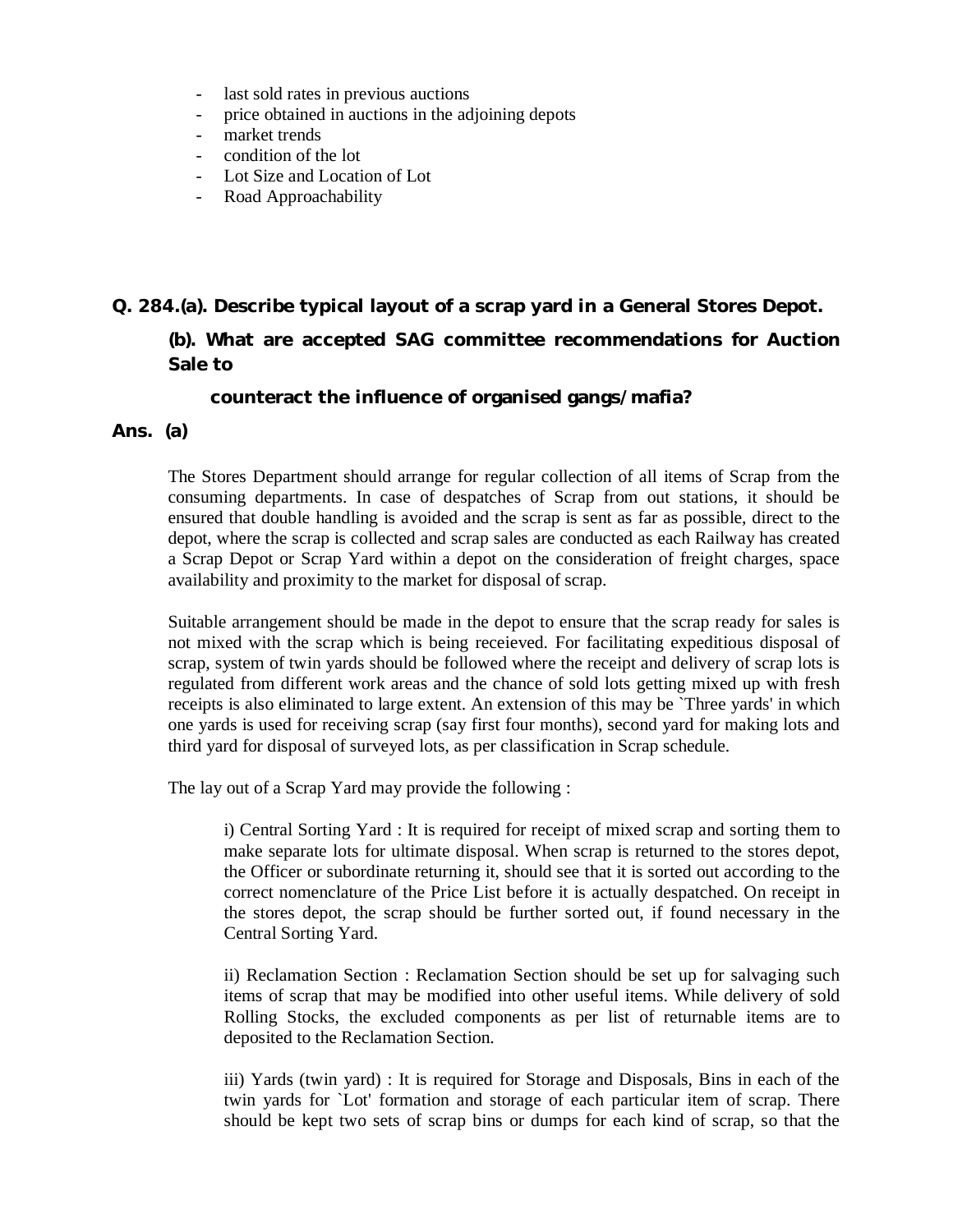scrap accumulated in one set of bins or dumps could be set apart at any time for the purpose of auction sale and pending such sale, the other set of bins will be used for accumulating further scrap for the next auction.

iv) Godowns : For Valuable scrap Materials, with bins & proper security arrangements for storage of non-ferrous metals, alloy sheet etc.

v) Facilities : Office having Computers, Internet, MMIS etc., parking place for trucks, roads, adequate yard lighting, basic security (like boundary wall etc.), RPF Security, Electronic Weigh Bridge, Electronic Weighing Machine.

#### **Ans. (b)**

The accepted SAG committee recommendations for Auction Sale to counteract the influence of organised gangs/mafia are as under:

- (i) The depot officer who normally conducts auctions in the Stores depot for the sale of scrap lying in that depot as also scrap lying in the Divisions serviced by it, may be asked to conduct auction at other venues, say other Stores depot, where similar auctions are being conducted by the other Depot Officers. Presence of different sets of buyers during auctions at new locations is expected to neutralize the undesirable influence of gang/mafia at the traditional venues.
- (ii) There are instances where mafia operates in a manner which leads to removal/lifting of excess quantity of scrap, particularly the P-way scrap. If the step suggested at (i) above does not result in sale of scrap to competitive bidders, (i.e. bidders other than the mafia), further accumulation of P-way scrap at such locations should be discontinued immediately. Fresh arising may be moved to suitable points which are expected to be free from the influence of mafia. In addition, efforts be made to shift out the accumulated scrap from the locations where mafia has a strong influence to other locations where Railways interests can be fully safeguarded. This is subject to that the scrap arisings should be shifted to the locations within the geographical jurisdiction of the same stockholder to facilitate smooth accountal. For this purpose, the division should finalise suitable contracts for movement of material.
- (iii) If prospective buyers feel reluctant to participate in auctions at certain places, on account of threats from gangs/mafia, the auction supervising officer, apart from arranging the presence of the local police on the day of auction, may provide similar support at the time of delivery of the sold lots. For this purpose, the depot officer may also seek assistance from the DSC/Sr.DSC of the concerned Division and COS/CSC. This would instil greater confidence in the minds of the buyers.
- (iv) Scrap rails measuring 1 meter or over, be sold on nominal weight basis, without applying the factor of wear and tear.
	- (v) Scrap Unbroken sleepers be sold on the basis of numbers.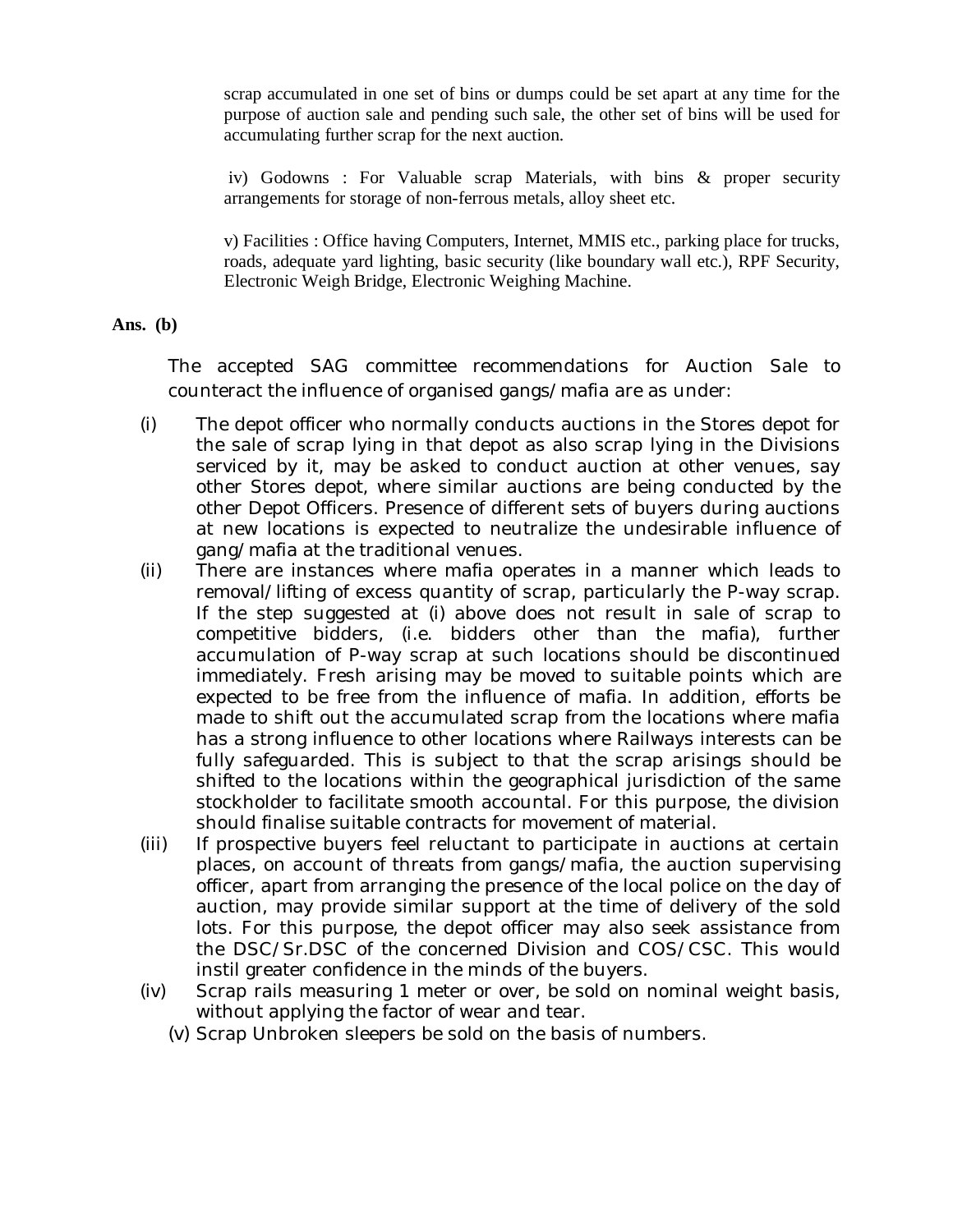**Q.285.**

- **(i) What is the object of Stock Verification of stores in the custody of the depot and other departmental officers & subordinates by the Accounts deptt ?**
- **(ii) What is the prescribed frequency of verification for various items held in stock?**

## **Ans**:

(i) **Object of the Stock Verification**:-

The object of verification by the Accounts Department of Stores in the custody of the Depot and other Departmental Officers and Subordinate is to ensure that the materials accord with the description and specification shown in the balances appearing in the books and that excess or deficiencies, if any, noticed on such verification are properly investigated and accounted for. **[S-3201]** 

- (ii) **Frequency of Verification**:- The Stores, whether in a Stores Depot or with a department should be verified by Stock Verifiers of the Accounts Department. The programme of inspection should be so arranged that all materials are verified as shown below:
	- 1. Materials-at-site-works: Ordinarily verified once a year.
	- 2. Stores with Imprest holders: Once in two years.
	- 3. All tools and plant: Once in 3 years.
	- 4. All materials in a Depot as Under:
	- 4.1 A Category items- Once in 6 months.
	- 4.2 B Category items: Once in a year.
	- 4.3 C Category items: Once in two years.
	- 4.4 D Category items: Once in a year.
	- 4.5 Miscellaneous items (Stores under the custody of lnspectors entrustedwith tools, instruments, etc.: Once in 3 years.
	- 4.6 Verification of in-process-inventory in all work-shops and Production Uniots especially in respect of costly and pilferable items: Once in 3 years as per
	- 4.7 Machinery and plant:Once in 3 years. **(S-3202)**

# **Q.286. List any four items which need not to be verified by the stock verifiers**

- **Ans**: (i) Dead Stock, Tools and Plant of low value.
	- (ii) Small Tools and Hand Tools with certain staff.
	- (iii) Petty Consumable Stores.
	- (iv) Dunnage.

## **(S-3225, S-3226, 3227, 3228)**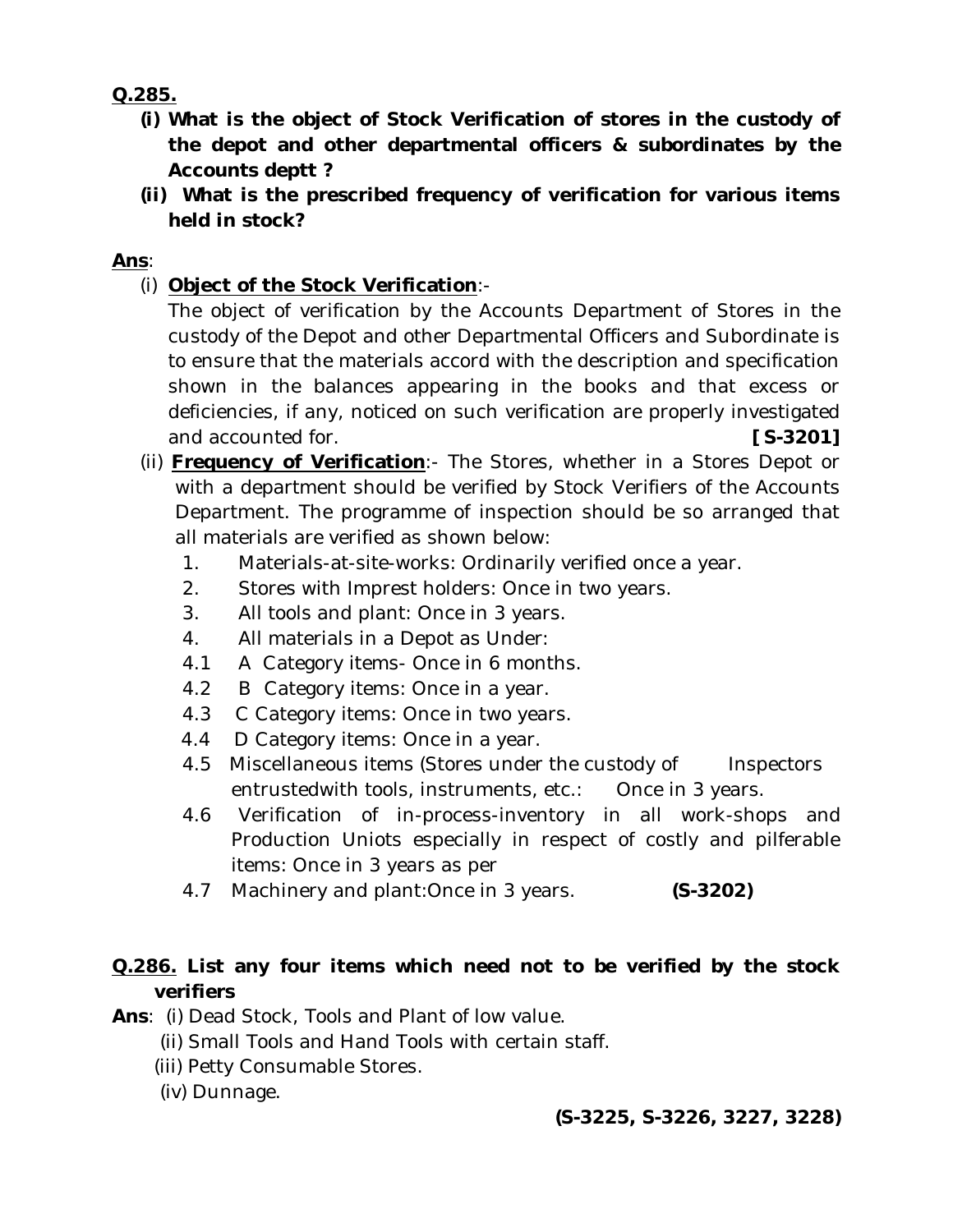- **Q.287.In what circumstances the measurement or average weighment should be resorted to arrive at the total approximate weight of stocks of an article in Stores. How it is done?**
- **Ans**: Measurement or average weighment to arrive at the total approximate weight of stocks of an article should be resorted to only if there are heavy balances in hand. To arrive at average weighment, at least 2 percent in the case of steel and 10 percent in the case of other material of stores, should be weighed, such should then be measured by length, area or cubic contents. The measurements of the entire stock should them be taken and then reduced to weight by the data furnished by the sample quantity measured and weighed. If the weight thus arrived at is approximately the same as the depot book balance, the latter should be accepted as correct, if however, a heavy difference is disclosed thereby, all figures for measurements and weighments should be carefully rechecked and an additional 2 percent or 10 percent (as the case may be) weighed and measured. **(S-3238)**
- **Q.288. (i) What do you understand by "Stock Verification Sheet? What does it show? In how many copies it is prepared?**
	- **(ii) Please explain the procedure involved in disposal of Stock Sheets having discrepancies.**

### **Ans:**

**(i)** Stock Verification Sheet is the sheet on which the results of stock verification are entered by the stock verifier. It is prepared by the stock verifier in triplicate (by carbon process) in Form no. S-1260 for all items of stores, the verification of which has been completed that day. The stock sheets should be prepared from the data in the field book. The stock sheet so prepared will contain only the ground balance. A Stock Verification Report has to be prepared at the time of posting the priced ledger in form S. 1260, showing the book balance, the ground balance as per the stock sheet and the excess shortage, if any. **(S-3256)**

## **(ii) Procedure involved in the disposal of Stock sheet having discrepancies:-**

(i) **Scrutiny of explanations of discrepancies**:-

The Stock sheets on return to the Stores Accounts Office, after explanation by the Depot Offices, should be carefully scrutinized by the authorized Inspector to see that every discrepancy has been explained. Further explanation should be called for in regard to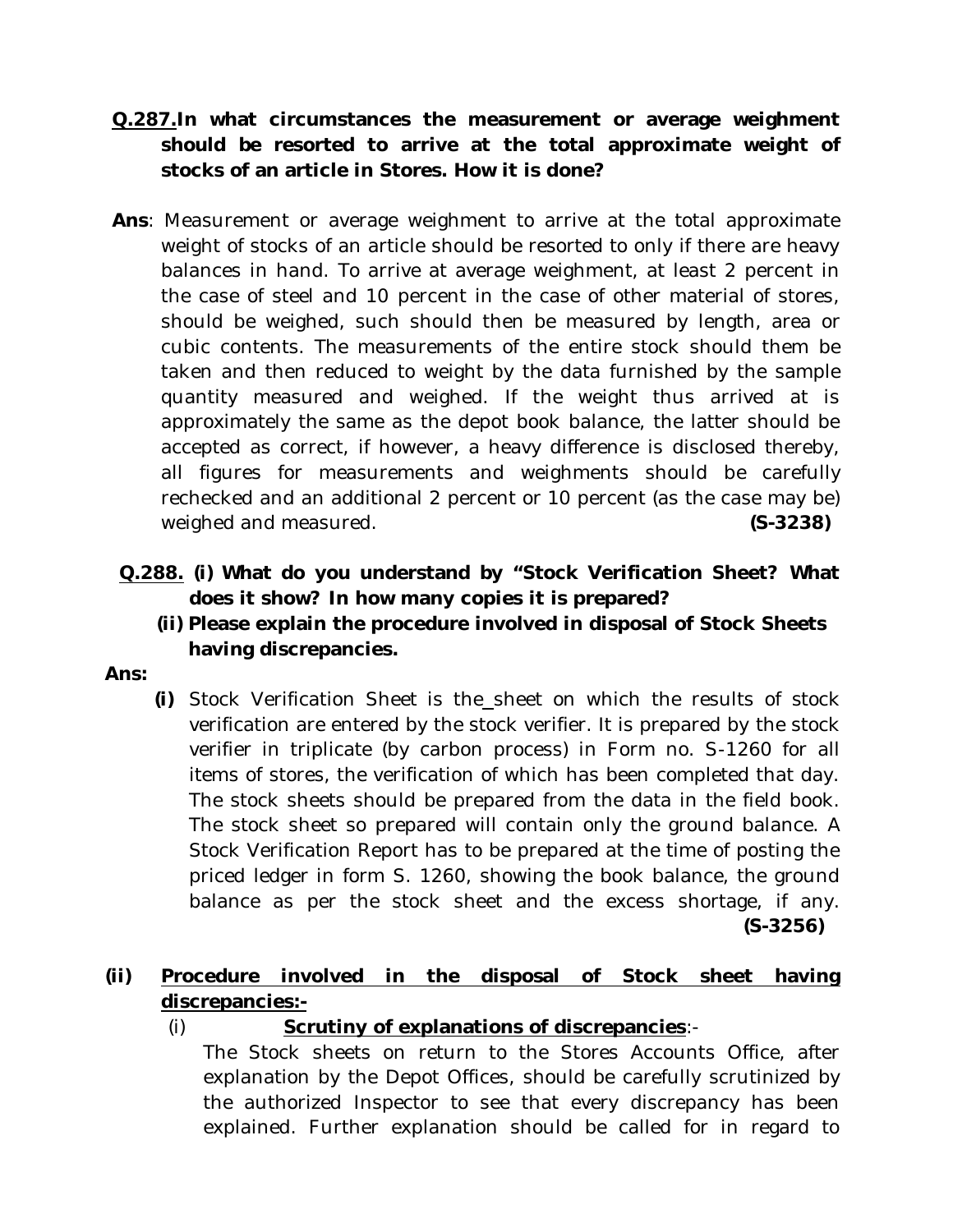remarks that are unsatisfactory. Accounts Notes will be issued in such cases. **(S-3262)**

- (ii) **Important points for scrutiny**: While scrutinizing the stock sheets, the authorized Inspector should see:
	- a. That explanations recorded against discrepancies represents facts;
	- b. That they are clear, intelligible and definite;
	- c. That independent explanations are furnished against individual discrepancies and that excesses under some items are not adjusted against shortages in dissimilar items. In case of analogous items (where sizes only differ) such adjustments may be passed upto 2% of the transaction since the date of last verification, but any bigger differences must be taken up.
	- d. That in case of items accounted for in numbers large differences do not arise:-
	- e. That where shortages found as a result of stock verification are attributed to the neglect of the subordinate holding charge of stores, the cost of the missing articles is invariably recovered from the parties at fault. The amount so recovered should be noted in a manuscript register of recoveries (S. 3263) maintained in the following form:
		- (i) Date
		- (ii) Name of Division.
		- (iii) Name of person debited.
		- (iv) Amount recovered.
		- (v) Authority.
		- (vi) Initials of stock verification clerk.
	- f. At the close of the financial year, the amounts should be totaled up and incorporated in the statement showing the activities of the Stock Verification Section prepared for the purposes of the annual statement of Stores Transactions (S. 3001); and

g. That in case of discrepancies arising as a result of improper classification/grouping and excess posted under items.

 **(S-3263)**

## **Q.289. What is departmental stock verification? Explain in detail. Ans:**

As an important back check on the correct receipt, issue and balance of stores by the wards, it is necessary to have a departmental verification of stock by the Depot Officer to see whether the up to date balance of an item in the ledger agrees with the actual physical stock balance. This is called departmental stock verification. Such departmental verification arranged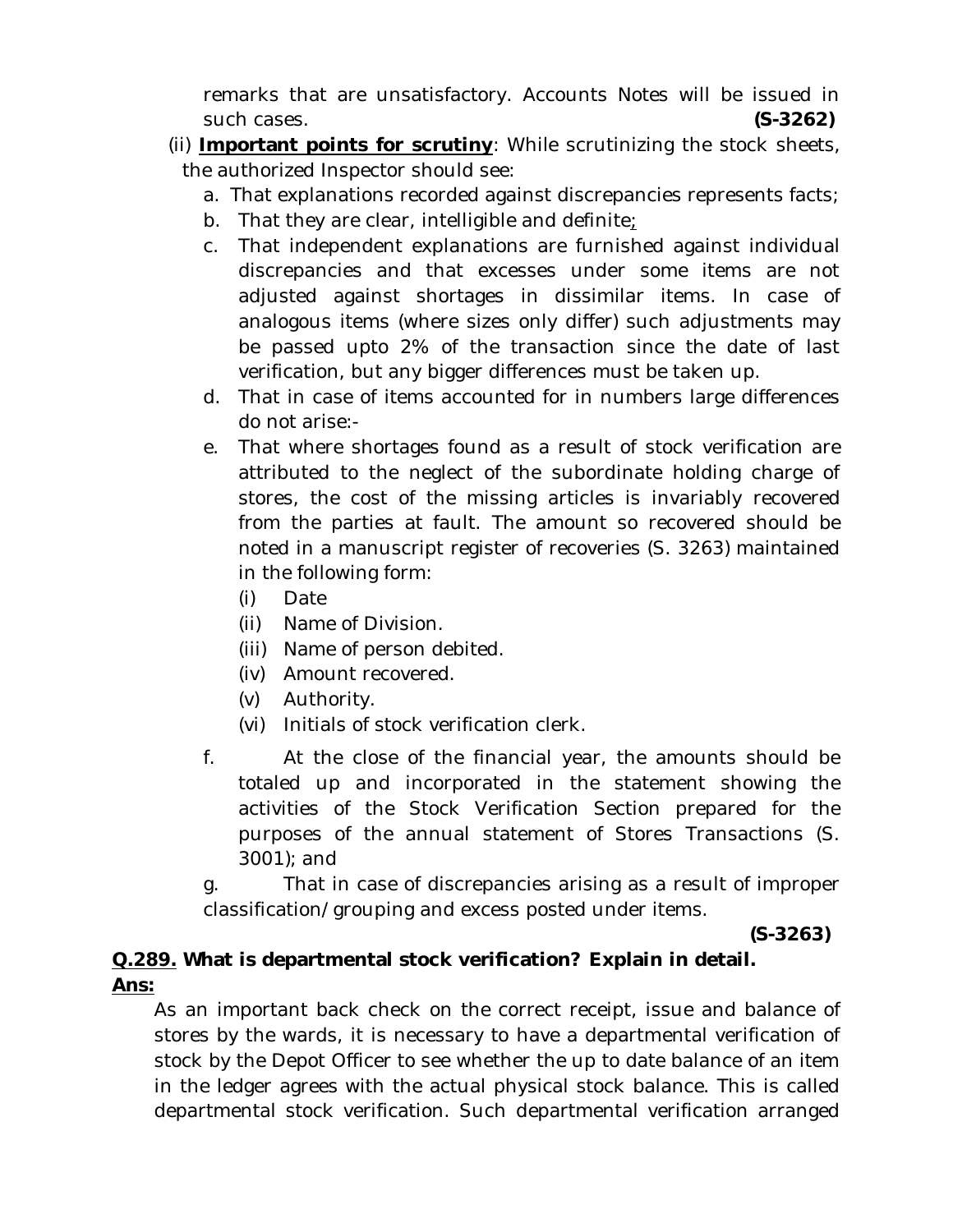by the Depot Officer is in addition to the stock verification arranged by the Accounts Department.

The departmental verification need only cover selected items such as items of large annual consumption having regular and frequent issues, items of high value like non-ferrous items, tool steel, etc., and items of a pilferable nature. The verification of physical balances should be done by an official other than the Ward-keeper-in-charge of the item of Stores. The depot officer may postpone the verification if the balances in stock are so heavy that a verification would involve large shifting of stock and the verification could be carried out conveniently at a later date when stocks are at a low level.

The Depot Officer may waive verification in the following circumstances-

- a. Where the item has been verified by the Accounts Department within the last three months.
- b. Where the Accounts Verification of the particular class of stores is in progress and the item is likely to be verified within the next two months.
- c. Where the item has heavy balances the verification of which involves much labour and handling charges.

If there is an excess of stock or deficiency in stock, the official should prepare a Departmental Stock Verification sheet and dispose it as per procedure.

## **Q.290. Describe various types of inventories that can be held by a organization?**

**Ans:** In any organization, there may be following four types of inventory:

- a. Raw materials & parts: These may include all raw materials, components and assemblies used in the manufacture of a product;
- b. Consumables & Spares : These may include materials required for maintenance and day-to-day operation;
- c. Work in progress: These are items under various stages of production not yet converted as finished goods;
- d. Finished Products: Finished goods not yet sold or put into use.

## **Q.291. Describe the following inventory models:**

 **(i) The Basic (EOQ) Model (ii) JIT Model**

## **Ans:**

## (i) **The Basic (EOQ) Model**:

Depending upon various variables, different inventory models have been developed. Different models take different costs into account. One of the popular model developed for items of repetitive nature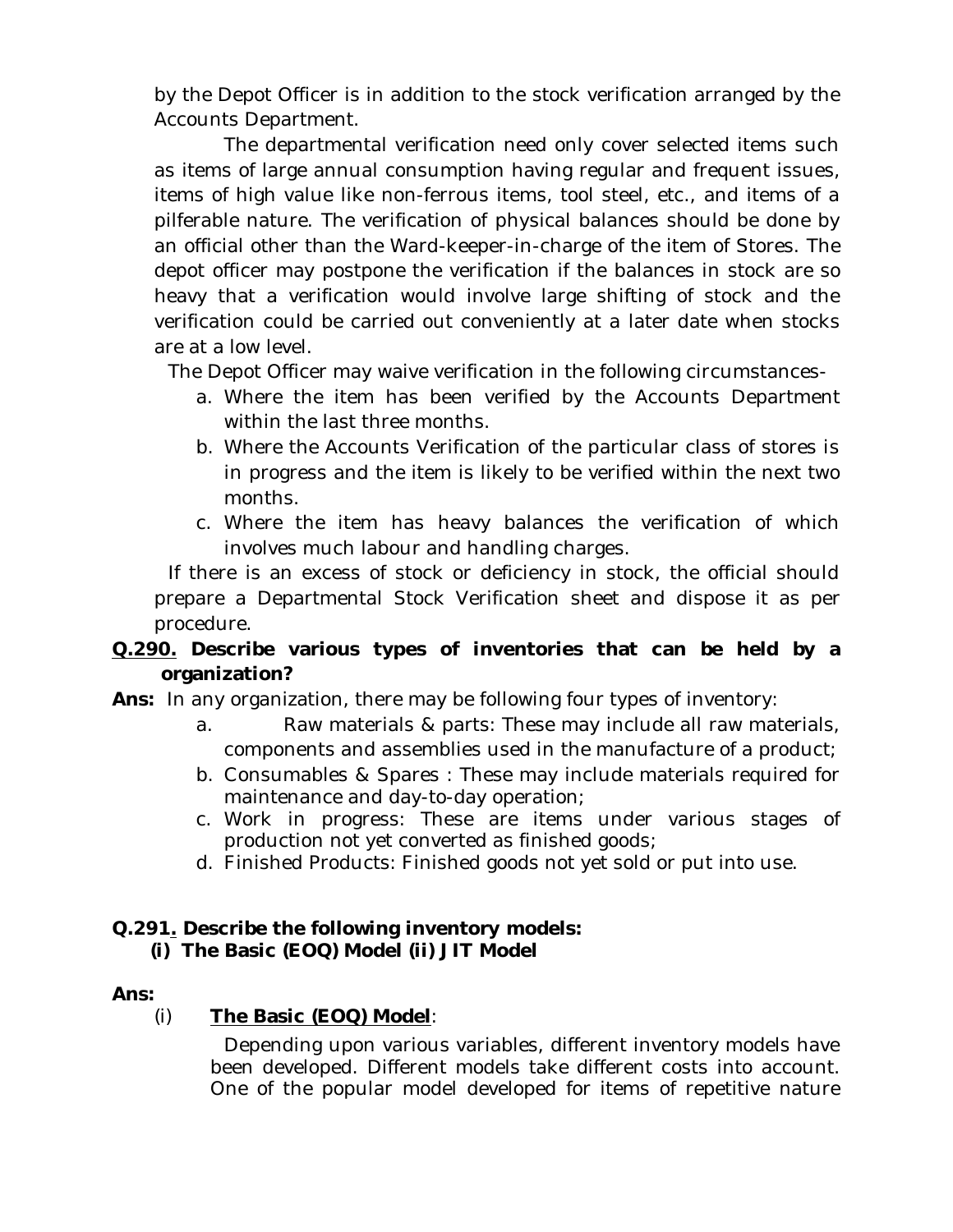(dynamic), future demands for which can be projected with certainty is Economic Order Quantity (EOQ) model.

In addition to factors mentioned above, this model assumes that price of the material remains constant with time and also does not vary with order quantity. This model can be developed mathematically by differentiating total cost of inventory (ordering cost + inventory carrying cost) with respect to Quantity. The formula so derived is given below :

Economic Order Quantity (EOQ) = Sq. Rt. {  $2xAxCo / (Cu \times Ci)$  } Where,

A = Annual Consumption Quantity,

Co = Cost of placing one order

Ci = Annual inventory carrying cost represented as fraction,

Cu = Unit Cost (Rate/Unit) of the material.

## **(ii) JIT Model**

Just-in Time inventory management is the process of ordering and receiving inventory only when it is needed and not before. This means that organization does not hold the safety stock and operates with low inventory levels. This strategy helps the organization to lower their inventory carrying cost.

JIT inventory model is a cost cutting inventory management strategy though it lead to stock outs. The goal of JPI model is to improve return on investment by reducing non-essential costs.

Example: Toyota Motors, Maruti etc.

## **Q.292. Write short notes on (i) ABC Analysis (ii) VED Analysis (iii) FSN Analysis (iv) XYZ Analysis.**

## **Ans: A-B-C Analysis** :

This analysis is based upon *Pareto Principle* according to which in many situations, majority of the activity is governed by very few attributes.

- $\geq$  About 5% of the total stock items account for 70% of the total value of the item stocked. These are called as '*A' category items.*
- $\ge$  About 15% of the total stock items account for 20% of the total value of the item stocked. These are called as '*B' category items .*
- About 80% of the total stock items account for only 10% of the total value of the item stocked. These are called as '*C' category items*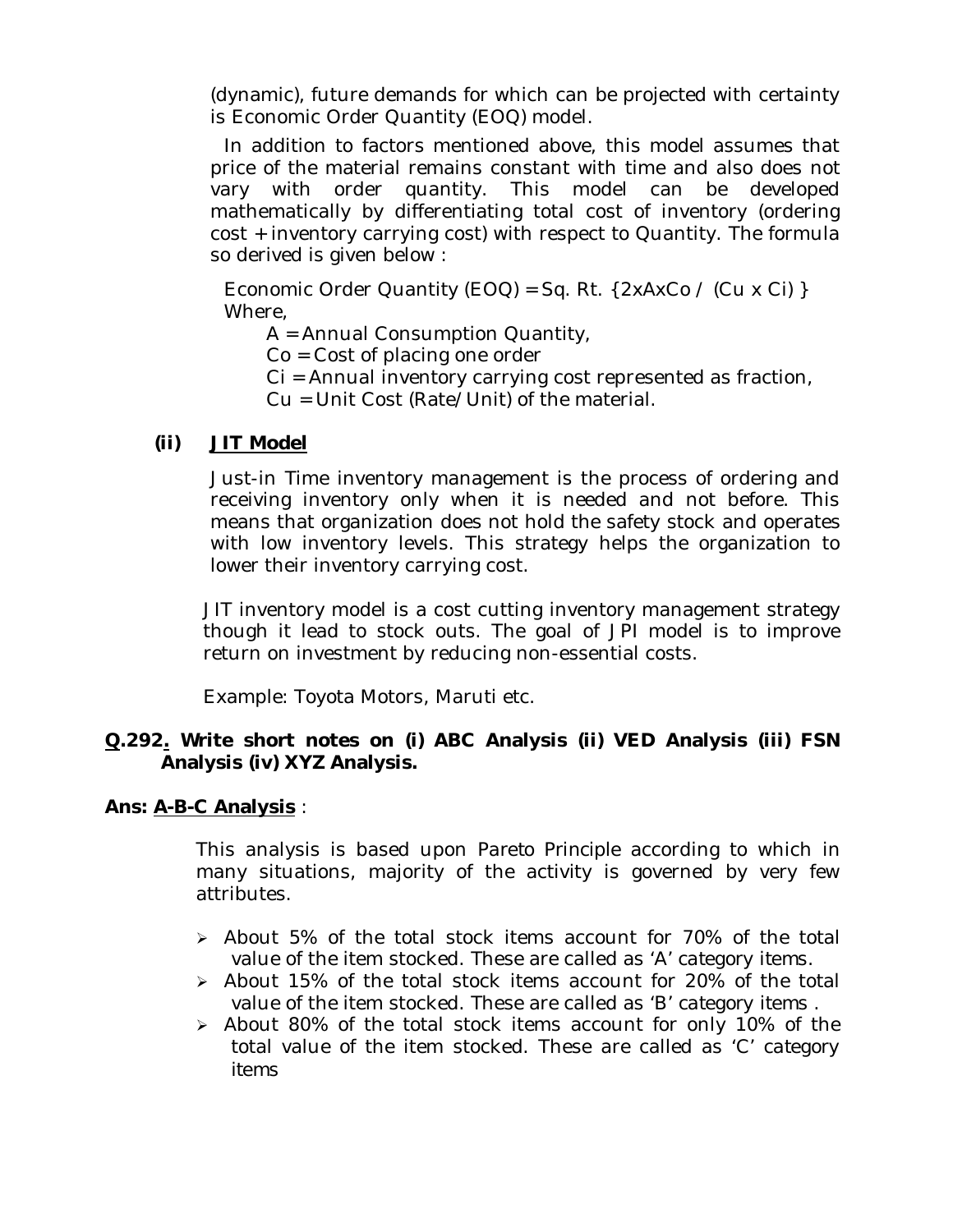- o For the purpose of Inventory Control, A category items are most important. Therefore, they are closely monitored at highest level at very frequent intervals.
- o Stock verification:
	- of A category items is carried out every six months;
	- for B category items every year and
	- once in two years for C category items.
- o To achieve better inventory turnover ratio, we intend to keep average stocks of 3 months, 6 months and 12 months of A, B and C category items respectively.

## (i) **V-E-D Classification** :

A-B-C Classification is on the basis of consumption value of an item and does not give any importance to the criticality of the item and therefore, only A-B-C Classification is not adequate. *Classification done on the basis of criticality of the item is known as V-E-D,* where the items are classified as Vital, Essential and Desirable.

- Vital items are those items which are very critical for the operations and do not permit any corrective time i.e. they cannot be procured off the shelf if they are not available.
- Essential items are comparatively less vital and work without them cannot be managed for few days.
- All remaining items are known as Desirable items.

## **(ii) FSN Analysis**

In this system the item is categorized as "Fast", "Slow" and "Non moving" items.

- Specific attention is given on fast moving items so that they do not go out of stock.
- Periodical review of slow and non-moving item to prevent the items becoming in active/over stock/surplus.

This analysis is helpful in preventing the items from becoming inactive/over stock/surplus/obsolescent.

## **(iv) XYZ Analysis**

In this analysis the items are classified as "X, "Y" and "Z" based on inventory value of each item **on the date of review.** It helps in controlling the value balance to barest minimum.

## **Q.293. What are the inventory performance indices on Indian Railways? Briefly describe**.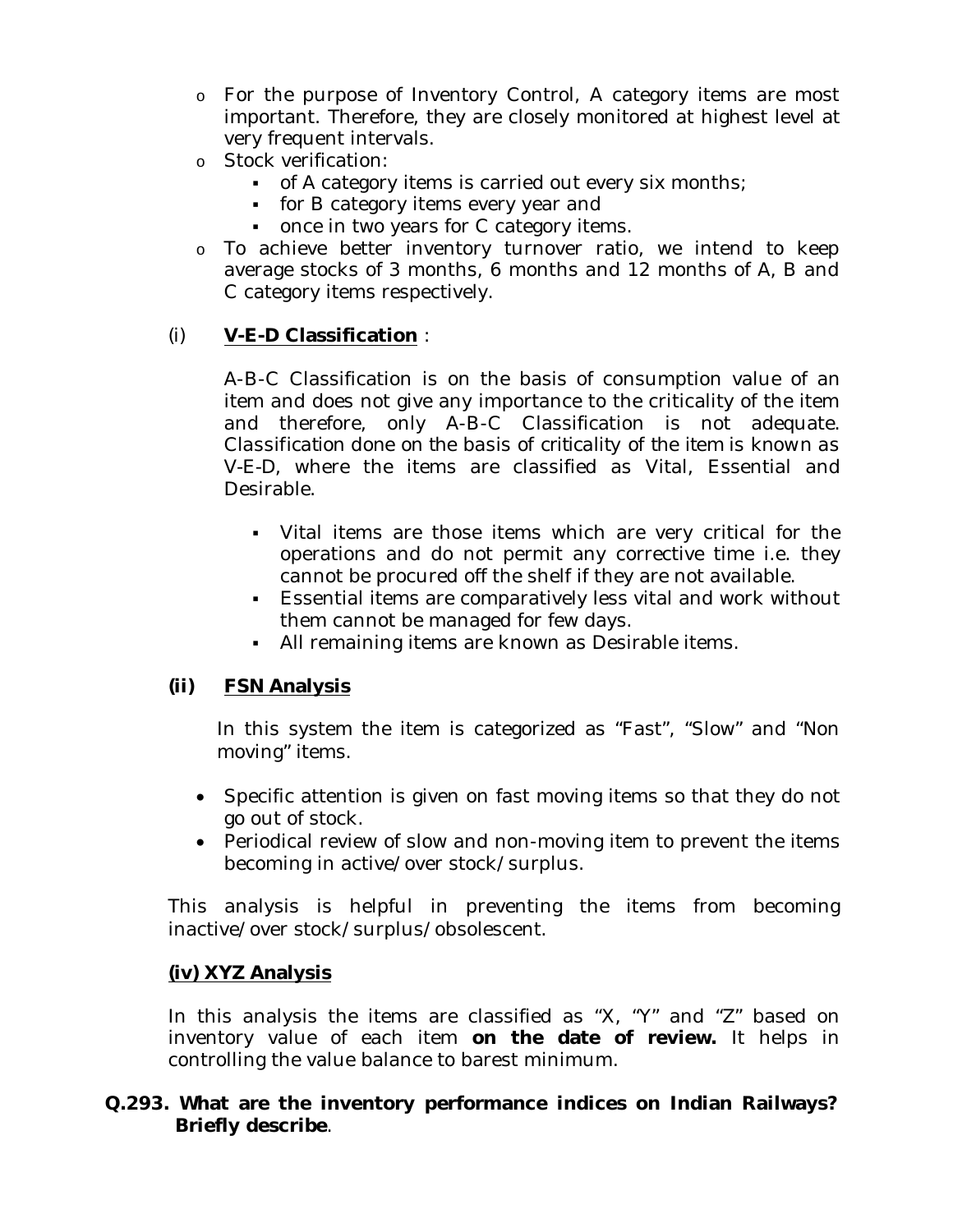**Ans**: Efficiency of an inventory management system is generally measured by two measures:-

## **(a) Service level :**

*This is the percentage of compliance of demands of user.* This level is set by the top management who knows that cost of providing 100% service level (i.e. meeting with all demands for materials at all times) is prohibitively high.

o Therefore, it is attempted to attain a service level between 95 to 98% depending upon criticality of the items. In Railways, we try to comply demands of vital, safety, passenger amenity and cleanliness items up to 100%, and give compliance of all other items between 95 to 98%.

## **(b) Inventory turnover ratio :**

This is a measure of average stocks held in stock at a time. This is measured in percentage by the following formula:

 $T/O$  ratio =

Average value of stock of all materials held in stock

Total value of issues made during the year

- In Railways, Stores Balances are reflecting in various capital suspense head e.g., Purchase Suspense (7110, 7120, 7130), Sale Suspense (7140), Stock Suspense (7150, 7160).
- As per accounting system for working out inventory turnover ratio, we divide debit balances outstanding in all above suspense heads on 31st March of the year by total issues made from 1st April to 31st March. This ratio is multiplied by 100 to get percentage. *TOR should be as minimum as possible. In Rly, we try to achieve turnover ratio of about 10%.*

(c) As overstock and inactive items are not contributing towards inventory turnover, we should control their balances. In Railways, *total balances of inactive stores (items not moved for past 12 months or more) and overstocks should not be more than 5% of total Stores Balances.*

## **Q.294. What do you understand by the terms "Inactive", "Overstock" and "Surplus" stores? What are the reasons for their accrual ? How these can be prevented to accumulate?**

## **Ans:**

## **INACTIVE ITEMS**

Items not drawn for more than one year are termed as Inactive Items.

## **OVER STOCK ITEMS**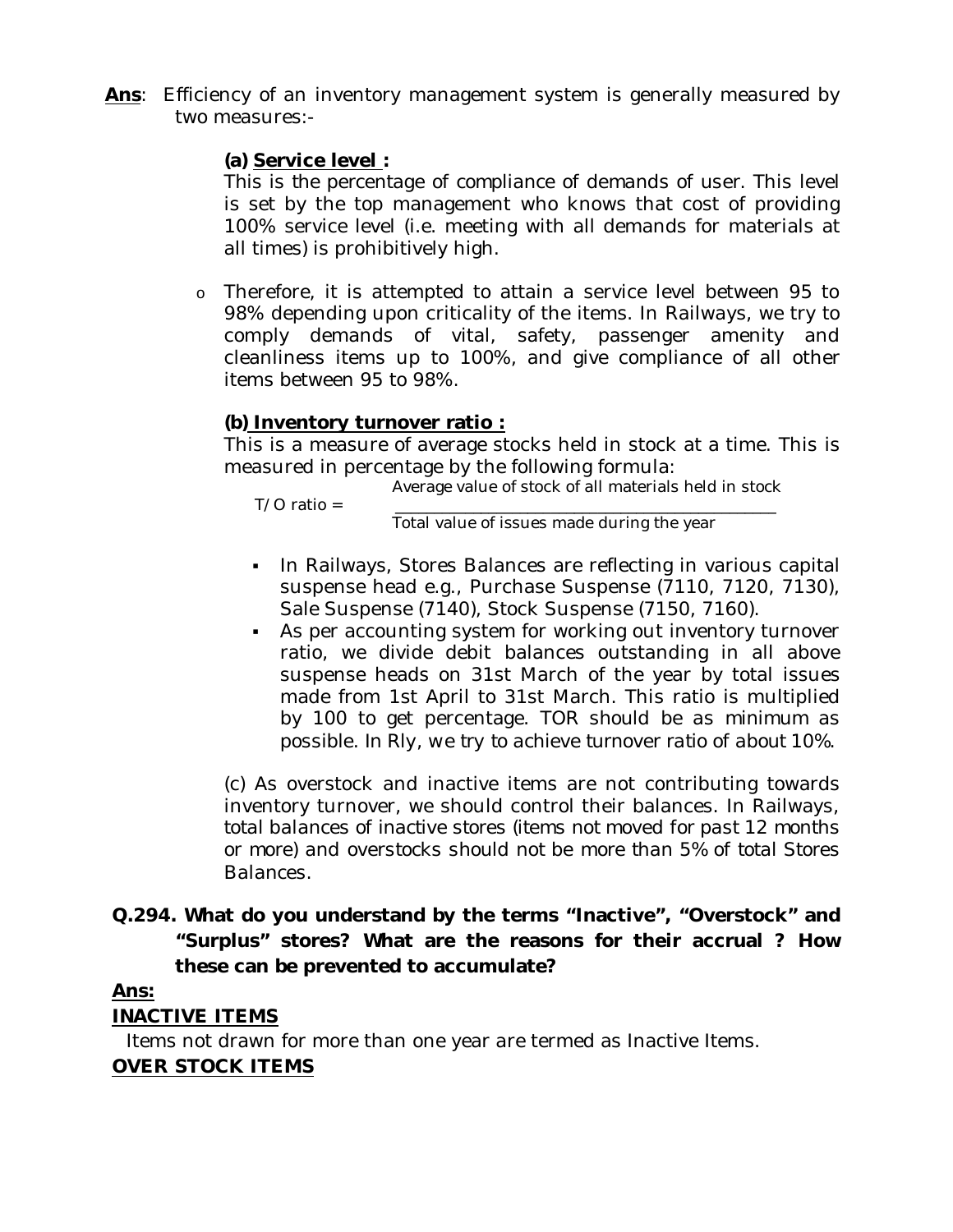- Overstocks have been defined as quantities available over and above the requirements of the next contract period for which Annual Estimate sheets have been submitted.
- Overstocks are the quantities in excess of 50 % of the total last year's issues of the particular item, as per Stores, Code para 2230-S. However with the tighter control of stores held in stock, particularly for high value items, Board has defined overstocks at one time as under:-
	- For 'A' Category Stocks over 6 months requirements are treated as overstocks.
	- For 'B' Category– Stocks over12 months requirements are treated as overstocks.
	- For 'C' Category–Stocks over 24 months requirements are treated as overstocks.

## **SURPLUS STORES**

- Surplus stocks are stocks over and above the requirements of the Railway.
- As per stores Code paras 2216-S, stores may be considered as surplus to the requirements of the Railway only if they have not been issued for a long time.
- Items, that have no issues or rare isues in the past 24 months and which have not been issued from stock for Railway consumption for a period of 2 years, are called as Surplus stores, which are further classified as Dead Surplus and Movable Surplus.
	- Movable surplus comprises of items of stores, which have not been drawn for a period of 24 months but which, it is anticipated, will be utilized in the near future.
	- ▶ Dead surplus comprises of item of stores, which has not been issued for the past 24 months and is not likely to be utilized on any Railway within the next 2 years.
- There are some items, which do not ordinarily wear out or require renewal and stocks of which are not readily available, but are essential to maintain to meet occasional emergencies. Such stores are termed as Emergency stores and, even if not issued for a period of two years or more, should not be classified as Surplus stores.
- The classification of an item of stores as SURPLUS will be done only by the Head Quarters office and not by Depots in respect of items costing over Rs. 1,000/- . At the time of the annual review, it should be examined whether non-moving items could be set off against other stock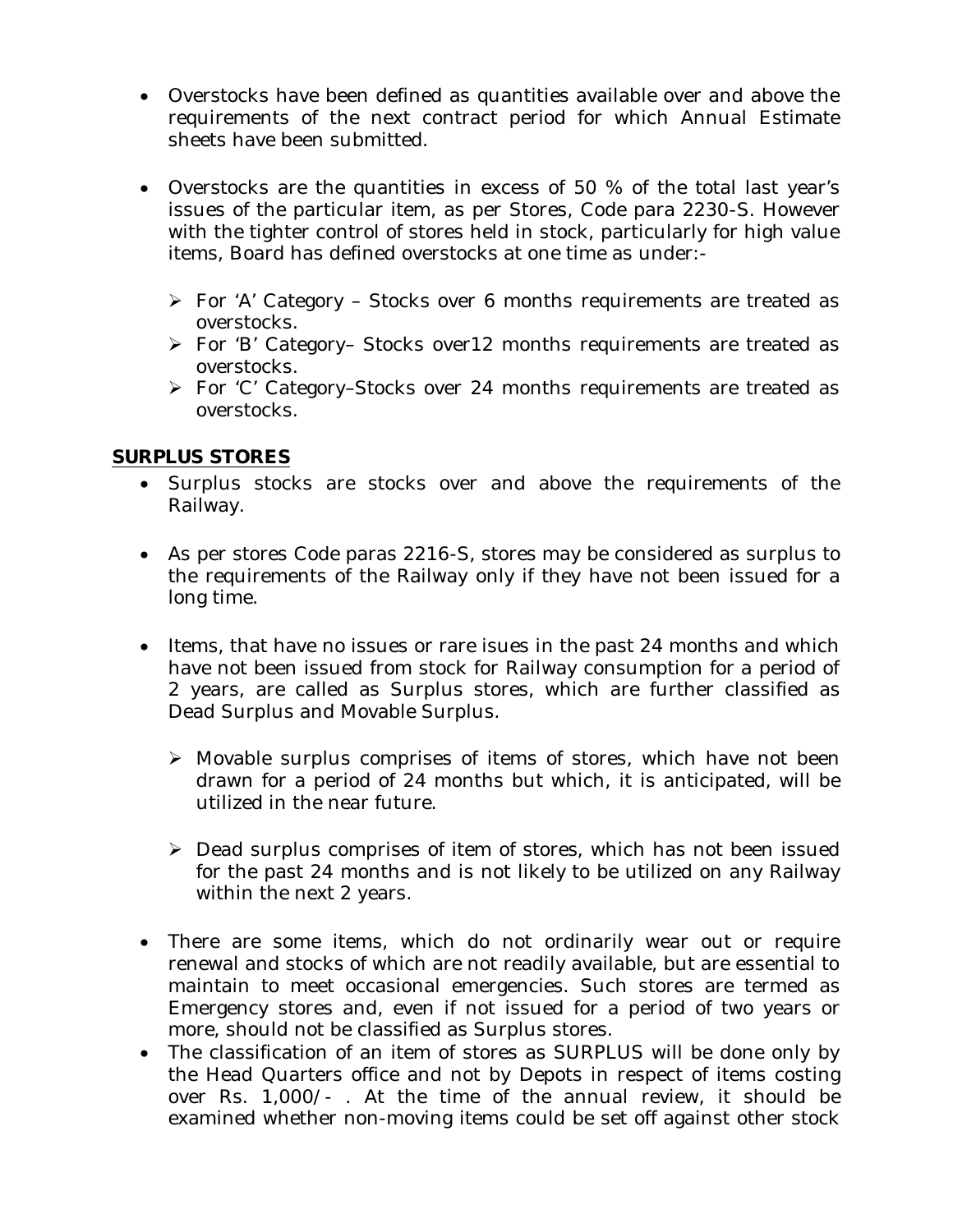items of any of the depots and such of those items, which are not likely to be drawn during the next two years, should be declared as surplus.

## **Reasons for accrual:**

The basic factors which cause inactive, overstock and surplus stores are-

- Change in design of Plants, Equipments.
- Changes in rolling stock design and its components.
- Modification of the existing standards/specifications and introduction of new standards/specifications.
- Changes and modifications in the procedure of manufacture and utility of the item.
- Scrapping of Plant & Machinery and Rolling stock for which the spares are stocked on the Railways.
- $\triangleright$  Sudden cancellation of construction and project works.
- $\triangleright$  Purchase or manufacture of non-standard items.

## **Measures required to prevent accumulation of inactive, overstock and surplus stores :-**

- 1) Review of stock status of each item in respect of A Value is done by COS/CMM monthly, by having a watch on the movement of the items and Purchase Officers are alerted to regulate the deliveries, both on the Pre Contract/Order or Post Contract Order stage.
- 2) A systematic review is done in the case of B and C Value items to ensure correct fixation of control levels. E.O.Q. concept is incorporated in fixing order quantity.
- 3) Phased deliveries are arranged to prevent items becoming overstock.
- 4) Referring to consumer is done in case of sudden fall in consumption, so as to take the above preventive measures.
- 5) Inspector of Stores Accounts should have surprise inspection of stores on line and ensure that stores, either in excess to the stock holder's requirements or unwanted stores, do not lie there and cause heavy surplus, but returned to Stores.
- 6) Stock verifiers during the course of stock verification bring to the notice of the Depot officers through narrative report, any inactive items lying in the ward, so as to take preventive measures in wiping out such items.
- 7) Exception Reports from computers are utilized for the above exercises.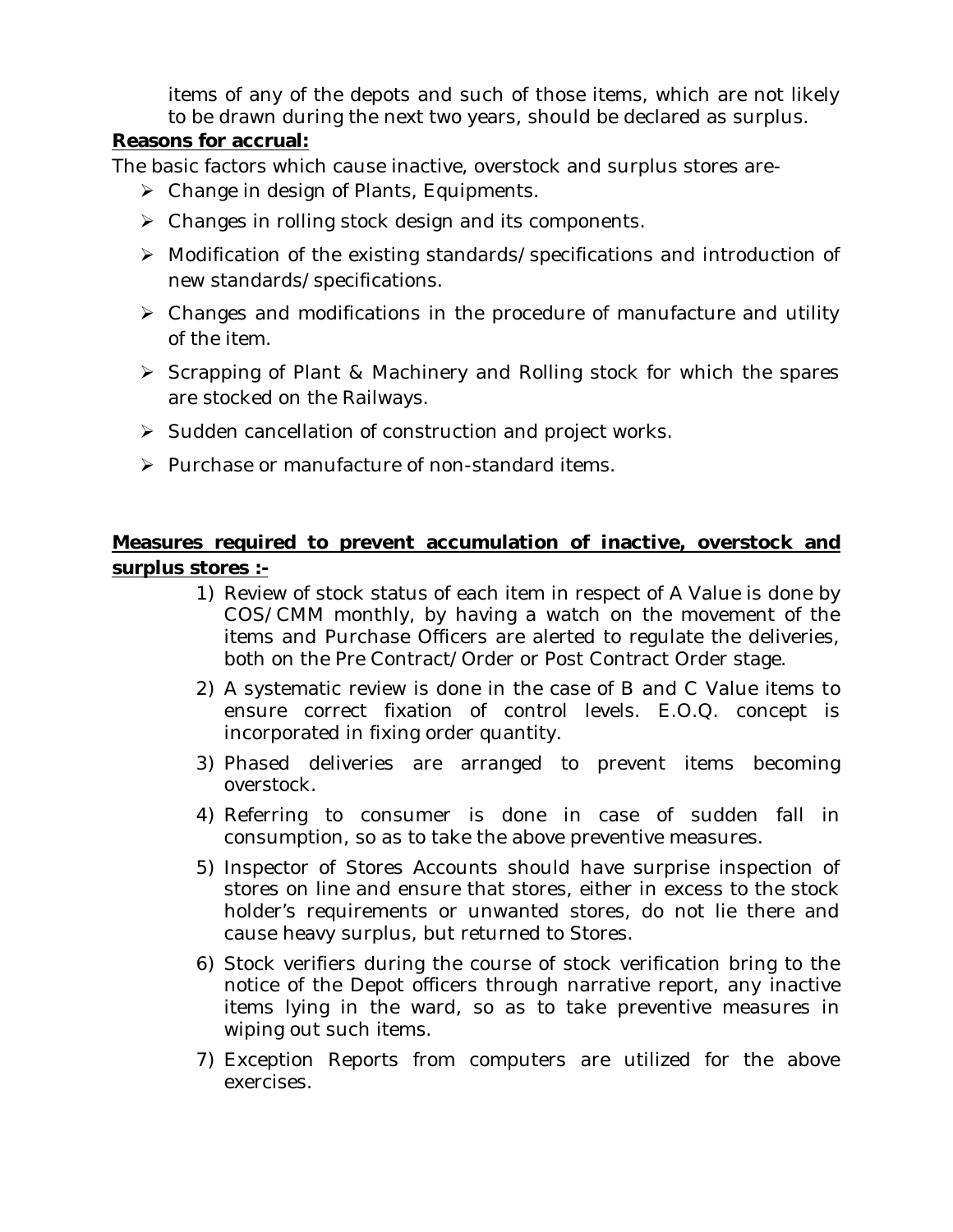**Q.295. The opening balance, total receipt, total issues and the closing balance of the stores depots of a zonal railway are given below:-**

| S. | Depot                  | Opening        | Total   | v J<br><b>Total Issues</b> | Closing        |
|----|------------------------|----------------|---------|----------------------------|----------------|
| N  |                        | <b>Balance</b> | Receipt |                            | <b>Balance</b> |
| 1  | DSL/ABC                | 3.87           | 16.54   | 15.85                      | 4.56           |
| 2  | GSD/XYZ                | 25.99          | 194.46  | 197.32                     | 23.13          |
| 3  | ELS/ABC                | 7.51           | 8.37    | 8.72                       | 7.16           |
| 4  | DSL/OPQ                | 7.05           | 10.53   | 10.39                      | 7.19           |
| 5  | ETD/OPQ                | 7.95           | 17.55   | 16.39                      | 9.11           |
|    | <b>Total for Zonal</b> | 52.37          | 247.45  | 248.67                     | 51.15          |
|    | Rly.                   |                |         |                            |                |

**Based on the above figures, please answer:-**

- **(i) Which is the Best Depot in terms of T.O.R?**
- **(ii) Which is the Worst Depot in terms of T.O.R?**
- **(iii) Which Depots have achieved TOR better than TOR target of 15%**

### **Ans:**

#### (*figures in Crore Rs.)*

**(***figures in Crore Rs.)*

| S. | Depot           | Opening        | Total   | Total        | Closing        | T.O.R  |
|----|-----------------|----------------|---------|--------------|----------------|--------|
| Ν  |                 | <b>Balance</b> | Receipt | <b>Issue</b> | <b>Balance</b> |        |
| 1  | DSL/ABC         | 3.87           | 16.54   | 15.85        | 4.56           | 28.77% |
| 2  | GSD/XYZ         | 25.99          | 194.46  | 197.32       | 23.13          | 11.72% |
| 3  | ELS/ABC         | 7.51           | 8.37    | 8.72         | 7.16           | 82.11% |
| 4  | DSL/OPQ         | 7.05           | 10.53   | 10.39        | 7.19           | 69.20% |
| 5  | ETD/OPQ         | 7.95           | 17.55   | 16.39        | 9.11           | 55.58% |
|    | Total for Zonal | 52.37          | 247.45  | 248.67       | 51.15          | 20.57% |
|    | Rly.            |                |         |              |                |        |

(i) Best Depot: GSD/XYZ With TOR 11.72%

(ii)Worst Depot: ELS/ABC with TOR 82.11%

(iii) Depot which has achieved TOR better than TOR target of 15%: GSD/XYZ

## **Q.296. What is "Draft Para"? How it is disposed?**

**Ans**: The Draft Para is the Para prepared by the chief Auditor to incorporate the serious irregularities in the Railway Audit Report which could not be disposed in preliminary factual statements.

When it is decided by the chief Auditor that the preliminary factual statement is to be converted in to Draft Para, prepares the same and send it the General Manager of the concerned Railway. The advance copies of the draft Para with connected correspondence and sent to FA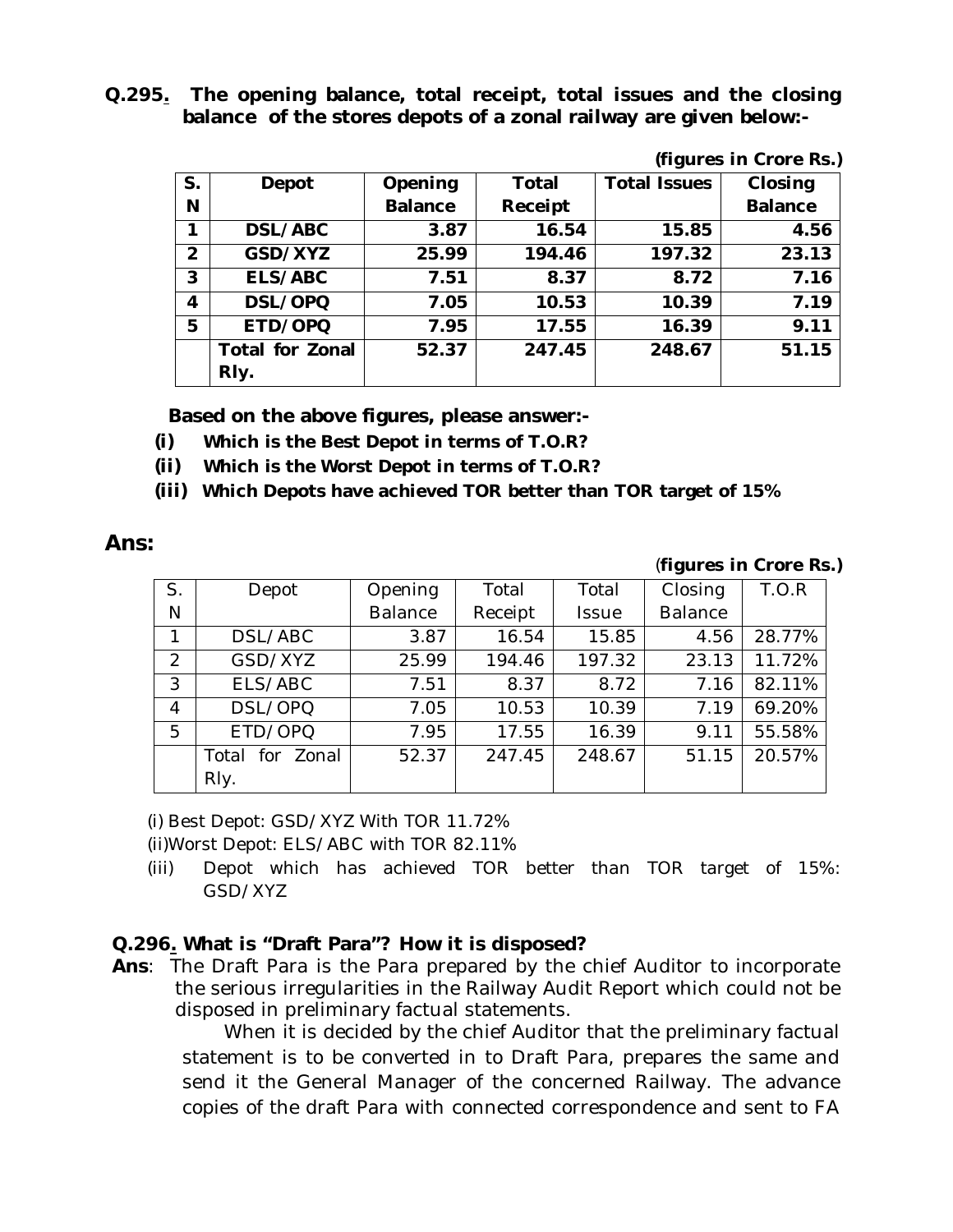& CAO, H.O.D. Addl. Dy CAG (Railways) and the Director (Accounts)/Rly Board to facilitate prompt action and detailed examination of the points brought out in the draft paragraph.

The G.M should send the reply of the draft Para to Chief Auditor duly approved by the Rly Board within 8 weeks duly endorsing copies to the Addl. Dy CAG (Railways) and Director/Accounts(Rlys Board).To enable the Rly Board to approve the draft reply prepared by the Rly Additional information to Rly Board along with the proposed reply to draft Para :-

- a) History of the case with copies of relevant correspondence not covered in the chief Auditor's letter.
- b) Sentence wise comments on the draft Para Specifically Verifying/correcting the facts mentioned there.
- c) A chronological summery of the case where there has been unusual delay.
- d) Remedies action called for or taken to avoid similar cases in future.
- e) Disciplinary aspects where individual lapses have been brought in light.
- f) Disciplinary aspects where individual lapses have been brought in light.

If the AG (Rly) satisfies from the reply, he drop the draft Para with the condition to ensure that the proper action will be taken as assured in report otherwise he send the Para for inclusion in the annual report to be presented in the parliament. The action on the Para of the report is then taken as per recommendation of the PAC.

### **Q.297. Write a short notes on Workman's Compensation act. Ans.**

The main features of the Workman's Compensation act are as under:-

## **Object:**

The objective of this Act is that in the case of an employment injury compensation be provided to the injured workman and in case of his death to his dependants.

## **Employer to pay compensation:**

In case a personal injury is caused to a workman by accident arising out of and in the course of his employment, his employer is liable to pay compensation in accordance with the provision of the Act within 30 days from the date when it fell due otherwise he would also be liable to pay interest and penalty.

## **When employer is not liable:**

In case the disablement of workman is three or less days; except in case of death when the injury is caused due to influence of drink or drug taken by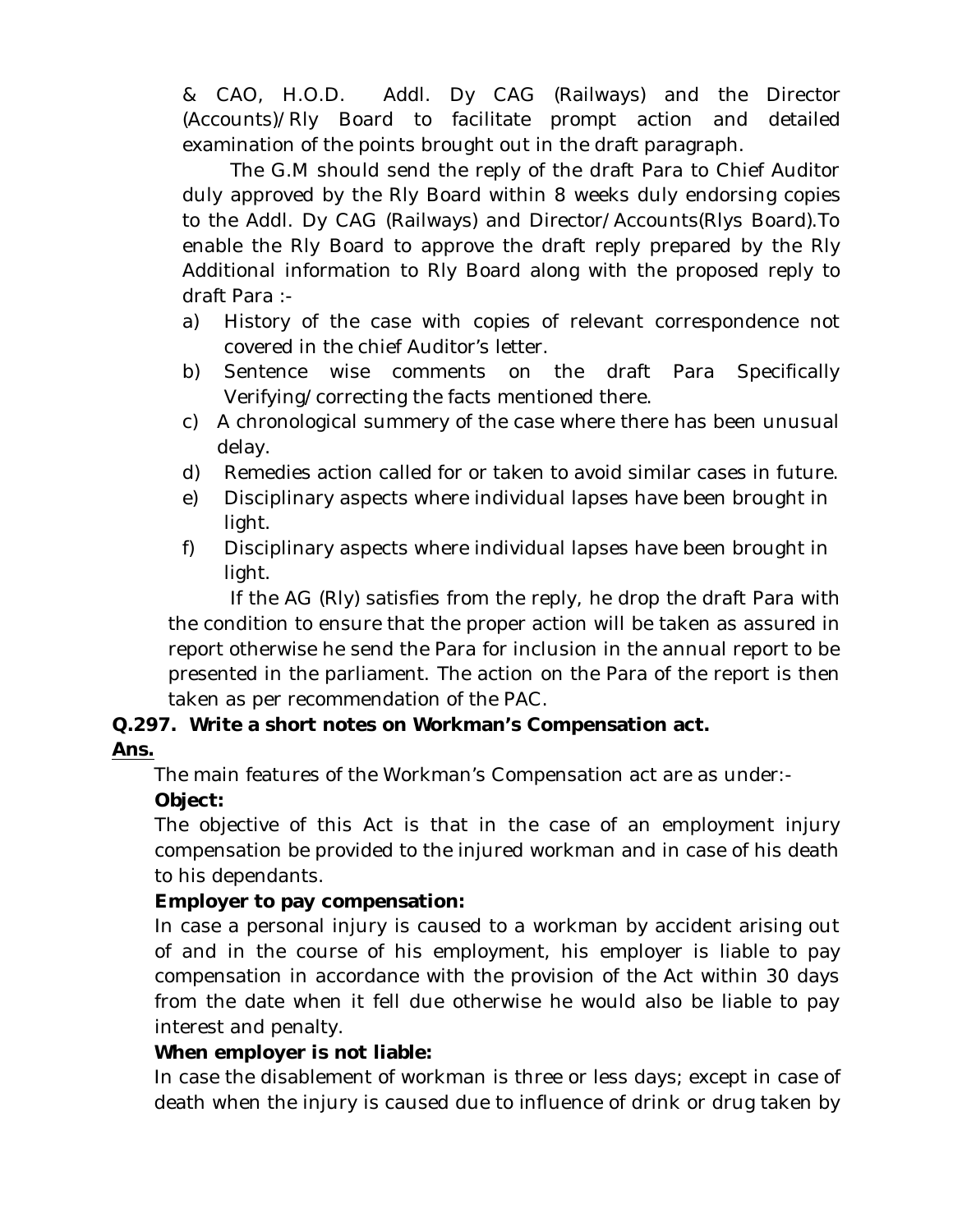the workman or upon his willful disobedience to obey safety rules or removal of safety guards by him.

**Amount of compensation:** (1) in case of death:- an amount equal to 50% of the monthly wage multiplied by the relevant factor as given in Schedule IV of the Act or Rs. 80,000/- whichever is more. (2) In case of permanent total disablement, it is 60% or Rs. 90,000/- whichever is more and (3) In case of permanent partial disablement occurs then the compensation is proportionate to the disability arrived as at (2) above.

## **Notice:**

An injured person or his dependants have to give a notice to the employer to pay compensation.

## **Claim:**

Upon the failure or refusal of an employer to give compensation, an application isto the made in Form - F to the Commissioner under the Workmen's Compensation Act, 1923 who is the Assistant Labour Commissioner or the Labour-cum-Conciliation Officer of the area where the accident took place or where the claimant ordinarily resides orwhere the employer has his registered office. After hearing both the parties, the Commissioner decides the claim.

## **Contracting out:**

Any contract or agreement whereby an injured person or his dependant relinquishes or reduce his right to receive compensation is null and void to that extent.

## **Appeal:**

An appeal lies to the High Court against the orders of the Commissioner with regard to the awarding or refusing to award compensation, or imposing interest or penalty, or regarding distribution of compensation etc.

## **Recovery** :

The amount of compensation awarded by the Commissioner is to be recovered as arrears of land revenue.

## **Q. 298. Write short notes on:-**

- **(i) M&P Program**
- **(ii) Works Program**

**Ans:** 

**(i) M&P Program**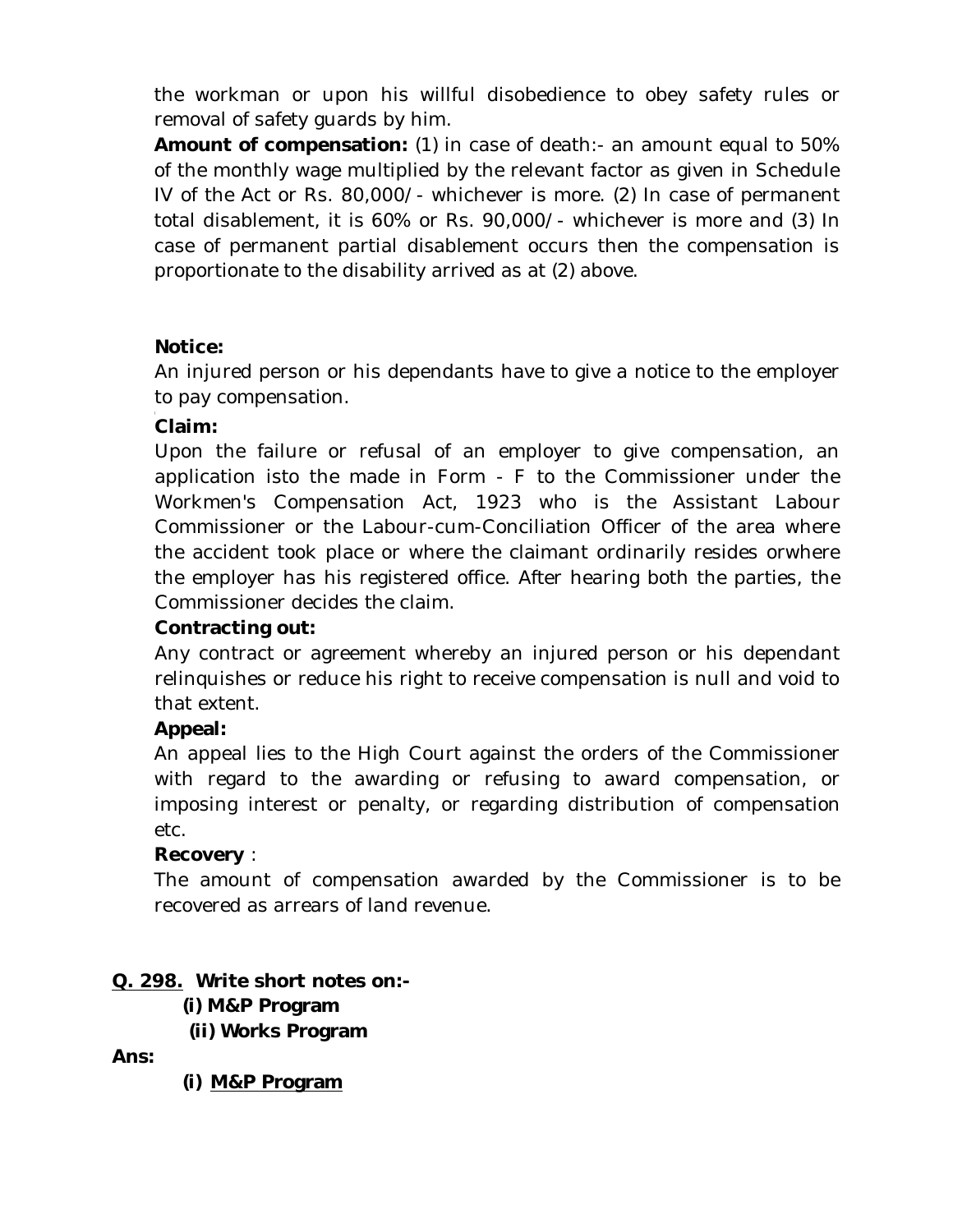The proposal spelling out the requirements of various Machinery and Plant required by all the departments during next year is called M&P Programme. It is complied by CME of each Railway and sent to Railway Board and is finally approved by Parliament through Budget.

## **(ii) Works Program**

The proposal of works in order to keep up a certain level of maintenance in respect of all the departments like Engineering, Signal, Electrical etc and also new works, prepared in advance of the period during which these works are to be carried out is called Works Programme. It is compiled by PCE of each Railway and sent to Railway Board and is finally approved by Parliament through Budget.

- **Q.299. What do you understand by Book Average Rate? How it is determined?**
- **Ans.** Book Average Rate (BAR) means the average rate on which an item is said to be on books. It is arrived by dividing the value balance by quantity balance and is used for pricing further issues.

The BAR is updated at the time of posting of fresh receipt voucher for that item.

## **Q.300: List the Minor Penalties. Write down the procedure for imposing minor penalty.**

**Ans :** Following are the minor penalties which can be imposed upon a railway servant as a consequence of DAR action:\_

i) Censure

- ii) With holding of passes/PTOs or both
- iii) With holding of increments (with or without cumulative effect)
- iv) Recovery from pay whole or part of any pecuniary loss caused to the Railway administration by his negligence etc.
- v) With holding of promotion for a specific period.
- vi) Reduction to lower stage in time scale of pay by one stage for not more than 3 year without cumulative effect & not adversely affecting his pension.

## **Procedure for imposing a minor penalty**:

- i) A memorandum in Standard form 11 is issued to the charged employee with the advice to submit his representation if any within 10 days.
- ii) On receipt of reply of the employee, the same is examined by the DA. Based on the reply, the penalty is decided and imposed by the disciplinary authority by issuing NIP (Notice Imposing Penalty). If the charged employee fails to submit reply within the specified time, an ex-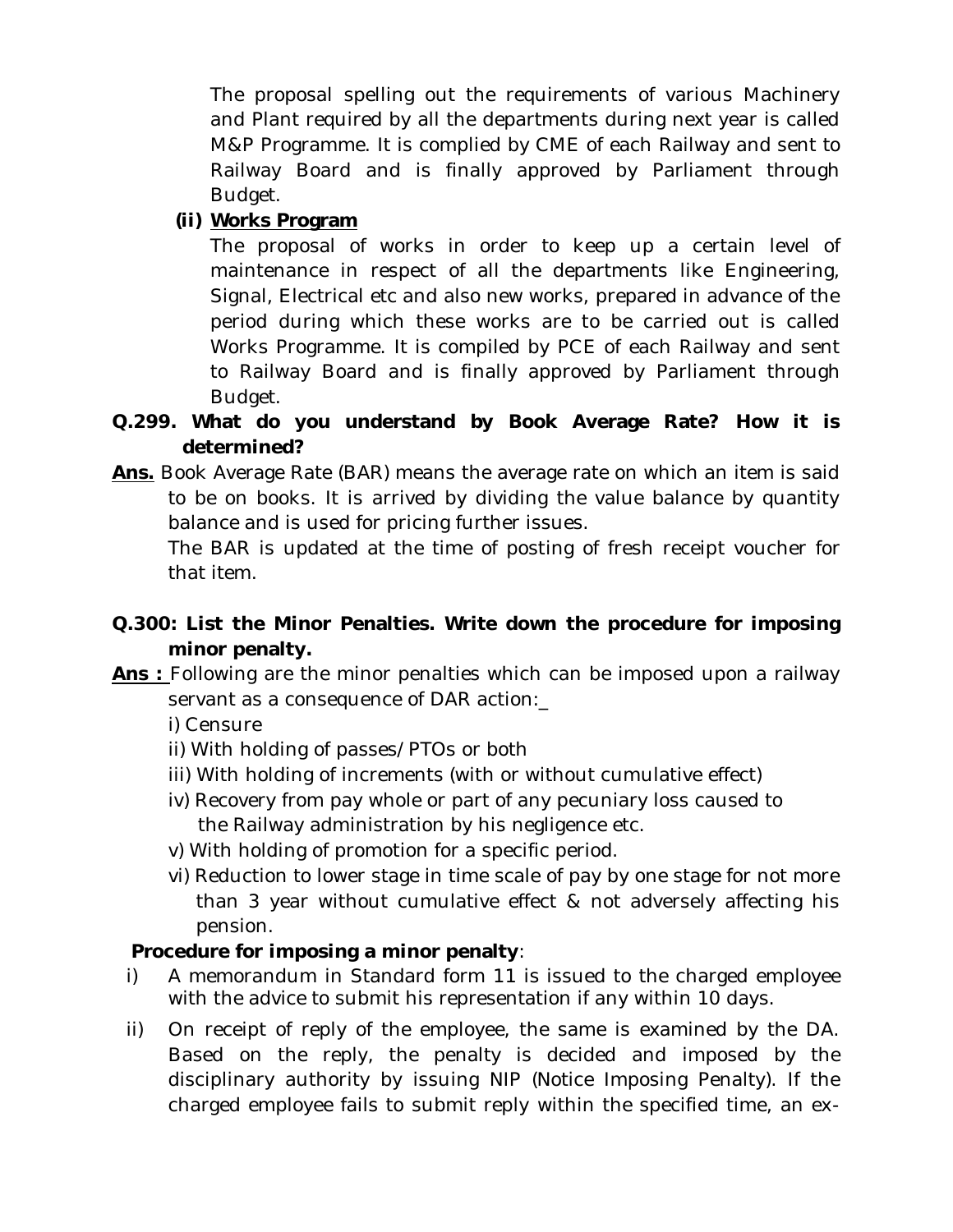parte decision can be taken by disciplinary authority for imposing Minor penalty.

## **Q.301. What are the Cannons of financial propriety?**

**Ans:** The Cannons of financial propriety are as under:-

- 1. The expenditure should not prima facie be more than the occasion demands, and that every government servant should exercise the same vigilance in respect of expenditure incurred from public moneys as a person of ordinary prudence would exercise in respect of the expenditure of his own money.
- 2. No authority should exercise its powers of sanctioning expenditure to pass an order which will be directly or indirectly to its own advantage.
- 3. Public money should not be utilized for the benefit of a particular person or section of the community, unless:-

(a)The amount or expenditure involved is insignificant

Or

(b) A claim for the amount could be enforced in a court of law

Or

(c) The expenditure is in pursuance of a recognized policy or

custom.

- 4. The amount of allowances, such as travelling allowances, granted to meet expenditure of a particular type, should be so regulated that the allowances are not on the whole sources of profit to the recipients.
- **Note**:- All proposals involving financial implications except those which have been specifically exempted for this purpose should be referred to finance branch for advice before these are sanctioned.

## **Q.302 What is Priced Ledger ?**

- **Ans:** The priced ledgers are maintained by Stores Accounts with the object of recording the physical transaction as it takes place in the depot as well as the value of physical transaction. Every transaction in the stores is effected through receipt and issue vouchers. All the transaction which originate from the Depot having a bearing on the value of stores received in or issued from the depot, are effected in the priced ledgers of the Stores Accounts Office. The priced ledgers are maintained for each item, being distinguished by a price list No. under various classes of stores.
- **Q.303. Describe various groups of operation involved in maintenance of priced ledge of stores?**
- **Ans:** various groups of operation involved in maintenance of priced ledge of stores are as under:-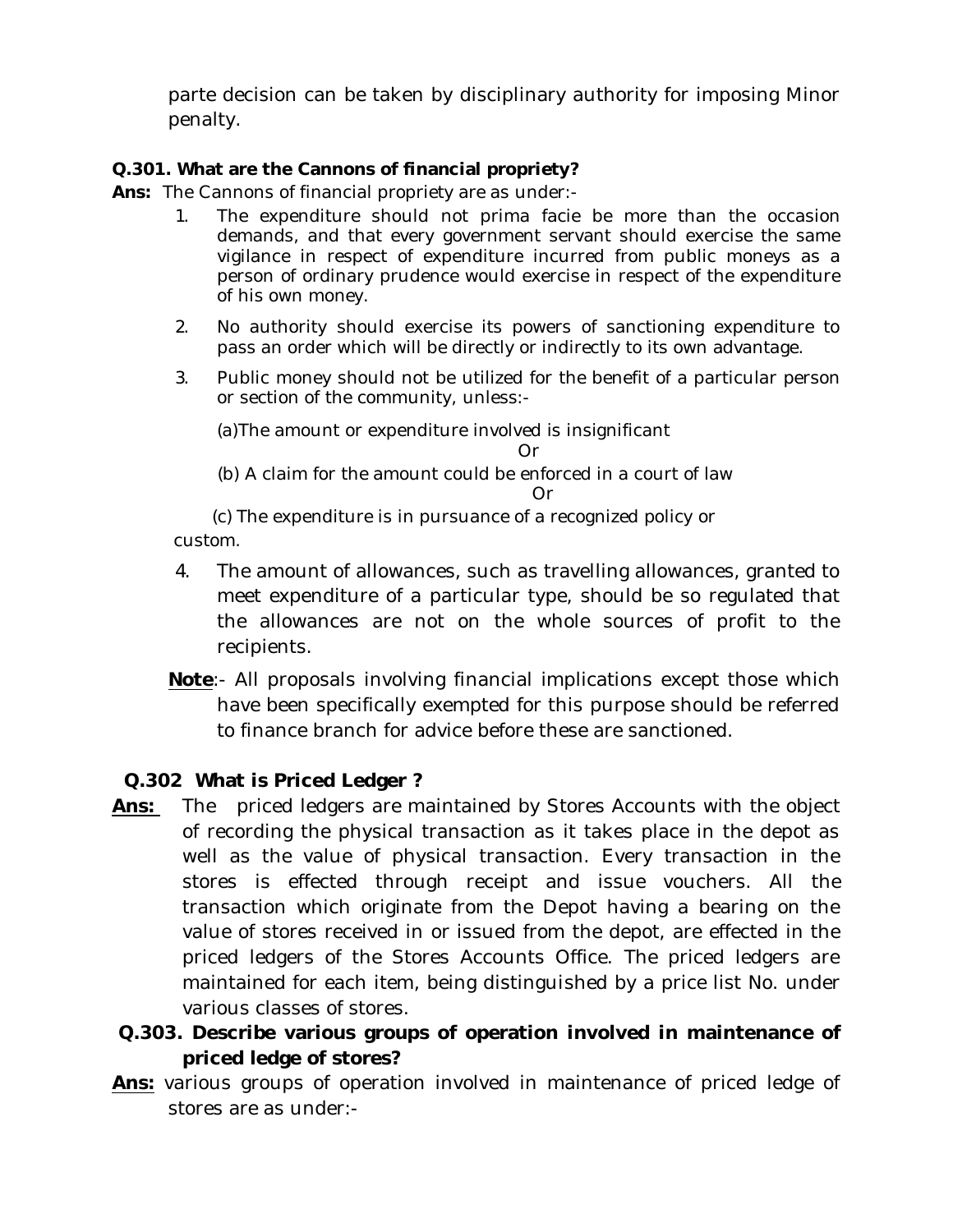# **Group A**

- (i) The receipt and check of vouchers and forwarding the same to Data Centre.
- (ii) Periodical listing of the transactions and forwarding the same to Data Centre.
- (iii) Opening and closing of priced ledgers as advised by the Depot Officer, after due check.

(iv)checking of punched data, as per data processing procedures

(v) Accurate and timely maintenance of priced ledgers through EDP Centre.

# **Group B**

(i) Scrutiny of all unmatched vouchers, vouchers causing irregular balance items and other rejected vouchers and their clearance.

(ii) Scrutiny of printed ledgers for abnormal and unreasonable results and their elimination.

# **Group C**

(i) The revision of rates.

(ii) The review of the priced ledgers.

 **(S-2506)**

## **Q.304. What is the role of Stores depot in preparation of price ledger? Ans**:

- a) The vouchers should be made over by the Depot to the Stores Accounts Office, daily.
- b) The vouchers for a date, say the first of a month, should be completely delivered to the Stores Accounts Office, without fail, wherever no holiday intervenes, on the morning of the third, within the hour of the opening of the office.
- c) The vouchers would be accompanied by the Forwarding Memo (S. 1256).
- d) Where the stores depot and the Stores Accounts Office are not in the same station, the time allowed may be modified to suit local conditions taking care to see that there is no avoidable delay in the regular submission of the vouchers to the Accounts Office.
- e) The Accounts Office shall after checking the vouchers, bundle them in batches (according to the voucher code and date) periodically as per programme laid down by the Data Centre and deliver them on these dates. **(S-2509)**

## **Q 305. Describe Unified PL Number.**

## **Ans:**

Out of the 75 groups under which the railways stores have been classified, some of the groups are unified. Under unified groups, any particular item is identified on all railways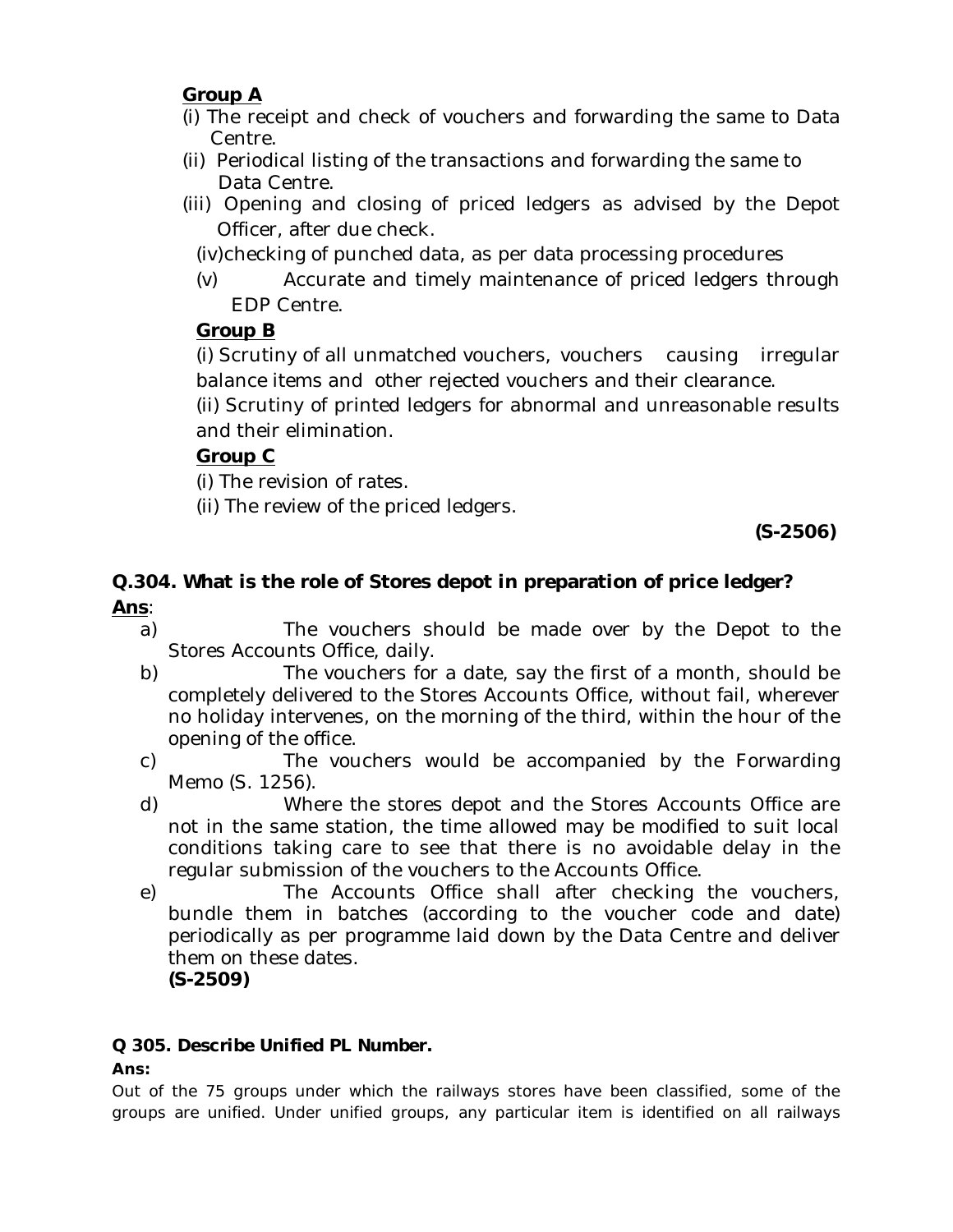with one PL No. Individual railways shall therefore not allot regular PL Nos. to individual items under the unified groups and this will be done only by the railway that originally prepared the unified price list book.

## **Q. 306.** Describe Allocation of Expenditure. How it differs from Classification of Expenditure?

### **Ans:**

'Allocation' of expenditure implies identifying its source of Finance where as 'classification' deals with the detailed heads of account under which expenditure is recorded in the accounting books of the Railway. Railway expenditure is financed from (loan) Capital provided by the General Revenues, Railway Funds and Current Revenues. Accordingly, the expenditure is allocated to:

(i) 'Capital', (ii) the Depreciation Reserve Fund (iii) the Development Fund, (iv) the Accident Compensation, Safety and Passenger Amenities Fund, (v) Open Line Works (Revenue) and (vi) Ordinary Revenue.

## **Q. 307. What are Stores Suspense accounts?**

## **Ans:**

Stores are purchased and kept in different stores depots for onward issue to consuming departments as and when required by them. However no one knows when, where and by whom these stores will be required and for what purpose whether for capital or revenue. Capital Requirements are "Works" requirement and revenue requirements are "maintenance" requirements. Suspense account is the account in which the stores are kept in the stores depot till these are issued and cost debited to a final head of account. The stores are therefore kept in a capital suspense account until they are issued accordingly charged to a revenue head or a capital work.

## **Q. 308. Differentiate between Purchase Suspense and Stores Suspense. Ans:**

When a firm supplies /dispatches the material to the stores depot and eventually gets the payment for the consignment, it becomes necessary to maintain an account to be able to watch receipt of material against a payment made and vice-versa. This is called purchase suspense account and is debited every time a payment is made and is credited when some material is received in the stores depot.

All such entries of Purchase suspense are transferred at the end of the month to a different suspense head i.e. stores suspense by crediting purchase suspense and debiting stores suspense. Stores Suspense account is used for watching the receipt and issue of stores upto the final point of consumption. Materials purchased are thus monitored until finally consumed.. Stores suspense comprises of the following sub heads:

- 1. Workshop Manufacturing Suspense A/c
- 2. Miscellaneous Advance capital A/c
- 3. Store In Transit Suspense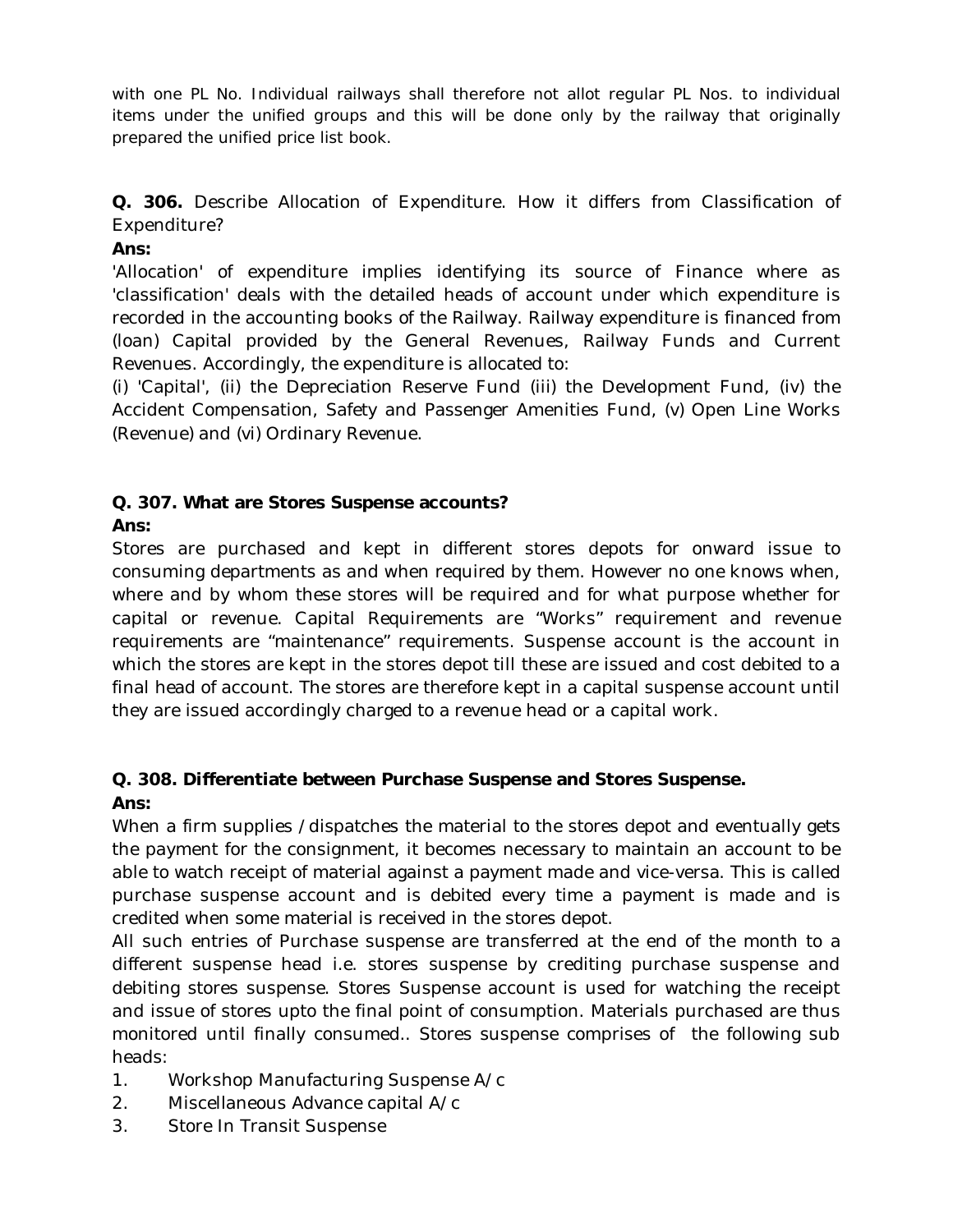### 4. Sale Suspense.

## **Q. 309. Write Short Notes on Standardization and Variety Reduction. Ans:**

Standardization: Industrial Standardization is the process of establishing agreements upon acceptable level of various characteristics of a product, e.g., quality, design, dimensions, physical characteristics , chemical composition, performance, etc on the basis of study and experience gained by the industrial firms sometimes in co-operation with statutory bodies or the government. The established agreement or uniform identification is termed a standard/specification. True standardization does not restrict competition.

Variety Reduction: A scientific critical analysis of items stocked is carried out with the intension of eliminating non standard or non rationalized item or items whose demand is relatively small and which can be conveniently merged with other item or items which are not readily procurable and which can be substituted with other items already stocked. Variety reduction results in low procurement and inventory carrying cost. Further fewer items will mean more personalized attention and there will be fewer stock outs and service level will also improve.

## **Q. 310. Write a short note on Computerization in Stores Deptt of NCR. Ans:**

## **Computerization in Stores Department**

Materials Management activities have been fully automated in Stores Department. Complete purchase work in COS Office and receipt, accountal and issue of materials in depots is performed through MMIS. Only matters related with Establishment/General Administration are not yet automated in Stores Department. All the Purchase and Depot Staff have working knowledge of Computers. With every new development in MMIS and EPS, necessary training is imparted to officers/staff.

## **MMIS**

All the Materials Management activities are performed through an application called "MMIS". This application consists of five modules namely

- (i) Purchase Module
- (ii) Depot Module
- (iii) Finance Module
- (iv) Uniform Module and
- (v) Sales & Auction Module.

It covers different material management activities but are integrated with each other. This application based on Oracle 10G at the back end and Developer 2K at the front end, covers all the Stores activities right from generation of demands to accountal of materials and bill passing by Accounts Department.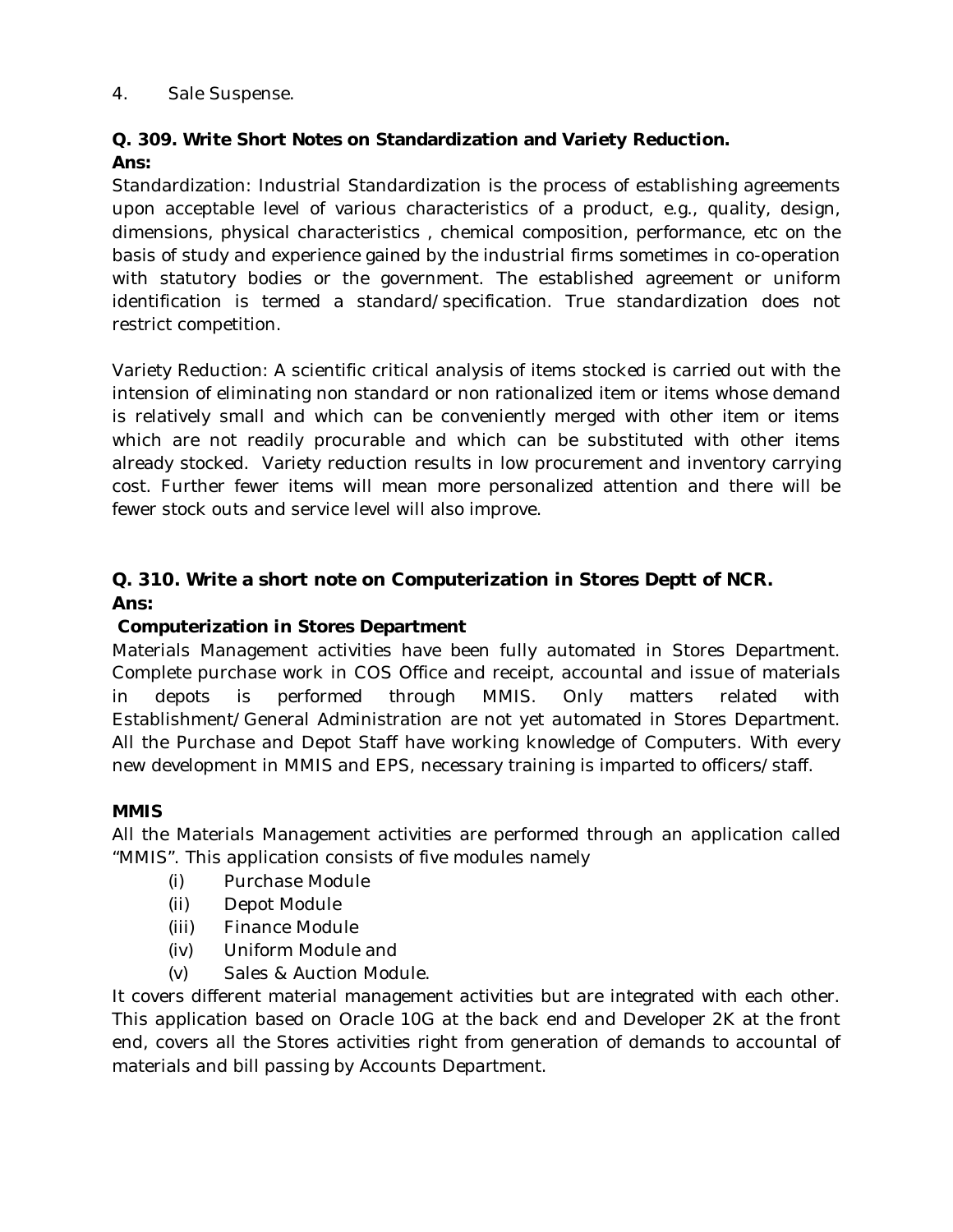MMIS is being used over NCR w.e.f 01.04.2005 and its performance has been highly satisfactory. With the help of MMIS, Stores department has been able to meet material requirement of NCR with minimum staff.

Present status of implementation of various Modules is as under:-

(i) Purchase Module - COS Office, Dy.CMM/IRPMU, 09 Depots and 03 Divisions (ii) Depot Module - (CWE&G/JHS, DSL/JHS, ELS/JHS, DSL/AGRA, RSK/STLI, DSL/GWL, GSD/CNB, ETD/CNB & TMS/CNB )

(iii) Finance Module - FA&CAO Office.

```
(iv) Sales & Auction Module – Dy. CMM/GSD/CNB & JHS , AMM/RSK/STLI 
             Sr. DMM/S&T/ALD
```
(v) Uniform Module- ( GSD/JHS, Sr.DMM/JHS, Sr. DMM/AGC & Sr.DMM/ALD )

For better exploitation of its benefits, MMIS has been made web-based using Broadband connectivity. This will allow access to and help in sharing of information between internal and external users. This will also eliminate the requirement of separate servers at all the points of implementation and it will be possible to maintain all the modules from HQ itself. Field Units which are not connected through Rail net shall also be able to use MMIS through internet.

### **Advantages**

- Application tested widely by all the Zonal Railways /PUs.
- Covers all the activities related with procurement of materials.
- Easier monitoring of activities at different stages of procurement cycle.
- Allows answers to day to day queries.
- **•** Facilitates proper record keeping.
- **Provides last procurement data for initiating new purchases.**

## **Scope for other departments**

Others departments dealing with procurement of materials can also use this application. For offices situated in GM building, separate purchase section can be created in MMIS and they can start using MMIS in the present form. However, if there are any deviations in procurement procedures, MMIS would require to be installed on a separate server and re-customised as per the requirement of the user departments.

## **On Line Supply orders (DGS&D)**

- All supply orders against DGS&D rate contracts are placed online on DGS&D website.
- Corrigendum issued against DGS&D supply orders is also made online on DGS&D website.

## **NCR Website**

Stores Department page of NCR website is regularly updated and following information is available on our website:

- i. Organization
- ii. Telephone Number of Stores officers.